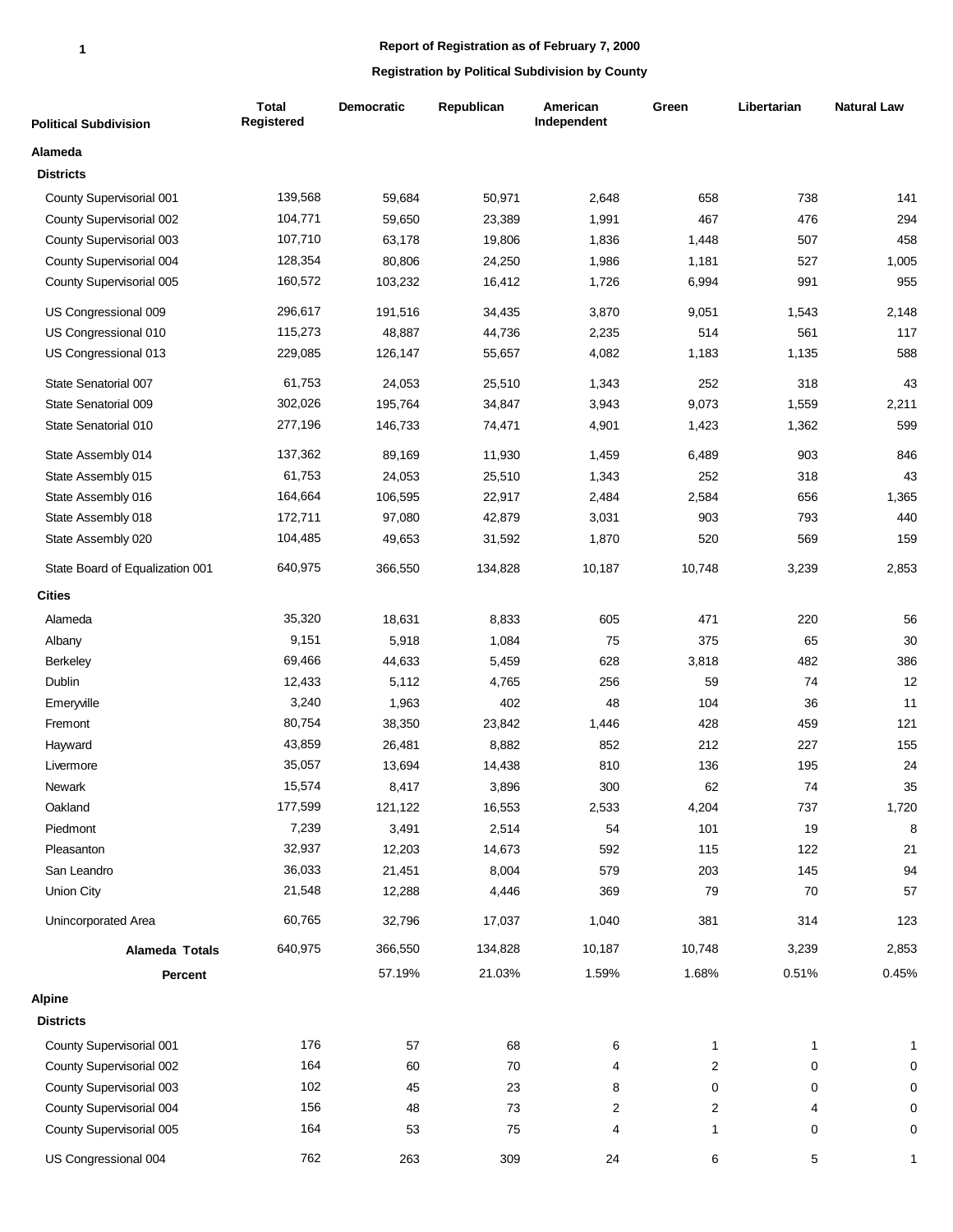| Reform | <b>Miscellaneous</b> | Declined to<br><b>State</b> |
|--------|----------------------|-----------------------------|
|        |                      |                             |
| 499    | 1,206                | 23,023                      |
| 423    | 1,139                | 16,942                      |
| 276    | 1,521                | 18,680                      |
| 457    | 1,476                | 16,666                      |
| 336    | 3,066                | 26,860                      |
| 618    | 5,136                | 48,300                      |
| 462    | 887                  | 16,874                      |
| 911    | 2,385                | 36,997                      |
| 229    | 473                  | 9,532                       |
| 629    | 5,196                | 48,804                      |
| 1,133  | 2,739                | 43,835                      |
| 288    | 2,739                | 23,539                      |
| 229    | 473                  | 9,532                       |
| 341    | 2,457                | 25,265                      |
| 737    | 1,710                | 25,138                      |
| 396    | 1,029                | 18,697                      |
| 1,991  | 8,408                | 102,171                     |
|        |                      |                             |
| 80     | 404                  | 6,020                       |
| 35     | 131                  | 1,438                       |
| 146    | 1,407                | 12,507                      |
| 71     | 103                  | 1,981                       |
| 5      | 53                   | 618                         |
| 311    | 843                  | 14,954                      |
| 193    | 482                  | 6,375                       |
| 112    | 276                  | 5,372                       |
| 66     | 144                  | 2,580                       |
| 352    | 3,149                | 27,229                      |
| 11     | 52                   | 989                         |
| 98     | 214                  | 4,899                       |
| 133    | 338                  | 5,086                       |
| 73     | 248                  | 3,918                       |
| 305    | 564                  | 8,205                       |
| 1,991  | 8,408                | 102,171                     |
| 0.31%  | 1.31%                | 15.94%                      |
|        |                      |                             |
| 2      | 2                    | 38                          |

| - | - | $\check{ }$ |
|---|---|-------------|
| 3 | 0 | 25          |
| 0 | 3 | 23          |
| 0 | 0 | 27          |
| 0 | 0 | 31          |
| 5 | 5 | 144         |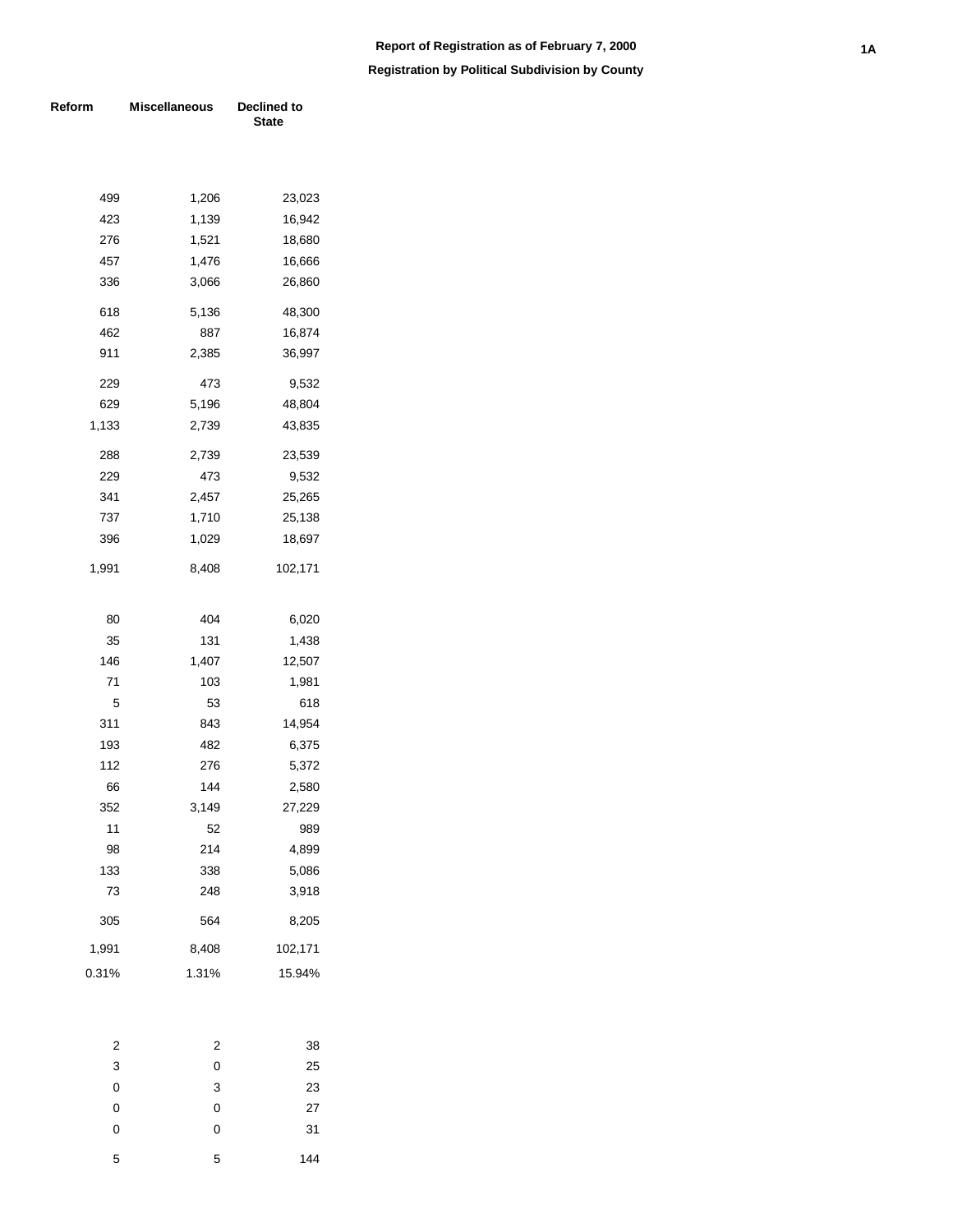# **Report of Registration as of February 7, 2000**

| <b>Political Subdivision</b>    | <b>Total</b><br>Registered | <b>Democratic</b> | Republican | American<br>Independent | Green          | Libertarian  | <b>Natural Law</b> |
|---------------------------------|----------------------------|-------------------|------------|-------------------------|----------------|--------------|--------------------|
| <b>Alpine</b>                   |                            |                   |            |                         |                |              |                    |
| <b>Districts</b>                |                            |                   |            |                         |                |              |                    |
| State Senatorial 001            | 762                        | 263               | 309        | 24                      | 6              | $\sqrt{5}$   | 1                  |
| State Assembly 004              | 762                        | 263               | 309        | 24                      | 6              | 5            | 1                  |
| State Board of Equalization 002 | 762                        | 263               | 309        | 24                      | 6              | $\mathbf 5$  | 1                  |
| <b>Cities</b>                   |                            |                   |            |                         |                |              |                    |
| Unincorporated Area             | 762                        | 263               | 309        | 24                      | 6              | 5            | 1                  |
| <b>Alpine Totals</b>            | 762                        | 263               | 309        | 24                      | 6              | $\mathbf 5$  | $\mathbf{1}$       |
| Percent                         |                            | 34.51%            | 40.55%     | 3.15%                   | 0.79%          | 0.66%        | 0.13%              |
| Amador                          |                            |                   |            |                         |                |              |                    |
| <b>Districts</b>                |                            |                   |            |                         |                |              |                    |
| County Supervisorial 001        | 3,522                      | 1,486             | 1,528      | 82                      | 9              | 16           | 0                  |
| County Supervisorial 002        | 3,100                      | 1,233             | 1,398      | 93                      | 12             | 19           | 4                  |
| County Supervisorial 003        | 3,603                      | 1,508             | 1,566      | 78                      | 25             | 19           | $\overline{2}$     |
| County Supervisorial 004        | 3,700                      | 1,518             | 1,698      | 86                      | 20             | 20           | 5                  |
| County Supervisorial 005        | 3,758                      | 1,541             | 1,642      | 93                      | 26             | 30           | 0                  |
| US Congressional 004            | 17,683                     | 7,286             | 7,832      | 432                     | 92             | 104          | 11                 |
| State Senatorial 001            | 17,683                     | 7,286             | 7,832      | 432                     | 92             | 104          | 11                 |
| State Assembly 004              | 17,683                     | 7,286             | 7,832      | 432                     | 92             | 104          | 11                 |
| State Board of Equalization 002 | 17,683                     | 7,286             | 7,832      | 432                     | 92             | 104          | 11                 |
| <b>Cities</b>                   |                            |                   |            |                         |                |              |                    |
| Amador                          | 116                        | 51                | 45         | $\overline{1}$          | 5              | $\mathbf 0$  | 0                  |
| lone                            | 1,397                      | 545               | 658        | 36                      | 3              | 12           | 0                  |
| Jackson                         | 2,219                      | 984               | 925        | 53                      | $\overline{7}$ | 11           | 0                  |
| Plymouth                        | 459                        | 196               | 187        | 17                      | $\overline{c}$ | $\mathbf{1}$ | 0                  |
| <b>Sutter Creek</b>             | 1,376                      | 624               | 580        | 23                      | 11             | 6            | $\overline{2}$     |
| Unincorporated Area             | 12,116                     | 4,886             | 5,437      | 302                     | 64             | 74           | 9                  |
| <b>Amador Totals</b>            | 17,683                     | 7,286             | 7,832      | 432                     | 92             | 104          | $11$               |
| Percent                         |                            | 41.20%            | 44.29%     | 2.44%                   | 0.52%          | 0.59%        | 0.06%              |
| <b>Butte</b>                    |                            |                   |            |                         |                |              |                    |
| <b>Districts</b>                |                            |                   |            |                         |                |              |                    |
| County Supervisorial 001        | 19,560                     | 7,666             | 8,182      | 668                     | 63             | 116          | 17                 |
| County Supervisorial 002        | 18,619                     | 7,664             | 6,278      | 503                     | 443            | 224          | 20                 |
| County Supervisorial 003        | 24,177                     | 9,101             | 10,619     | 540                     | 249            | 163          | 19                 |
| County Supervisorial 004        | 20,502                     | 7,578             | 9,439      | 549                     | 85             | 128          | 14                 |
| County Supervisorial 005        | 24,199                     | 8,659             | 11,237     | 666                     | 164            | 145          | 9                  |
| US Congressional 002            | 102,894                    | 39,051            | 43,849     | 2,841                   | 995            | 754          | 74                 |
| US Congressional 003            | 4,163                      | 1,617             | 1,906      | 85                      | 9              | 22           | 5                  |
| State Senatorial 001            | 102,894                    | 39,051            | 43,849     | 2,841                   | 995            | 754          | 74                 |
| State Senatorial 004            | 4,163                      | 1,617             | 1,906      | 85                      | 9              | 22           | 5                  |
| State Assembly 002              | 4,163                      | 1,617             | 1,906      | 85                      | 9              | 22           | 5                  |
| State Assembly 003              | 102,894                    | 39,051            | 43,849     | 2,841                   | 995            | 754          | 74                 |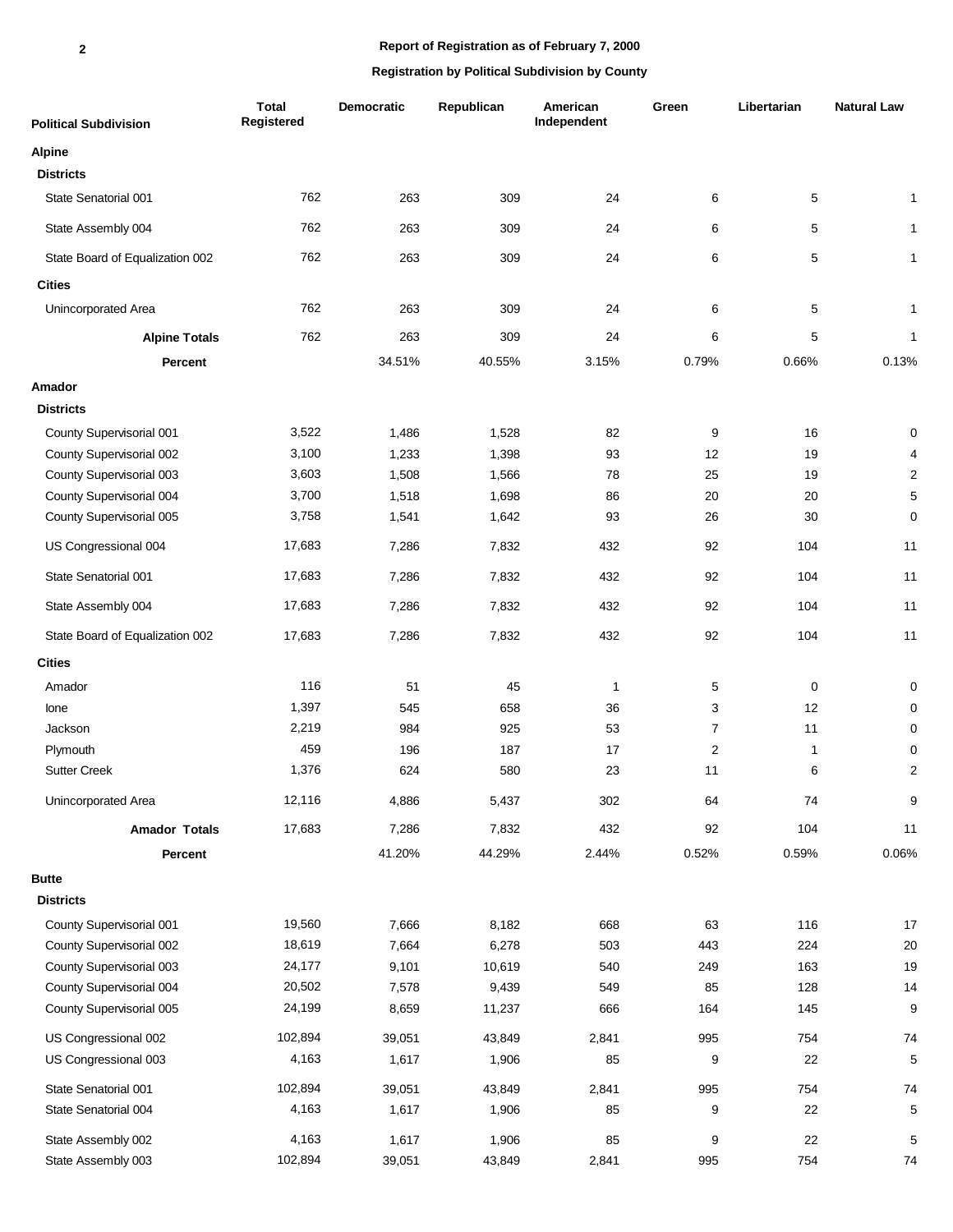### **Registration by Political Subdivision by County**

| Reform         | <b>Miscellaneous</b> | Declined to<br><b>State</b> |  |  |
|----------------|----------------------|-----------------------------|--|--|
|                |                      |                             |  |  |
| 5              | 5                    | 144                         |  |  |
| 5              | 5                    | 144                         |  |  |
| 5              | 5                    | 144                         |  |  |
| 5              | 5                    | 144                         |  |  |
| 5              | 5                    | 144                         |  |  |
| 0.66%          | 0.66%                | 18.90%                      |  |  |
| 25             | 45                   | 331                         |  |  |
| 17             | 43                   | 281                         |  |  |
| 32             | 32                   | 341                         |  |  |
| 22             | 20                   | 311                         |  |  |
| 28             | 35                   | 363                         |  |  |
| 124            | 175                  | 1,627                       |  |  |
| 124            | 175                  | 1,627                       |  |  |
| 124            | 175                  | 1,627                       |  |  |
| 124            | 175                  | 1,627                       |  |  |
| 0              | 5                    | 9                           |  |  |
| 12             | 21                   | 110                         |  |  |
| 18             | 31                   | 190                         |  |  |
| $\overline{2}$ | 8                    | 46                          |  |  |
| 11             | 6                    | 113                         |  |  |
| 81             | 104                  | 1,159                       |  |  |
| 124            | 175                  | 1,627                       |  |  |
| 0.70%          | 0.99%                | 9.20%                       |  |  |
| 68             | 150                  | 2,630                       |  |  |
| 55             | 178                  | 3,254                       |  |  |
| 76             | 152                  | 3,258                       |  |  |
| 40             | 100                  | 2,569                       |  |  |
| 116            | 133                  | 3,070                       |  |  |
| 347            | 696                  | 14,287                      |  |  |
| 8              | 17                   | 494                         |  |  |
| 347            | 696                  | 14,287                      |  |  |
| 8              | 17                   | 494                         |  |  |
| 8              | 17                   | 494                         |  |  |

696 14,287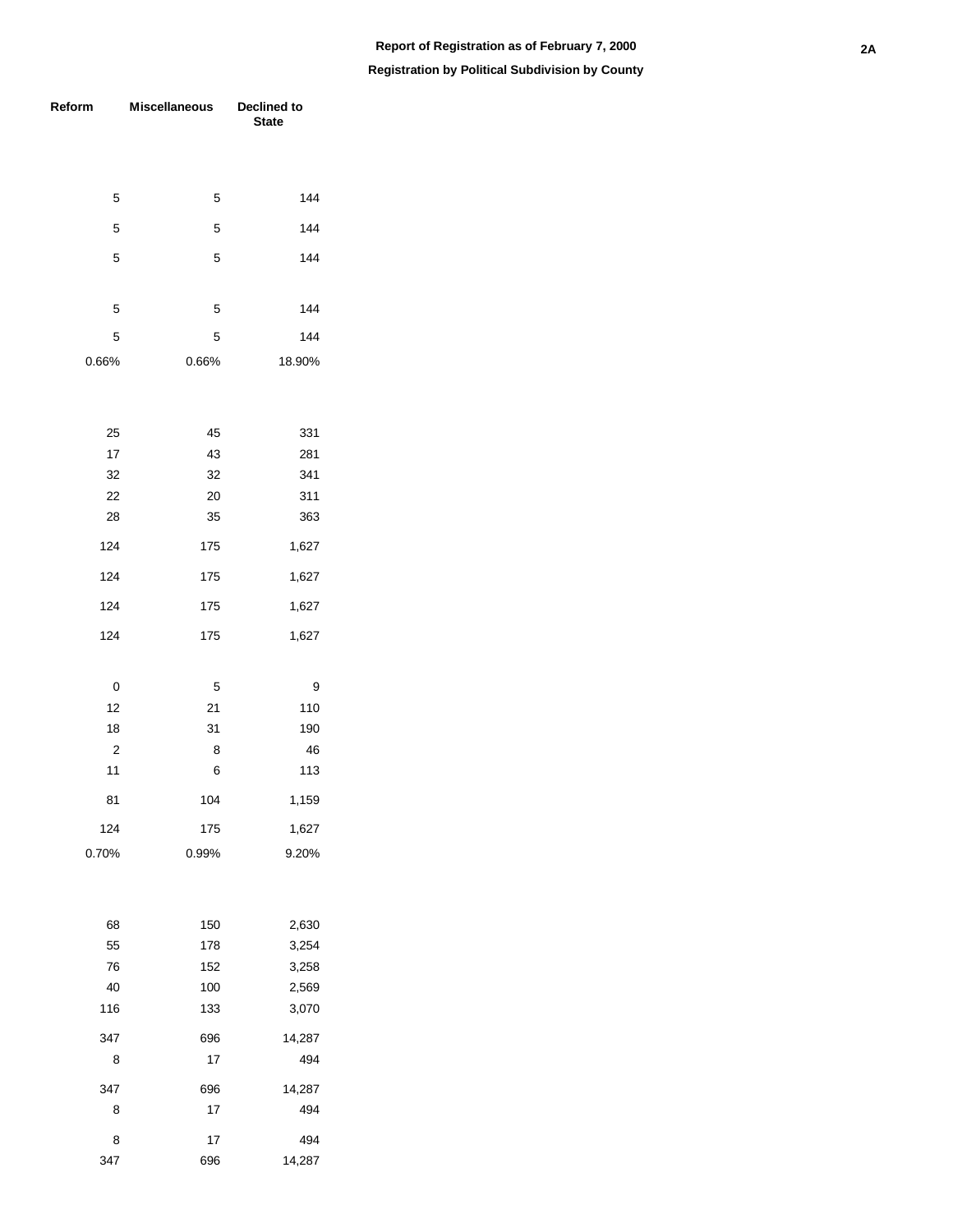# **Report of Registration as of February 7, 2000**

| <b>Political Subdivision</b>    | <b>Total</b><br>Registered | <b>Democratic</b> | Republican | American<br>Independent | Green                   | Libertarian    | <b>Natural Law</b>      |
|---------------------------------|----------------------------|-------------------|------------|-------------------------|-------------------------|----------------|-------------------------|
| <b>Butte</b>                    |                            |                   |            |                         |                         |                |                         |
| <b>Districts</b>                |                            |                   |            |                         |                         |                |                         |
| State Board of Equalization 002 | 107,057                    | 40,668            | 45,755     | 2,926                   | 1,004                   | 776            | 79                      |
| <b>Cities</b>                   |                            |                   |            |                         |                         |                |                         |
| <b>Biggs</b>                    | 717                        | 316               | 279        | 16                      | $\overline{c}$          | $\overline{2}$ | $\pmb{0}$               |
| Chico                           | 28,328                     | 11,172            | 10,744     | 756                     | 521                     | 274            | 23                      |
| Gridley                         | 2,033                      | 891               | 768        | 42                      | $\overline{7}$          | 13             | $\overline{\mathbf{4}}$ |
| Oroville                        | 5,027                      | 2,055             | 1,937      | 201                     | 16                      | 26             | $\overline{\mathbf{4}}$ |
| Paradise                        | 16,399                     | 5,709             | 7,773      | 442                     | 99                      | 82             | $\overline{7}$          |
| Unincorporated Area             | 54,553                     | 20,525            | 24,254     | 1,469                   | 359                     | 379            | 41                      |
| <b>Butte Totals</b>             | 107,057                    | 40,668            | 45,755     | 2,926                   | 1,004                   | 776            | 79                      |
| Percent                         |                            | 37.99%            | 42.74%     | 2.73%                   | 0.94%                   | 0.72%          | 0.07%                   |
| <b>Calaveras</b>                |                            |                   |            |                         |                         |                |                         |
| <b>Districts</b>                |                            |                   |            |                         |                         |                |                         |
| County Supervisorial 001        | 4,528                      | 1,764             | 2,057      | 95                      | 36                      | 45             | 19                      |
| County Supervisorial 002        | 4,056                      | 1,713             | 1,602      | 92                      | 41                      | 55             | 22                      |
| County Supervisorial 003        | 4,667                      | 1,714             | 2,172      | 104                     | 43                      | 61             | $\pmb{0}$               |
| County Supervisorial 004        | 4,946                      | 1,870             | 2,169      | 132                     | 39                      | 116            | $\overline{\mathbf{4}}$ |
| County Supervisorial 005        | 5,807                      | 2,171             | 2,655      | 165                     | 20                      | 54             | $\overline{7}$          |
| US Congressional 004            | 24,004                     | 9,232             | 10,655     | 588                     | 179                     | 331            | 52                      |
| State Senatorial 001            | 24,004                     | 9,232             | 10,655     | 588                     | 179                     | 331            | 52                      |
| State Assembly 004              | 24,004                     | 9,232             | 10,655     | 588                     | 179                     | 331            | 52                      |
| State Board of Equalization 002 | 24,004                     | 9,232             | 10,655     | 588                     | 179                     | 331            | 52                      |
| <b>Cities</b>                   |                            |                   |            |                         |                         |                |                         |
| Angels                          | 1,807                      | 706               | 761        | 50                      | 8                       | 50             | 0                       |
| Unincorporated Area             | 22,197                     | 8,526             | 9,894      | 538                     | 171                     | 281            | 52                      |
| <b>Calaveras Totals</b>         | 24,004                     | 9,232             | 10,655     | 588                     | 179                     | 331            | 52                      |
| Percent                         |                            | 38.46%            | 44.39%     | 2.45%                   | 0.75%                   | 1.38%          | 0.22%                   |
| Colusa                          |                            |                   |            |                         |                         |                |                         |
| <b>Districts</b>                |                            |                   |            |                         |                         |                |                         |
| County Supervisorial 001        | 1,266                      | 553               | 535        | 30                      | $\mathbf{1}$            | 6              | $\pmb{0}$               |
| County Supervisorial 002        | 1,661                      | 680               | 764        | 31                      | $\overline{c}$          | 5              | 0                       |
| County Supervisorial 003        | 1,399                      | 606               | 582        | 45                      | 3                       | 6              | $\pmb{0}$               |
| County Supervisorial 004        | 1,528                      | 664               | 663        | 35                      | $\overline{c}$          | 4              | $\pmb{0}$               |
| County Supervisorial 005        | 1,276                      | 476               | 622        | 29                      | 1                       | 6              | 0                       |
| US Congressional 003            | 7,130                      | 2,979             | 3,166      | 170                     | 9                       | 27             | $\pmb{0}$               |
| State Senatorial 004            | 7,130                      | 2,979             | 3,166      | 170                     | 9                       | 27             | 0                       |
| State Assembly 002              | 7,130                      | 2,979             | 3,166      | 170                     | 9                       | 27             | $\pmb{0}$               |
| State Board of Equalization 001 | 7,130                      | 2,979             | 3,166      | 170                     | 9                       | 27             | $\pmb{0}$               |
| <b>Cities</b>                   |                            |                   |            |                         |                         |                |                         |
| Colusa                          | 2,272                      | 953               | 1,015      | 47                      | $\overline{\mathbf{c}}$ | 8              | 0                       |
| Williams                        | 863                        | 422               | 300        | $27\,$                  | $\pmb{0}$               | 5              | 0                       |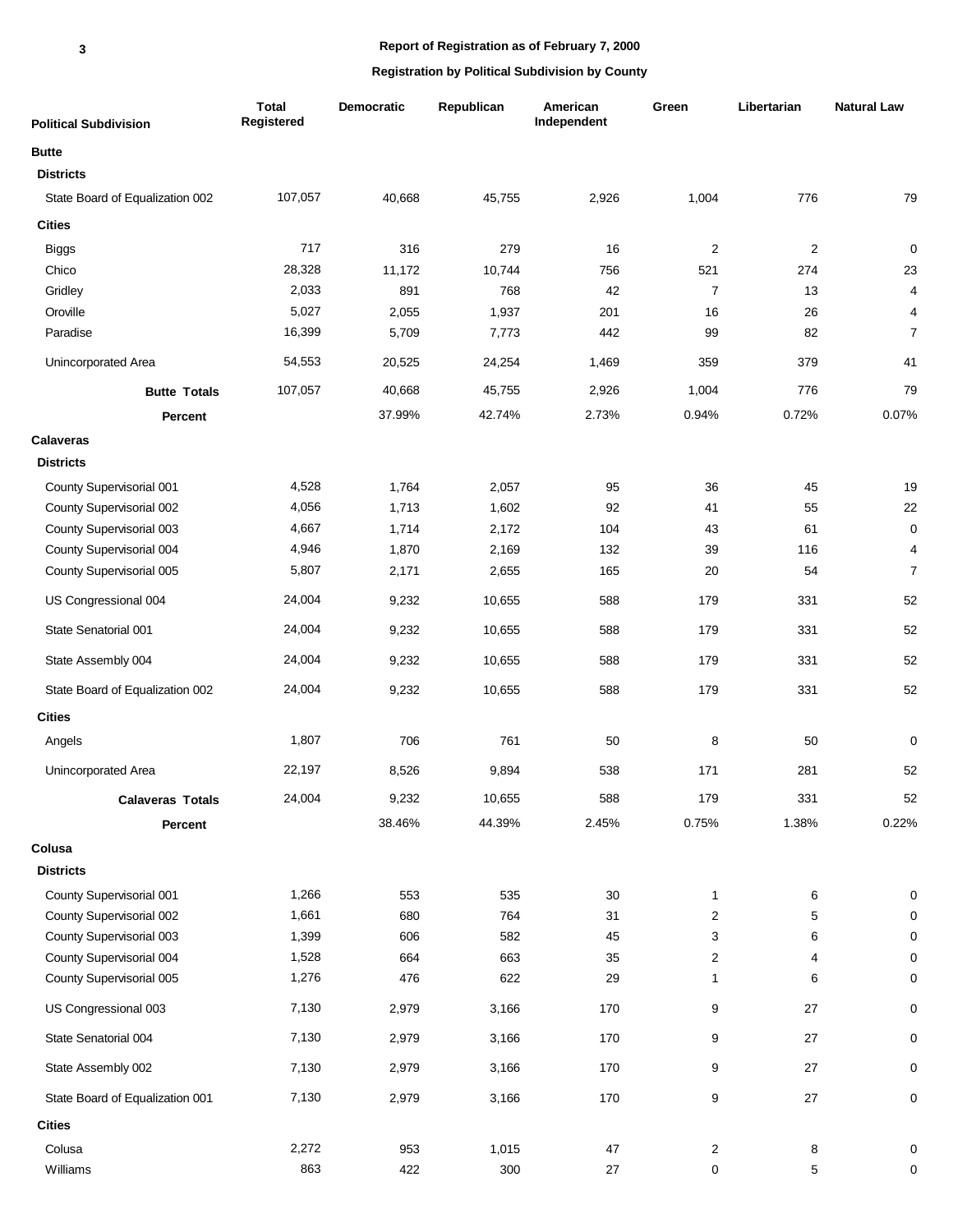| Reform                  | <b>Miscellaneous</b>    | Declined to<br><b>State</b> |  |  |  |  |
|-------------------------|-------------------------|-----------------------------|--|--|--|--|
|                         |                         |                             |  |  |  |  |
|                         |                         |                             |  |  |  |  |
| 355                     | 713                     | 14,781                      |  |  |  |  |
|                         |                         |                             |  |  |  |  |
| $\overline{c}$          | 3                       | 97                          |  |  |  |  |
| 82                      | 206                     | 4,550                       |  |  |  |  |
| 5                       | 14                      | 289                         |  |  |  |  |
| 15                      | 50                      | 723                         |  |  |  |  |
| 76                      | 100                     | 2,111                       |  |  |  |  |
| 175                     | 340                     | 7,011                       |  |  |  |  |
| 355                     | 713                     | 14,781                      |  |  |  |  |
| 0.33%                   | 0.67%                   | 13.81%                      |  |  |  |  |
|                         |                         |                             |  |  |  |  |
|                         |                         |                             |  |  |  |  |
| 31                      | 21                      | 460                         |  |  |  |  |
| 31                      | 30                      | 470                         |  |  |  |  |
| 30                      | 30                      | 513                         |  |  |  |  |
| 28                      | 44                      | 544                         |  |  |  |  |
| 38                      | 21                      | 676                         |  |  |  |  |
| 158                     | 146                     | 2,663                       |  |  |  |  |
| 158                     | 146                     | 2,663                       |  |  |  |  |
| 158                     | 146                     | 2,663                       |  |  |  |  |
| 158                     | 146                     | 2,663                       |  |  |  |  |
|                         |                         |                             |  |  |  |  |
| 6                       | 18                      | 208                         |  |  |  |  |
| 152                     | 128                     | 2,455                       |  |  |  |  |
| 158                     | 146                     | 2,663                       |  |  |  |  |
| 0.66%                   | 0.61%                   | 11.09%                      |  |  |  |  |
|                         |                         |                             |  |  |  |  |
| 2                       | 4                       | 135                         |  |  |  |  |
| 4                       | 10                      | 165                         |  |  |  |  |
| 5                       | 4                       | 148                         |  |  |  |  |
| 6                       | $\overline{\mathbf{c}}$ | 152                         |  |  |  |  |
| $\overline{\mathbf{c}}$ | 13                      |                             |  |  |  |  |
|                         |                         | 127                         |  |  |  |  |
| 19                      | 33                      | 727                         |  |  |  |  |
| 19                      | 33                      | 727                         |  |  |  |  |
| 19                      | 33                      | 727                         |  |  |  |  |
| 19                      | 33                      | 727                         |  |  |  |  |
|                         |                         |                             |  |  |  |  |
| $\overline{\mathbf{4}}$ | 18                      | 225                         |  |  |  |  |
| $\mathbf 2$             | 4                       | 103                         |  |  |  |  |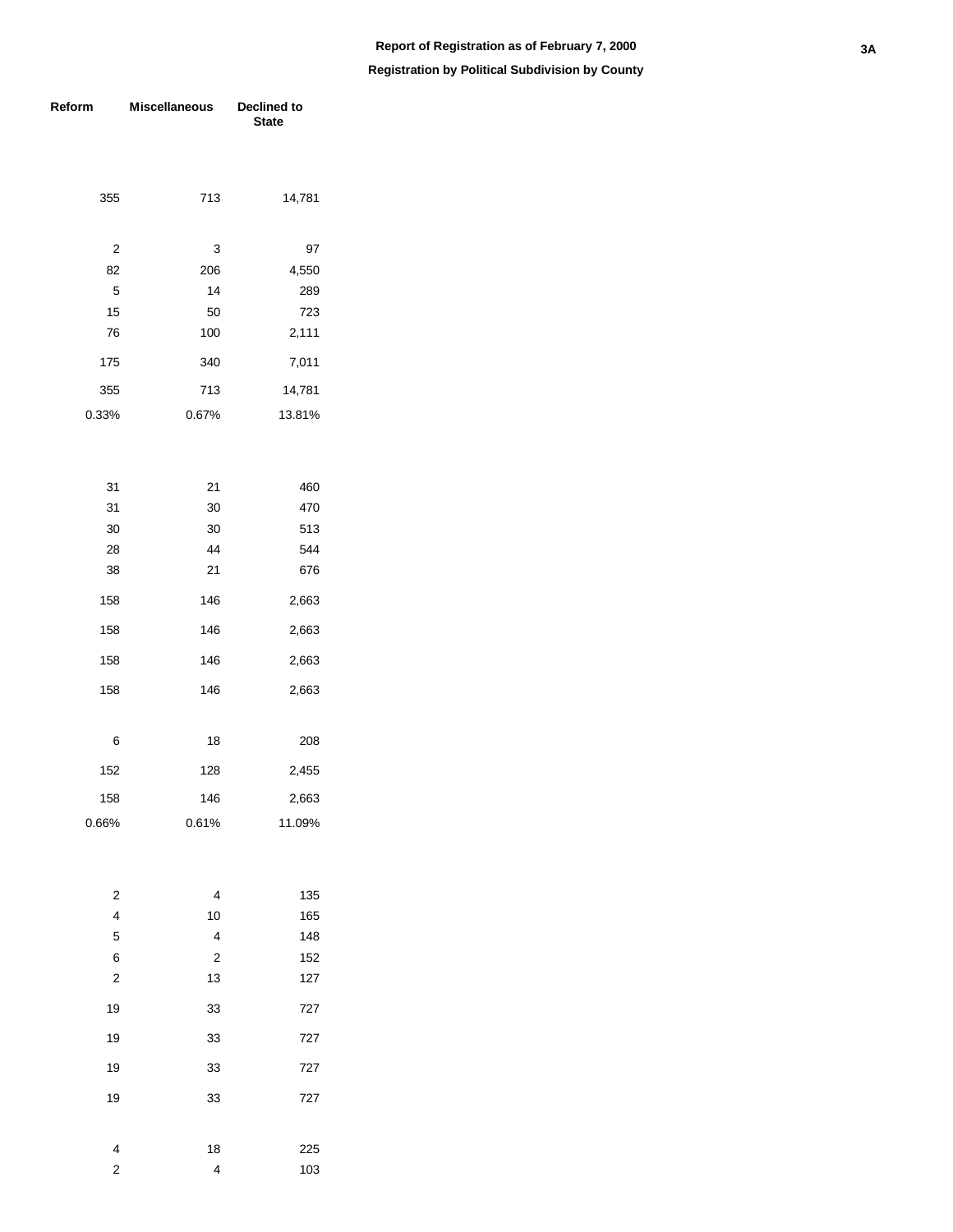# **Report of Registration as of February 7, 2000**

| <b>Political Subdivision</b>    | <b>Total</b><br>Registered | <b>Democratic</b> | Republican | American<br>Independent | Green          | Libertarian | <b>Natural Law</b> |
|---------------------------------|----------------------------|-------------------|------------|-------------------------|----------------|-------------|--------------------|
| Colusa                          |                            |                   |            |                         |                |             |                    |
| <b>Cities</b>                   |                            |                   |            |                         |                |             |                    |
| Unincorporated Area             | 3,995                      | 1,604             | 1,851      | 96                      | $\overline{7}$ | 14          | 0                  |
| <b>Colusa Totals</b>            | 7,130                      | 2,979             | 3,166      | 170                     | 9              | 27          | 0                  |
| <b>Percent</b>                  |                            | 41.78%            | 44.40%     | 2.38%                   | 0.13%          | 0.38%       | 0.00%              |
| <b>Contra Costa</b>             |                            |                   |            |                         |                |             |                    |
| <b>Districts</b>                |                            |                   |            |                         |                |             |                    |
| County Supervisorial 001        | 72,434                     | 49,624            | 9,921      | 1,053                   | 1,152          | 260         | 430                |
| County Supervisorial 002        | 93,020                     | 44,699            | 31,890     | 1,425                   | 701            | 459         | 248                |
| County Supervisorial 003        | 114,357                    | 39,882            | 55,114     | 1,716                   | 546            | 508         | 239                |
| County Supervisorial 004        | 83,747                     | 38,750            | 29,102     | 1,610                   | 564            | 494         | 267                |
| County Supervisorial 005        | 93,950                     | 49,976            | 27,480     | 2,261                   | 263            | 411         | 148                |
|                                 |                            |                   |            |                         |                |             |                    |
| US Congressional 007            | 201,039                    | 119,177           | 44,536     | 3,624                   | 1,940          | 960         | 850                |
| US Congressional 010            | 256,469                    | 103,754           | 108,971    | 4,441                   | 1,286          | 1,172       | 482                |
| State Senatorial 007            | 385,674                    | 173,371           | 144,002    | 7,023                   | 2,097          | 1,867       | 907                |
| State Senatorial 009            | 71,834                     | 49,560            | 9,505      | 1,042                   | 1,129          | 265         | 425                |
| State Assembly 011              | 193,463                    | 101,433           | 56,269     | 3,982                   | 1,103          | 985         | 549                |
| State Assembly 014              | 71,834                     | 49,560            | 9,505      | 1,042                   | 1,129          | 265         | 425                |
| State Assembly 015              | 192,211                    | 71,938            | 87,733     | 3,041                   | 994            | 882         | 358                |
| State Board of Equalization 001 | 457,508                    | 222,931           | 153,507    | 8,065                   | 3,226          | 2,132       | 1,332              |
| <b>Cities</b>                   |                            |                   |            |                         |                |             |                    |
| Antioch                         | 36,890                     | 19,807            | 10,759     | 910                     | 101            | 160         | 52                 |
| <b>Brentwood</b>                | 9,371                      | 3,987             | 3,784      | 216                     | 24             | 41          | $\overline{4}$     |
| Clayton                         | 6,896                      | 2,496             | 3,284      | 117                     | 22             | 26          | 10                 |
| Concord                         | 54,145                     | 25,693            | 18,040     | 1,074                   | 355            | 325         | 196                |
| Danville                        | 25,431                     | 7,840             | 13,461     | 370                     | 75             | 106         | 50                 |
| El Cerrito                      | 13,479                     | 8,510             | 2,404      | 103                     | 355            | 66          | 25                 |
| <b>Hercules</b>                 | 8,571                      | 4,990             | 1,744      | 154                     | 35             | 20          | 45                 |
| Lafayette                       | 15,621                     | 6,203             | 6,821      | 207                     | 151            | 77          | 31                 |
| Martinez                        | 19,936                     | 10,019            | 6,253      | 353                     | 155            | 129         | $50\,$             |
| Moraga                          | 10,022                     | 3,621             | 4,783      | 112                     | 63             | 38          | 17                 |
| Oakley                          | 10,935                     | 5,418             | 3,484      | 310                     | 23             | 52          | 14                 |
| Orinda                          | 12,175                     | 4,725             | 5,563      | 117                     | 89             | 67          | 22                 |
| Pinole                          | 9,234                      | 5,360             | 2,262      | 147                     | 65             | 33          | 32                 |
| Pittsburg                       | 21,245                     | 13,362            | 4,041      | 465                     | 54             | 75          | 49                 |
| Pleasant Hill                   | 18,155                     | 8,471             | 6,277      | 318                     | 164            | 109         | 50                 |
| Richmond                        | 38,004                     | 27,462            | 4,103      | 582                     | 425            | 104         | 324                |
| San Pablo                       | 7,271                      | 4,975             | 873        | 150                     | 58             | 23          | 44                 |
| San Ramon                       | 23,030                     | 7,962             | 10,669     | 412                     | 79             | 104         | 36                 |
| <b>Walnut Creek</b>             | 41,054                     | 16,447            | 17,889     | 579                     | 274            | 188         | 111                |
| Unincorporated Area             | 76,043                     | 35,583            | 27,013     | 1,369                   | 659            | 389         | 170                |
| <b>Contra Costa Totals</b>      | 457,508                    | 222,931           | 153,507    | 8,065                   | 3,226          | 2,132       | 1,332              |
| Percent                         |                            | 48.73%            | 33.55%     | 1.76%                   | 0.71%          | 0.47%       | 0.29%              |
| <b>Del Norte</b>                |                            |                   |            |                         |                |             |                    |
| <b>Districts</b>                |                            |                   |            |                         |                |             |                    |
| County Supervisorial 001        | 1,841                      | 776               | 632        | 84                      | 14             | $10$        | $\mathbf{1}$       |
|                                 |                            |                   |            |                         |                |             |                    |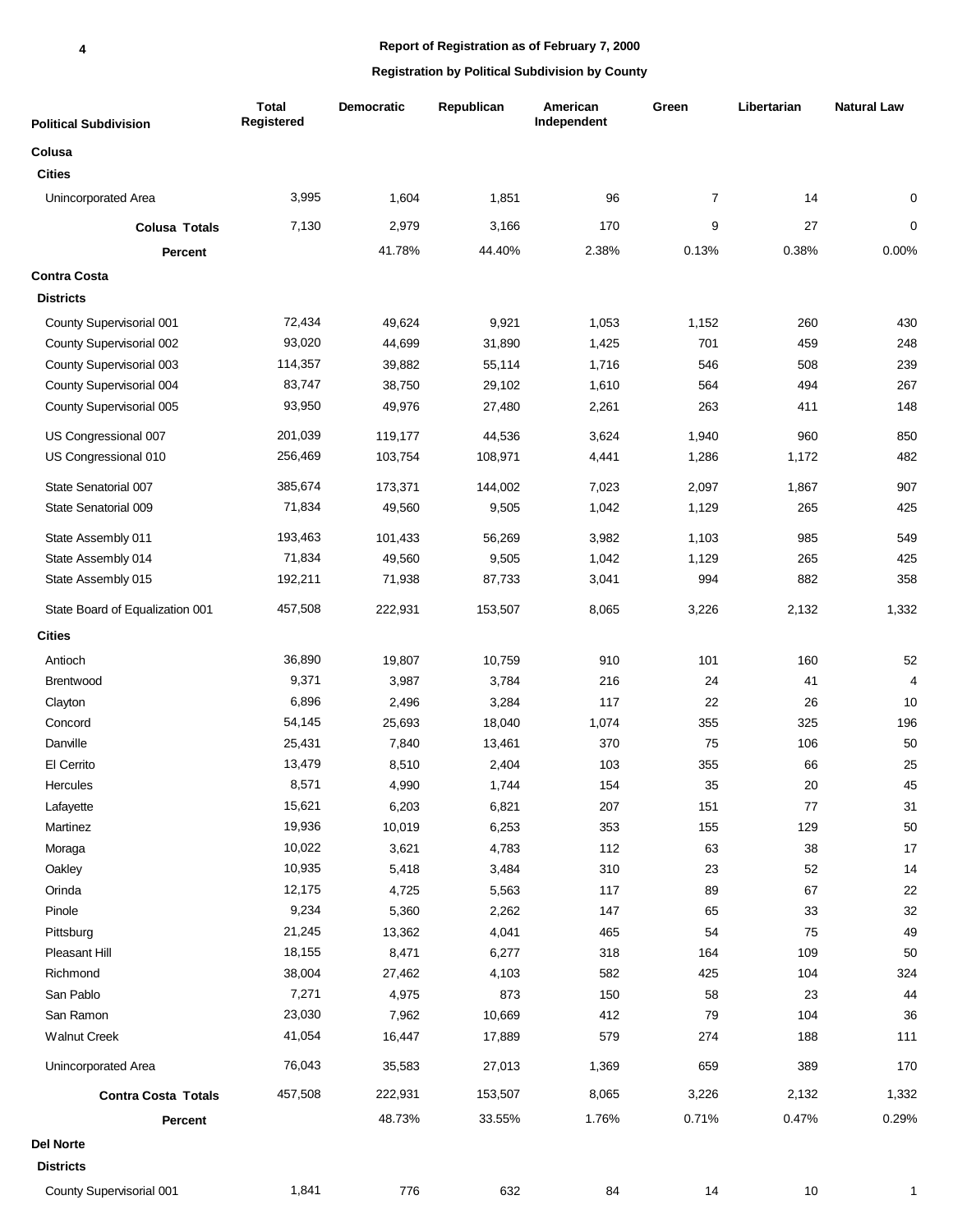| Reform | <b>Miscellaneous</b> | Declined to<br><b>State</b> |  |  |  |
|--------|----------------------|-----------------------------|--|--|--|
|        |                      |                             |  |  |  |
|        |                      |                             |  |  |  |
| 13     | 11                   | 399                         |  |  |  |
| 19     | 33                   | 727                         |  |  |  |
| 0.27%  | 0.46%                | 10.20%                      |  |  |  |
|        |                      |                             |  |  |  |
|        |                      |                             |  |  |  |
| 265    | 3,131                | 6,598                       |  |  |  |
| 583    | 3,051                | 9,964                       |  |  |  |
| 547    | 3,318                | 12,487                      |  |  |  |
| 486    | 2,870                | 9,604                       |  |  |  |
| 358    | 3,514                | 9,539                       |  |  |  |
| 1,029  | 8,156                | 20,767                      |  |  |  |
| 1,210  | 7,728                | 27,425                      |  |  |  |
| 1,974  |                      |                             |  |  |  |
| 265    | 12,730<br>3,154      | 41,703<br>6,489             |  |  |  |
|        |                      |                             |  |  |  |
| 1,020  | 7,013                | 21,109                      |  |  |  |
| 265    | 3,154                | 6,489                       |  |  |  |
| 954    | 5,717                | 20,594                      |  |  |  |
| 2,239  | 15,884               | 48,192                      |  |  |  |
|        |                      |                             |  |  |  |
| 118    | 1,223                | 3,760                       |  |  |  |
| 38     | 311                  | 966                         |  |  |  |
| 27     | 165                  | 749                         |  |  |  |
| 324    | 1,957                | 6,181                       |  |  |  |
| 118    | 715                  | 2,696                       |  |  |  |
| 51     | 505                  | 1,460                       |  |  |  |
| 38     | 389                  | 1,156                       |  |  |  |
| 113    | 413                  | 1,605                       |  |  |  |
| 173    | 613                  | 2,191                       |  |  |  |
| 44     | 278                  | 1,066                       |  |  |  |
| 48     | 423                  | 1,163                       |  |  |  |
| 63     | 336                  | 1,193                       |  |  |  |
| 42     | 321                  | 972                         |  |  |  |
| 75     | 975                  | 2,149                       |  |  |  |
| 108    | 564                  | 2,094                       |  |  |  |
| 118    | 1,707                | 3,179                       |  |  |  |
| 29     | 445                  | 674                         |  |  |  |
| 98     | 685                  | 2,985                       |  |  |  |
| 207    | 1,219                | 4,140                       |  |  |  |
| 407    | 2,640                | 7,813                       |  |  |  |
| 2,239  | 15,884               | 48,192                      |  |  |  |
| 0.49%  | 3.47%                | 10.53%                      |  |  |  |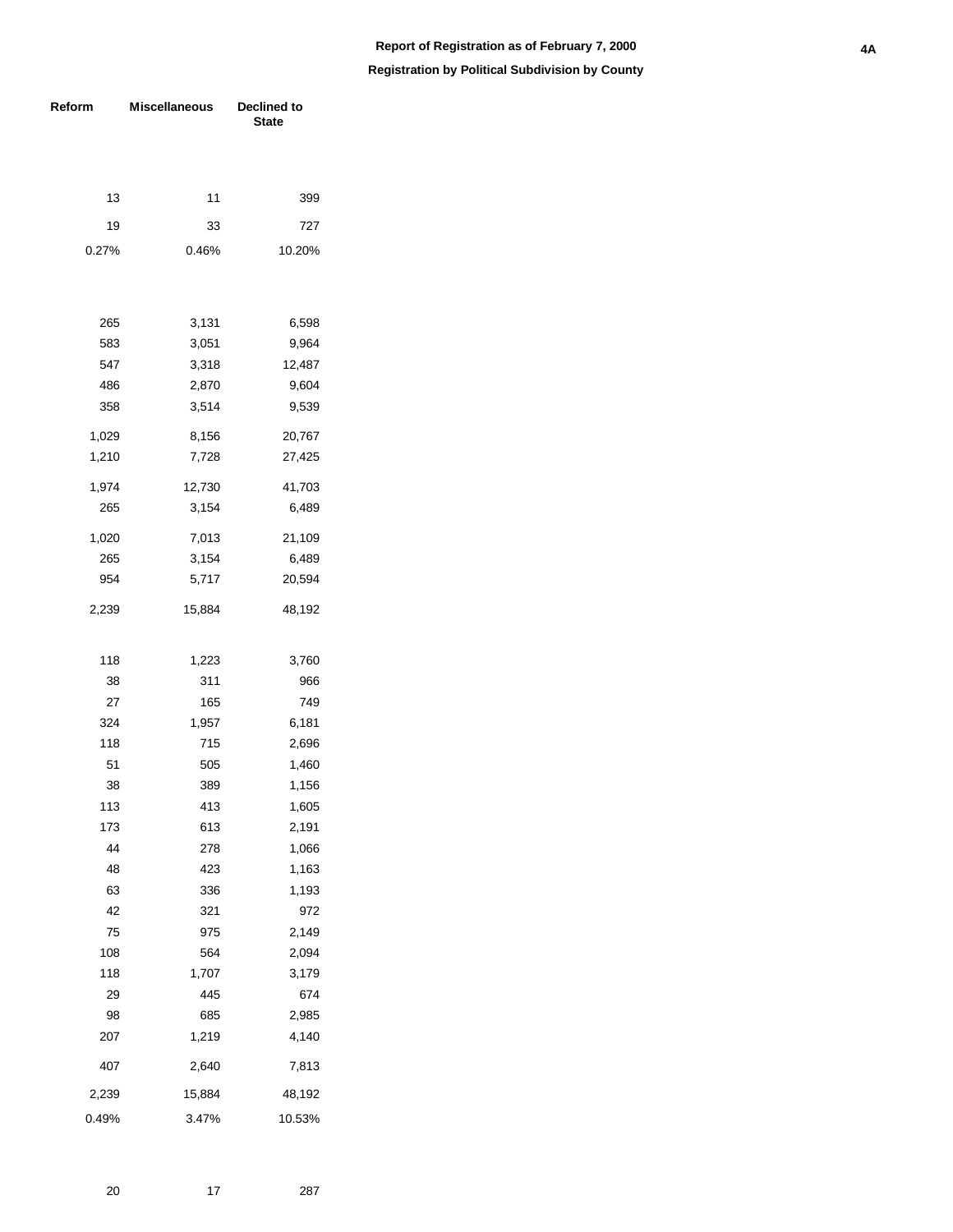| <b>Political Subdivision</b>    | <b>Total</b><br>Registered | Democratic | Republican | American<br>Independent | Green | Libertarian | <b>Natural Law</b> |
|---------------------------------|----------------------------|------------|------------|-------------------------|-------|-------------|--------------------|
| <b>Del Norte</b>                |                            |            |            |                         |       |             |                    |
| <b>Districts</b>                |                            |            |            |                         |       |             |                    |
| County Supervisorial 002        | 2,010                      | 832        | 636        | 84                      | 18    | 22          | $\mathbf 0$        |
| County Supervisorial 003        | 2,756                      | 1,124      | 1,109      | 70                      | 12    | 23          | $\mathbf{1}$       |
| County Supervisorial 004        | 3,036                      | 1,134      | 1,267      | 108                     | 13    | 12          | $\sqrt{2}$         |
| County Supervisorial 005        | 3,128                      | 1,328      | 1,148      | 104                     | 24    | 19          | $\pmb{0}$          |
| US Congressional 001            | 12,771                     | 5,194      | 4,792      | 450                     | 81    | 86          | 4                  |
| State Senatorial 002            | 12,771                     | 5,194      | 4,792      | 450                     | 81    | 86          | 4                  |
| State Assembly 001              | 12,771                     | 5,194      | 4,792      | 450                     | 81    | 86          | 4                  |
| State Board of Equalization 001 | 12,771                     | 5,194      | 4,792      | 450                     | 81    | 86          | 4                  |
| <b>Cities</b>                   |                            |            |            |                         |       |             |                    |
| <b>Crescent City</b>            | 1,733                      | 710        | 581        | 79                      | 18    | 15          | $\mathbf{1}$       |
| Unincorporated Area             | 11,038                     | 4,484      | 4,211      | 371                     | 63    | 71          | 3                  |
| <b>Del Norte Totals</b>         | 12,771                     | 5,194      | 4,792      | 450                     | 81    | 86          | 4                  |
| Percent                         |                            | 40.67%     | 37.52%     | 3.52%                   | 0.63% | 0.67%       | 0.03%              |
| <b>El Dorado</b>                |                            |            |            |                         |       |             |                    |
| <b>Districts</b>                |                            |            |            |                         |       |             |                    |
| County Supervisorial 001        | 20,929                     | 6,024      | 11,736     | 385                     | 66    | 126         | 8                  |
| County Supervisorial 002        | 20,056                     | 7,302      | 9,089      | 506                     | 175   | 181         | 11                 |
| County Supervisorial 003        | 17,001                     | 6,524      | 7,510      | 431                     | 132   | 104         | $\boldsymbol{9}$   |
| County Supervisorial 004        | 19,207                     | 6,551      | 9,345      | 461                     | 172   | 153         | $\overline{4}$     |
| County Supervisorial 005        | 11,137                     | 4,482      | 3,756      | 351                     | 170   | 100         | 42                 |
| US Congressional 004            | 88,330                     | 30,883     | 41,436     | 2,134                   | 715   | 664         | 74                 |
| State Senatorial 001            | 88,330                     | 30,883     | 41,436     | 2,134                   | 715   | 664         | 74                 |
| State Assembly 004              | 88,330                     | 30,883     | 41,436     | 2,134                   | 715   | 664         | 74                 |
| State Board of Equalization 002 | 88,330                     | 30,883     | 41,436     | 2,134                   | 715   | 664         | 74                 |
| <b>Cities</b>                   |                            |            |            |                         |       |             |                    |
| Placerville                     | 5,154                      | 2,049      | 2,108      | 158                     | 64    | 33          | $\sqrt{5}$         |
| South Lake Tahoe                | 8,597                      | 3,578      | 2,764      | 292                     | 128   | 79          | 39                 |
| Unincorporated Area             | 74,579                     | 25,256     | 36,564     | 1,684                   | 523   | 552         | 30                 |
| <b>El Dorado Totals</b>         | 88,330                     | 30,883     | 41,436     | 2,134                   | 715   | 664         | 74                 |
| Percent                         |                            | 34.96%     | 46.91%     | 2.42%                   | 0.81% | 0.75%       | 0.08%              |
| Fresno                          |                            |            |            |                         |       |             |                    |
| <b>Districts</b>                |                            |            |            |                         |       |             |                    |
| County Supervisorial 001        | 55,801                     | 29,675     | 18,175     | 1,207                   | 155   | 225         | 78                 |
| County Supervisorial 002        | 88,808                     | 32,152     | 45,364     | 1,515                   | 279   | 398         | 100                |
| County Supervisorial 003        | 45,546                     | 25,016     | 13,502     | 934                     | 246   | 267         | 78                 |
| County Supervisorial 004        | 51,228                     | 25,423     | 18,999     | 1,021                   | 100   | 175         | 69                 |
| County Supervisorial 005        | 70,360                     | 27,338     | 33,465     | 1,414                   | 187   | 313         | 82                 |
| US Congressional 018            | 2,009                      | 1,141      | 585        | 38                      | 3     | 11          | $\overline{1}$     |
| US Congressional 019            | 230,313                    | 94,776     | 104,022    | 4,428                   | 800   | 1,076       | 296                |
| US Congressional 020            | 79,421                     | 43,687     | 24,898     | 1,625                   | 164   | 291         | 110                |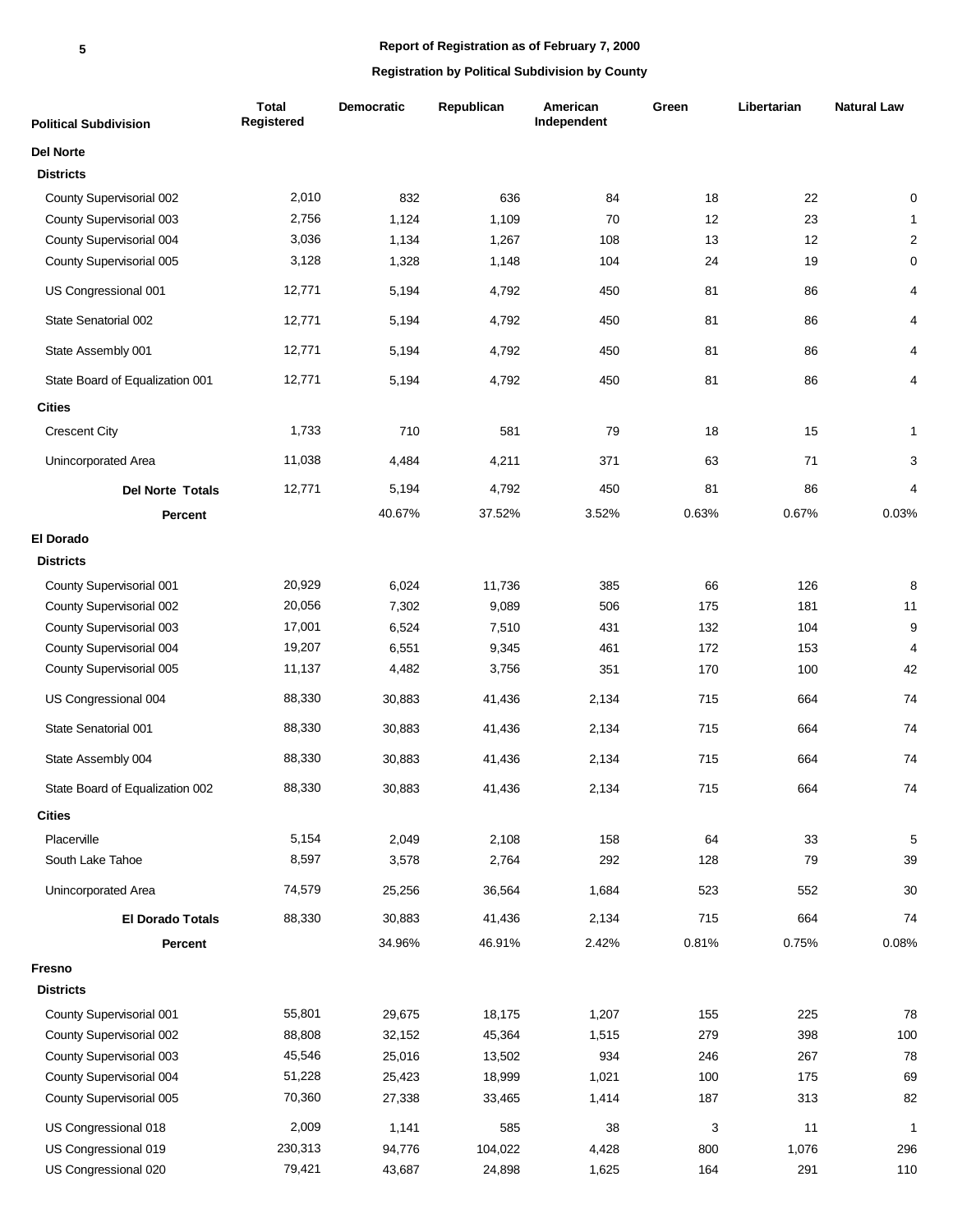### **Registration by Political Subdivision by County**

| Reform   | <b>Miscellaneous</b> | <b>Declined to</b><br><b>State</b> |
|----------|----------------------|------------------------------------|
|          |                      |                                    |
| 18       | 25                   | 375                                |
| 17       | 15                   | 385                                |
| 23       | 18                   | 459                                |
| 27       | 18                   | 460                                |
| 105      | 93                   | 1,966                              |
| 105      | 93                   | 1,966                              |
| 105      | 93                   | 1,966                              |
| 105      | 93                   | 1,966                              |
| 15       | 24                   | 290                                |
| 90       | 69                   | 1,676                              |
| 105      | 93                   | 1,966                              |
| 0.82%    | 0.73%                | 15.39%                             |
|          |                      |                                    |
| 79       | 120                  | 2,385                              |
| 102      | 152                  | 2,538                              |
| 92       | 126                  | 2,073                              |
| 134      | 131                  | 2,256                              |
| 37       | 151                  | 2,048                              |
| 444      | 680                  | 11,300                             |
| 444      | 680                  | 11,300                             |
| 444      | 680                  | 11,300                             |
| 444      | 680                  | 11,300                             |
|          |                      |                                    |
| 27<br>31 | 45<br>121            | 665<br>1,565                       |
|          |                      |                                    |
| 386      | 514                  | 9,070                              |
| 444      | 680                  | 11,300                             |
| 0.50%    | 0.77%                | 12.79%                             |
| 263      | 300                  | 5,723                              |
| 269      | 190                  | 8,541                              |
| 217      | 283                  | 5,003                              |
| 195      | 247                  | 4,999                              |
| 221      | 228                  | 7,112                              |
|          |                      |                                    |
| 8<br>875 | 17<br>762            | 205<br>23,278                      |
|          |                      |                                    |

469 7,895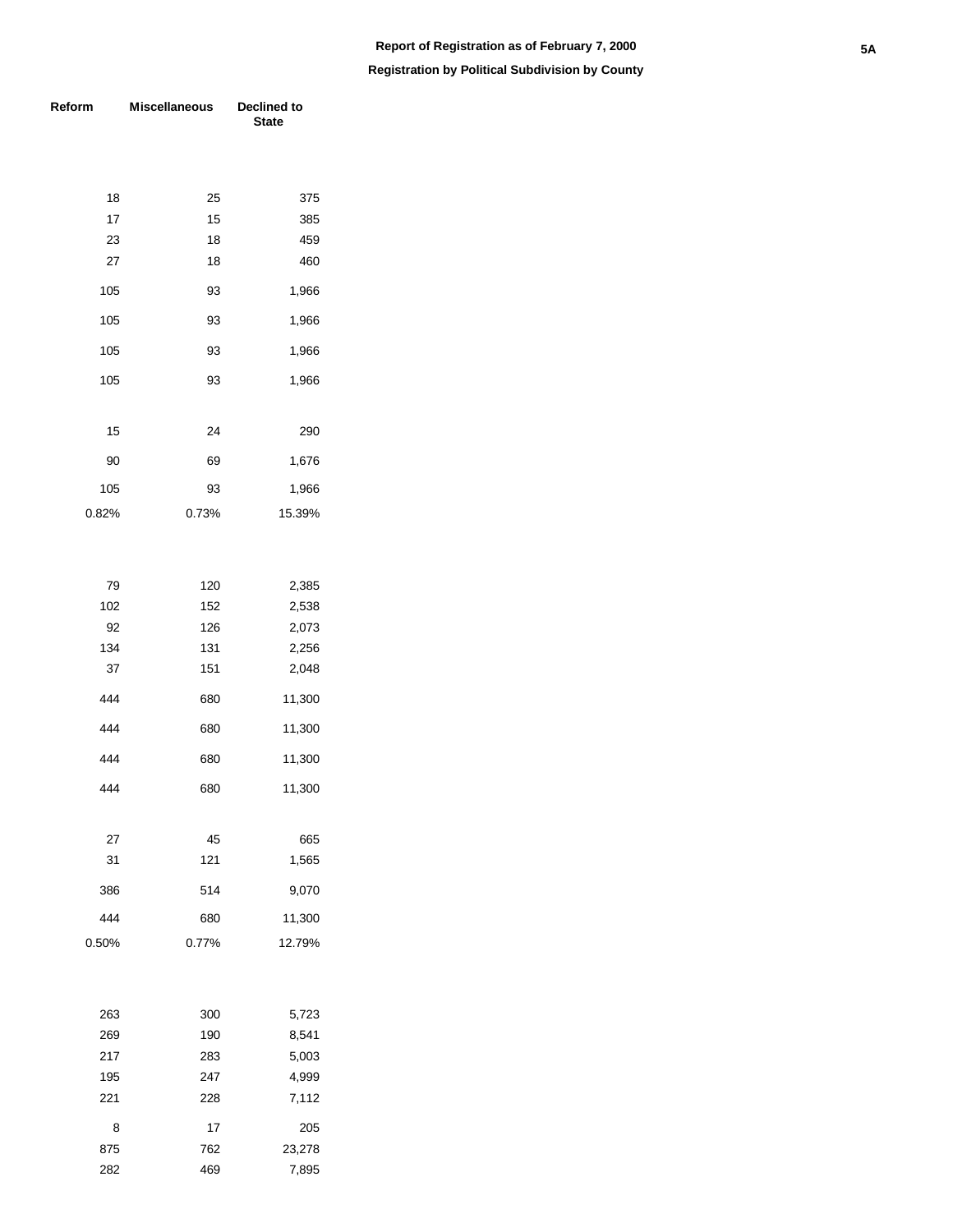# **Report of Registration as of February 7, 2000**

| <b>Political Subdivision</b>    | <b>Total</b><br>Registered | Democratic | Republican | American<br>Independent | Green                   | Libertarian      | <b>Natural Law</b>        |
|---------------------------------|----------------------------|------------|------------|-------------------------|-------------------------|------------------|---------------------------|
| Fresno                          |                            |            |            |                         |                         |                  |                           |
| <b>Districts</b>                |                            |            |            |                         |                         |                  |                           |
| State Senatorial 012            | 29,836                     | 10,000     | 16,008     | 523                     | 65                      | 118              | 36                        |
| State Senatorial 014            | 155,879                    | 61,736     | 73,059     | 2,996                   | 541                     | 759              | 188                       |
| State Senatorial 016            | 126,028                    | 67,868     | 40,438     | 2,572                   | 361                     | 501              | 183                       |
| State Assembly 025              | 29,836                     | 10,000     | 16,008     | 523                     | 65                      | 118              | 36                        |
| State Assembly 029              | 155,879                    | 61,736     | 73,059     | 2,996                   | 541                     | 759              | 188                       |
| State Assembly 030              | 33,940                     | 16,573     | 12,355     | 791                     | 82                      | 141              | 31                        |
| State Assembly 031              | 92,088                     | 51,295     | 28,083     | 1,781                   | 279                     | 360              | 152                       |
| State Board of Equalization 002 | 311,743                    | 139,604    | 129,505    | 6,091                   | 967                     | 1,378            | 407                       |
| <b>Cities</b>                   |                            |            |            |                         |                         |                  |                           |
| Clovis                          | 32,103                     | 11,350     | 16,278     | 696                     | 73                      | 137              | 40                        |
| Coalinga                        | 3,612                      | 1,535      | 1,438      | 124                     | 9                       | 19               | $\overline{4}$            |
| Firebaugh                       | 1,310                      | 813        | 299        | 25                      | 3                       | $\boldsymbol{7}$ | $\mathbf{1}$              |
| Fowler                          | 1,473                      | 817        | 476        | 26                      | $\mathbf 0$             | 4                | $\overline{c}$            |
| Fresno                          | 166,726                    | 77,629     | 65,370     | 3,233                   | 610                     | 791              | 240                       |
| Huron                           | 792                        | 585        | 79         | 17                      | $\sqrt{2}$              | 0                | $\mathbf{1}$              |
| Kerman                          | 2,544                      | 1,275      | 851        | 73                      | 8                       | 9                | $\mathbf{1}$              |
| Kingsburg                       | 4,316                      | 1,420      | 2,293      | 95                      | 8                       | 14               | 10                        |
| Mendota                         | 1,775                      | 1,321      | 208        | 35                      | 4                       | 8                | $\overline{2}$            |
| Orange Cove                     | 1,548                      | 1,101      | 234        | 25                      | $\overline{\mathbf{c}}$ | 4                | $\mathbf 2$               |
| Parlier                         | 2,663                      | 2,013      | 295        | 43                      | 8                       | $\overline{7}$   | $\overline{7}$            |
| Reedley                         | 6,918                      | 2,979      | 2,969      | 142                     | 15                      | 29               | $20\,$                    |
| San Joaquin                     | 474                        | 314        | 82         | 9                       | $\mathbf{1}$            | 0                | $\pmb{0}$                 |
| Sanger                          | 6,421                      | 3,934      | 1,722      | 95                      | 20                      | 25               | $\sqrt{5}$                |
| Selma                           | 6,166                      | 3,339      | 2,085      | 111                     | 5                       | 19               | 4                         |
| Unincorporated Area             | 72,902                     | 29,179     | 34,826     | 1,342                   | 199                     | 305              | 68                        |
| <b>Fresno Totals</b>            | 311,743                    | 139,604    | 129,505    | 6,091                   | 967                     | 1,378            | 407                       |
| <b>Percent</b>                  |                            | 44.78%     | 41.54%     | 1.95%                   | 0.31%                   | 0.44%            | 0.13%                     |
| Glenn                           |                            |            |            |                         |                         |                  |                           |
| <b>Districts</b>                |                            |            |            |                         |                         |                  |                           |
| County Supervisorial 001        | 2,647                      | 1,013      | 1,225      | 66                      | 5                       | 9                | 3                         |
| County Supervisorial 002        | 2,281                      | 881        | 1,050      | 66                      | 5                       | 10               | 4                         |
| County Supervisorial 003        | 2,802                      | 992        | 1,348      | 69                      | 6                       | 9                | $\ensuremath{\mathsf{3}}$ |
| County Supervisorial 004        | 2,105                      | 816        | 890        | 65                      | 4                       | $10$             | $\ensuremath{\mathsf{3}}$ |
| County Supervisorial 005        | 1,621                      | 694        | 702        | 30                      | 3                       | 5                | $\pmb{0}$                 |
| US Congressional 003            | 11,456                     | 4,396      | 5,215      | 296                     | 23                      | 43               | 13                        |
| State Senatorial 004            | 11,456                     | 4,396      | 5,215      | 296                     | 23                      | 43               | 13                        |
| State Assembly 002              | 11,456                     | 4,396      | 5,215      | 296                     | 23                      | 43               | 13                        |
| State Board of Equalization 001 | 11,456                     | 4,396      | 5,215      | 296                     | 23                      | 43               | 13                        |
| <b>Cities</b>                   |                            |            |            |                         |                         |                  |                           |
| Orland                          | 2,364                      | 941        | 1,051      | 60                      | 5                       | 8                | 5                         |
| Willows                         | 2,677                      | 1,030      | 1,113      | 80                      | 4                       | 11               | 3                         |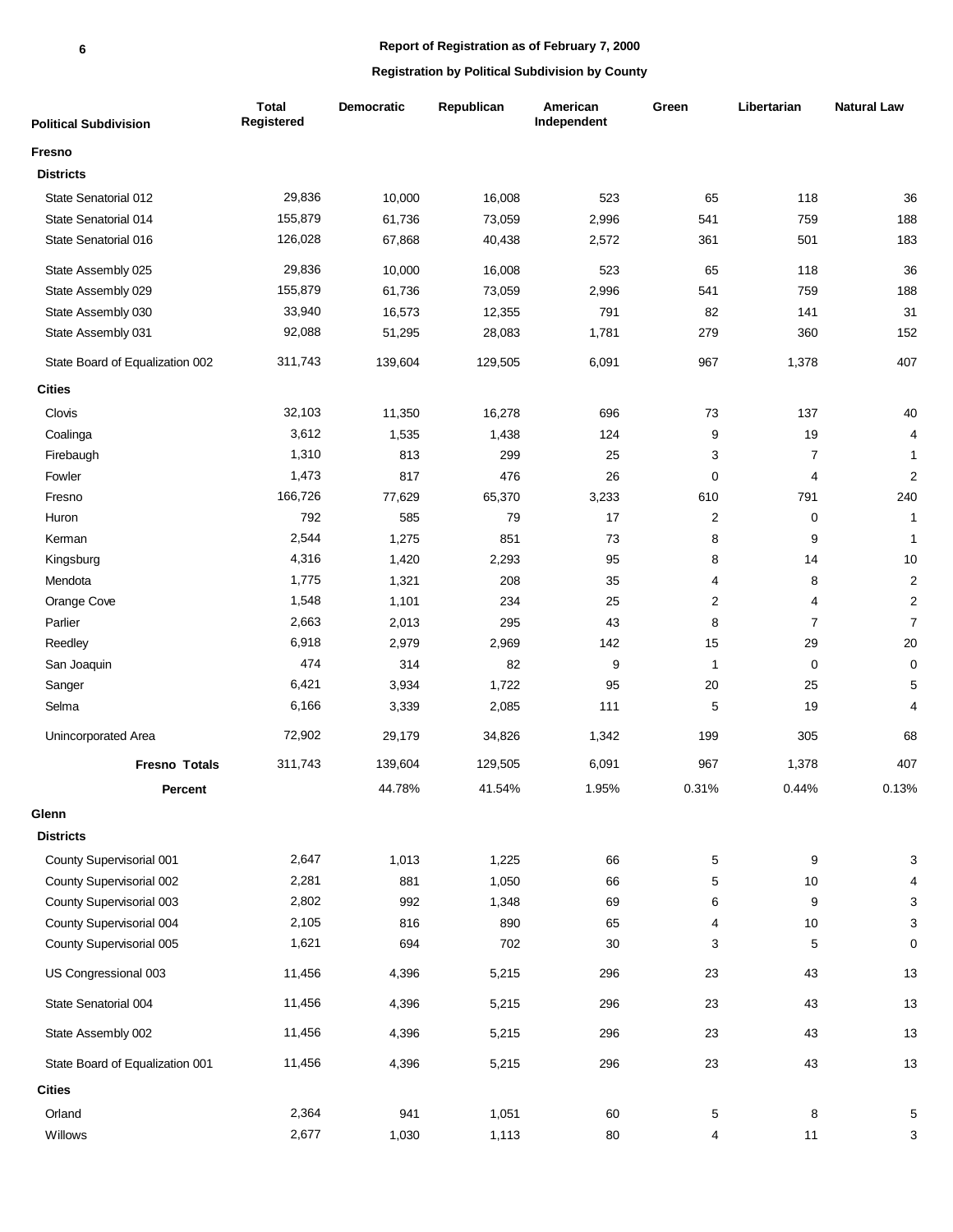| Reform         | <b>Miscellaneous</b> | Declined to<br><b>State</b> |  |  |  |
|----------------|----------------------|-----------------------------|--|--|--|
|                |                      |                             |  |  |  |
| 105            | 53                   | 2,928                       |  |  |  |
| 541            | 462                  | 15,597                      |  |  |  |
| 519            | 733                  | 12,853                      |  |  |  |
| 105            | 53                   | 2,928                       |  |  |  |
| 541            | 462                  | 15,597                      |  |  |  |
| 144            | 179                  | 3,644                       |  |  |  |
| 375            | 554                  | 9,209                       |  |  |  |
| 1,165          | 1,248                | 31,378                      |  |  |  |
| 88             | 84                   | 3,357                       |  |  |  |
| 8              | 17                   | 458                         |  |  |  |
| 4              | 13                   | 145                         |  |  |  |
| 2              | 4                    | 142                         |  |  |  |
| 681            | 704                  | 17,468                      |  |  |  |
| 1              | 9                    | 98                          |  |  |  |
| 12             | 18                   | 297                         |  |  |  |
| 18             | 15                   | 443                         |  |  |  |
| 5              | 9                    | 183                         |  |  |  |
| 10             | 9                    | 161                         |  |  |  |
| 10             | 24                   | 256                         |  |  |  |
| 46             | 35                   | 683                         |  |  |  |
| 0              | 5                    | 63                          |  |  |  |
| 18             | 32                   | 570                         |  |  |  |
| 14             | 28                   | 561                         |  |  |  |
| 248            | 242                  | 6,493                       |  |  |  |
| 1,165          | 1,248                | 31,378                      |  |  |  |
| 0.37%          | 0.40%                | 10.07%                      |  |  |  |
|                |                      |                             |  |  |  |
| 6              | 7                    | 313                         |  |  |  |
| $\overline{7}$ | $\overline{7}$       | 251                         |  |  |  |
| $\overline{4}$ | 16                   | 355                         |  |  |  |
| $\overline{4}$ | 22                   | 291                         |  |  |  |
| 1              | 3                    | 183                         |  |  |  |
| 22             | 55                   | 1,393                       |  |  |  |
| 22             | 55                   | 1,393                       |  |  |  |
| 22             | 55                   | 1,393                       |  |  |  |
| 22             | 55                   | 1,393                       |  |  |  |
| 7              | 7                    | 280                         |  |  |  |
| 5              | 30                   | 401                         |  |  |  |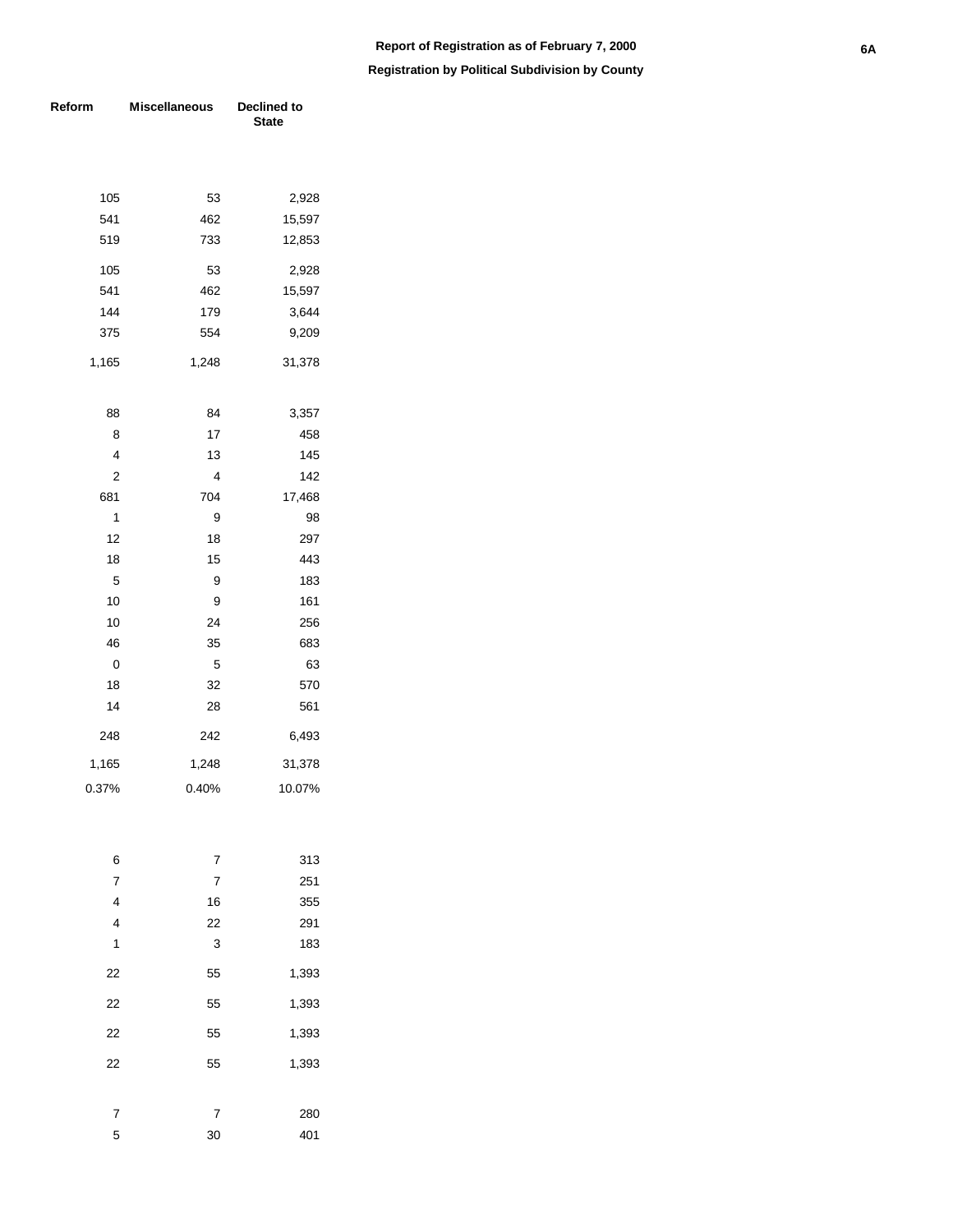| <b>Political Subdivision</b>    | <b>Total</b><br>Registered | <b>Democratic</b> | Republican | American<br>Independent | Green | Libertarian | <b>Natural Law</b> |
|---------------------------------|----------------------------|-------------------|------------|-------------------------|-------|-------------|--------------------|
| Glenn                           |                            |                   |            |                         |       |             |                    |
| <b>Cities</b>                   |                            |                   |            |                         |       |             |                    |
| Unincorporated Area             | 6,415                      | 2,425             | 3,051      | 156                     | 14    | 24          | 5                  |
| <b>Glenn Totals</b>             | 11,456                     | 4,396             | 5,215      | 296                     | 23    | 43          | 13                 |
| Percent                         |                            | 38.37%            | 45.52%     | 2.58%                   | 0.20% | 0.38%       | 0.11%              |
| Humboldt                        |                            |                   |            |                         |       |             |                    |
| <b>Districts</b>                |                            |                   |            |                         |       |             |                    |
| County Supervisorial 001        | 14,614                     | 6,051             | 5,855      | 304                     | 294   | 107         | 12                 |
| County Supervisorial 002        | 14,729                     | 6,446             | 5,212      | 393                     | 500   | 123         | 15                 |
| County Supervisorial 003        | 16,393                     | 7,033             | 3,390      | 347                     | 2,011 | 235         | 31                 |
| County Supervisorial 004        | 12,256                     | 5,639             | 3,770      | 336                     | 389   | 143         | 13                 |
| County Supervisorial 005        | 14,856                     | 6,903             | 4,367      | 402                     | 706   | 132         | 12                 |
| US Congressional 001            | 72,848                     | 32,072            | 22,594     | 1,782                   | 3,900 | 740         | 83                 |
| State Senatorial 002            | 72,848                     | 32,072            | 22,594     | 1,782                   | 3,900 | 740         | 83                 |
| State Assembly 001              | 72,848                     | 32,072            | 22,594     | 1,782                   | 3,900 | 740         | 83                 |
| State Board of Equalization 001 | 72,848                     | 32,072            | 22,594     | 1,782                   | 3,900 | 740         | 83                 |
| <b>Cities</b>                   |                            |                   |            |                         |       |             |                    |
| Arcata                          | 10,677                     | 4,474             | 1,631      | 248                     | 1,584 | 183         | 27                 |
| <b>Blue Lake</b>                | 756                        | 363               | 200        | 19                      | 44    | 10          | $\mathbf{1}$       |
| Eureka                          | 13,675                     | 6,179             | 4,483      | 342                     | 400   | 152         | 15                 |
| Ferndale                        | 920                        | 354               | 427        | 14                      | 10    | 4           | $\mathbf{1}$       |
| Fortuna                         | 5,432                      | 2,196             | 2,348      | 139                     | 36    | 33          | $\mathbf 0$        |
| Rio Dell                        | 1,427                      | 624               | 545        | 53                      | 12    | 5           | $\mathsf 3$        |
| Trinidad                        | 288                        | 132               | 78         | 5                       | 23    | 2           | $\mathbf{1}$       |
| Unincorporated Area             | 39,673                     | 17,750            | 12,882     | 962                     | 1,791 | 351         | 35                 |
| <b>Humboldt Totals</b>          | 72,848                     | 32,072            | 22,594     | 1,782                   | 3,900 | 740         | 83                 |
| <b>Percent</b>                  |                            | 44.03%            | 31.02%     | 2.45%                   | 5.35% | 1.02%       | 0.11%              |
| Imperial                        |                            |                   |            |                         |       |             |                    |
| <b>Districts</b>                |                            |                   |            |                         |       |             |                    |
| County Supervisorial 001        | 10,026                     | 6,573             | 1,512      | 191                     | 17    | 44          | 18                 |
| County Supervisorial 002        | 9,337                      | 4,435             | 3,245      | 177                     | 11    | 35          | $\boldsymbol{9}$   |
| County Supervisorial 003        | 10,341                     | 4,802             | 3,653      | 244                     | 14    | 41          | 22                 |
| County Supervisorial 004        | 10,016                     | 4,900             | 3,488      | 240                     | 14    | 46          | $\boldsymbol{9}$   |
| County Supervisorial 005        | 7,919                      | 4,517             | 2,096      | 182                     | $11$  | 38          | 12                 |
| US Congressional 052            | 47,639                     | 25,227            | 13,994     | 1,034                   | 67    | 204         | $70\,$             |
| State Senatorial 037            | 47,639                     | 25,227            | 13,994     | 1,034                   | 67    | 204         | $70\,$             |
| State Assembly 080              | 47,639                     | 25,227            | 13,994     | 1,034                   | 67    | 204         | $70\,$             |
| State Board of Equalization 003 | 47,639                     | 25,227            | 13,994     | 1,034                   | 67    | 204         | $70\,$             |
| <b>Cities</b>                   |                            |                   |            |                         |       |             |                    |
| <b>Brawley</b>                  | 8,218                      | 4,605             | 2,364      | 160                     | 13    | 34          | 11                 |
| Calexico                        | 8,734                      | 5,835             | 1,226      | 143                     | 17    | 39          | $17$               |
| Calipatria                      | 1,047                      | 622               | 226        | 26                      | 0     | 4           | $\mathbf 0$        |
| El Centro                       | 13,321                     | 6,835             | 4,063      | 270                     | 20    | 62          | 21                 |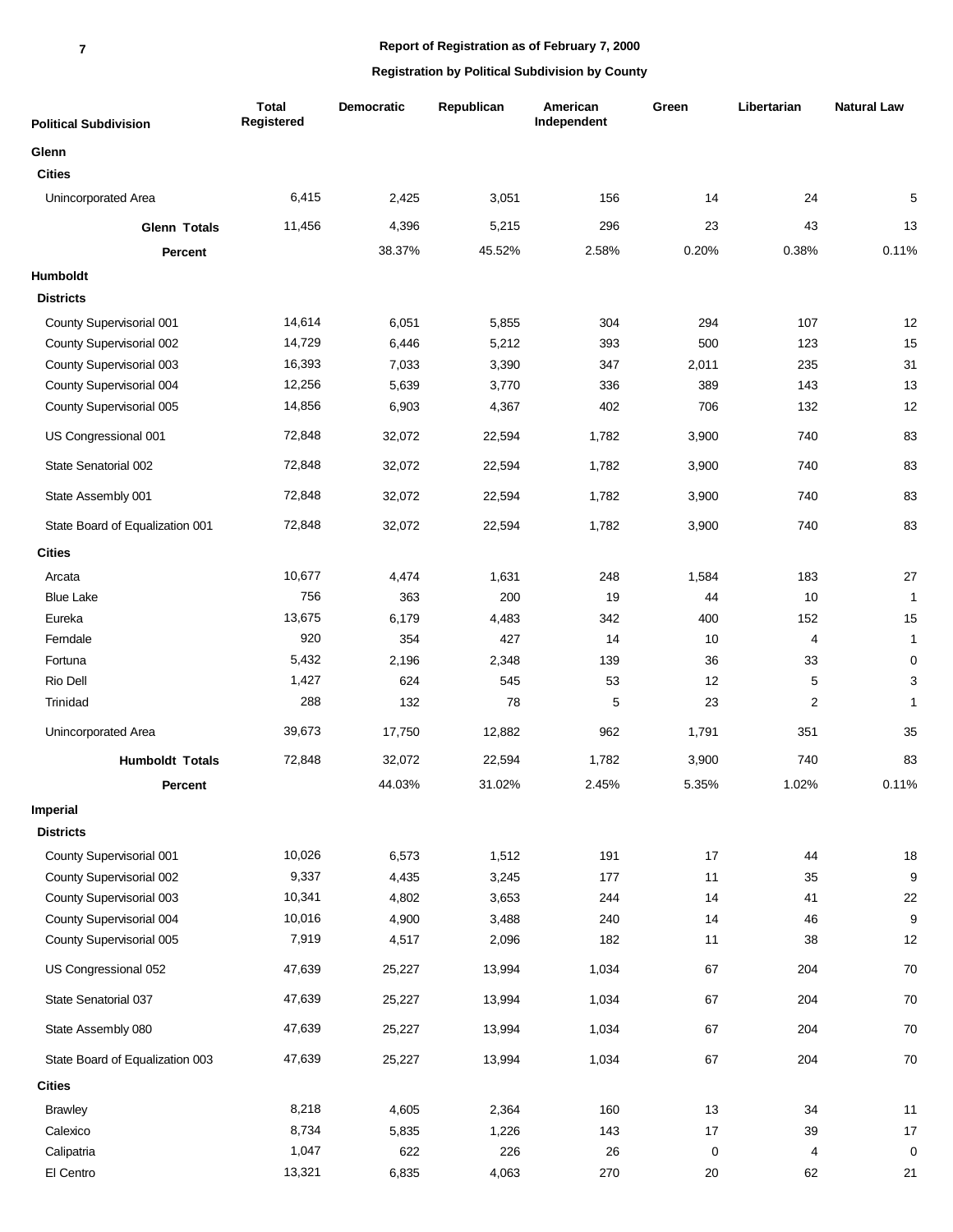| Reform         | <b>Miscellaneous</b> | Declined to<br><b>State</b> |  |  |
|----------------|----------------------|-----------------------------|--|--|
|                |                      |                             |  |  |
| 10             | 18                   | 712                         |  |  |
| 22             | 55                   | 1,393                       |  |  |
| 0.19%          | 0.48%                | 12.16%                      |  |  |
|                |                      |                             |  |  |
| 91             | 69                   | 1,831                       |  |  |
| 46             | 85                   | 1,909                       |  |  |
| 56             | 157                  | 3,133                       |  |  |
| 81             | 82                   | 1,803                       |  |  |
| 47             | 98                   | 2,189                       |  |  |
| 321            | 491                  | 10,865                      |  |  |
| 321            | 491                  | 10,865                      |  |  |
| 321            | 491                  | 10,865                      |  |  |
| 321            | 491                  | 10,865                      |  |  |
| 27             | 128                  | 2,375                       |  |  |
| $\overline{2}$ | $\overline{7}$       | 110                         |  |  |
| 89             | 90                   | 1,925                       |  |  |
| $\overline{2}$ | $\overline{c}$       | 106                         |  |  |
| 19             | 21                   | 640                         |  |  |
| 4              | 6                    | 175                         |  |  |
| 0              | 1                    | 46                          |  |  |
| 178            | 236                  | 5,488                       |  |  |
| 321            | 491                  | 10,865                      |  |  |
| 0.44%          | 0.67%                | 14.91%                      |  |  |
|                |                      |                             |  |  |
| 7              | 16                   | 1,648                       |  |  |
| 10             | 29                   | 1,386                       |  |  |
| 8              | 39                   | 1,518                       |  |  |
| 55             | 21                   | 1,243                       |  |  |
| 16             | 11                   | 1,036                       |  |  |
| 96             | 116                  | 6,831                       |  |  |
| 96             | 116                  | 6,831                       |  |  |
| 96             | 116                  | 6,831                       |  |  |
| 96             | 116                  | 6,831                       |  |  |
| 14             | 13                   | 1,004                       |  |  |
| 6              | 15                   | 1,436                       |  |  |
| 0              | 3                    | 166                         |  |  |
| 14             | 44                   | 1,992                       |  |  |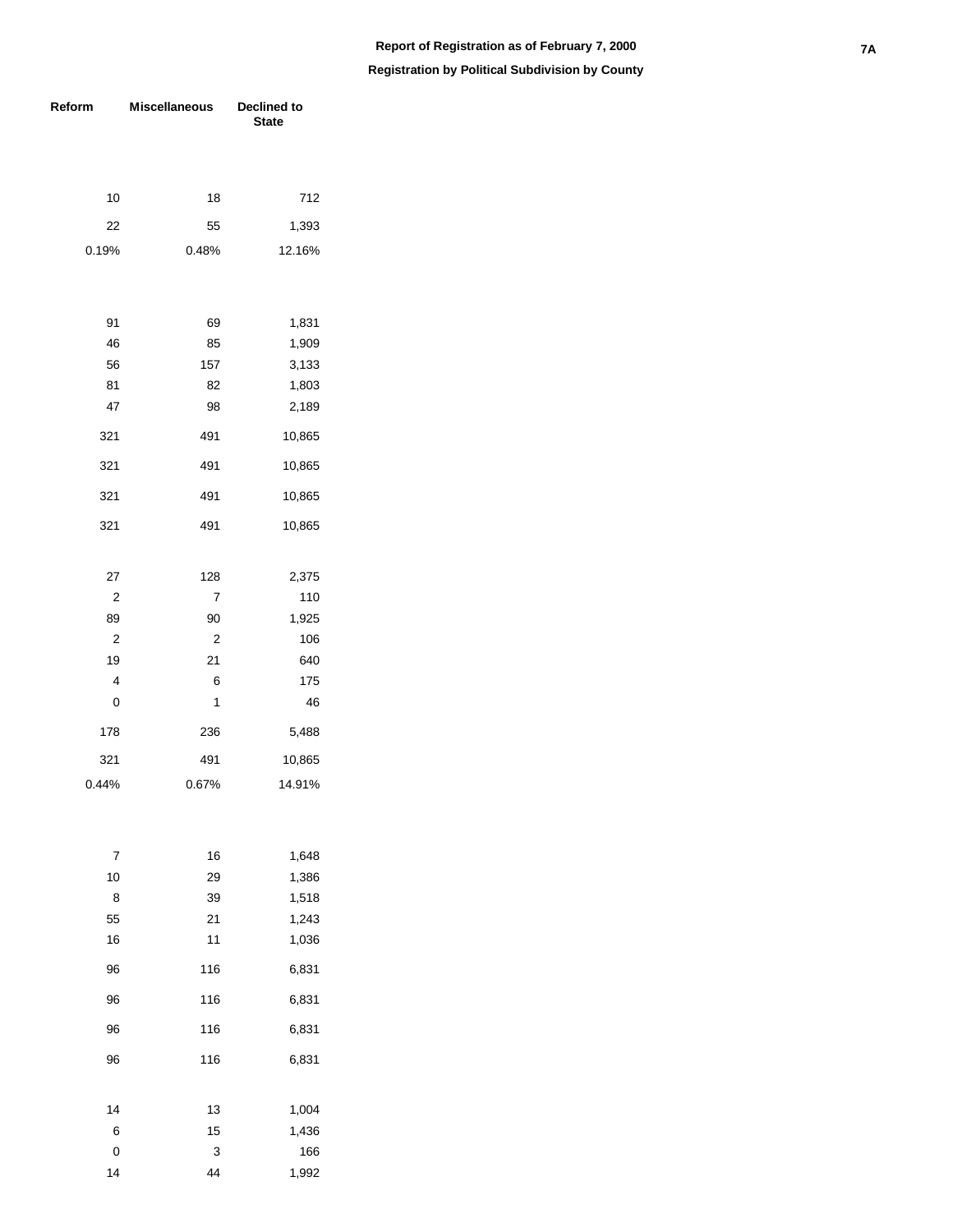| <b>Political Subdivision</b>    | <b>Total</b><br>Registered | Democratic | Republican | American<br>Independent | Green                   | Libertarian    | <b>Natural Law</b> |
|---------------------------------|----------------------------|------------|------------|-------------------------|-------------------------|----------------|--------------------|
| <b>Imperial</b>                 |                            |            |            |                         |                         |                |                    |
| <b>Cities</b>                   |                            |            |            |                         |                         |                |                    |
| Holtville                       | 2,097                      | 994        | 713        | 67                      | $\overline{c}$          | 9              | 5                  |
| Imperial                        | 2,846                      | 1,225      | 1,078      | 77                      | $\overline{4}$          | 5              | 6                  |
| Westmoreland                    | 672                        | 393        | 182        | 20                      | 1                       | $\overline{2}$ | $\mathbf 0$        |
| Unincorporated Area             | 10,704                     | 4,718      | 4,142      | 271                     | 10                      | 49             | 10                 |
| <b>Imperial Totals</b>          | 47,639                     | 25,227     | 13,994     | 1,034                   | 67                      | 204            | 70                 |
| Percent                         |                            | 52.95%     | 29.38%     | 2.17%                   | 0.14%                   | 0.43%          | 0.15%              |
| Inyo                            |                            |            |            |                         |                         |                |                    |
| <b>Districts</b>                |                            |            |            |                         |                         |                |                    |
| County Supervisorial 001        | 2,096                      | 673        | 1,172      | 34                      | 14                      | 7              | $\boldsymbol{2}$   |
| County Supervisorial 002        | 1,698                      | 589        | 839        | 52                      | 16                      | 9              | $\mathbf{1}$       |
| County Supervisorial 003        | 2,258                      | 735        | 1,184      | 59                      | 5                       | 8              | $\mathbf{1}$       |
| County Supervisorial 004        | 1,911                      | 698        | 890        | 52                      | $\overline{7}$          | 15             | $\pmb{0}$          |
| County Supervisorial 005        | 1,630                      | 734        | 553        | 66                      | 13                      | 14             | $\mathbf{1}$       |
| US Congressional 040            | 9,593                      | 3,429      | 4,638      | 263                     | 55                      | 53             | 5                  |
| State Senatorial 017            | 9,593                      | 3,429      | 4,638      | 263                     | 55                      | 53             | 5                  |
| State Assembly 034              | 9,593                      | 3,429      | 4,638      | 263                     | 55                      | 53             | 5                  |
| State Board of Equalization 002 | 9,593                      | 3,429      | 4,638      | 263                     | 55                      | 53             | $\mathbf 5$        |
| <b>Cities</b>                   |                            |            |            |                         |                         |                |                    |
| <b>Bishop</b>                   | 1,589                      | 556        | 781        | 50                      | 14                      | 8              | $\mathbf{1}$       |
| Unincorporated Area             | 8,004                      | 2,873      | 3,857      | 213                     | 41                      | 45             | 4                  |
| <b>Invo Totals</b>              | 9,593                      | 3,429      | 4,638      | 263                     | 55                      | 53             | 5                  |
| Percent                         |                            | 35.74%     | 48.35%     | 2.74%                   | 0.57%                   | 0.55%          | 0.05%              |
| Kern                            |                            |            |            |                         |                         |                |                    |
| <b>Districts</b>                |                            |            |            |                         |                         |                |                    |
| County Supervisorial 001        | 51,295                     | 20,827     | 22,478     | 1,421                   | 95                      | 324            | 42                 |
| County Supervisorial 002        | 53,513                     | 19,186     | 25,228     | 1,660                   | 92                      | 304            | 60                 |
| County Supervisorial 003        | 66,746                     | 22,046     | 35,506     | 1,822                   | 145                     | 396            | 58                 |
| County Supervisorial 004        | 52,425                     | 17,850     | 27,017     | 1,374                   | 125                     | 303            | 62                 |
| County Supervisorial 005        | 29,141                     | 17,424     | 7,092      | 905                     | 64                      | 196            | 62                 |
| US Congressional 020            | 48,591                     | 27,299     | 14,409     | 1,243                   | 62                      | 190            | 75                 |
| US Congressional 021            | 204,529                    | 70,034     | 102,912    | 5,939                   | 459                     | 1,333          | 209                |
| State Senatorial 014            | 149,057                    | 52,081     | 76,022     | 3,970                   | 325                     | 883            | 147                |
| State Senatorial 016            | 55,450                     | 30,574     | 16,808     | 1,617                   | 75                      | 241            | 87                 |
| State Senatorial 017            | 48,613                     | 14,678     | 24,491     | 1,595                   | 121                     | 399            | 50                 |
| State Assembly 030              | 55,450                     | 30,574     | 16,808     | 1,617                   | 75                      | 241            | 87                 |
| State Assembly 032              | 149,057                    | 52,081     | 76,022     | 3,970                   | 325                     | 883            | 147                |
| State Assembly 034              | 48,613                     | 14,678     | 24,491     | 1,595                   | 121                     | 399            | 50                 |
| State Board of Equalization 002 | 253,120                    | 97,333     | 117,321    | 7,182                   | 521                     | 1,523          | 284                |
| <b>Cities</b>                   |                            |            |            |                         |                         |                |                    |
| Arvin                           | 2,032                      | 1,341      | 375        | 61                      | $\overline{\mathbf{c}}$ | 8              | 6                  |
| Bakersfield                     | 104,533                    | 38,109     | 51,809     | 2,621                   | 222                     | 525            | 130                |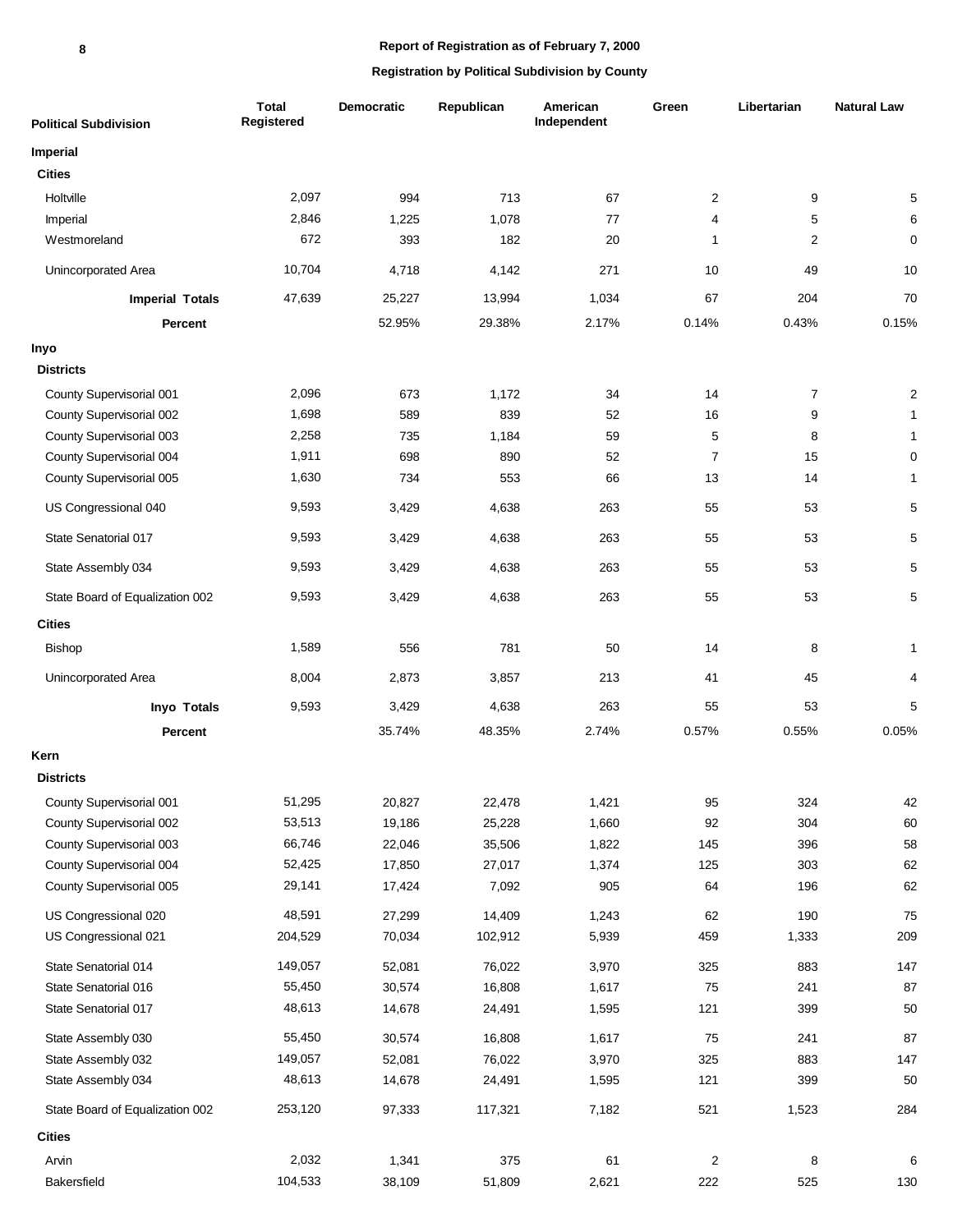| Reform                  | <b>Miscellaneous</b> | Declined to<br><b>State</b> |  |  |  |
|-------------------------|----------------------|-----------------------------|--|--|--|
|                         |                      |                             |  |  |  |
| 2                       | 3                    | 302                         |  |  |  |
| $\mathbf 0$             | 13                   | 438                         |  |  |  |
| 1                       | $\overline{2}$       | 71                          |  |  |  |
| 59                      | 23                   | 1,422                       |  |  |  |
| 96                      | 116                  | 6,831                       |  |  |  |
| 0.20%                   | 0.24%                | 14.34%                      |  |  |  |
|                         |                      |                             |  |  |  |
| 5                       | 17                   | 172                         |  |  |  |
| $\overline{4}$          | 17                   | 171                         |  |  |  |
| $\overline{\mathbf{c}}$ | 20                   | 244                         |  |  |  |
| 5                       | 9                    | 235                         |  |  |  |
| 5                       | 22                   | 222                         |  |  |  |
| 21                      | 85                   | 1,044                       |  |  |  |
| 21                      | 85                   | 1,044                       |  |  |  |
| 21                      | 85                   | 1,044                       |  |  |  |
| 21                      | 85                   | 1,044                       |  |  |  |
|                         |                      |                             |  |  |  |
| 4                       | 17                   | 158                         |  |  |  |
| 17                      | 68                   | 886                         |  |  |  |
| 21                      | 85                   | 1,044                       |  |  |  |
| 0.22%                   | 0.89%                | 10.88%                      |  |  |  |
|                         |                      |                             |  |  |  |
| 172                     | 231                  | 5,705                       |  |  |  |
| 321                     | 234                  | 6,428                       |  |  |  |
| 295                     | 214                  | 6,264                       |  |  |  |
| 206                     | 170                  | 5,318                       |  |  |  |
| 172                     | 234                  | 2,992                       |  |  |  |
| 197<br>969              | 320<br>763           | 4,796<br>21,911             |  |  |  |
| 724                     | 510                  | 14,395                      |  |  |  |
| 219                     | 376                  | 5,453                       |  |  |  |
| 223                     | 197                  | 6,859                       |  |  |  |
| 219                     | 376                  | 5,453                       |  |  |  |
| 724                     | 510                  | 14,395                      |  |  |  |
| 223                     | 197                  | 6,859                       |  |  |  |
| 1,166                   | 1,083                | 26,707                      |  |  |  |
|                         |                      |                             |  |  |  |
| 4<br>474                | 14<br>376            | 221<br>10,267               |  |  |  |
|                         |                      |                             |  |  |  |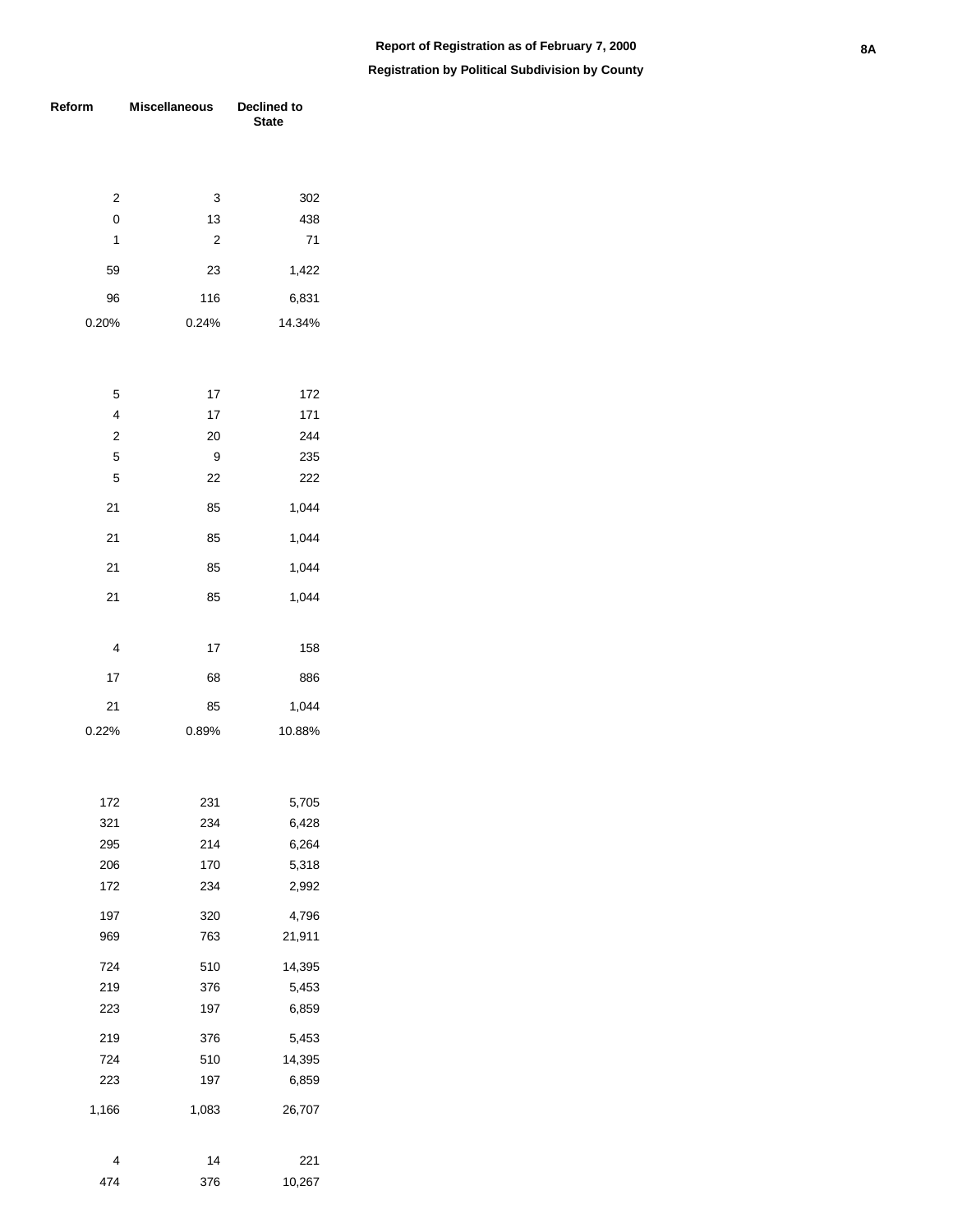| <b>Political Subdivision</b>    | <b>Total</b><br>Registered | <b>Democratic</b> | Republican | American<br>Independent | Green          | Libertarian    | <b>Natural Law</b>      |
|---------------------------------|----------------------------|-------------------|------------|-------------------------|----------------|----------------|-------------------------|
| Kern                            |                            |                   |            |                         |                |                |                         |
| <b>Cities</b>                   |                            |                   |            |                         |                |                |                         |
| California City                 | 4,052                      | 1,384             | 1,786      | 146                     | $\overline{c}$ | 27             | $\mathbf 5$             |
| Delano                          | 8,356                      | 5,610             | 1,685      | 166                     | 5              | 18             | $10$                    |
| Maricopa                        | 566                        | 214               | 244        | 36                      | $\pmb{0}$      | 1              | $\sqrt{2}$              |
| McFarland                       | 2,057                      | 1,405             | 359        | 50                      | $\overline{c}$ | 12             | 3                       |
| Ridgecrest                      | 13,175                     | 3,806             | 6,710      | 416                     | 26             | 123            | 16                      |
| Shafter                         | 3,643                      | 1,793             | 1,430      | 67                      | 4              | 10             | 3                       |
| Taft                            | 2,996                      | 971               | 1,616      | 100                     | 3              | 9              | $\overline{\mathbf{4}}$ |
| Tehachapi                       | 3,092                      | 1,148             | 1,385      | 126                     | 13             | 19             | $\mathbf{1}$            |
| Wasco                           | 4,070                      | 2,305             | 1,214      | 86                      | 3              | 19             | $\boldsymbol{2}$        |
| Unincorporated Area             | 104,548                    | 39,247            | 48,708     | 3,307                   | 239            | 752            | 102                     |
| Kern Totals                     | 253,120                    | 97,333            | 117,321    | 7,182                   | 521            | 1,523          | 284                     |
| <b>Percent</b>                  |                            | 38.45%            | 46.35%     | 2.84%                   | 0.21%          | 0.60%          | 0.11%                   |
| <b>Kings</b>                    |                            |                   |            |                         |                |                |                         |
| <b>Districts</b>                |                            |                   |            |                         |                |                |                         |
| County Supervisorial 001        | 7,143                      | 2,564             | 3,346      | 228                     | 5              | 29             | 12                      |
| County Supervisorial 002        | 6,621                      | 4,013             | 1,667      | 173                     | 10             | 12             | $\overline{7}$          |
| County Supervisorial 003        | 10,894                     | 3,695             | 5,687      | 242                     | 18             | 36             | 17                      |
| County Supervisorial 004        | 7,990                      | 3,818             | 2,974      | 187                     | 12             | 23             | 14                      |
| County Supervisorial 005        | 9,305                      | 4,007             | 3,951      | 233                     | 8              | 22             | 17                      |
| US Congressional 020            | 41,953                     | 18,097            | 17,625     | 1,063                   | 53             | 122            | 67                      |
| State Senatorial 016            | 41,953                     | 18,097            | 17,625     | 1,063                   | 53             | 122            | 67                      |
| State Assembly 030              | 41,953                     | 18,097            | 17,625     | 1,063                   | 53             | 122            | 67                      |
| State Board of Equalization 002 | 41,953                     | 18,097            | 17,625     | 1,063                   | 53             | 122            | 67                      |
| <b>Cities</b>                   |                            |                   |            |                         |                |                |                         |
| Avenal                          | 1,505                      | 841               | 416        | 50                      | $\mathbf{1}$   | 5              | 3                       |
| Corcoran                        | 3,951                      | 2,431             | 999        | 95                      | 8              | $\overline{7}$ | 3                       |
| Hanford                         | 17,929                     | 7,527             | 7,818      | 408                     | 24             | 47             | 39                      |
| Lemoore                         | 6,917                      | 2,351             | 3,325      | 227                     | $\overline{7}$ | 23             | 11                      |
| Unincorporated Area             | 11,651                     | 4,947             | 5,067      | 283                     | 13             | 40             | 11                      |
| <b>Kings Totals</b>             | 41,953                     | 18,097            | 17,625     | 1,063                   | 53             | 122            | 67                      |
| Percent                         |                            | 43.14%            | 42.01%     | 2.53%                   | 0.13%          | 0.29%          | 0.16%                   |
| Lake                            |                            |                   |            |                         |                |                |                         |
| <b>Districts</b>                |                            |                   |            |                         |                |                |                         |
| County Supervisorial 001        | 6,565                      | 3,094             | 2,188      | 182                     | 96             | 54             | $\overline{7}$          |
| County Supervisorial 002        | 4,887                      | 2,839             | 1,226      | 159                     | 31             | 33             | 3                       |
| County Supervisorial 003        | 5,875                      | 2,986             | 1,781      | 190                     | 43             | 41             | 8                       |
| County Supervisorial 004        | 5,855                      | 2,474             | 2,362      | 159                     | 55             | 38             | 6                       |
| County Supervisorial 005        | 5,917                      | 2,573             | 2,285      | 141                     | 63             | 38             | 6                       |
| US Congressional 001            | 29,099                     | 13,966            | 9,842      | 831                     | 288            | 204            | $30\,$                  |
| State Senatorial 002            | 29,099                     | 13,966            | 9,842      | 831                     | 288            | 204            | $30\,$                  |
| State Assembly 001              | 29,099                     | 13,966            | 9,842      | 831                     | 288            | 204            | $30\,$                  |
|                                 |                            |                   |            |                         |                |                |                         |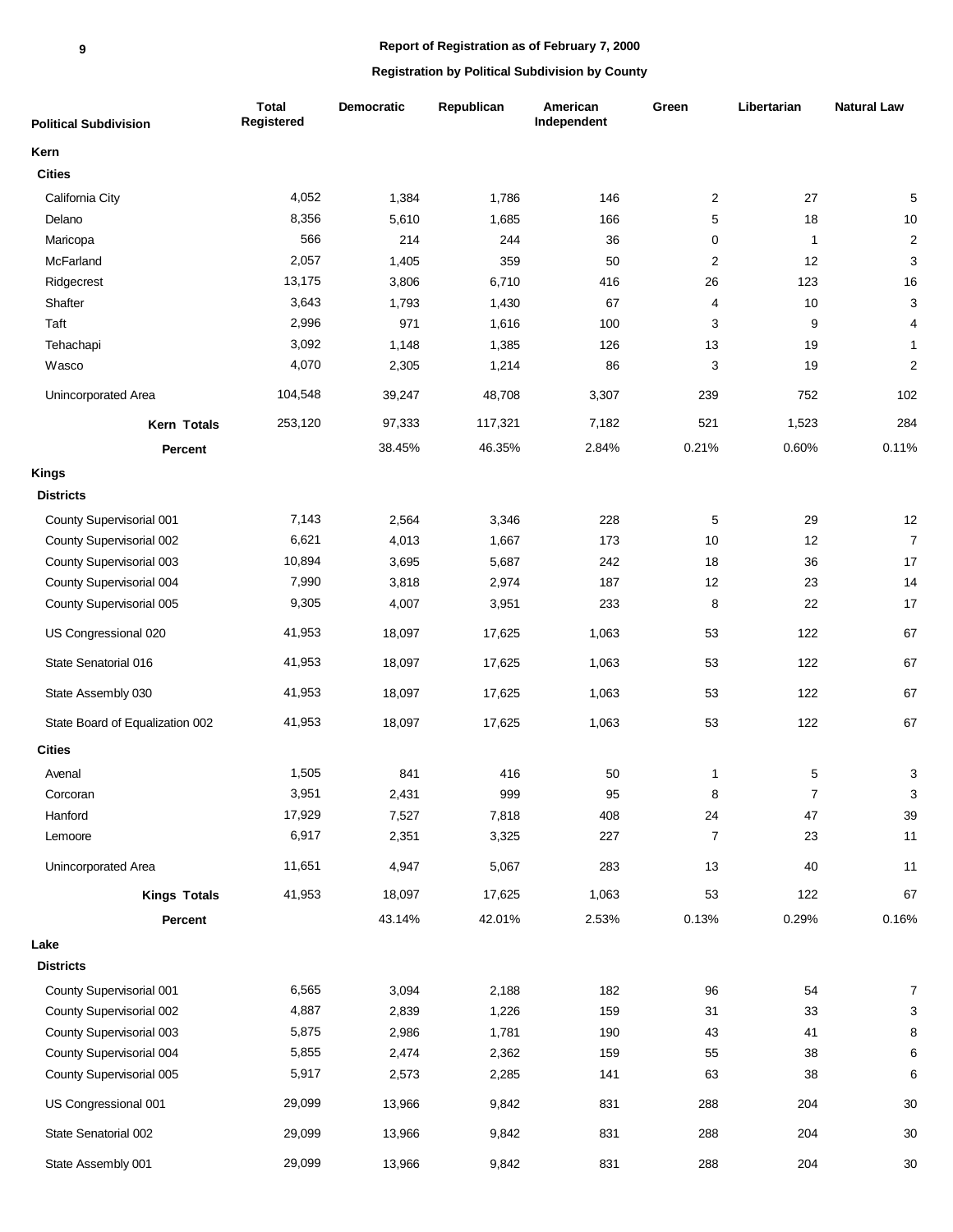**Registration by Political Subdivision by County**

| Reform   | <b>Miscellaneous</b> | <b>Declined to</b><br>State |
|----------|----------------------|-----------------------------|
|          |                      |                             |
| 18       | 16                   | 668                         |
| 33       | 54                   | 775                         |
| 1        | 3                    | 65                          |
| 2        | 19                   | 205                         |
| 43       | 57                   | 1,978                       |
| 5        | 20                   | 311                         |
| 8        | 12                   | 273                         |
| 13       | 13                   | 374                         |
| 12       | 23                   | 406                         |
| 553      | 476                  | 11,164                      |
| 1,166    | 1,083                | 26,707                      |
| 0.46%    | 0.43%                | 10.55%                      |
|          |                      |                             |
|          |                      |                             |
| 15       | 45                   | 899                         |
| 12       | 51                   | 676                         |
| 26       | 62                   | 1,111                       |
| 28       | 66                   | 868                         |
| 29       | 62                   | 976                         |
| 110      | 286                  | 4,530                       |
| 110      | 286                  | 4,530                       |
| 110      | 286                  | 4,530                       |
| 110      | 286                  | 4,530                       |
|          |                      |                             |
| 1        | 19                   | 169                         |
| 7        | 20                   | 381                         |
| 45<br>13 | 122<br>46            | 1,899<br>914                |
|          |                      |                             |
| 44       | 79                   | 1,167                       |
| 110      | 286                  | 4,530                       |
| 0.26%    | 0.68%                | 10.80%                      |
|          |                      |                             |
| 40       | 42                   | 862                         |
| 21       | 31                   | 544                         |
| 52       | 43                   | 731                         |
| 45       | 18                   | 698                         |
| 31       | 24                   | 756                         |

 158 3,591 158 3,591 158 3,591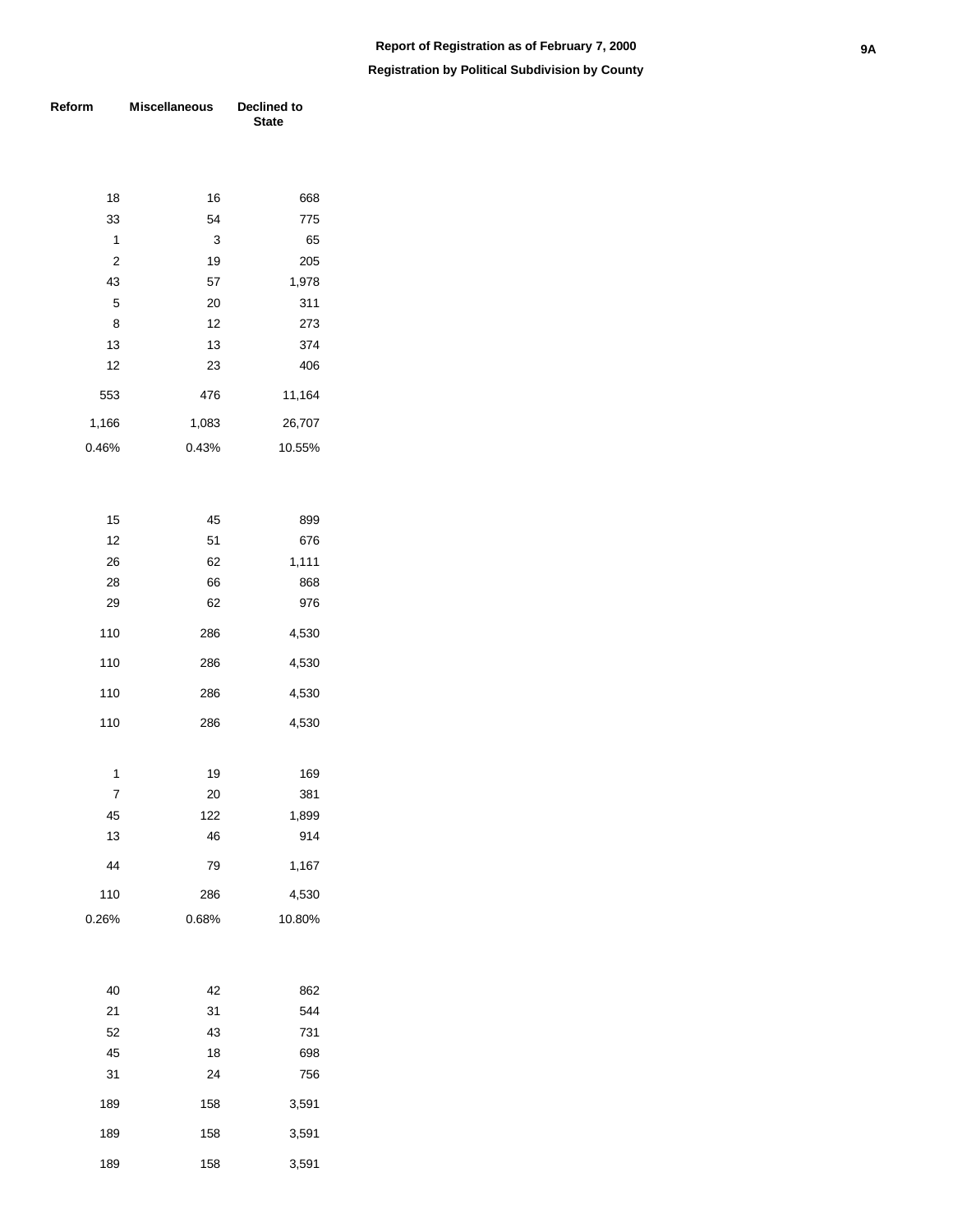# **Report of Registration as of February 7, 2000**

| <b>Political Subdivision</b>    | <b>Total</b><br>Registered | <b>Democratic</b> | Republican | American<br>Independent | Green | Libertarian | <b>Natural Law</b> |
|---------------------------------|----------------------------|-------------------|------------|-------------------------|-------|-------------|--------------------|
| Lake                            |                            |                   |            |                         |       |             |                    |
| <b>Districts</b>                |                            |                   |            |                         |       |             |                    |
| State Board of Equalization 001 | 29,099                     | 13,966            | 9,842      | 831                     | 288   | 204         | 30                 |
| <b>Cities</b>                   |                            |                   |            |                         |       |             |                    |
| Clearlake                       | 5,644                      | 3,269             | 1,368      | 195                     | 38    | 41          | 4                  |
| Lakeport                        | 2,541                      | 1,060             | 1,014      | 62                      | 33    | 14          | 4                  |
| Unincorporated Area             | 20,914                     | 9,637             | 7,460      | 574                     | 217   | 149         | 22                 |
| <b>Lake Totals</b>              | 29,099                     | 13,966            | 9,842      | 831                     | 288   | 204         | 30                 |
| <b>Percent</b>                  |                            | 47.99%            | 33.82%     | 2.86%                   | 0.99% | 0.70%       | 0.10%              |
| Lassen                          |                            |                   |            |                         |       |             |                    |
| <b>Districts</b>                |                            |                   |            |                         |       |             |                    |
| County Supervisorial 001        | 2,685                      | 1,124             | 1,061      | 95                      | 13    | 18          | 0                  |
| County Supervisorial 002        | 2,302                      | 909               | 902        | 100                     | 9     | 12          | $\overline{c}$     |
| County Supervisorial 003        | 3,435                      | 1,176             | 1,630      | 124                     | 4     | 27          | $\mathbf 0$        |
| County Supervisorial 004        | 2,115                      | 760               | 1,024      | 57                      | 6     | 3           | $\boldsymbol{2}$   |
| County Supervisorial 005        | 2,365                      | 916               | 915        | 125                     | 3     | 17          | $\overline{7}$     |
| US Congressional 002            | 12,902                     | 4,885             | 5,532      | 501                     | 35    | 77          | 11                 |
| State Senatorial 001            | 12,902                     | 4,885             | 5,532      | 501                     | 35    | 77          | 11                 |
| State Assembly 003              | 12,902                     | 4,885             | 5,532      | 501                     | 35    | 77          | 11                 |
| State Board of Equalization 001 | 12,902                     | 4,885             | 5,532      | 501                     | 35    | 77          | 11                 |
| <b>Cities</b>                   |                            |                   |            |                         |       |             |                    |
| Susanville                      | 4,173                      | 1,610             | 1,742      | 162                     | 15    | 18          | 3                  |
| Unincorporated Area             | 8,729                      | 3,275             | 3,790      | 339                     | 20    | 59          | 8                  |
| <b>Lassen Totals</b>            | 12,902                     | 4,885             | 5,532      | 501                     | 35    | 77          | 11                 |
| <b>Percent</b>                  |                            | 37.86%            | 42.88%     | 3.88%                   | 0.27% | 0.60%       | 0.09%              |
| <b>Los Angeles</b>              |                            |                   |            |                         |       |             |                    |
| <b>Districts</b>                |                            |                   |            |                         |       |             |                    |
| County Supervisorial 001        | 511,148                    | 322,668           | 91,571     | 9,376                   | 1,912 | 2,097       | 2,464              |
| County Supervisorial 002        | 669,334                    | 472,149           | 82,241     | 10,404                  | 4,366 | 2,157       | 13,113             |
| County Supervisorial 003        | 844,219                    | 455,904           | 216,282    | 14,220                  | 6,121 | 5,474       | 3,045              |
| County Supervisorial 004        | 853,222                    | 393,292           | 301,395    | 15,502                  | 4,285 | 4,443       | 4,374              |
| County Supervisorial 005        | 930,565                    | 378,303           | 379,270    | 17,422                  | 4,083 | 4,865       | 2,779              |
| US Congressional 024            | 254,190                    | 123,429           | 84,081     | 4,327                   | 1,495 | 1,618       | 786                |
| US Congressional 025            | 312,099                    | 117,719           | 139,256    | 6,941                   | 1,031 | 1,649       | 796                |
| US Congressional 026            | 189,350                    | 111,021           | 41,528     | 3,655                   | 845   | 994         | 683                |
| US Congressional 027            | 298,390                    | 130,305           | 111,710    | 4,723                   | 1,622 | 1,810       | 894                |
| US Congressional 028            | 291,735                    | 117,770           | 119,499    | 5,293                   | 1,344 | 1,344       | 1,047              |
| US Congressional 029            | 335,874                    | 183,999           | 78,526     | 5,210                   | 2,906 | 2,360       | 1,271              |
| US Congressional 030            | 157,745                    | 96,938            | 27,330     | 2,578                   | 1,117 | 891         | 789                |
| US Congressional 031            | 185,901                    | 104,611           | 42,030     | 3,466                   | 577   | 665         | 701                |
| US Congressional 032            | 258,234                    | 183,553           | 31,371     | 3,546                   | 1,572 | 891         | 3,106              |
| US Congressional 033            | 118,021                    | 79,348            | 16,502     | 2,242                   | 457   | 491         | 905                |
| US Congressional 034            | 226,723                    | 135,579           | 53,720     | 3,985                   | 586   | 762         | 849                |
| US Congressional 035            | 200,700                    | 146,937           | 21,143     | 3,218                   | 1,128 | 567         | 5,122              |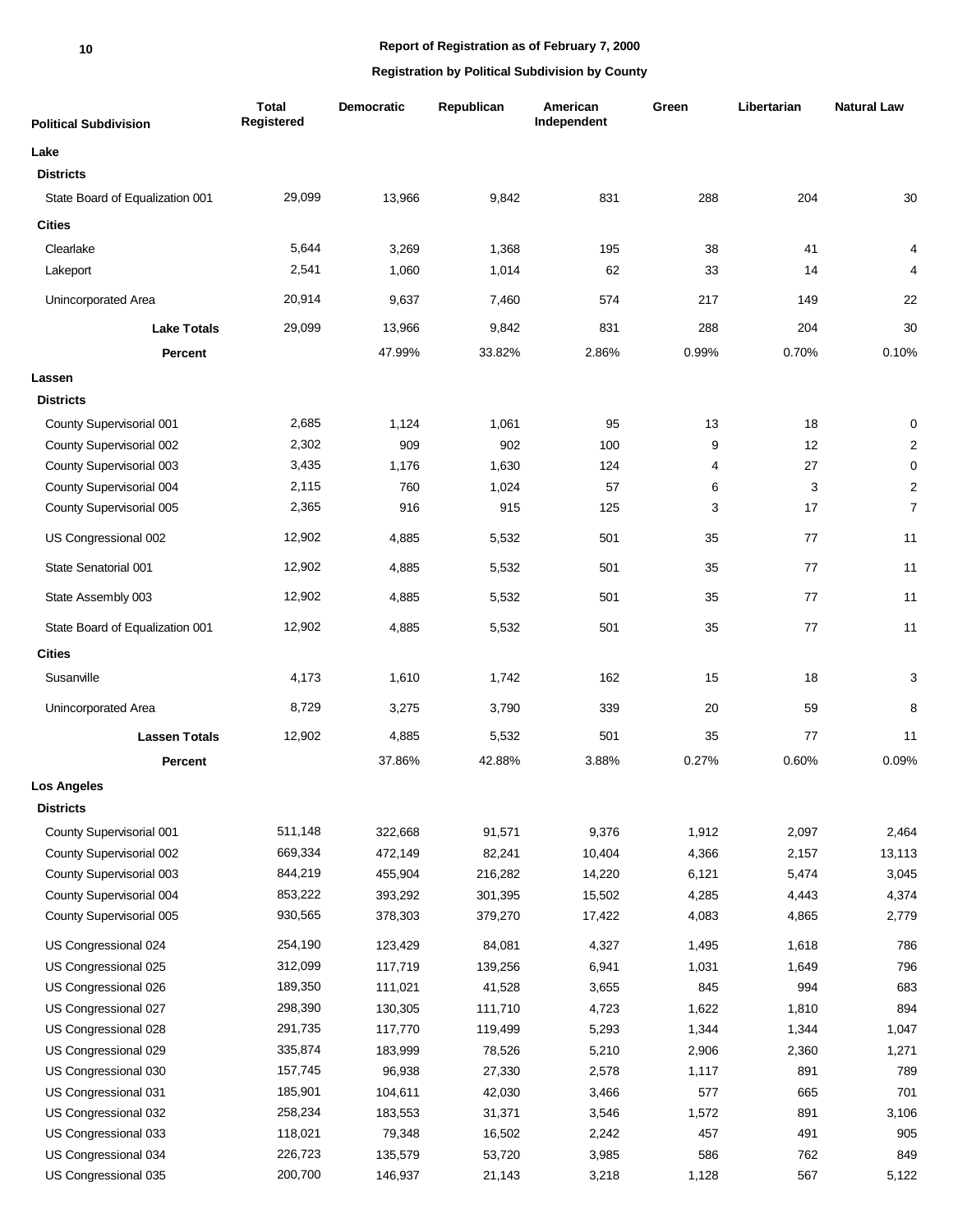| Reform         | <b>Miscellaneous</b> | Declined to<br><b>State</b> |  |  |  |
|----------------|----------------------|-----------------------------|--|--|--|
|                |                      |                             |  |  |  |
| 189            | 158                  | 3,591                       |  |  |  |
|                |                      |                             |  |  |  |
| 32             | 35                   | 662                         |  |  |  |
| 18             | 11                   | 325                         |  |  |  |
| 139            | 112                  | 2,604                       |  |  |  |
| 189            | 158                  | 3,591                       |  |  |  |
| 0.65%          | 0.54%                | 12.34%                      |  |  |  |
|                |                      |                             |  |  |  |
| 22             | 13                   | 339                         |  |  |  |
| 18             | 26                   | 324                         |  |  |  |
| 19             | 19                   | 436                         |  |  |  |
| 6              | 14                   | 243                         |  |  |  |
| 14             | 19                   | 349                         |  |  |  |
| 79             | 91                   | 1,691                       |  |  |  |
| 79             | 91                   | 1,691                       |  |  |  |
| 79             | 91                   | 1,691                       |  |  |  |
| 79             | 91                   | 1,691                       |  |  |  |
| 31             | 36                   | 556                         |  |  |  |
| 48             | 55                   | 1,135                       |  |  |  |
| 79             | 91                   | 1,691                       |  |  |  |
| 0.61%          | 0.71%                | 13.11%                      |  |  |  |
|                |                      |                             |  |  |  |
| 1,430          | 6,694                | 72,936                      |  |  |  |
| 3,460          | 7,239                | 74,205                      |  |  |  |
| 5,482          | 9,208                | 128,483                     |  |  |  |
| 3,878<br>4,621 | 7,874<br>7,636       | 118,179<br>131,586          |  |  |  |
| 1,752          | 2,392                | 34,310                      |  |  |  |
| 1,612          | 2,534                | 40,561                      |  |  |  |
| 971            | 2,388                | 27,265                      |  |  |  |
| 1,684          | 2,557                | 43,085                      |  |  |  |
| 1,097          | 2,396                | 41,945                      |  |  |  |
| 2,491          | 3,401                | 55,710                      |  |  |  |
| 577            | 2,449                | 25,076                      |  |  |  |
| 569            | 2,251                | 31,031                      |  |  |  |
| 1,598          | 2,577                | 30,020                      |  |  |  |
| 356            | 1,637                | 16,083                      |  |  |  |
| 599            | 2,317                | 28,326                      |  |  |  |
| 1,020          | 2,111                | 19,454                      |  |  |  |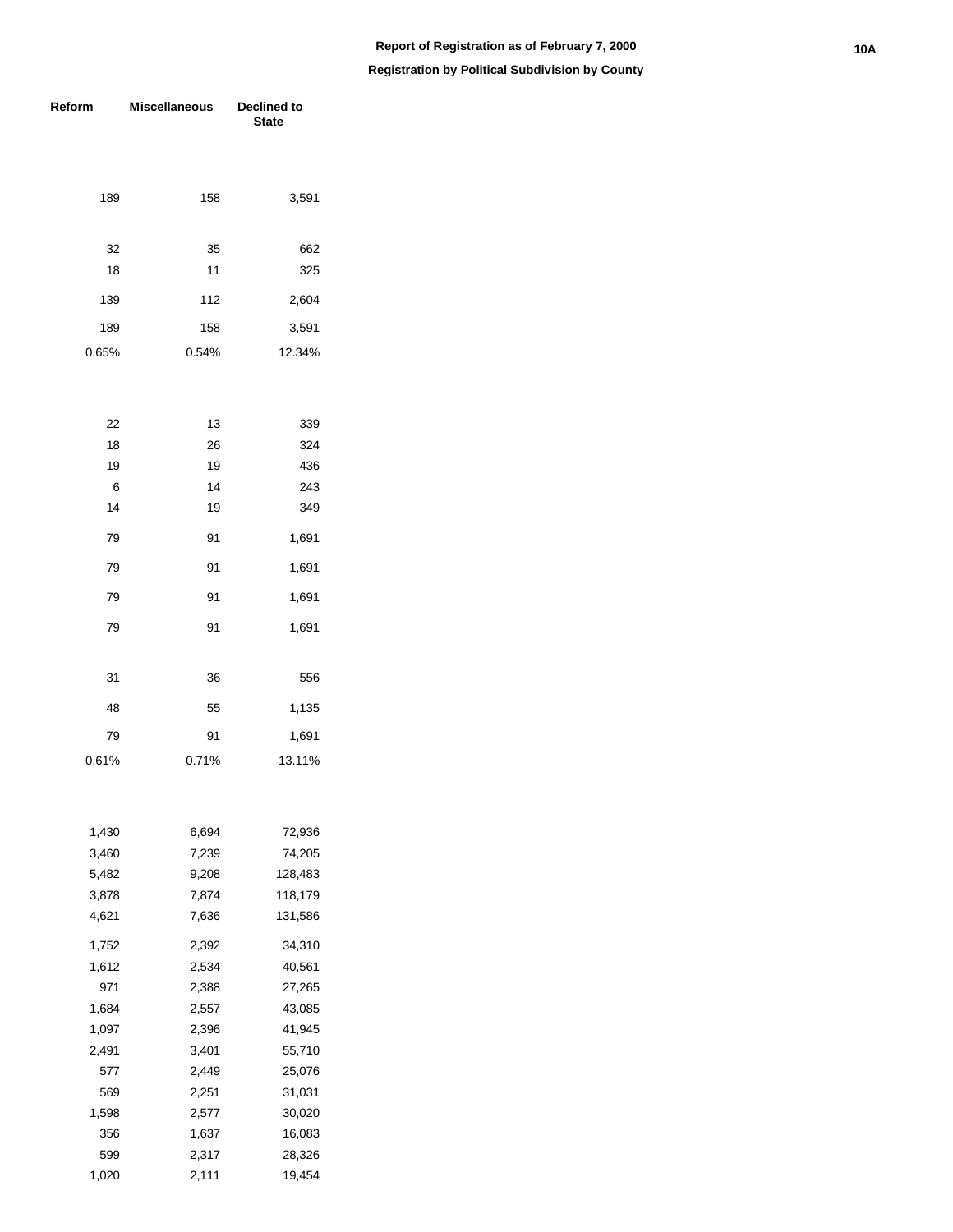| <b>Political Subdivision</b>    | <b>Total</b><br><b>Registered</b> | <b>Democratic</b> | Republican | American<br>Independent | Green | Libertarian | <b>Natural Law</b> |
|---------------------------------|-----------------------------------|-------------------|------------|-------------------------|-------|-------------|--------------------|
| <b>Los Angeles</b>              |                                   |                   |            |                         |       |             |                    |
| <b>Districts</b>                |                                   |                   |            |                         |       |             |                    |
| US Congressional 036            | 330,269                           | 135,408           | 129,432    | 5,639                   | 2,005 | 2,150       | 1,397              |
| US Congressional 037            | 202,625                           | 141,480           | 24,367     | 3,669                   | 1,861 | 604         | 5,147              |
| US Congressional 038            | 274,181                           | 138,599           | 86,222     | 5,270                   | 1,740 | 1,498       | 1,647              |
| US Congressional 039            | 96,556                            | 41,265            | 38,889     | 1,590                   | 245   | 415         | 364                |
| US Congressional 041            | 75,895                            | 34,355            | 25,153     | 1,572                   | 236   | 327         | 271                |
| State Senatorial 017            | 203,149                           | 71,180            | 95,736     | 5,206                   | 535   | 1,036       | 545                |
| State Senatorial 019            | 124,057                           | 53,394            | 48,939     | 2,012                   | 569   | 699         | 284                |
| State Senatorial 020            | 268,068                           | 152,754           | 62,913     | 5,249                   | 1,332 | 1,557       | 928                |
| State Senatorial 021            | 382,264                           | 170,089           | 137,837    | 6,194                   | 2,213 | 2,428       | 1,166              |
| State Senatorial 022            | 176,840                           | 111,082           | 28,040     | 2,948                   | 1,242 | 966         | 983                |
| State Senatorial 023            | 454,700                           | 236,907           | 125,841    | 6,890                   | 3,483 | 2,933       | 1,657              |
| State Senatorial 024            | 253,225                           | 143,171           | 58,364     | 4,676                   | 759   | 907         | 927                |
| State Senatorial 025            | 275,658                           | 190,986           | 36,567     | 4,791                   | 1,919 | 900         | 7,110              |
| State Senatorial 026            | 298,930                           | 220,250           | 30,560     | 4,142                   | 1,873 | 863         | 4,578              |
| State Senatorial 027            | 386,787                           | 182,049           | 135,556    | 6,887                   | 2,130 | 2,055       | 1,998              |
| State Senatorial 028            | 358,162                           | 177,958           | 108,053    | 6,363                   | 2,510 | 2,099       | 2,985              |
| State Senatorial 029            | 373,935                           | 151,630           | 152,960    | 6,862                   | 1,485 | 1,700       | 1,303              |
| State Senatorial 030            | 231,826                           | 148,739           | 44,961     | 4,207                   | 610   | 783         | 1,222              |
| State Senatorial 032            | 20,887                            | 12,127            | 4,432      | 497                     | 107   | 110         | 89                 |
| State Assembly 036              | 203,149                           | 71,180            | 95,736     | 5,206                   | 535   | 1,036       | 545                |
| State Assembly 038              | 124,057                           | 53,394            | 48,939     | 2,012                   | 569   | 699         | 284                |
| State Assembly 039              | 113,583                           | 69,650            | 22,802     | 2,105                   | 415   | 513         | 393                |
| State Assembly 040              | 154,485                           | 83,104            | 40,111     | 3,144                   | 917   | 1,044       | 535                |
| State Assembly 041              | 232,214                           | 113,427           | 76,012     | 3,480                   | 1,816 | 1,388       | 767                |
| State Assembly 042              | 222,486                           | 123,480           | 49,829     | 3,410                   | 1,667 | 1,545       | 890                |
| State Assembly 043              | 173,853                           | 77,838            | 59,497     | 3,103                   | 980   | 1,179       | 455                |
| State Assembly 044              | 208,411                           | 92,251            | 78,340     | 3,091                   | 1,233 | 1,249       | 711                |
| State Assembly 045              | 108,629                           | 67,479            | 17,728     | 1,797                   | 851   | 650         | 568                |
| State Assembly 046              | 68,211                            | 43,603            | 10,312     | 1,151                   | 391   | 316         | 415                |
| State Assembly 047              | 186,199                           | 131,202           | 23,571     | 2,478                   | 1,075 | 662         | 1,948              |
| State Assembly 048              | 112,731                           | 89,048            | 6,989      | 1,664                   | 798   | 201         | 2,630              |
| State Assembly 049              | 129,665                           | 74,604            | 27,829     | 2,115                   | 459   | 433         | 448                |
| State Assembly 050              | 82,683                            | 56,972            | 11,228     | 1,570                   | 216   | 305         | 629                |
| State Assembly 051              | 149,736                           | 99,943            | 23,624     | 2,521                   | 714   | 568         | 3,442              |
| State Assembly 052              | 125,922                           | 91,043            | 12,943     | 2,270                   | 1,205 | 332         | 3,668              |
| State Assembly 053              | 224,640                           | 92,406            | 85,443     | 3,905                   | 1,565 | 1,609       | 835                |
| State Assembly 054              | 204,037                           | 90,450            | 75,457     | 3,589                   | 1,522 | 1,282       | 1,056              |
| State Assembly 055              | 133,522                           | 85,552            | 22,610     | 2,458                   | 945   | 490         | 2,150              |
| State Assembly 056              | 182,750                           | 91,599            | 60,099     | 3,298                   | 608   | 773         | 942                |
| State Assembly 057              | 123,560                           | 68,567            | 30,535     | 2,561                   | 300   | 474         | 479                |
| State Assembly 058              | 149,143                           | 91,767            | 33,733     | 2,637                   | 394   | 478         | 593                |
| State Assembly 059              | 198,242                           | 76,519            | 85,698     | 3,604                   | 1,039 | 966         | 698                |
| State Assembly 060              | 175,693                           | 75,111            | 67,262     | 3,258                   | 446   | 734         | 605                |
| State Assembly 061              | 20,887                            | 12,127            | 4,432      | 497                     | 107   | 110         | 89                 |
| State Board of Equalization 002 | 122,471                           | 45,046            | 55,586     | 3,473                   | 291   | 626         | 393                |
| State Board of Equalization 003 | 606,684                           | 278,313           | 213,559    | 11,068                  | 3,532 | 3,437       | 3,373              |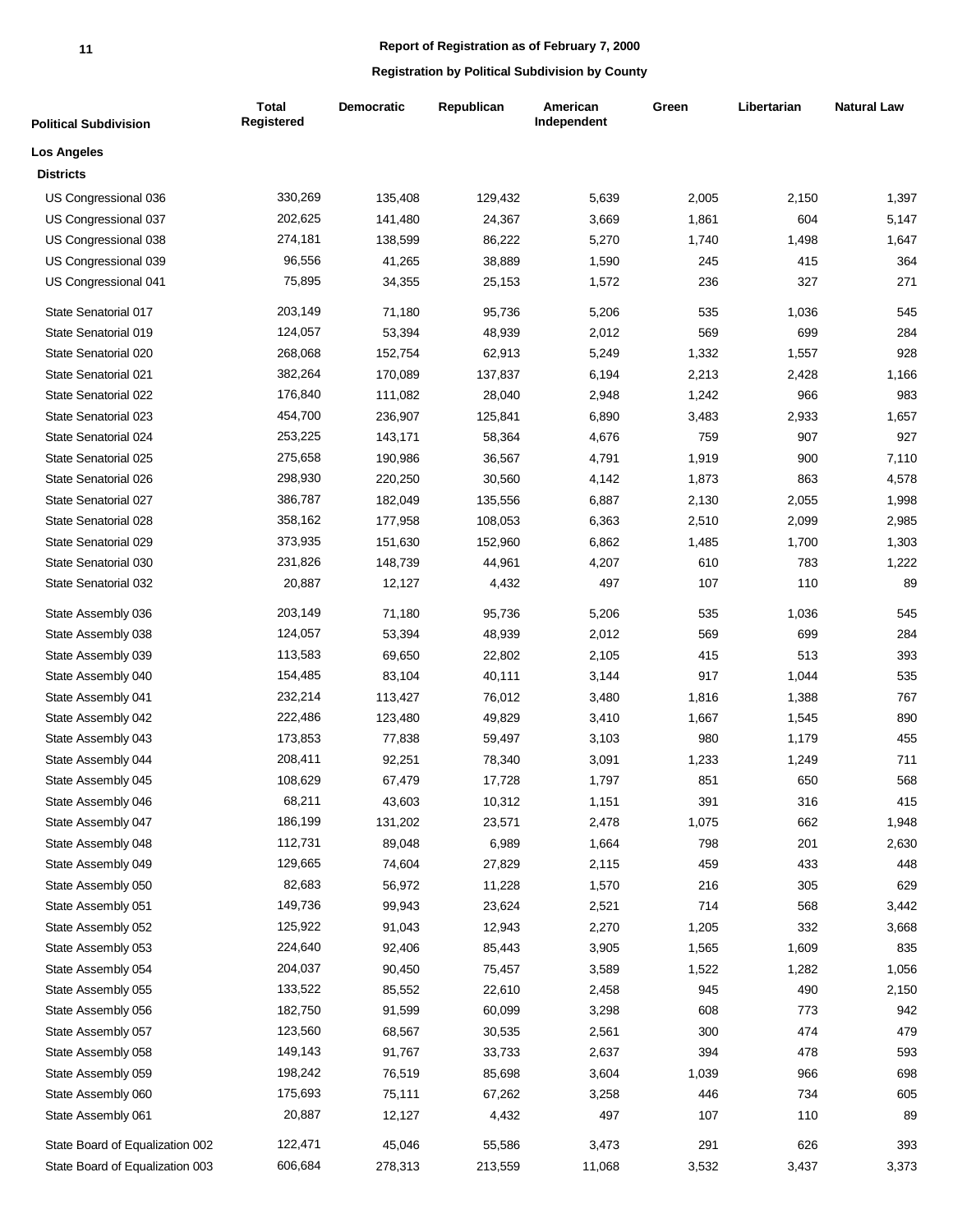| Reform | <b>Miscellaneous</b> | <b>Declined to</b><br><b>State</b> |  |  |  |
|--------|----------------------|------------------------------------|--|--|--|
|        |                      |                                    |  |  |  |
| 2,051  | 2,818                | 49,369                             |  |  |  |
| 779    | 2,606                | 22,112                             |  |  |  |
| 1,130  | 2,814                | 35,261                             |  |  |  |
| 369    | 664                  | 12,755                             |  |  |  |
| 216    | 739                  | 13,026                             |  |  |  |
| 1.044  | 1,559                | 26,308                             |  |  |  |
| 700    | 1,128                | 16,332                             |  |  |  |
| 1,472  | 3,242                | 38,621                             |  |  |  |
| 2,117  | 3,427                | 56,793                             |  |  |  |
| 654    | 2,796                | 28,129                             |  |  |  |
| 3,348  | 4,338                | 69,303                             |  |  |  |
| 725    | 3,096                | 40,600                             |  |  |  |
| 1,349  | 3,122                | 28,914                             |  |  |  |
| 1,684  | 3,045                | 31,935                             |  |  |  |
| 1,655  | 3,558                | 50,899                             |  |  |  |
| 2,040  | 3,588                | 52,566                             |  |  |  |
| 1,402  | 2,949                | 53,644                             |  |  |  |
| 634    | 2,478                | 28,192                             |  |  |  |
| 47     | 325                  | 3,153                              |  |  |  |
| 1,044  | 1,559                | 26,308                             |  |  |  |
| 700    | 1,128                | 16,332                             |  |  |  |
| 482    | 1,465                | 15,758                             |  |  |  |
| 990    | 1,777                | 22,863                             |  |  |  |
| 1,834  | 2,066                | 31,424                             |  |  |  |
| 1,514  | 2,272                | 37,879                             |  |  |  |
| 1,129  | 1,682                | 27,990                             |  |  |  |
| 988    | 1,745                | 28,803                             |  |  |  |
| 405    | 1,731                | 17,420                             |  |  |  |
| 249    | 1,065                | 10,709                             |  |  |  |
| 1,142  | 1,819                | 22,302                             |  |  |  |
| 542    | 1,226                | 9,633                              |  |  |  |
| 413    | 1,587                | 21,777                             |  |  |  |
| 216    | 1,093                | 10,454                             |  |  |  |
| 873    | 1,548                | 16,503                             |  |  |  |
| 476    | 1,574                | 12,411                             |  |  |  |
| 1,511  | 1,956                | 35,410                             |  |  |  |
| 1,014  | 2,021                | 27,646                             |  |  |  |
| 529    | 1,632                | 17,156                             |  |  |  |
| 641    | 1,537                | 23,253                             |  |  |  |
| 312    | 1,509                | 18,823                             |  |  |  |
| 418    | 1,385                | 17,738                             |  |  |  |
| 778    | 1,577                | 27,363                             |  |  |  |
| 624    | 1,372                | 26,281                             |  |  |  |
| 47     | 325                  | 3,153                              |  |  |  |
| 492    | 1,034                | 15,530                             |  |  |  |
| 2,929  | 5,679                | 84,794                             |  |  |  |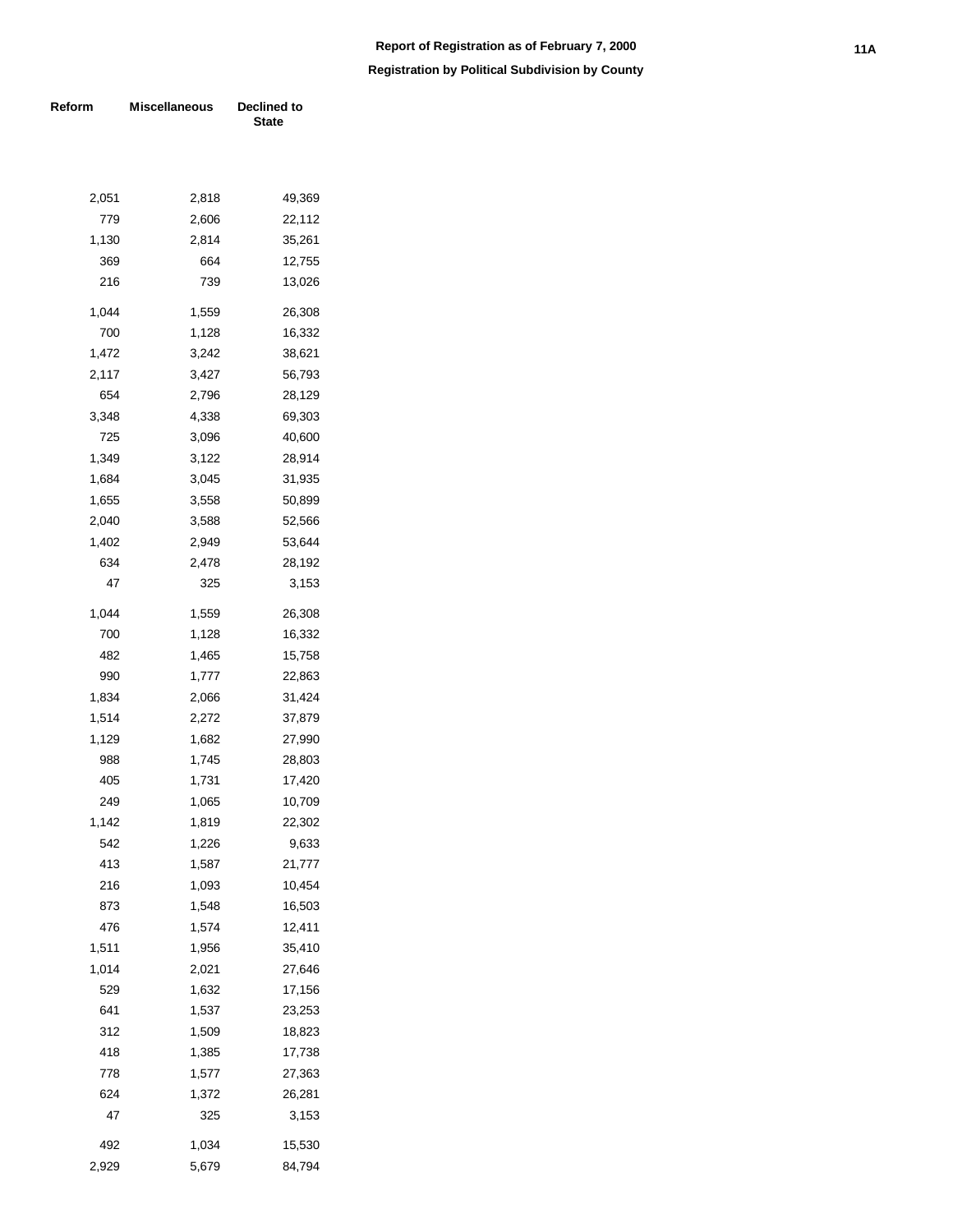| <b>Political Subdivision</b>    | <b>Total</b><br>Registered | Democratic | Republican | American<br>Independent | Green        | Libertarian             | <b>Natural Law</b> |
|---------------------------------|----------------------------|------------|------------|-------------------------|--------------|-------------------------|--------------------|
| <b>Los Angeles</b>              |                            |            |            |                         |              |                         |                    |
| <b>Districts</b>                |                            |            |            |                         |              |                         |                    |
| State Board of Equalization 004 | 3,079,333                  | 1,698,957  | 801,614    | 52,383                  | 16,944       | 14,973                  | 22,009             |
| <b>Cities</b>                   |                            |            |            |                         |              |                         |                    |
| Agoura Hills                    | 11,921                     | 4,813      | 4,871      | 208                     | 56           | 80                      | 33                 |
| Alhambra                        | 32,350                     | 16,368     | 8,586      | 529                     | 150          | 91                      | 120                |
| Arcadia                         | 26,406                     | 7,563      | 13,509     | 319                     | 102          | 97                      | 61                 |
| Artesia                         | 5,850                      | 3,021      | 1,724      | 110                     | 24           | 19                      | 23                 |
| Avalon                          | 1,825                      | 680        | 846        | 20                      | 20           | 17                      | $\overline{2}$     |
| Azusa                           | 14,991                     | 7,402      | 4,662      | 345                     | 42           | 70                      | 58                 |
| <b>Baldwin Park</b>             | 20,468                     | 12,487     | 3,674      | 442                     | 42           | 76                      | 79                 |
| Bell                            | 7,166                      | 4,591      | 1,177      | 140                     | 13           | 20                      | 45                 |
| <b>Bell Gardens</b>             | 8,125                      | 5,549      | 959        | 196                     | 25           | 28                      | 48                 |
| <b>Bellflower</b>               | 27,477                     | 14,929     | 8,010      | 616                     | 95           | 131                     | 141                |
| <b>Beverly Hills</b>            | 20,143                     | 10,631     | 5,497      | 237                     | 94           | 90                      | 37                 |
| Bradbury                        | 545                        | 122        | 336        | 10                      | $\mathbf{1}$ | 3                       | $\pmb{0}$          |
| <b>Burbank</b>                  | 51,085                     | 23,058     | 18,256     | 871                     | 247          | 319                     | 97                 |
| Calabasas                       | 11,904                     | 5,405      | 4,487      | 169                     | 57           | 62                      | 17                 |
| Carson                          | 40,480                     | 26,320     | 6,794      | 639                     | 96           | 160                     | 511                |
| Cerritos                        | 26,940                     | 11,339     | 10,083     | 354                     | 54           | 96                      | 136                |
| Claremont                       | 20,138                     | 8,473      | 7,645      | 302                     | 298          | 126                     | 246                |
| Commerce                        | 4,607                      | 3,489      | 462        | 69                      | 6            | 17                      | 11                 |
| Compton                         | 33,268                     | 26,225     | 1,612      | 514                     | 445          | 60                      | 1,450              |
| Covina                          | 21,562                     | 9,268      | 8,540      | 467                     | 67           | 109                     | 52                 |
| Cudahy                          | 3,809                      | 2,527      | 561        | 73                      | 10           | 8                       | 28                 |
| <b>Culver City</b>              | 22,372                     | 13,221     | 5,048      | 298                     | 159          | 122                     | 116                |
| Diamond Bar                     | 27,164                     | 9,918      | 11,338     | 454                     | 61           | 125                     | 84                 |
| Downey                          | 42,615                     | 21,247     | 15,274     | 696                     | 94           | 158                     | 182                |
| Duarte                          | 9,722                      | 4,544      | 3,328      | 181                     | 35           | 40                      | 36                 |
| El Monte                        | 25,503                     | 14,744     | 5,400      | 590                     | 54           | 103                     | 134                |
| El Segundo                      | 10,257                     | 3,383      | 4,756      | 185                     | 37           | 75                      | 38                 |
| Gardena                         | 21,880                     | 13,518     | 4,334      | 372                     | 97           | 69                      | 336                |
| Glendale                        | 80,563                     | 30,967     | 33,009     | 1,445                   | 338          | 448                     | 224                |
| Glendora                        | 26,577                     | 8,374      | 13,867     | 527                     | 87           | 114                     | 55                 |
| Hawaiian Gardens                | 3,732                      | 2,353      | 628        | 99                      | 9            | 21                      | 27                 |
| Hawthorne                       | 26,843                     | 16,441     | 5,170      | 521                     | 95           | 137                     | 618                |
| Hermosa Beach                   | 13,708                     | 4,878      | 5,437      | 267                     | 101          | 144                     | $40\,$             |
| Hidden Hills                    | 1,234                      | 474        | 615        | 11                      | $\,$ 5 $\,$  | 4                       | 1                  |
| Huntington Park                 | 11,249                     | 7,545      | 1,727      | 225                     | 26           | 49                      | 93                 |
| Industry                        | 133                        | 47         | 61         | $\overline{\mathbf{4}}$ | $\pmb{0}$    | $\pmb{0}$               | 0                  |
| Inglewood                       | 42,753                     | 32,678     | 3,503      | 619                     | 154          | 109                     | 890                |
| Irwindale                       | 679                        | 472        | 97         | 15                      | 4            | $\overline{\mathbf{c}}$ | 3                  |
| La Canada Flintridge            | 13,367                     | 3,473      | 8,008      | 103                     | $41$         | 60                      | $17$               |
| La Habra Heights                | 3,283                      | 736        | 2,071      | 49                      | 12           | 16                      | 6                  |
| La Mirada                       | 23,880                     | 9,714      | 10,484     | 426                     | 55           | 113                     | 72                 |
| La Puente                       | 11,660                     | 7,617      | 1,908      | 249                     | 28           | 44                      | 41                 |
| La Verne                        | 18,054                     | 6,518      | 8,599      | 324                     | 69           | 92                      | 29                 |
| Lakewood                        | 42,343                     | 20,380     | 15,147     | 777                     | 116          | 202                     | 159                |
| Lancaster                       | 48,418                     | 17,319     | 22,460     | 1,418                   | 104          | 229                     | 142                |
| Lawndale                        | 10,202                     | 5,342      | 2,537      | 243                     | 44           | 51                      | 108                |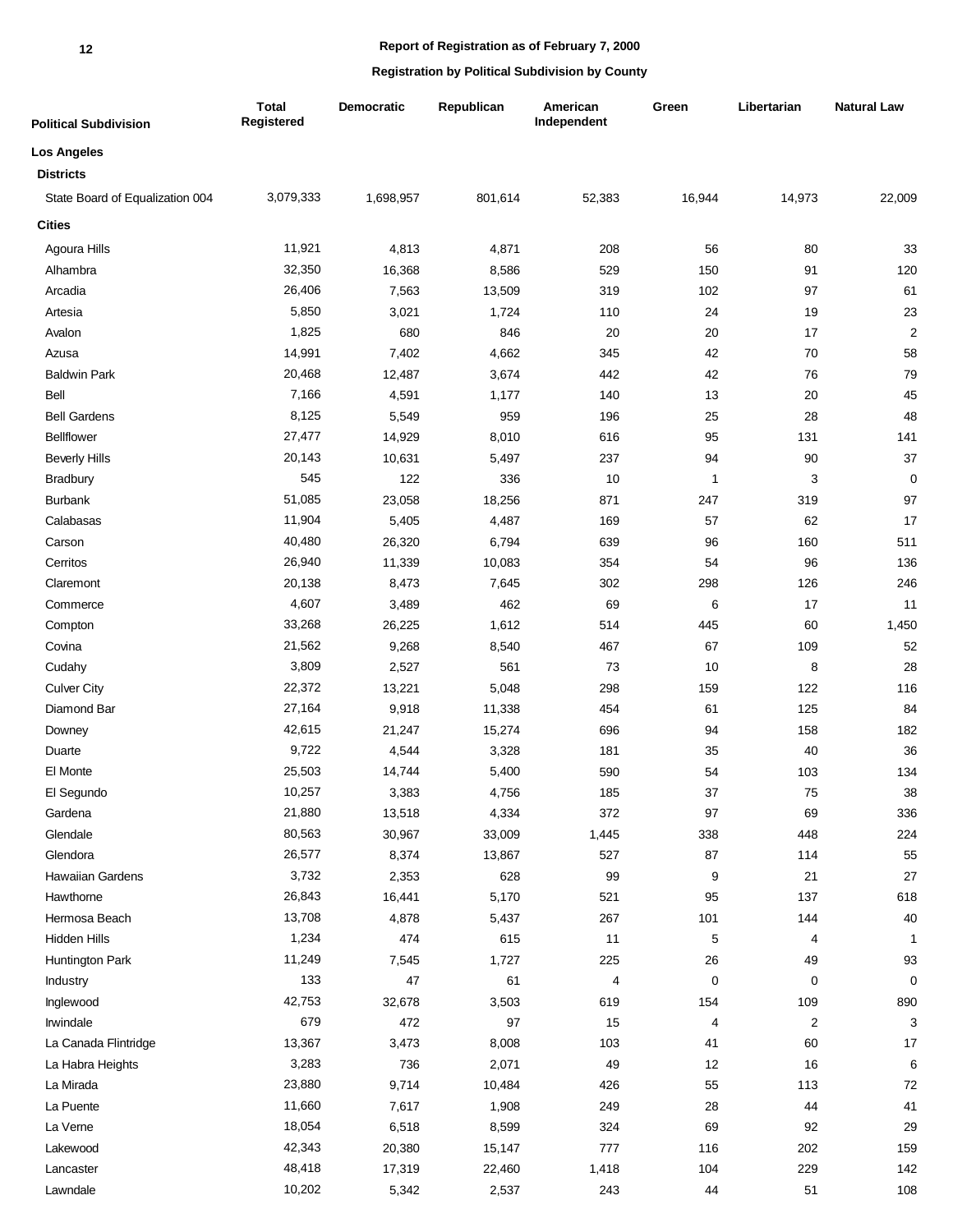| Reform | <b>Miscellaneous</b> | Declined to<br><b>State</b> |  |  |
|--------|----------------------|-----------------------------|--|--|
|        |                      |                             |  |  |
|        |                      |                             |  |  |
| 15,450 | 31,938               | 425,065                     |  |  |
| 57     | 98                   | 1,705                       |  |  |
| 112    | 323                  | 6,071                       |  |  |
| 129    | 161                  | 4,465                       |  |  |
| 15     | 58                   | 856                         |  |  |
| 10     | 12                   | 218                         |  |  |
| 44     | 176                  | 2,192                       |  |  |
| 48     | 230                  | 3,390                       |  |  |
| 19     | 90                   | 1,071                       |  |  |
| 15     | 136                  | 1,169                       |  |  |
| 101    | 204                  | 3,250                       |  |  |
| 75     | 172                  | 3,310                       |  |  |
| 4      | 0                    | 69                          |  |  |
| 402    | 429                  | 7,406                       |  |  |
| 61     | 96                   | 1,550                       |  |  |
| 162    | 357                  | 5,441                       |  |  |
| 59     | 165                  | 4,654                       |  |  |
| 75     | 165                  | 2,808                       |  |  |
| 8      | 46                   | 499                         |  |  |
| 93     | 420                  | 2,449                       |  |  |
| 92     | 150                  | 2,817                       |  |  |
| 9      | 46                   | 547                         |  |  |
| 152    | 182                  | 3,074                       |  |  |
| 94     | 174                  | 4,916                       |  |  |
| 156    | 335                  | 4,473                       |  |  |
| 30     | 102                  | 1,426                       |  |  |
| 72     | 345                  | 4,061                       |  |  |
| 69     | 127                  | 1,587                       |  |  |
| 99     | 167                  | 2,888                       |  |  |
| 483    | 744                  | 12,905                      |  |  |
| 118    | 191                  | 3,244                       |  |  |
| 12     | 45                   | 538                         |  |  |
| 137    | 261                  | 3,463                       |  |  |
| 110    | 131                  | 2,600                       |  |  |
| 6      | 4                    | 114                         |  |  |
| 27     | 173                  | 1,384                       |  |  |
| 0      | 1                    | 20                          |  |  |
| 234    | 465                  | 4,101                       |  |  |
| 1      | 7                    | 78                          |  |  |
| 69     | 65                   | 1,531                       |  |  |
| 19     | 16                   | 358                         |  |  |
| 139    | 151                  | 2,726                       |  |  |
| 22     | 159                  | 1,592                       |  |  |
| 48     | 133                  | 2,242                       |  |  |
| 168    | 269                  | 5,125                       |  |  |
| 174    | 421                  | 6,151                       |  |  |
| 45     | 150                  | 1,682                       |  |  |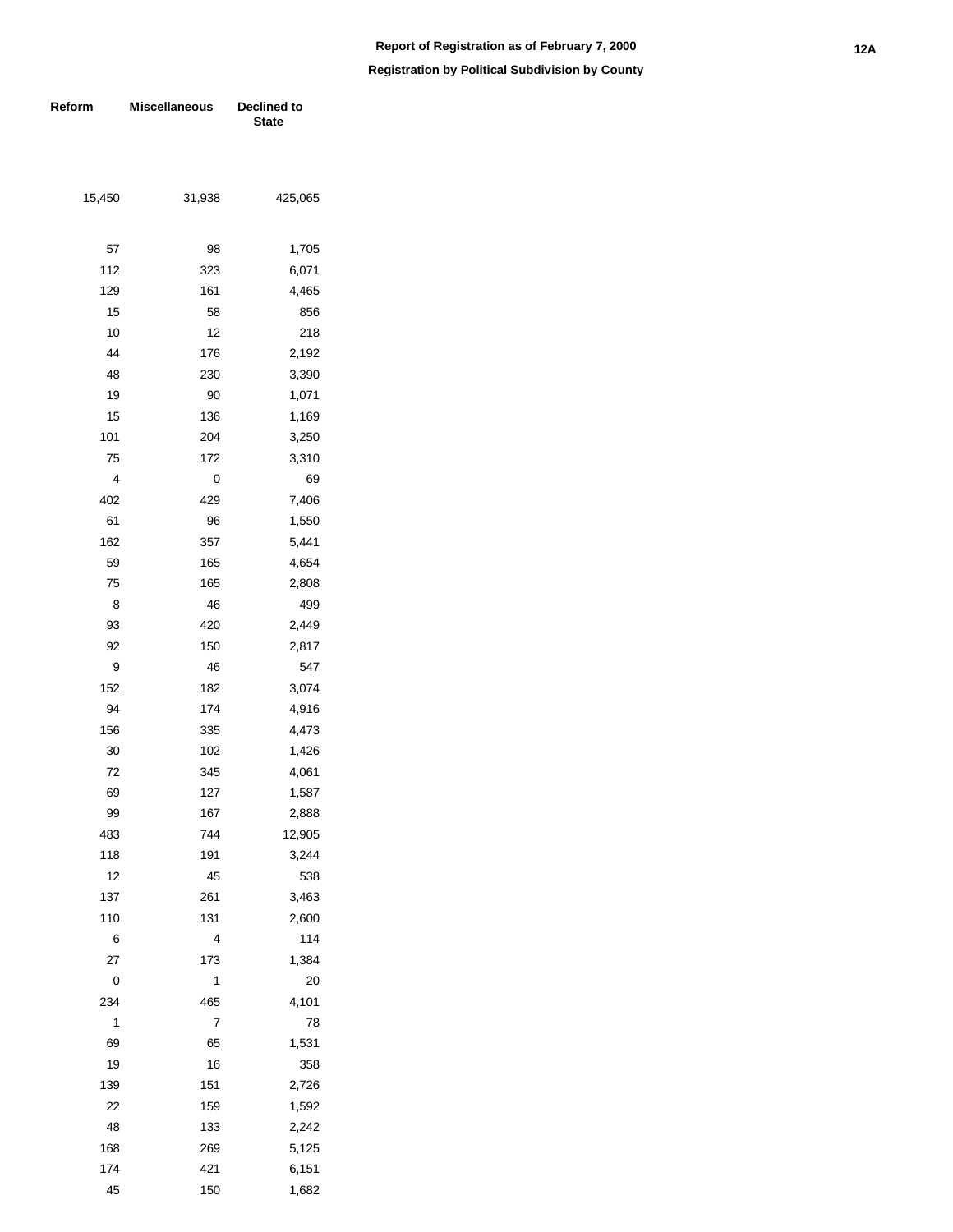### **Report of Registration as of February 7, 2000**

| <b>Political Subdivision</b> | <b>Total</b><br>Registered | <b>Democratic</b> | Republican | American<br>Independent | Green        | Libertarian    | <b>Natural Law</b> |
|------------------------------|----------------------------|-------------------|------------|-------------------------|--------------|----------------|--------------------|
| <b>Los Angeles</b>           |                            |                   |            |                         |              |                |                    |
| <b>Cities</b>                |                            |                   |            |                         |              |                |                    |
| Lomita                       | 9,924                      | 4,199             | 3,716      | 221                     | 41           | 59             | 61                 |
| Long Beach                   | 192,951                    | 99,762            | 55,020     | 3,811                   | 1,812        | 1,076          | 1,575              |
| Los Angeles                  | 1,396,163                  | 821,665           | 307,361    | 23,395                  | 9,157        | 7,638          | 10,485             |
| Lynwood                      | 15,950                     | 11,682            | 1,425      | 307                     | 105          | 40             | 297                |
| Malibu                       | 8,524                      | 3,567             | 3,166      | 121                     | 98           | 65             | 41                 |
| Manhattan Beach              | 24,061                     | 8,513             | 11,050     | 387                     | 103          | 162            | 78                 |
| Maywood                      | 5,247                      | 3,411             | 708        | 108                     | 14           | 27             | 77                 |
| Monrovia                     | 17,599                     | 7,353             | 6,937      | 362                     | 90           | 98             | 56                 |
| Montebello                   | 24,008                     | 15,497            | 4,731      | 356                     | 69           | 59             | 66                 |
| Monterey Park                | 24,096                     | 12,481            | 5,932      | 358                     | 64           | 83             | 52                 |
| Norwalk                      | 35,794                     | 21,516            | 8,444      | 673                     | 93           | 117            | 189                |
| Palmdale                     | 41,941                     | 17,571            | 16,807     | 1,176                   | 85           | 205            | 152                |
| Palos Verdes Estates         | 9,816                      | 2,409             | 5,933      | 119                     | 26           | 39             | 16                 |
| Paramount                    | 13,773                     | 8,905             | 2,279      | 284                     | 59           | 61             | 118                |
| Pasadena                     | 70,242                     | 35,722            | 21,831     | 985                     | 444          | 372            | 318                |
| Pico Rivera                  | 25,027                     | 18,063            | 3,625      | 356                     | 43           | 66             | 109                |
| Pomona                       | 42,150                     | 23,066            | 10,672     | 943                     | 190          | 193            | 162                |
| Rancho Palos Verdes          | 26,477                     | 8,320             | 14,033     | 285                     | 77           | 144            | 53                 |
| Redondo Beach                | 35,289                     | 13,647            | 13,948     | 628                     | 228          | 291            | 124                |
| <b>Rolling Hills</b>         | 1,394                      | 256               | 961        | 17                      | 8            | $\overline{c}$ | 3                  |
| <b>Rolling Hills Estates</b> | 5,312                      | 1,378             | 3,184      | 35                      | 16           | 21             | 15                 |
| Rosemead                     | 15,546                     | 8,326             | 3,546      | 332                     | 49           | 60             | 62                 |
| San Dimas                    | 18,819                     | 6,741             | 8,769      | 358                     | 76           | 91             | 43                 |
| San Fernando                 | 6,744                      | 4,567             | 1,078      | 102                     | 14           | 25             | 9                  |
| San Gabriel                  | 14,055                     | 6,601             | 4,395      | 202                     | 49           | 52             | 33                 |
| San Marino                   | 8,003                      | 1,555             | 4,808      | 81                      | 17           | 30             | 17                 |
| Santa Clarita                | 73,699                     | 23,974            | 36,775     | 1,550                   | 222          | 375            | 137                |
| Santa Fe Springs             | 7,294                      | 4,861             | 1,425      | 125                     | 11           | 15             | 27                 |
| Santa Monica                 | 53,779                     | 29,707            | 12,041     | 829                     | 765          | 358            | 212                |
| Sierra Madre                 | 7,606                      | 2,656             | 3,581      | 118                     | 81           | 60             | 18                 |
| Signal Hill                  | 4,259                      | 2,117             | 1,244      | 87                      | 22           | 35             | 32                 |
| South El Monte               | 5,327                      | 3,646             | 772        | 93                      | 6            | 16             | 23                 |
| South Gate                   | 22,542                     | 14,844            | 3,767      | 438                     | 63           | 98             | 183                |
| South Pasadena               | 14,423                     | 6,178             | 5,176      | 185                     | 134          | 93             | 29                 |
| <b>Temple City</b>           | 15,604                     | 6,201             | 6,209      | 286                     | 71           | 57             | 52                 |
| Torrance                     | 73,264                     | 28,161            | 31,073     | 1,254                   | 281          | 432            | 284                |
| Vernon                       | 59                         | 31                | 17         | 0                       | $\mathbf{1}$ | $\pmb{0}$      | 0                  |
| Walnut                       | 13,565                     | 5,078             | 5,077      | 231                     | 38           | 50             | 63                 |
| West Covina                  | 44,352                     | 21,802            | 14,331     | 861                     | 112          | 177            | 161                |
| West Hollywood               | 22,918                     | 14,194            | 3,238      | 381                     | 212          | 155            | 75                 |
| Westlake Village             | 5,453                      | 1,707             | 2,831      | 72                      | 15           | 37             | 5                  |
| Whittier                     | 39,095                     | 17,447            | 15,617     | 715                     | 160          | 177            | 118                |
| Unincorporated Area          | 387,093                    | 212,776           | 106,129    | 6,969                   | 1,777        | 1,619          | 3,499              |
| <b>Los Angeles Totals</b>    | 3,808,488                  | 2,022,316         | 1,070,759  | 66,924                  | 20,767       | 19,036         | 25,775             |
| Percent                      |                            | 53.10%            | 28.12%     | 1.76%                   | 0.55%        | 0.50%          | 0.68%              |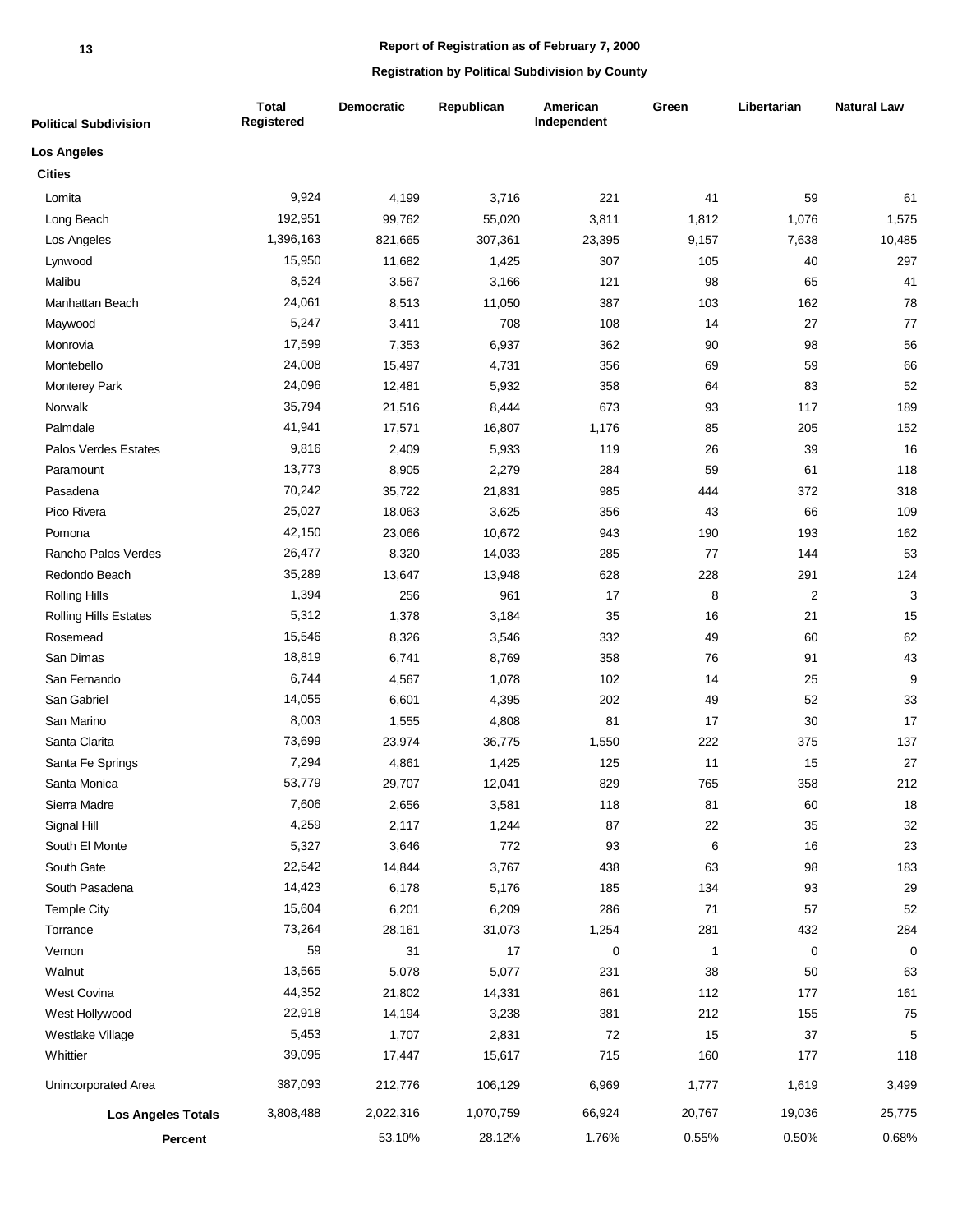**Registration by Political Subdivision by County**

| Reform | <b>Miscellaneous</b> | Declined to<br><b>State</b> |  |  |
|--------|----------------------|-----------------------------|--|--|
|        |                      |                             |  |  |
| 62     | 86                   | 1,479                       |  |  |
| 824    | 2,529                | 26,542                      |  |  |
| 8,070  | 15,748               | 192,644                     |  |  |
| 56     | 213                  | 1,825                       |  |  |
| 106    | 92                   | 1,268                       |  |  |
| 131    | 166                  | 3,471                       |  |  |
| 11     | 74                   | 817                         |  |  |
| 67     | 192                  | 2,444                       |  |  |
| 35     | 235                  | 2,960                       |  |  |
| 75     | 263                  | 4,788                       |  |  |
| 115    | 356                  | 4,291                       |  |  |
| 144    | 360                  | 5,441                       |  |  |
| 55     | 50                   | 1,169                       |  |  |
| 46     | 181                  | 1,840                       |  |  |
| 262    | 621                  | 9,687                       |  |  |
| 71     | 218                  | 2,476                       |  |  |
| 108    | 540                  | 6,276                       |  |  |
| 143    | 144                  | 3,278                       |  |  |
| 269    | 297                  | 5,857                       |  |  |
| 2      | 9                    | 136                         |  |  |
| 34     | 29                   | 600                         |  |  |
| 46     | 215                  | 2,910                       |  |  |
| 81     | 131                  | 2,529                       |  |  |
| 15     | 103                  | 831                         |  |  |
| 66     | 127                  | 2,530                       |  |  |
| 20     | 36                   | 1,439                       |  |  |
| 521    | 473                  | 9,672                       |  |  |
| 30     | 48                   | 752                         |  |  |
| 626    | 584                  | 8,657                       |  |  |
| 18     | 65                   | 1,009                       |  |  |
| 23     | 45                   | 654                         |  |  |
| 7      | 76                   | 688                         |  |  |
| 75     | 262                  | 2,812                       |  |  |
| 53     | 102                  | 2,473                       |  |  |
| 73     | 138                  | 2,517                       |  |  |
| 376    | 473                  | 10,930                      |  |  |
| 0      | 1                    | 9                           |  |  |
| 35     | 122                  | 2,871                       |  |  |
| 137    | 391                  | 6,380                       |  |  |
| 161    | 276                  | 4,226                       |  |  |
| 36     | 37                   | 713                         |  |  |
| 119    | 316                  | 4,426                       |  |  |
| 1,593  | 3,875                | 48,856                      |  |  |
| 18,871 | 38,651               | 525,389                     |  |  |

13.80%

1.01%

0.50%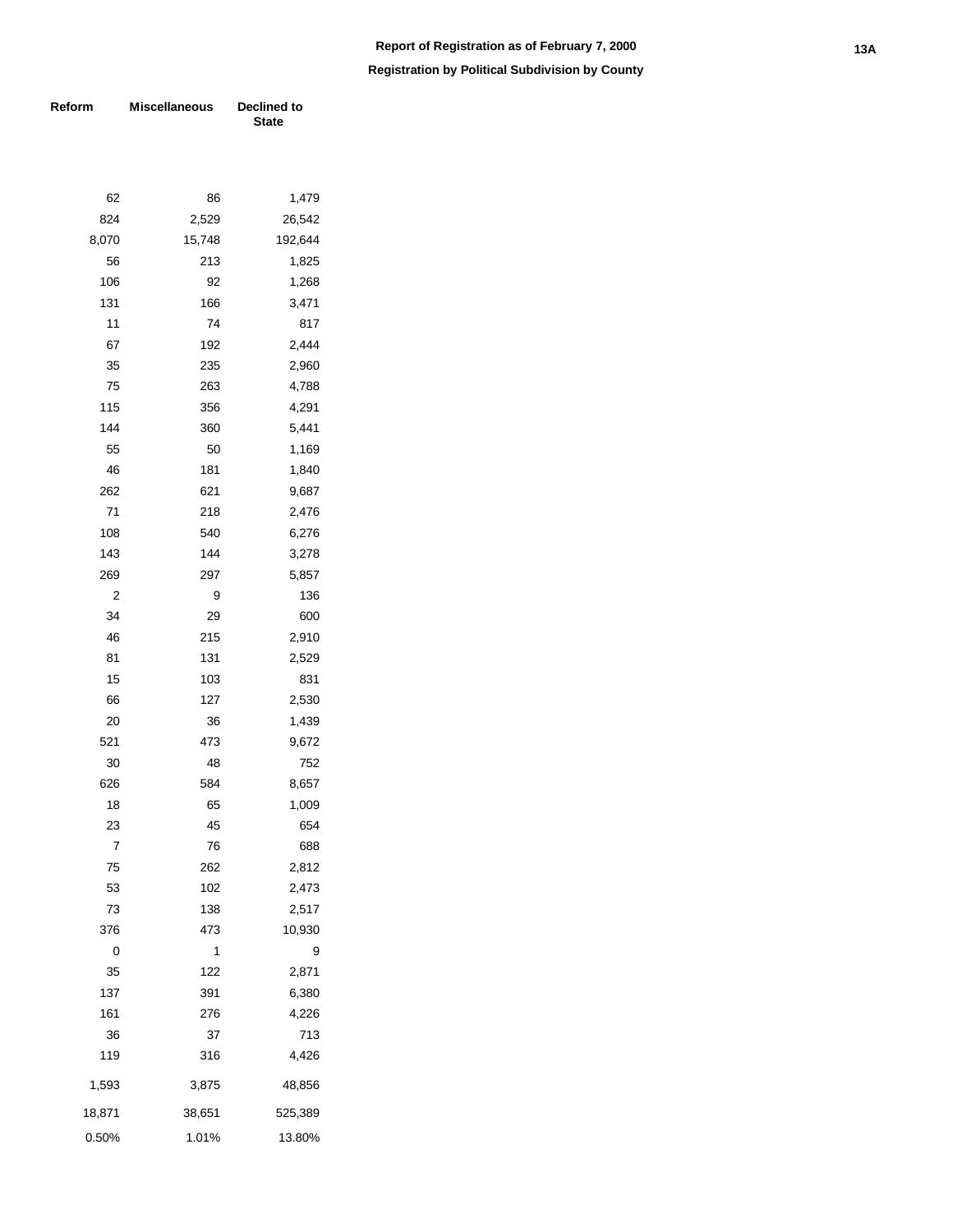### **Report of Registration as of February 7, 2000**

| <b>Political Subdivision</b>    | <b>Total</b><br>Registered | <b>Democratic</b> | Republican | American<br>Independent | Green        | Libertarian | <b>Natural Law</b> |
|---------------------------------|----------------------------|-------------------|------------|-------------------------|--------------|-------------|--------------------|
| Madera                          |                            |                   |            |                         |              |             |                    |
| <b>Districts</b>                |                            |                   |            |                         |              |             |                    |
| County Supervisorial 001        | 11,663                     | 3,959             | 5,994      | 266                     | 32           | 66          | 13                 |
| County Supervisorial 002        | 9,003                      | 3,697             | 4,011      | 225                     | 17           | 43          | 14                 |
| County Supervisorial 003        | 8,417                      | 3,701             | 3,686      | 142                     | 13           | 25          | 6                  |
| County Supervisorial 004        | 5,674                      | 3,209             | 1,553      | 146                     | 13           | 11          | 17                 |
| County Supervisorial 005        | 12,579                     | 3,749             | 6,877      | 323                     | 88           | 87          | 12                 |
| US Congressional 018            | 461                        | 193               | 214        | 11                      | $\mathbf{1}$ | 0           | $\mathbf 0$        |
| US Congressional 019            | 46,875                     | 18,122            | 21,907     | 1,091                   | 162          | 232         | 62                 |
| State Senatorial 012            | 44,420                     | 17,210            | 20,670     | 1,041                   | 159          | 224         | 58                 |
| State Senatorial 016            | 2,916                      | 1,105             | 1,451      | 61                      | 4            | 8           | 4                  |
| State Assembly 025              | 44,413                     | 17,206            | 20,669     | 1,041                   | 159          | 224         | 58                 |
| State Assembly 030              | 2,923                      | 1,109             | 1,452      | 61                      | 4            | 8           | 4                  |
| State Board of Equalization 002 | 47,336                     | 18,315            | 22,121     | 1,102                   | 163          | 232         | 62                 |
| <b>Cities</b>                   |                            |                   |            |                         |              |             |                    |
| Chowchilla                      | 3,018                      | 1,290             | 1,274      | 77                      | 5            | 24          | 1                  |
| Madera                          | 12,799                     | 6,169             | 4,921      | 253                     | 26           | 34          | 19                 |
| Unincorporated Area             | 31,519                     | 10,856            | 15,926     | 772                     | 132          | 174         | 42                 |
| <b>Madera Totals</b>            | 47,336                     | 18,315            | 22,121     | 1,102                   | 163          | 232         | 62                 |
| Percent                         |                            | 38.69%            | 46.73%     | 2.33%                   | 0.34%        | 0.49%       | 0.13%              |
| <b>Marin</b>                    |                            |                   |            |                         |              |             |                    |
| <b>Districts</b>                |                            |                   |            |                         |              |             |                    |
| County Supervisorial 001        | 27,522                     | 13,607            | 8,671      | 378                     | 447          | 155         | 38                 |
| County Supervisorial 002        | 28,669                     | 15,534            | 6,949      | 449                     | 878          | 172         | 40                 |
| County Supervisorial 003        | 30,881                     | 15,624            | 8,167      | 446                     | 619          | 188         | 61                 |
| County Supervisorial 004        | 24,612                     | 13,185            | 5,815      | 378                     | 789          | 181         | 36                 |
| County Supervisorial 005        | 25,874                     | 11,763            | 8,771      | 493                     | 276          | 135         | 22                 |
| US Congressional 006            | 137,558                    | 69,713            | 38,373     | 2,144                   | 3,009        | 831         | 197                |
| State Senatorial 003            | 137,558                    | 69,713            | 38,373     | 2,144                   | 3,009        | 831         | 197                |
| State Assembly 006              | 137,558                    | 69,713            | 38,373     | 2,144                   | 3,009        | 831         | 197                |
|                                 |                            |                   |            |                         |              |             |                    |
| State Board of Equalization 001 | 137,558                    | 69,713            | 38,373     | 2,144                   | 3,009        | 831         | 197                |
| <b>Cities</b>                   |                            |                   |            |                         |              |             |                    |
| Belvedere                       | 1,480                      | 483               | 767        | 21                      | 12           | 4           | 3                  |
| Corte Madera                    | 5,354                      | 2,896             | 1,362      | 87                      | 85           | 39          | 6                  |
| Fairfax                         | 4,803                      | 2,933             | 595        | 67                      | 309          | 32          | 8                  |
| Larkspur                        | 7,568                      | 3,808             | 2,267      | 124                     | 109          | 43          | $\boldsymbol{7}$   |
| <b>Mill Valley</b>              | 8,854                      | 5,086             | 1,921      | 112                     | 200          | 65          | 28                 |
| Novato                          | 24,842                     | 11,405            | 8,327      | 472                     | 244          | 136         | 19                 |
| Ross                            | 1,630                      | 632               | 667        | 36                      | 16           | 14          | 1                  |
| San Anselmo                     | 7,665                      | 4,553             | 1,473      | 130                     | 241          | 41          | 9                  |
| San Rafael                      | 26,616                     | 13,438            | 7,697      | 390                     | 527          | 167         | 43                 |
| Sausalito                       | 5,028                      | 2,400             | 1,240      | 81                      | 130          | 35          | $\boldsymbol{7}$   |
| Tiburon                         | 5,405                      | 2,293             | 1,948      | 73                      | 45           | 24          | 6                  |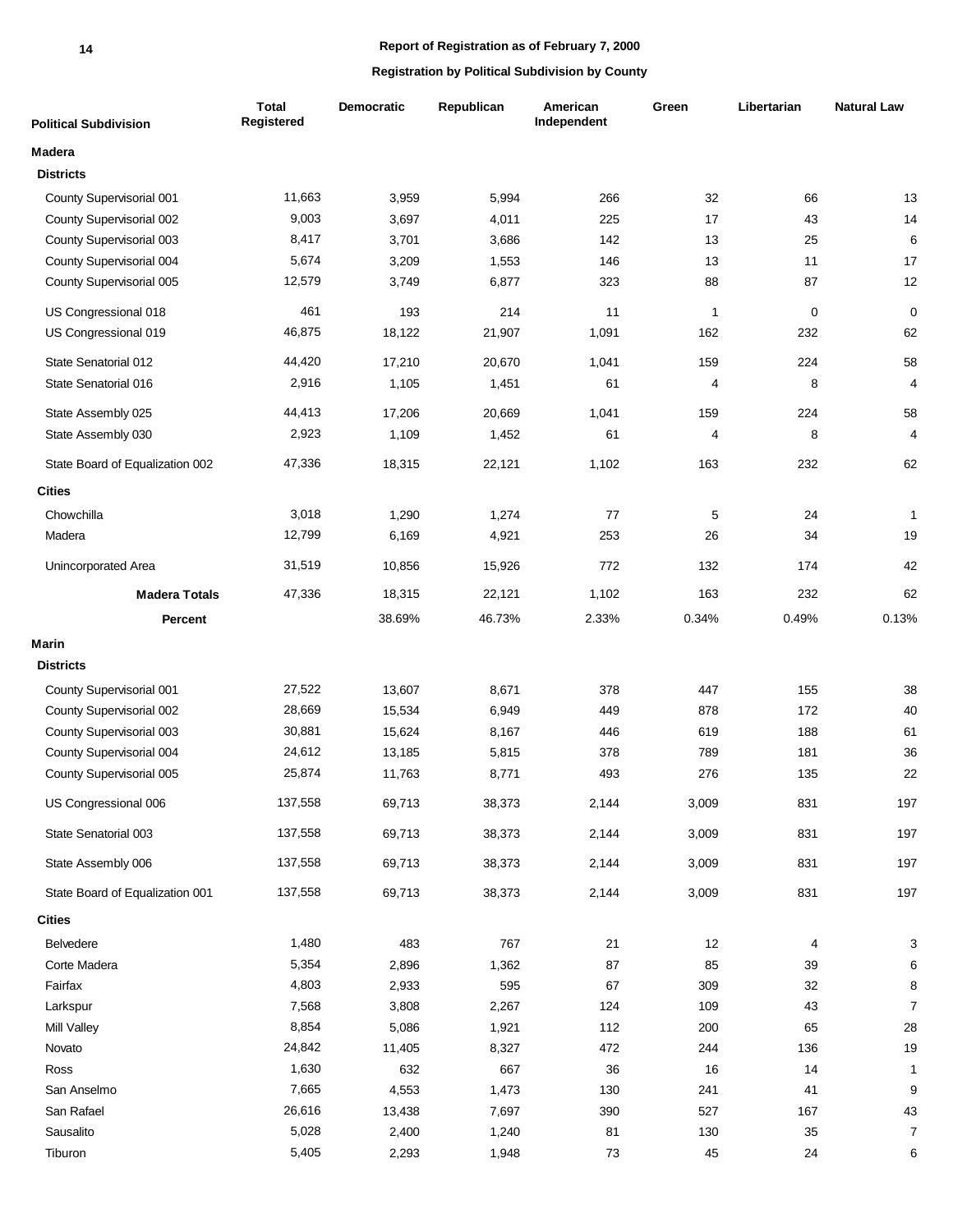| Reform | <b>Miscellaneous</b> | <b>Declined to</b><br><b>State</b> |  |  |
|--------|----------------------|------------------------------------|--|--|
|        |                      |                                    |  |  |
| 49     | 43                   | 1,241                              |  |  |
| 29     | 44                   | 923                                |  |  |
| 19     | 61                   | 764                                |  |  |
| 14     | 71                   | 640                                |  |  |
| 60     | 57                   | 1,326                              |  |  |
| 0      | 1                    | 41                                 |  |  |
| 171    | 275                  | 4,853                              |  |  |
| 167    | 266                  | 4,625                              |  |  |
| 4      | 10                   | 269                                |  |  |
| 167    | 266                  | 4,623                              |  |  |
| 4      | 10                   | 271                                |  |  |
| 171    | 276                  | 4,894                              |  |  |
|        |                      |                                    |  |  |
| 15     | 16                   | 316                                |  |  |
| 28     | 111                  | 1,238                              |  |  |
| 128    | 149                  | 3,340                              |  |  |
| 171    | 276                  | 4,894                              |  |  |
| 0.36%  | 0.58%                | 10.34%                             |  |  |
|        |                      |                                    |  |  |
|        |                      |                                    |  |  |
| 174    | 89                   | 3,963                              |  |  |
| 155    | 126                  | 4,366                              |  |  |
| 195    | 106                  | 5,475                              |  |  |
| 155    | 104                  | 3,969                              |  |  |
| 213    | 99                   | 4,102                              |  |  |
| 892    | 524                  | 21,875                             |  |  |
| 892    | 524                  | 21,875                             |  |  |
| 892    | 524                  | 21,875                             |  |  |
| 892    | 524                  | 21,875                             |  |  |
| 4      | 1                    | 185                                |  |  |
| 28     | 12                   | 839                                |  |  |
| 18     | 45                   | 796                                |  |  |
| 46     | 20                   | 1,144                              |  |  |
| 35     | 31                   | 1,376                              |  |  |
| 202    | 87                   | 3,950                              |  |  |
| 6      | 0                    | 258                                |  |  |
| 39     | 27                   | 1,152                              |  |  |
| 165    | 109                  | 4,080                              |  |  |
| 42     | 16                   | 1,077                              |  |  |
| 34     | 15                   | 967                                |  |  |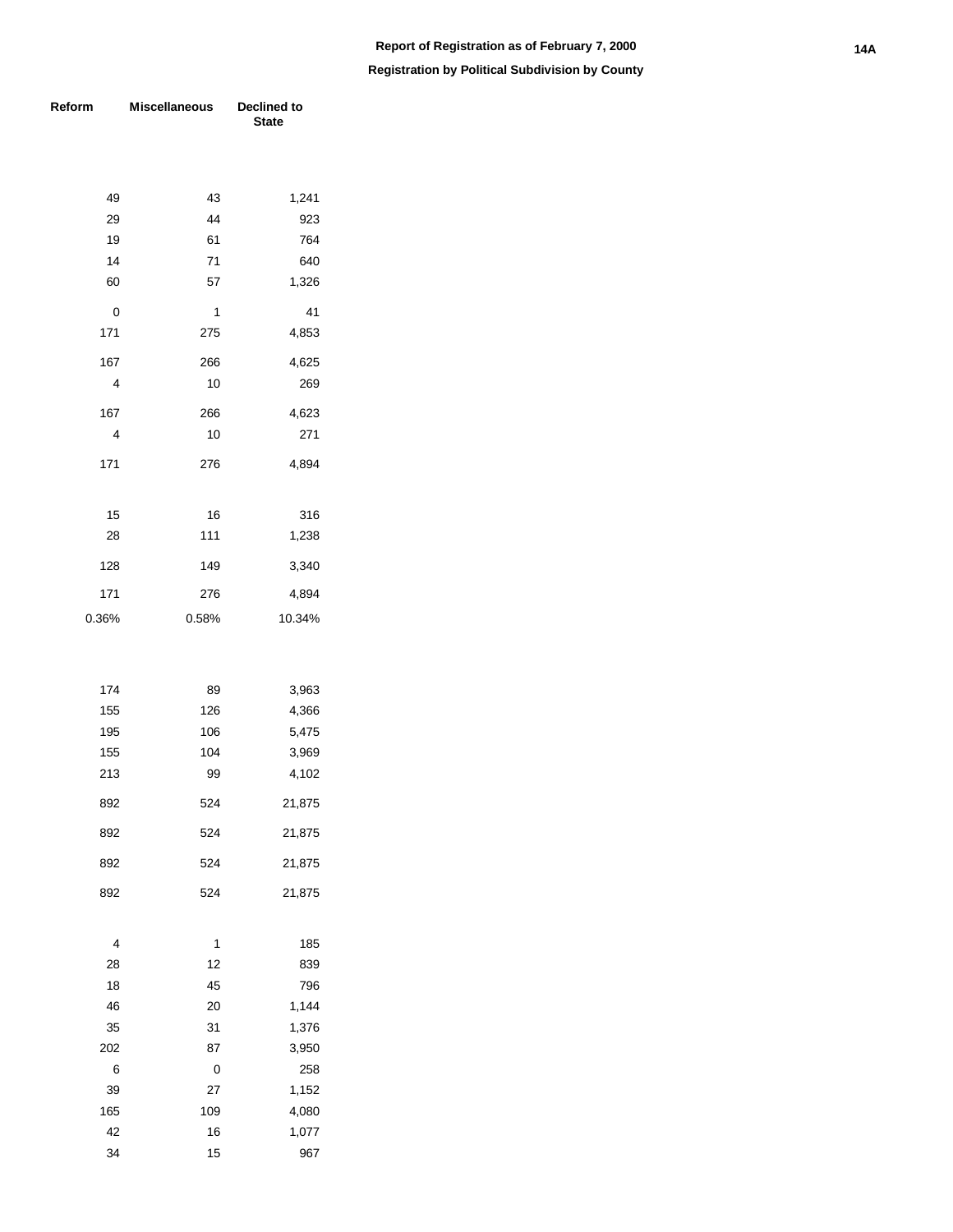### **Report of Registration as of February 7, 2000**

| <b>Political Subdivision</b>    | <b>Total</b><br><b>Registered</b> | <b>Democratic</b> | Republican | American<br>Independent | Green | Libertarian | <b>Natural Law</b> |
|---------------------------------|-----------------------------------|-------------------|------------|-------------------------|-------|-------------|--------------------|
| <b>Marin</b>                    |                                   |                   |            |                         |       |             |                    |
| <b>Cities</b>                   |                                   |                   |            |                         |       |             |                    |
| Unincorporated Area             | 38,313                            | 19,786            | 10,109     | 551                     | 1,091 | 231         | 60                 |
| <b>Marin Totals</b>             | 137,558                           | 69,713            | 38,373     | 2,144                   | 3,009 | 831         | 197                |
| Percent                         |                                   | 50.68%            | 27.90%     | 1.56%                   | 2.19% | 0.60%       | 0.14%              |
| <b>Mariposa</b>                 |                                   |                   |            |                         |       |             |                    |
| <b>Districts</b>                |                                   |                   |            |                         |       |             |                    |
| County Supervisorial 001        | 1,757                             | 752               | 591        | 42                      | 51    | 9           | $\mathbf{1}$       |
| County Supervisorial 002        | 2,012                             | 785               | 849        | 61                      | 12    | 14          | $\mathbf{1}$       |
| County Supervisorial 003        | 2,123                             | 739               | 1,031      | 59                      | 16    | 16          | 3                  |
| County Supervisorial 004        | 1,962                             | 704               | 950        | 44                      | 3     | 20          | $\overline{2}$     |
| County Supervisorial 005        | 2,271                             | 717               | 1,185      | 49                      | 14    | 26          | $\mathbf{1}$       |
| US Congressional 019            | 10,125                            | 3,697             | 4,606      | 255                     | 96    | 85          | 8                  |
| State Senatorial 012            | 10,125                            | 3,697             | 4,606      | 255                     | 96    | 85          | 8                  |
| State Assembly 025              | 10,125                            | 3,697             | 4,606      | 255                     | 96    | 85          | 8                  |
| State Board of Equalization 002 | 10,125                            | 3,697             | 4,606      | 255                     | 96    | 85          | 8                  |
| <b>Cities</b>                   |                                   |                   |            |                         |       |             |                    |
| Unincorporated Area             | 10,125                            | 3,697             | 4,606      | 255                     | 96    | 85          | 8                  |
| <b>Mariposa Totals</b>          | 10,125                            | 3,697             | 4,606      | 255                     | 96    | 85          | 8                  |
| <b>Percent</b>                  |                                   | 36.51%            | 45.49%     | 2.52%                   | 0.95% | 0.84%       | 0.08%              |
| <b>Mendocino</b>                |                                   |                   |            |                         |       |             |                    |
| <b>Districts</b>                |                                   |                   |            |                         |       |             |                    |
| County Supervisorial 001        | 8,672                             | 3,746             | 3,008      | 224                     | 268   | 59          | 6                  |
| County Supervisorial 002        | 8,430                             | 3,973             | 2,636      | 241                     | 189   | 50          | 10                 |
| County Supervisorial 003        | 9,431                             | 4,376             | 2,503      | 255                     | 400   | 74          | 13                 |
| County Supervisorial 004        | 9,545                             | 4,984             | 2,321      | 253                     | 299   | 69          | 8                  |
| County Supervisorial 005        | 11,024                            | 5,534             | 2,766      | 215                     | 565   | 115         | 9                  |
| US Congressional 001            | 47,102                            | 22,613            | 13,234     | 1,188                   | 1,721 | 367         | 46                 |
| State Senatorial 002            | 47,102                            | 22,613            | 13,234     | 1,188                   | 1,721 | 367         | 46                 |
| State Assembly 001              | 47,102                            | 22,613            | 13,234     | 1,188                   | 1,721 | 367         | 46                 |
| State Board of Equalization 001 | 47,102                            | 22,613            | 13,234     | 1,188                   | 1,721 | 367         | 46                 |
| <b>Cities</b>                   |                                   |                   |            |                         |       |             |                    |
| Fort Bragg                      | 3,445                             | 1,822             | 784        | 110                     | 96    | 22          | 4                  |
| Point Arena                     | 242                               | 112               | 50         | 5                       | 15    | $\mathbf 0$ | 0                  |
| Ukiah                           | 7,581                             | 3,600             | 2,358      | 209                     | 165   | 47          | $10$               |
| Willits                         | 2,403                             | 1,187             | 652        | 67                      | 60    | 13          | $\boldsymbol{2}$   |
| Unincorporated Area             | 33,431                            | 15,892            | 9,390      | 797                     | 1,385 | 285         | $30\,$             |
| <b>Mendocino Totals</b>         | 47,102                            | 22,613            | 13,234     | 1,188                   | 1,721 | 367         | 46                 |
| Percent                         |                                   | 48.01%            | 28.10%     | 2.52%                   | 3.65% | 0.78%       | 0.10%              |
| <b>Merced</b>                   |                                   |                   |            |                         |       |             |                    |
| <b>Districts</b>                |                                   |                   |            |                         |       |             |                    |
| County Supervisorial 001        | 10,889                            | 7,223             | 2,200      | 220                     | 22    | 28          | 13                 |
| County Supervisorial 002        | 16,974                            | 9,079             | 5,780      | 336                     | 43    | 57          | 14                 |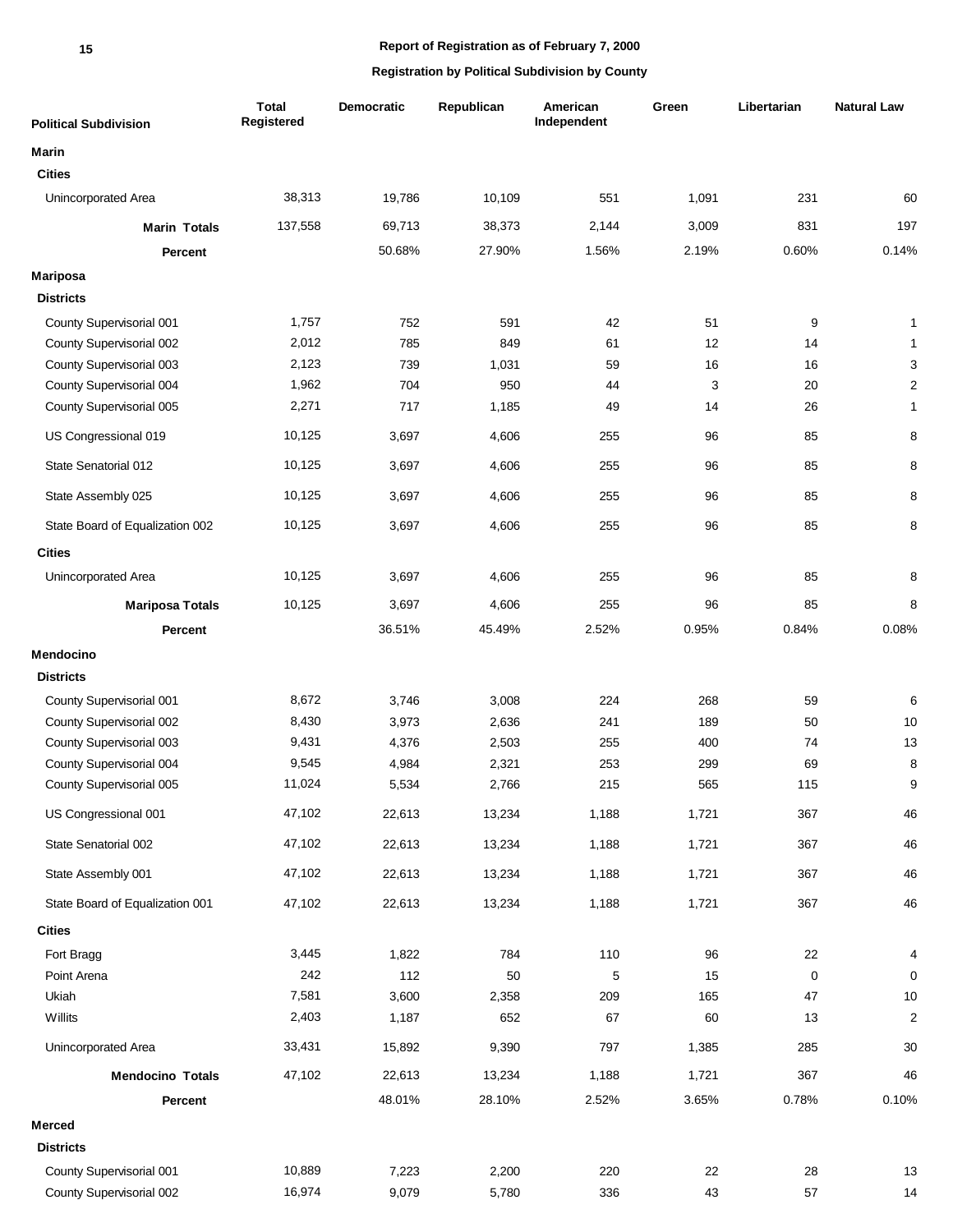| Reform  | <b>Miscellaneous</b> | Declined to<br><b>State</b> |  |  |
|---------|----------------------|-----------------------------|--|--|
|         |                      |                             |  |  |
|         |                      |                             |  |  |
| 273     | 161                  | 6,051                       |  |  |
| 892     | 524                  | 21,875                      |  |  |
| 0.65%   | 0.38%                | 15.90%                      |  |  |
|         |                      |                             |  |  |
|         |                      |                             |  |  |
| 8<br>10 | 20                   | 283                         |  |  |
| 5       | 12<br>17             | 268<br>237                  |  |  |
| 6       | 17                   | 216                         |  |  |
| 12      | 20                   | 247                         |  |  |
| 41      | 86                   | 1,251                       |  |  |
| 41      | 86                   | 1,251                       |  |  |
|         |                      |                             |  |  |
| 41      | 86                   | 1,251                       |  |  |
| 41      | 86                   | 1,251                       |  |  |
|         |                      |                             |  |  |
| 41      | 86                   | 1,251                       |  |  |
| 41      | 86                   | 1,251                       |  |  |
| 0.40%   | 0.85%                | 12.36%                      |  |  |
|         |                      |                             |  |  |
| 26      | 79                   | 1,256                       |  |  |
| 30      | 95                   | 1,206                       |  |  |
| 193     | 171                  | 1,446                       |  |  |
| 41      | 107                  | 1,463                       |  |  |
| 51      | 132                  | 1,637                       |  |  |
| 341     | 584                  | 7,008                       |  |  |
| 341     | 584                  | 7,008                       |  |  |
| 341     | 584                  | 7,008                       |  |  |
| 341     | 584                  | 7,008                       |  |  |
|         |                      |                             |  |  |
| 12      | 41                   | 554                         |  |  |
| 5       | 7                    | 48                          |  |  |
| 25      | 80                   | 1,087                       |  |  |
| 31      | 27                   | 364                         |  |  |
| 268     | 429                  | 4,955                       |  |  |
| 341     | 584                  | 7,008                       |  |  |
| 0.72%   | 1.24%                | 14.88%                      |  |  |
|         |                      |                             |  |  |

| 23 | 73 | 1,087 |
|----|----|-------|
| 53 | 65 | 1,547 |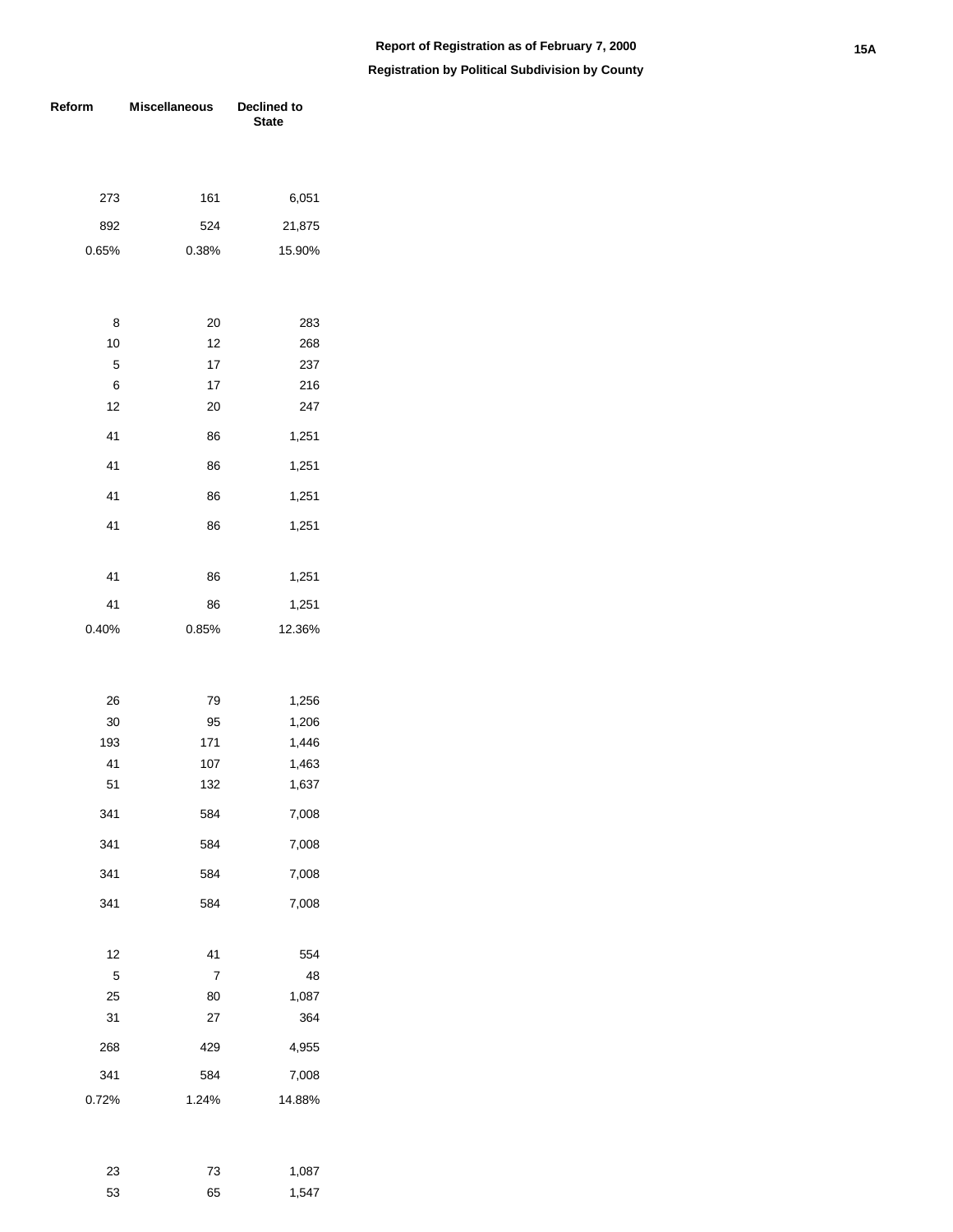### **Report of Registration as of February 7, 2000**

| <b>Political Subdivision</b>    | <b>Total</b><br>Registered | Democratic | Republican | American<br>Independent | Green                   | Libertarian             | <b>Natural Law</b> |
|---------------------------------|----------------------------|------------|------------|-------------------------|-------------------------|-------------------------|--------------------|
| <b>Merced</b>                   |                            |            |            |                         |                         |                         |                    |
| <b>Districts</b>                |                            |            |            |                         |                         |                         |                    |
| County Supervisorial 003        | 17,374                     | 8,377      | 6,537      | 386                     | 34                      | 65                      | 8                  |
| County Supervisorial 004        | 16,490                     | 8,236      | 5,945      | 387                     | 27                      | 59                      | 9                  |
| County Supervisorial 005        | 16,739                     | 9,375      | 5,205      | 368                     | 18                      | 63                      | 6                  |
| US Congressional 018            | 78,466                     | 42,290     | 25,667     | 1,697                   | 144                     | 272                     | 50                 |
| State Senatorial 012            | 78,466                     | 42,290     | 25,667     | 1,697                   | 144                     | 272                     | 50                 |
| State Assembly 026              | 78,466                     | 42,290     | 25,667     | 1,697                   | 144                     | 272                     | 50                 |
| State Board of Equalization 002 | 78,466                     | 42,290     | 25,667     | 1,697                   | 144                     | 272                     | 50                 |
| <b>Cities</b>                   |                            |            |            |                         |                         |                         |                    |
| Atwater                         | 8,928                      | 4,348      | 3,193      | 216                     | 11                      | 35                      | 3                  |
| Dos Palos                       | 1,645                      | 897        | 522        | 51                      | 3                       | 8                       | 0                  |
| Gustine                         | 1,866                      | 1,148      | 502        | 47                      | 1                       | 11                      | $\pmb{0}$          |
| Livingston                      | 2,509                      | 1,666      | 451        | 50                      | $\mathbf 0$             | 6                       | 4                  |
| Los Banos                       | 9,147                      | 5,119      | 2,814      | 189                     | 10                      | 32                      | 3                  |
| Merced                          | 25,354                     | 14,373     | 7,763      | 512                     | 67                      | 82                      | 21                 |
| Unincorporated Area             | 29,017                     | 14,739     | 10,422     | 632                     | 52                      | 98                      | 19                 |
| <b>Merced Totals</b>            | 78,466                     | 42,290     | 25,667     | 1,697                   | 144                     | 272                     | 50                 |
| <b>Percent</b>                  |                            | 53.90%     | 32.71%     | 2.16%                   | 0.18%                   | 0.35%                   | 0.06%              |
| <b>Modoc</b>                    |                            |            |            |                         |                         |                         |                    |
| <b>Districts</b>                |                            |            |            |                         |                         |                         |                    |
| County Supervisorial 001        | 825                        | 251        | 429        | 23                      | 6                       | 5                       | 0                  |
| County Supervisorial 002        | 1,175                      | 500        | 483        | 36                      | 3                       | $\overline{7}$          | 0                  |
| County Supervisorial 003        | 1,081                      | 415        | 513        | 32                      | 3                       | $\overline{\mathbf{c}}$ | $\mathbf{1}$       |
| County Supervisorial 004        | 1,187                      | 476        | 533        | 37                      | $\overline{\mathbf{c}}$ | 6                       | $\boldsymbol{2}$   |
| County Supervisorial 005        | 1,041                      | 381        | 507        | 33                      | 1                       | 9                       | $\boldsymbol{2}$   |
| US Congressional 002            | 5,309                      | 2,023      | 2,465      | 161                     | 15                      | 29                      | 5                  |
| State Senatorial 001            | 5,309                      | 2,023      | 2,465      | 161                     | 15                      | 29                      | $\mathbf 5$        |
| State Assembly 003              | 5,309                      | 2,023      | 2,465      | 161                     | 15                      | 29                      | 5                  |
| State Board of Equalization 001 | 5,309                      | 2,023      | 2,465      | 161                     | 15                      | 29                      | $\mathbf 5$        |
| <b>Cities</b>                   |                            |            |            |                         |                         |                         |                    |
| Alturas                         | 1,574                      | 733        | 612        | 58                      | 4                       | 3                       | $\mathbf{1}$       |
| Unincorporated Area             | 3,735                      | 1,290      | 1,853      | 103                     | 11                      | 26                      | 4                  |
| <b>Modoc Totals</b>             | 5,309                      | 2,023      | 2,465      | 161                     | 15                      | 29                      | 5                  |
| Percent                         |                            | 38.11%     | 46.43%     | 3.03%                   | 0.28%                   | 0.55%                   | 0.09%              |
| Mono                            |                            |            |            |                         |                         |                         |                    |
| <b>Districts</b>                |                            |            |            |                         |                         |                         |                    |
| County Supervisorial 001        | 1,045                      | 328        | 372        | 51                      | 28                      | 20                      | 1                  |
| County Supervisorial 002        | 1,300                      | 440        | 584        | 39                      | 11                      | 8                       | 0                  |
| County Supervisorial 003        | 1,224                      | 387        | 514        | 33                      | 26                      | 14                      | $\mathbf{1}$       |
| County Supervisorial 004        | 1,041                      | 332        | 552        | 22                      | 3                       | 3                       | $\pmb{0}$          |
| County Supervisorial 005        | 1,389                      | 405        | 604        | 44                      | 25                      | 18                      | $\pmb{0}$          |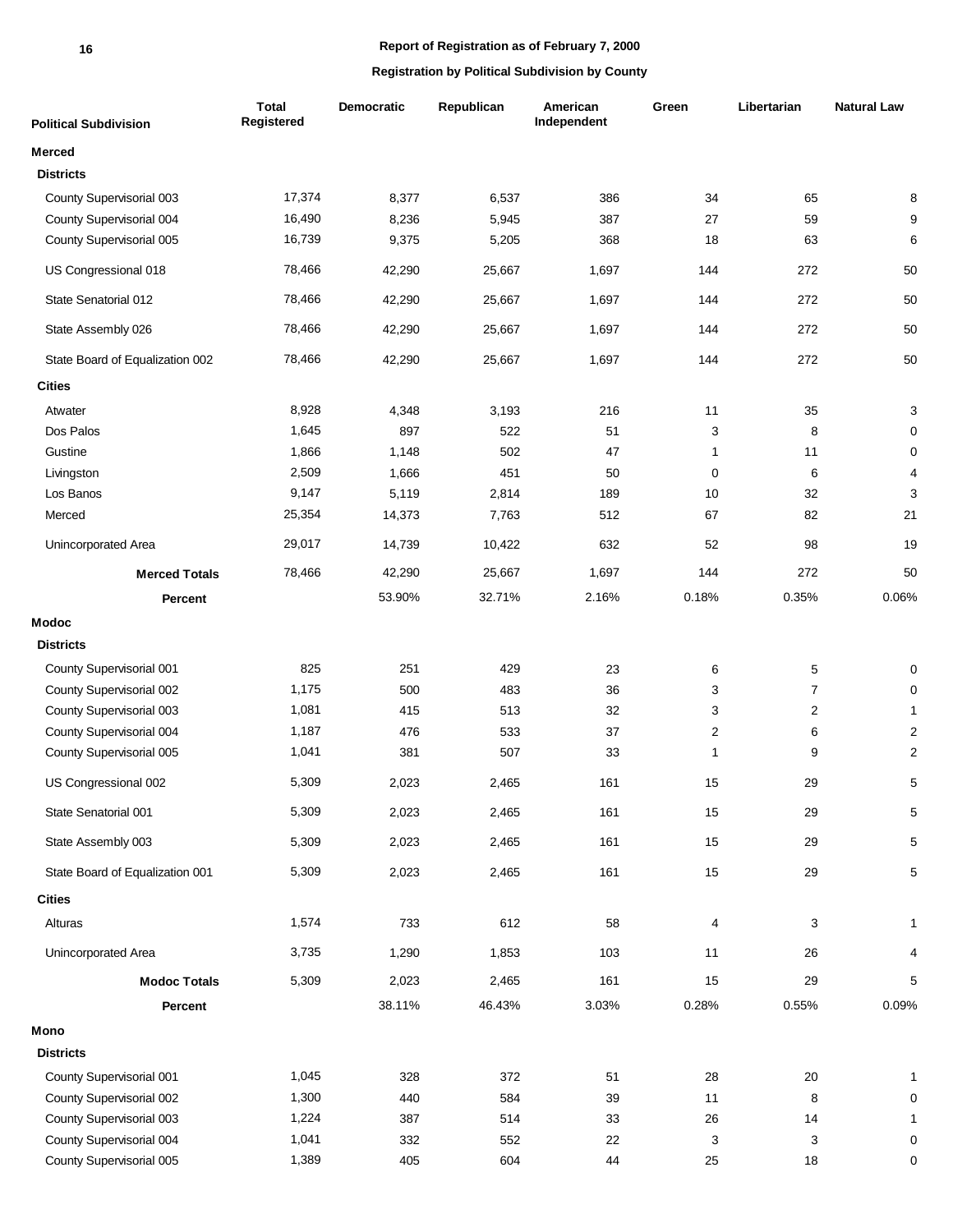| Reform                  | <b>Miscellaneous</b>    | Declined to<br><b>State</b> |
|-------------------------|-------------------------|-----------------------------|
|                         |                         |                             |
| 71                      | 54                      | 1,842                       |
| 65                      | 73                      | 1,689                       |
| 30                      | 69                      | 1,605                       |
| 242                     | 334                     | 7,770                       |
| 242                     | 334                     | 7,770                       |
| 242                     | 334                     | 7,770                       |
| 242                     | 334                     | 7,770                       |
| 40                      | 31                      | 1,051                       |
| $\overline{\mathbf{c}}$ | 11                      | 151                         |
| 3                       | 5                       | 149                         |
| $\overline{7}$          | 22                      | 303                         |
| 16                      | 37                      | 927                         |
| 78                      | 116                     | 2,342                       |
| 96                      | 112                     | 2,847                       |
| 242                     | 334                     | 7,770                       |
| 0.31%                   | 0.43%                   | 9.90%                       |
|                         |                         |                             |
| $\overline{4}$          | 1                       | 106                         |
| 5                       | 5                       | 136                         |
| $\pmb{0}$               | 4                       | 111                         |
| 1                       | 5                       | 125                         |
| $\overline{\mathbf{4}}$ | $\overline{\mathbf{c}}$ | 102                         |
| 14                      | 17                      | 580                         |
| 14                      | 17                      | 580                         |
| 14                      | 17                      | 580                         |
| 14                      | 17                      | 580                         |
| $\overline{\mathbf{c}}$ | 7                       | 154                         |
| 12                      | 10                      | 426                         |
| 14                      | 17                      | 580                         |
| 0.26%                   | 0.32%                   | 10.92%                      |
|                         |                         |                             |
|                         |                         |                             |

| 6 | 7 | 232 |
|---|---|-----|
| 5 | 7 | 206 |
| 2 | 6 | 241 |
| 6 | 3 | 120 |
| 1 | 6 | 286 |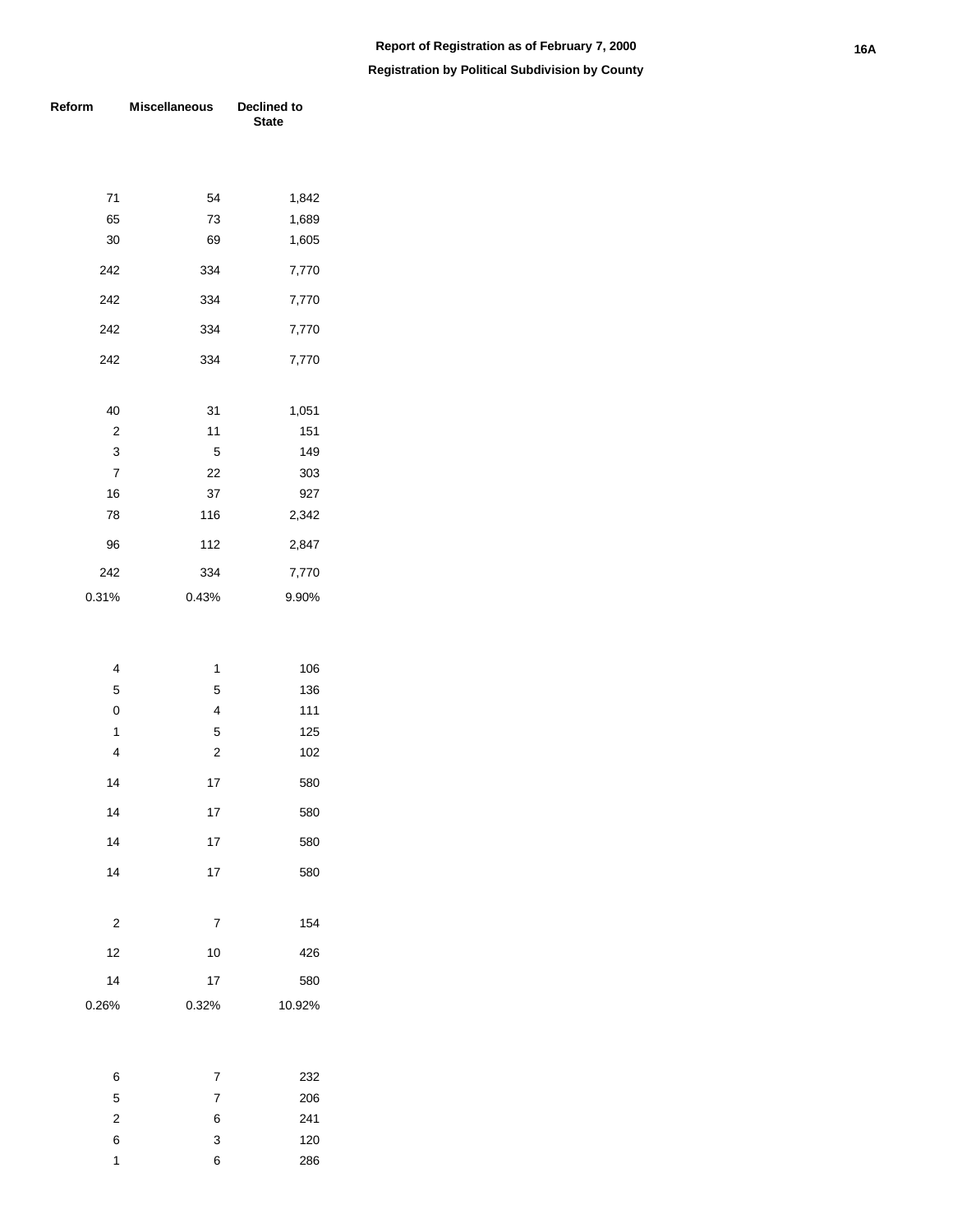**17**

| <b>Political Subdivision</b>    | <b>Total</b><br>Registered | <b>Democratic</b> | Republican | American<br>Independent | Green          | Libertarian  | <b>Natural Law</b>        |
|---------------------------------|----------------------------|-------------------|------------|-------------------------|----------------|--------------|---------------------------|
| Mono                            |                            |                   |            |                         |                |              |                           |
| <b>Districts</b>                |                            |                   |            |                         |                |              |                           |
| US Congressional 004            | 5,999                      | 1,892             | 2,626      | 189                     | 93             | 63           | $\overline{c}$            |
| State Senatorial 001            | 5,999                      | 1,892             | 2,626      | 189                     | 93             | 63           | $\overline{c}$            |
| State Assembly 004              | 5,999                      | 1,892             | 2,626      | 189                     | 93             | 63           | $\overline{c}$            |
| State Board of Equalization 002 | 5,999                      | 1,892             | 2,626      | 189                     | 93             | 63           | $\overline{c}$            |
| <b>Cities</b>                   |                            |                   |            |                         |                |              |                           |
| Mammoth Lakes                   | 3,055                      | 928               | 1,227      | 112                     | 69             | 44           | $\overline{\mathbf{c}}$   |
| Unincorporated Area             | 2,944                      | 964               | 1,399      | 77                      | 24             | 19           | 0                         |
| <b>Mono Totals</b>              | 5,999                      | 1,892             | 2,626      | 189                     | 93             | 63           | $\overline{c}$            |
| Percent                         |                            | 31.54%            | 43.77%     | 3.15%                   | 1.55%          | 1.05%        | 0.03%                     |
| <b>Monterey</b>                 |                            |                   |            |                         |                |              |                           |
| <b>Districts</b>                |                            |                   |            |                         |                |              |                           |
| County Supervisorial 001        | 18,315                     | 12,095            | 3,092      | 337                     | 50             | 65           | 20                        |
| County Supervisorial 002        | 42,604                     | 19,170            | 16,260     | 918                     | 178            | 216          | 27                        |
| County Supervisorial 003        | 21,314                     | 11,747            | 5,881      | 480                     | 106            | 108          | 20                        |
| County Supervisorial 004        | 20,839                     | 10,879            | 5,311      | 528                     | 173            | 115          | 23                        |
| County Supervisorial 005        | 42,633                     | 17,595            | 16,406     | 841                     | 544            | 268          | 70                        |
| US Congressional 017            | 145,705                    | 71,486            | 46,950     | 3,104                   | 1,051          | 772          | 160                       |
| State Senatorial 015            | 145,705                    | 71,486            | 46,950     | 3,104                   | 1,051          | 772          | 160                       |
| State Assembly 027              | 83,808                     | 37,404            | 29,472     | 1,821                   | 852            | 510          | 113                       |
| State Assembly 028              | 61,897                     | 34,082            | 17,478     | 1,283                   | 199            | 262          | 47                        |
| State Board of Equalization 001 | 145,705                    | 71,486            | 46,950     | 3,104                   | 1,051          | 772          | 160                       |
| <b>Cities</b>                   |                            |                   |            |                         |                |              |                           |
| Carmel-by-the-Sea               | 3,263                      | 1,158             | 1,462      | 52                      | 30             | 17           | 16                        |
| Del Rey Oaks                    | 1,068                      | 491               | 356        | 22                      | 11             | 6            | $\mathbf{1}$              |
| Gonzales                        | 1,874                      | 1,196             | 347        | 34                      | 4              | 5            | $\mathbf{1}$              |
| Greenfield                      | 2,436                      | 1,674             | 393        | 64                      | 6              | 4            | $\ensuremath{\mathsf{3}}$ |
| King                            | 2,363                      | 1,258             | 743        | 59                      | $\overline{7}$ | 10           | $\ensuremath{\mathsf{3}}$ |
| Marina                          | 7,560                      | 3,541             | 2,256      | 221                     | 45             | 37           | 6                         |
| Monterey                        | 13,900                     | 6,350             | 4,493      | 330                     | 166            | 97           | 19                        |
| Pacific Grove                   | 9,605                      | 4,664             | 2,941      | 196                     | 146            | 61           | $10$                      |
| Salinas                         | 42,492                     | 23,808            | 11,617     | 816                     | 130            | 173          | $36\,$                    |
| Sand City                       | 117                        | 43                | 22         | 6                       | $\mathbf{1}$   | $\mathbf{1}$ | $\pmb{0}$                 |
| Seaside                         | 9,770                      | 5,596             | 2,133      | 211                     | 62             | 58           | $10$                      |
| Soledad                         | 2,728                      | 1,829             | 371        | 38                      | 10             | 16           | $\pmb{0}$                 |
| Unincorporated Area             | 48,529                     | 19,878            | 19,816     | 1,055                   | 433            | 287          | 55                        |
| <b>Monterey Totals</b>          | 145,705                    | 71,486            | 46,950     | 3,104                   | 1,051          | 772          | 160                       |
| Percent                         |                            | 49.06%            | 32.22%     | 2.13%                   | 0.72%          | 0.53%        | 0.11%                     |
| Napa                            |                            |                   |            |                         |                |              |                           |
| <b>Districts</b>                |                            |                   |            |                         |                |              |                           |
| County Supervisorial 001        | 11,887                     | 5,802             | 3,904      | 230                     | 142            | $77\,$       | 18                        |
| County Supervisorial 002        | 15,378                     | 7,207             | 5,685      | 335                     | 106            | 63           | $27\,$                    |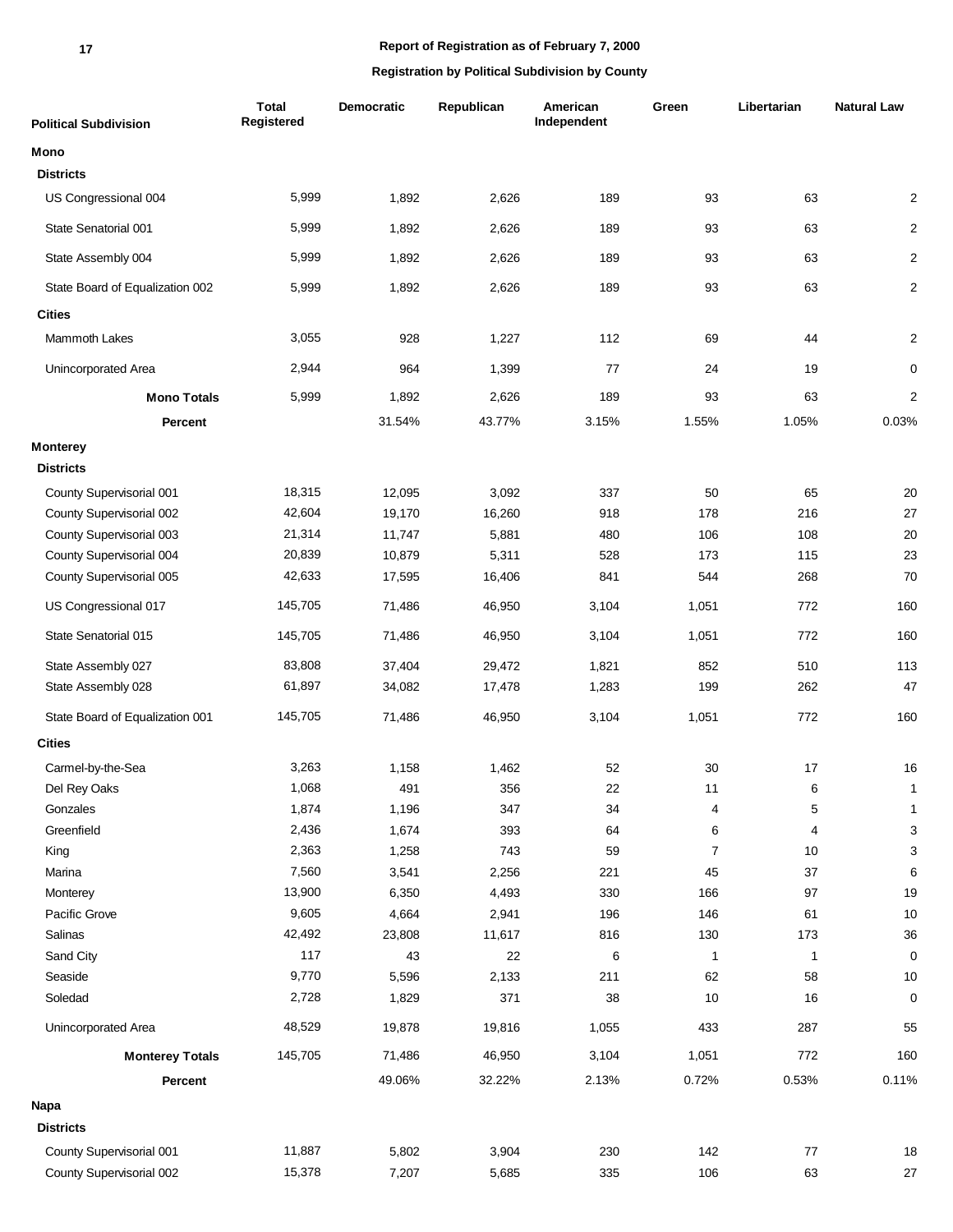| Reform      | <b>Miscellaneous</b> | Declined to<br><b>State</b> |  |  |
|-------------|----------------------|-----------------------------|--|--|
|             |                      |                             |  |  |
|             |                      |                             |  |  |
| 20          | 29                   | 1,085                       |  |  |
| 20          | 29                   | 1,085                       |  |  |
| 20          | 29                   | 1,085                       |  |  |
| 20          | 29                   | 1,085                       |  |  |
|             |                      |                             |  |  |
| 8           | 18                   | 647                         |  |  |
| 12          | 11                   | 438                         |  |  |
| 20          | 29                   | 1,085                       |  |  |
| 0.33%       | 0.48%                | 18.09%                      |  |  |
|             |                      |                             |  |  |
|             |                      |                             |  |  |
| 71          | 197                  | 2,388                       |  |  |
| 163         | 267                  | 5,405                       |  |  |
| 79          | 211                  | 2,682                       |  |  |
| 147         | 218                  | 3,445                       |  |  |
| 246         | 413                  | 6,250                       |  |  |
| 706         | 1,306                | 20,170                      |  |  |
| 706         | 1,306                | 20,170                      |  |  |
| 502         | 776                  | 12,358                      |  |  |
| 204         | 530                  | 7,812                       |  |  |
| 706         | 1,306                | 20,170                      |  |  |
|             |                      |                             |  |  |
| 15          | 38                   | 475                         |  |  |
| 12          | 12                   | 157                         |  |  |
| 3           | 26                   | 258                         |  |  |
| 6           | 17                   | 269                         |  |  |
| 10          | 21                   | 252                         |  |  |
| 44          | 71                   | 1,339                       |  |  |
| 85          | 143                  | 2,217                       |  |  |
| 52          | 91                   | 1,444                       |  |  |
| 142         | 341                  | 5,429                       |  |  |
| $\mathbf 0$ | 1                    | 43                          |  |  |
| 71          | 105                  | 1,524                       |  |  |
| 3           | 46                   | 415                         |  |  |
| 263         | 394                  | 6,348                       |  |  |
| 706         | 1,306                | 20,170                      |  |  |
| 0.48%       | 0.90%                | 13.84%                      |  |  |
|             |                      |                             |  |  |

| 61 | 105 | 1,548 |
|----|-----|-------|
| 62 | 144 | 1,749 |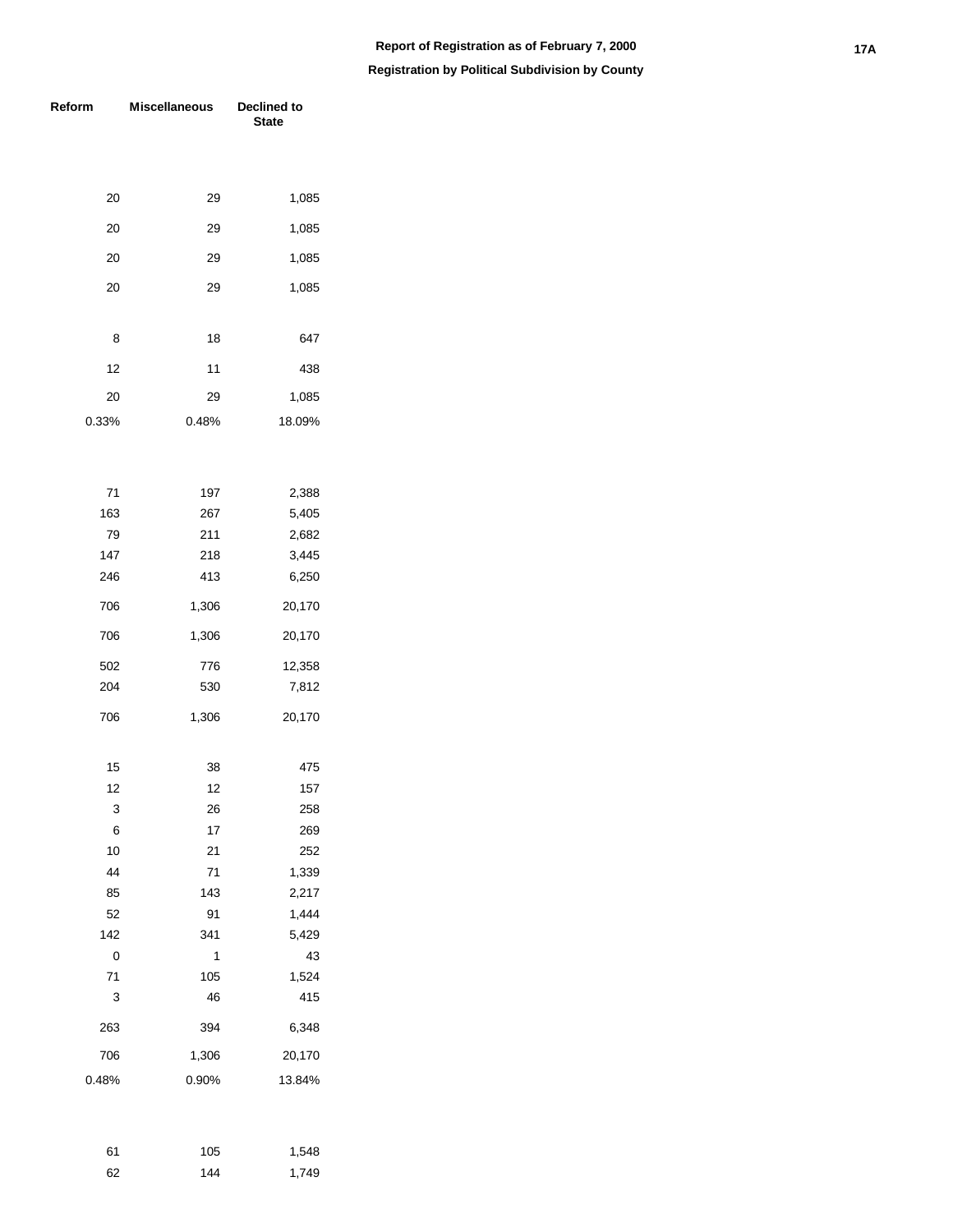# **Report of Registration as of February 7, 2000**

| <b>Political Subdivision</b>    | <b>Total</b><br>Registered | Democratic | Republican | American<br>Independent | Green | Libertarian    | <b>Natural Law</b> |
|---------------------------------|----------------------------|------------|------------|-------------------------|-------|----------------|--------------------|
| Napa                            |                            |            |            |                         |       |                |                    |
| <b>Districts</b>                |                            |            |            |                         |       |                |                    |
| County Supervisorial 003        | 11,432                     | 4,597      | 4,589      | 208                     | 136   | 86             | 11                 |
| County Supervisorial 004        | 12,402                     | 5,790      | 4,476      | 280                     | 102   | 56             | 24                 |
| County Supervisorial 005        | 12,950                     | 6,743      | 3,838      | 291                     | 128   | 78             | 15                 |
| US Congressional 001            | 64,049                     | 30,139     | 22,492     | 1,344                   | 614   | 360            | 95                 |
| State Senatorial 002            | 64,049                     | 30,139     | 22,492     | 1,344                   | 614   | 360            | 95                 |
| State Assembly 007              | 64,049                     | 30,139     | 22,492     | 1,344                   | 614   | 360            | 95                 |
| State Board of Equalization 001 | 64,049                     | 30,139     | 22,492     | 1,344                   | 614   | 360            | 95                 |
| <b>Cities</b>                   |                            |            |            |                         |       |                |                    |
| American Canyon                 | 4,867                      | 2,724      | 1,213      | 127                     | 15    | 17             | $\mathbf 2$        |
| Calistoga                       | 2,172                      | 1,052      | 723        | 42                      | 27    | 15             | $\mathbf{1}$       |
| Napa                            | 35,992                     | 17,522     | 12,215     | 777                     | 343   | 190            | 63                 |
| St. Helena                      | 2,963                      | 1,316      | 1,107      | 43                      | 34    | 17             | $\overline{2}$     |
| Yountville                      | 2,156                      | 1,100      | 714        | 48                      | 17    | $\overline{7}$ | 4                  |
| Unincorporated Area             | 15,899                     | 6,425      | 6,520      | 307                     | 178   | 114            | 23                 |
| <b>Napa Totals</b>              | 64,049                     | 30,139     | 22,492     | 1,344                   | 614   | 360            | 95                 |
| <b>Percent</b>                  |                            | 47.06%     | 35.12%     | 2.10%                   | 0.96% | 0.56%          | 0.15%              |
| Nevada                          |                            |            |            |                         |       |                |                    |
| <b>Districts</b>                |                            |            |            |                         |       |                |                    |
| County Supervisorial 001        | 11,791                     | 4,068      | 5,309      | 236                     | 337   | 98             | $\boldsymbol{9}$   |
| County Supervisorial 002        | 11,384                     | 3,256      | 6,318      | 201                     | 90    | 70             | 10                 |
| County Supervisorial 003        | 9,653                      | 3,461      | 4,074      | 219                     | 214   | 101            | $10$               |
| County Supervisorial 004        | 11,451                     | 3,397      | 5,930      | 229                     | 176   | 92             | $\sqrt{5}$         |
| County Supervisorial 005        | 11,717                     | 4,322      | 3,933      | 304                     | 500   | 180            | 15                 |
| US Congressional 002            | 55,996                     | 18,504     | 25,564     | 1,189                   | 1,317 | 541            | 49                 |
| State Senatorial 001            | 55,996                     | 18,504     | 25,564     | 1,189                   | 1,317 | 541            | 49                 |
| State Assembly 003              | 55,996                     | 18,504     | 25,564     | 1,189                   | 1,317 | 541            | 49                 |
| State Board of Equalization 002 | 55,996                     | 18,504     | 25,564     | 1,189                   | 1,317 | 541            | 49                 |
| <b>Cities</b>                   |                            |            |            |                         |       |                |                    |
| <b>Grass Valley</b>             | 5,880                      | 2,168      | 2,315      | 145                     | 116   | 68             | $\overline{7}$     |
| Nevada City                     | 2,004                      | 817        | 666        | 41                      | 116   | 20             | $\overline{c}$     |
| Truckee                         | 7,222                      | 2,586      | 2,568      | 193                     | 141   | 109            | $\boldsymbol{9}$   |
| Unincorporated Area             | 40,890                     | 12,933     | 20,015     | 810                     | 944   | 344            | 31                 |
| <b>Nevada Totals</b>            | 55,996                     | 18,504     | 25,564     | 1,189                   | 1,317 | 541            | 49                 |
| Percent                         |                            | 33.05%     | 45.65%     | 2.12%                   | 2.35% | 0.97%          | 0.09%              |
| Orange                          |                            |            |            |                         |       |                |                    |
| <b>Districts</b>                |                            |            |            |                         |       |                |                    |
| County Supervisorial 001        | 153,040                    | 64,312     | 59,560     | 2,972                   | 416   | 931            | 715                |
| County Supervisorial 002        | 252,128                    | 82,261     | 120,861    | 5,164                   | 1,212 | 2,252          | 1,309              |
| County Supervisorial 003        | 285,430                    | 80,871     | 155,501    | 5,367                   | 860   | 1,731          | 798                |
| County Supervisorial 004        | 202,297                    | 73,355     | 92,691     | 4,222                   | 602   | 1,347          | 652                |
| County Supervisorial 005        | 335,680                    | 90,655     | 179,857    | 6,338                   | 1,420 | 2,296          | 1,135              |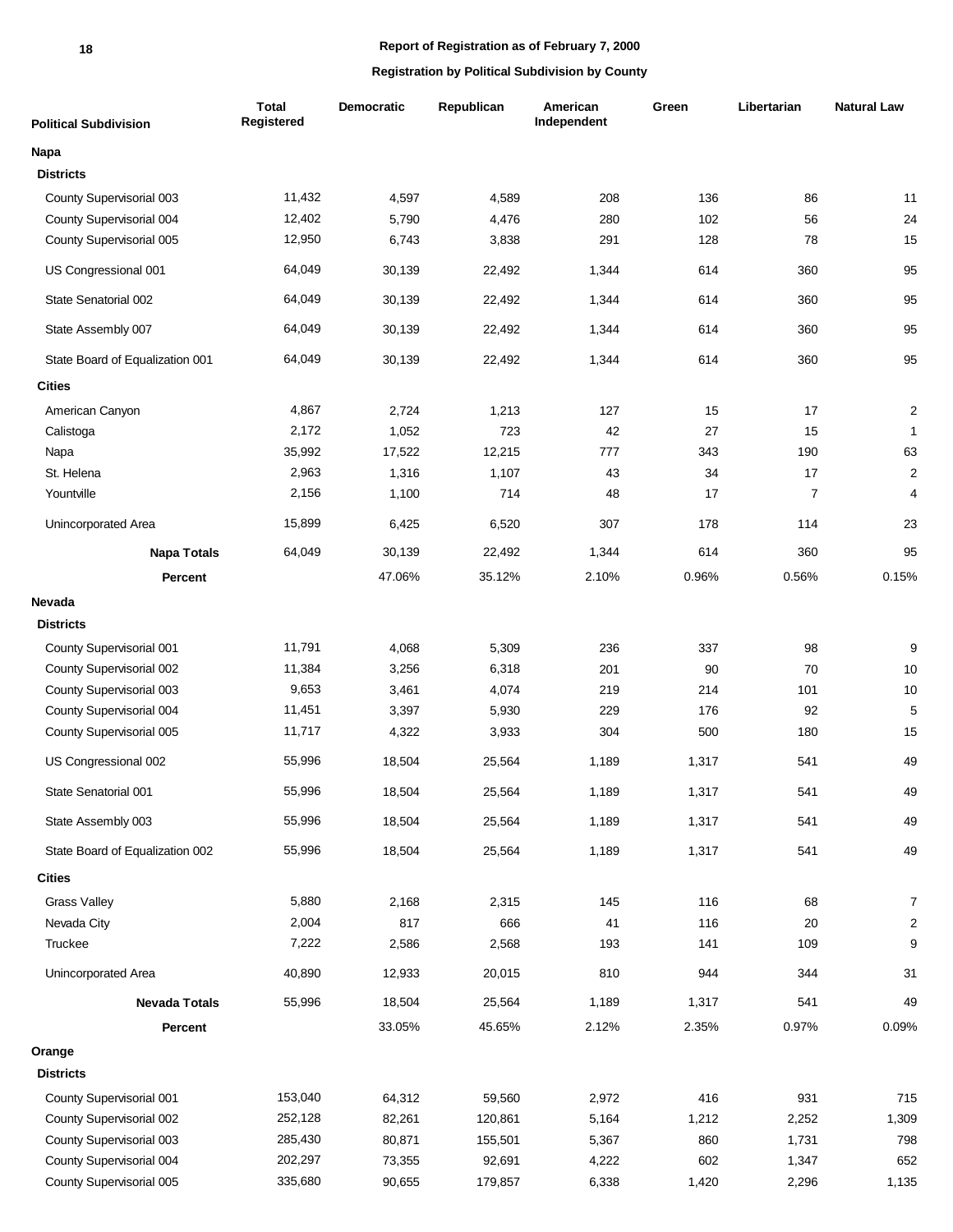| Reform | <b>Miscellaneous</b> | Declined to<br><b>State</b> |  |  |
|--------|----------------------|-----------------------------|--|--|
|        |                      |                             |  |  |
| 52     | 104                  | 1,649                       |  |  |
| 58     | 98                   | 1,518                       |  |  |
| 70     | 113                  | 1,674                       |  |  |
| 303    | 564                  | 8,138                       |  |  |
| 303    | 564                  | 8,138                       |  |  |
| 303    | 564                  | 8,138                       |  |  |
| 303    | 564                  | 8,138                       |  |  |
| 30     | 44                   | 695                         |  |  |
| 10     | 18                   | 284                         |  |  |
| 176    | 306                  | 4,400                       |  |  |
| 10     | 20                   | 414                         |  |  |
| 6      | 20                   | 240                         |  |  |
| 71     | 156                  | 2,105                       |  |  |
| 303    | 564                  | 8,138                       |  |  |
| 0.47%  | 0.88%                | 12.71%                      |  |  |
|        |                      |                             |  |  |
| 116    | 43                   | 1,575                       |  |  |
| 134    | 32                   | 1,273                       |  |  |
| 118    | 41                   | 1,415                       |  |  |
| 139    | 36                   | 1,447                       |  |  |
| 55     | 63                   | 2,345                       |  |  |
| 562    | 215                  | 8,055                       |  |  |
| 562    | 215                  | 8,055                       |  |  |
| 562    | 215                  | 8,055                       |  |  |
| 562    | 215                  | 8,055                       |  |  |
| 69     | 29                   | 963                         |  |  |
| 12     | 15                   | 315                         |  |  |
| 15     | 36                   | 1,565                       |  |  |
| 466    | 135                  | 5,212                       |  |  |
| 562    | 215                  | 8,055                       |  |  |
| 1.00%  | 0.38%                | 14.38%                      |  |  |
|        |                      |                             |  |  |
| 953    | 1,149                | 22,032                      |  |  |
| 1,974  | 1,307                | 35,788                      |  |  |
| 2,148  | 1,129                | 37,025                      |  |  |
| 1,436  | 1,150                | 26,842                      |  |  |
| 2,470  | 1,155                | 50,354                      |  |  |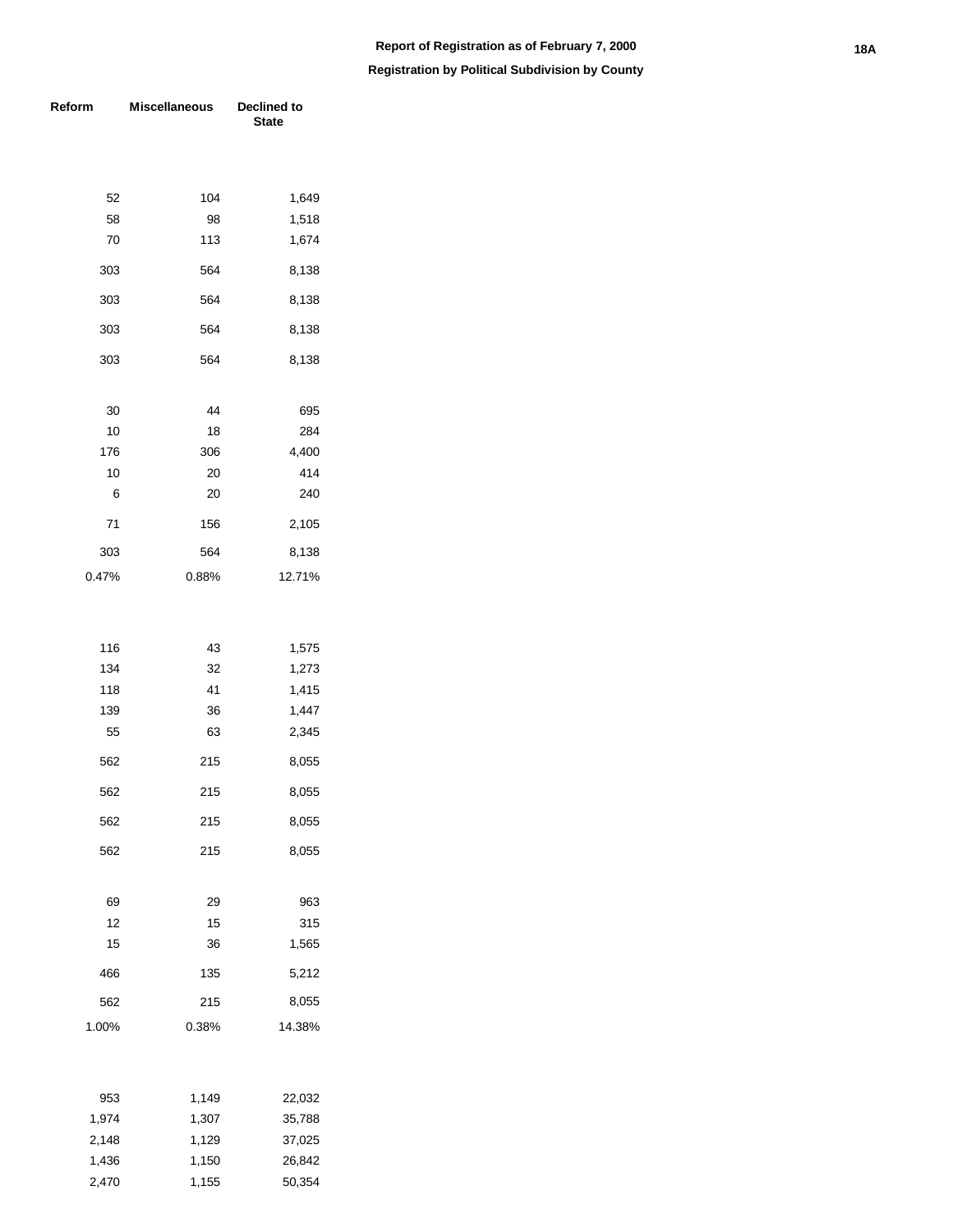#### **19**

#### **Report of Registration as of February 7, 2000**

| <b>Political Subdivision</b>    | <b>Total</b><br>Registered | <b>Democratic</b> | Republican | American<br>Independent | Green | Libertarian | <b>Natural Law</b> |
|---------------------------------|----------------------------|-------------------|------------|-------------------------|-------|-------------|--------------------|
| Orange                          |                            |                   |            |                         |       |             |                    |
| <b>Districts</b>                |                            |                   |            |                         |       |             |                    |
| US Congressional 039            | 182,829                    | 63,747            | 87,263     | 3,627                   | 567   | 1,137       | 686                |
| US Congressional 041            | 48,160                     | 12,619            | 27,937     | 843                     | 141   | 248         | 109                |
| US Congressional 045            | 298,438                    | 93,805            | 145,834    | 6,253                   | 1,366 | 2,588       | 1,567              |
| US Congressional 046            | 163,997                    | 73,846            | 59,497     | 3,338                   | 473   | 1,094       | 725                |
| US Congressional 047            | 355,174                    | 102,145           | 187,747    | 6,299                   | 1,329 | 2,362       | 1,005              |
| US Congressional 048            | 179,977                    | 45,292            | 100,192    | 3,703                   | 634   | 1,128       | 517                |
| State Senatorial 033            | 431,142                    | 123,941           | 232,361    | 8,110                   | 1,315 | 2,651       | 1,179              |
| State Senatorial 034            | 236,741                    | 102,284           | 89,476     | 5,021                   | 643   | 1,555       | 1,006              |
| State Senatorial 035            | 437,986                    | 132,398           | 220,559    | 8,398                   | 2,067 | 3,534       | 2,063              |
| State Senatorial 038            | 122,706                    | 32,831            | 66,074     | 2,534                   | 485   | 817         | 361                |
| State Assembly 067              | 211,847                    | 67,893            | 104,117    | 4,096                   | 845   | 1,663       | 1,134              |
| State Assembly 068              | 150,463                    | 58,220            | 62,532     | 3,427                   | 404   | 1,037       | 577                |
| State Assembly 069              | 86,278                     | 44,064            | 26,944     | 1,594                   | 239   | 518         | 429                |
| State Assembly 070              | 226,139                    | 64,505            | 116,442    | 4,302                   | 1,222 | 1,871       | 929                |
| State Assembly 071              | 240,617                    | 65,172            | 132,671    | 4,544                   | 715   | 1,526       | 543                |
| State Assembly 072              | 190,525                    | 58,769            | 99,690     | 3,566                   | 600   | 1,125       | 636                |
| State Assembly 073              | 122,706                    | 32,831            | 66,074     | 2,534                   | 485   | 817         | 361                |
| State Board of Equalization 003 | 1,228,575                  | 391,454           | 608,470    | 24,063                  | 4,510 | 8,557       | 4,609              |
| <b>Cities</b>                   |                            |                   |            |                         |       |             |                    |
| Anaheim                         | 105,899                    | 38,892            | 48,017     | 2,208                   | 286   | 705         | 354                |
| Brea                            | 18,855                     | 5,583             | 10,191     | 371                     | 40    | 91          | 60                 |
| <b>Buena Park</b>               | 27,668                     | 11,421            | 11,086     | 683                     | 65    | 159         | 98                 |
| Costa Mesa                      | 45,621                     | 13,701            | 22,037     | 1,090                   | 344   | 575         | 229                |
| Cypress                         | 23,408                     | 8,391             | 10,687     | 455                     | 74    | 161         | 79                 |
| Dana Point                      | 20,949                     | 5,609             | 11,136     | 480                     | 88    | 170         | 64                 |
| Fountain Valley                 | 30,105                     | 9,229             | 15,443     | 537                     | 80    | 194         | 141                |
| Fullerton                       | 53,949                     | 17,715            | 26,545     | 1,017                   | 227   | 415         | 232                |
| Garden Grove                    | 57,802                     | 22,341            | 24,300     | 1,171                   | 164   | 398         | 254                |
| Huntington Beach                | 105,680                    | 31,036            | 52,926     | 2,260                   | 535   | 993         | 735                |
| Irvine                          | 67,006                     | 19,514            | 32,848     | 1,112                   | 331   | 459         | 389                |
| La Habra                        | 21,560                     | 8,220             | 9,682      | 505                     | 68    | 127         | 95                 |
| La Palma                        | 7,226                      | 2,707             | 3,274      | 104                     | 6     | 26          | 22                 |
| Laguna Beach                    | 16,802                     | 6,199             | 6,985      | 314                     | 193   | 174         | 49                 |
| Laguna Hills                    | 15,394                     | 4,050             | 8,238      | 325                     | 42    | 121         | 39                 |
| Laguna Niguel                   | 34,333                     | 8,539             | 18,983     | 690                     | 116   | 174         | 92                 |
| Laguna Woods                    | 16,161                     | 6,874             | 7,251      | 174                     | 23    | 24          | $\overline{7}$     |
| Lake Forest                     | 29,698                     | 7,945             | 16,117     | 598                     | 91    | 216         | 84                 |
| Los Alamitos                    | 5,638                      | 2,122             | 2,621      | 100                     | 17    | 32          | 18                 |
| <b>Mission Viejo</b>            | 52,548                     | 13,755            | 29,294     | 1,017                   | 144   | 262         | 128                |
| Newport Beach                   | 46,582                     | 9,335             | 29,868     | 740                     | 201   | 298         | 142                |
| Orange                          | 56,704                     | 17,282            | 29,728     | 1,079                   | 197   | 411         | 113                |
| Placentia                       | 21,939                     | 6,837             | 11,310     | 400                     | 77    | 130         | 87                 |
| Rancho Santa Margarita          | 22,355                     | 5,374             | 12,605     | 463                     | 49    | 147         | 72                 |
| San Clemente                    | 27,437                     | 6,718             | 15,198     | 630                     | 135   | 229         | 118                |
| San Juan Capistrano             | 15,961                     | 4,162             | 8,862      | 340                     | 55    | 102         | 45                 |
| Santa Ana                       | 71,907                     | 36,096            | 23,275     | 1,316                   | 222   | 398         | 325                |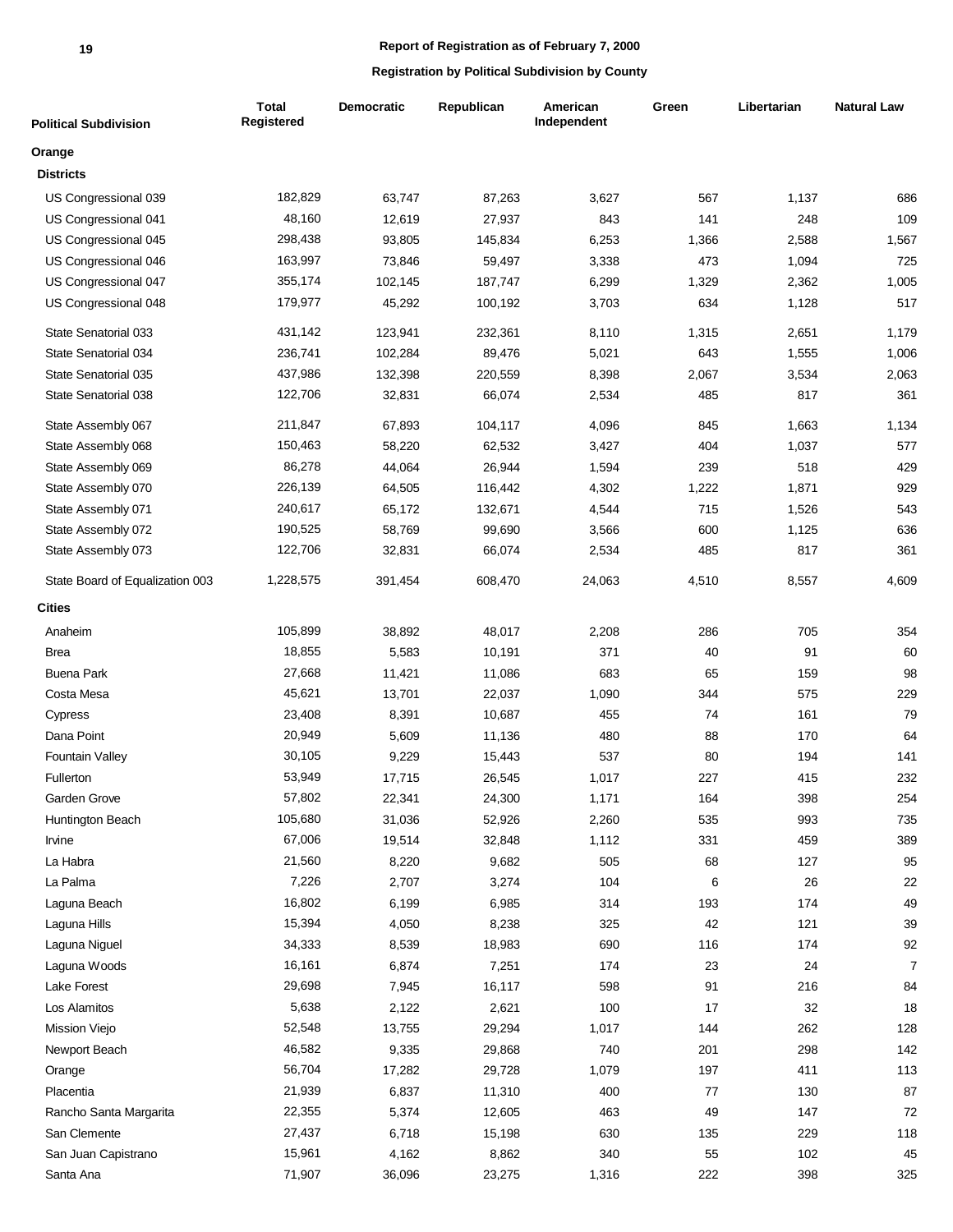| Reform | <b>Miscellaneous</b> | Declined to<br><b>State</b> |  |  |
|--------|----------------------|-----------------------------|--|--|
|        |                      |                             |  |  |
| 1,368  | 957                  | 23,477                      |  |  |
| 371    | 159                  | 5,733                       |  |  |
| 2,324  | 1,608                | 43,093                      |  |  |
| 999    | 1,299                | 22,726                      |  |  |
| 2,415  | 1,278                | 50,594                      |  |  |
| 1,504  | 589                  | 26,418                      |  |  |
| 3,124  | 1,701                | 56,760                      |  |  |
| 1,525  | 1,805                | 33,426                      |  |  |
| 3,175  | 1,932                | 63,860                      |  |  |
| 1,157  | 452                  | 17,995                      |  |  |
| 1,597  | 1,009                | 29,493                      |  |  |
| 1,132  | 1,071                | 22,063                      |  |  |
| 393    | 734                  | 11,363                      |  |  |
| 1,578  | 923                  | 34,367                      |  |  |
| 1,610  | 815                  | 33,021                      |  |  |
| 1,514  | 886                  | 23,739                      |  |  |
| 1,157  | 452                  | 17,995                      |  |  |
| 8,981  | 5,890                | 172,041                     |  |  |
| 735    | 626                  | 14,076                      |  |  |
| 154    | 67                   | 2,298                       |  |  |
| 174    | 173                  | 3,809                       |  |  |
| 365    | 254                  | 7,026                       |  |  |
| 150    | 105                  | 3,306                       |  |  |
| 238    | 88                   | 3,076                       |  |  |
| 220    | 141                  | 4,120                       |  |  |
| 489    | 338                  | 6,971                       |  |  |
| 449    | 418                  | 8,307                       |  |  |
| 952    | 544                  | 15,699                      |  |  |
| 396    | 217                  | 11,740                      |  |  |
| 141    | 123                  | 2,599                       |  |  |
| 31     | 32                   | 1,024                       |  |  |
| 141    | 86                   | 2,661                       |  |  |
| 100    | 57                   | 2,422                       |  |  |
| 268    | 102                  | 5,369                       |  |  |
| 79     | 14                   | 1,715                       |  |  |
| 229    | 121                  | 4,297                       |  |  |
| 28     | 28                   | 672                         |  |  |
| 352    | 159                  | 7,437                       |  |  |
| 249    | 139                  | 5,610                       |  |  |
| 427    | 261                  | 7,206                       |  |  |
| 185    | 97                   | 2,816                       |  |  |
| 98     | 50                   | 3,497                       |  |  |
| 342    | 127                  | 3,940                       |  |  |
| 184    | 59                   | 2,152                       |  |  |
| 311    | 564                  | 9,400                       |  |  |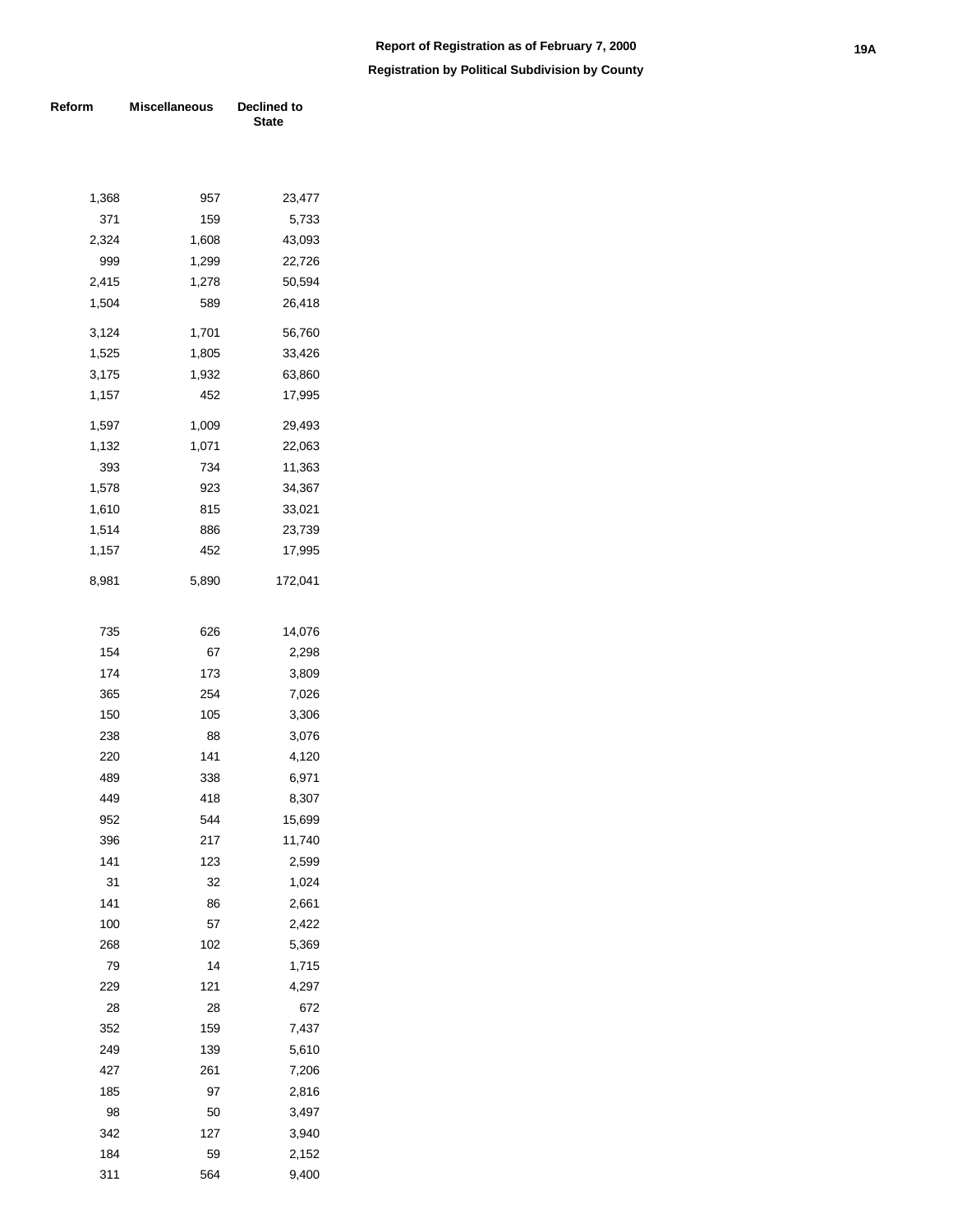| <b>Political Subdivision</b>    | <b>Total</b><br>Registered | <b>Democratic</b> | Republican | American<br>Independent | Green    | Libertarian | <b>Natural Law</b> |
|---------------------------------|----------------------------|-------------------|------------|-------------------------|----------|-------------|--------------------|
| Orange                          |                            |                   |            |                         |          |             |                    |
| <b>Cities</b>                   |                            |                   |            |                         |          |             |                    |
| Seal Beach                      | 17,662                     | 6,808             | 8,458      | 212                     | 55       | 90          | 34                 |
| Stanton                         | 10,136                     | 4,341             | 3,782      | 229                     | 29       | 67          | 38                 |
| Tustin                          | 25,269                     | 7,551             | 12,680     | 486                     | 86       | 193         | 64                 |
| Villa Park                      | 4,048                      | 720               | 2,840      | 44                      | 5        | 17          | 3                  |
| Westminster                     | 35,127                     | 12,121            | 15,525     | 760                     | 103      | 245         | 157                |
| Yorba Linda                     | 32,936                     | 8,006             | 19,891     | 588                     | 85       | 151         | 66                 |
| Unincorporated Area             | 84,210                     | 22,260            | 46,787     | 1,565                   | 277      | 603         | 176                |
| <b>Orange Totals</b>            | 1,228,575                  | 391,454           | 608,470    | 24,063                  | 4,510    | 8,557       | 4,609              |
| Percent                         |                            | 31.86%            | 49.53%     | 1.96%                   | 0.37%    | 0.70%       | 0.38%              |
| Placer                          |                            |                   |            |                         |          |             |                    |
| <b>Districts</b>                |                            |                   |            |                         |          |             |                    |
| County Supervisorial 001        | 35,397                     | 12,718            | 17,043     | 718                     | 128      | 159         | 11                 |
| County Supervisorial 002        | 28,112                     | 9,064             | 14,045     | 598                     | 131      | 171         | 10                 |
| County Supervisorial 003        | 22,043                     | 7,989             | 10,229     | 427                     | 203      | 158         | 13                 |
| County Supervisorial 004        | 27,849                     | 8,146             | 15,336     | 485                     | 115      | 152         | 10                 |
| County Supervisorial 005        | 22,372                     | 7,930             | 9,301      | 545                     | 284      | 244         | 38                 |
| US Congressional 004            | 135,773                    | 45,847            | 65,954     | 2,773                   | 861      | 884         | 82                 |
| State Senatorial 001            | 135,773                    | 45,847            | 65,954     | 2,773                   | 861      | 884         | 82                 |
| State Assembly 004              | 135,773                    | 45,847            | 65,954     | 2,773                   | 861      | 884         | 82                 |
| State Board of Equalization 002 | 135,773                    | 45,847            | 65,954     | 2,773                   | 861      | 884         | 82                 |
| <b>Cities</b>                   |                            |                   |            |                         |          |             |                    |
| Auburn                          | 7,502                      | 2,773             | 3,371      | 155                     | 95       | 68          | 9                  |
| Colfax                          | 806                        | 320               | 297        | 26                      | 10       | 11          | 0                  |
| Lincoln                         | 4,719                      | 1,812             | 1,951      | 137                     | 11       | 16          | 3                  |
| Loomis                          | 3,524                      | 1,207             | 1,719      | 73                      | 17       | 28          | $\mathbf{1}$       |
| Rocklin                         | 18,800                     | 5,611             | 9,838      | 384                     | 91       | 103         | $\overline{7}$     |
| Roseville                       | 42,026                     | 14,481            | 20,843     | 823                     | 152      | 199         | 13                 |
| Unincorporated Area             | 58,396                     | 19,643            | 27,935     | 1,175                   | 485      | 459         | 49                 |
| <b>Placer Totals</b>            | 135,773                    | 45,847            | 65,954     | 2,773                   | 861      | 884         | 82                 |
| Percent                         |                            | 33.77%            | 48.58%     | 2.04%                   | 0.63%    | 0.65%       | 0.06%              |
| <b>Plumas</b>                   |                            |                   |            |                         |          |             |                    |
| <b>Districts</b>                |                            |                   |            |                         |          |             |                    |
| County Supervisorial 001        | 2,258                      | 937               | 854        | 98                      | 6        | 14          | 0                  |
| County Supervisorial 002        | 2,020                      | 868               | 723        | 86                      | 17       | 12          | 0                  |
| County Supervisorial 003        | 2,765                      | 985               | 1,398      | 68                      | 5        | 11          | 0                  |
| County Supervisorial 004        | 2,436                      | 973               | 960        | 81                      | 29       | 20          | 3                  |
| County Supervisorial 005        | 2,847                      | 1,080             | 1,325      | 67                      | 14       | 11          | 0                  |
| US Congressional 002            | 12,326                     | 4,843             | 5,260      | 400                     | 71       | 68          | 3                  |
| State Senatorial 001            | 12,326                     | 4,843             | 5,260      | 400                     | $\bf 71$ | 68          | 3                  |
| State Assembly 003              | 12,326                     | 4,843             | 5,260      | 400                     | 71       | 68          | 3                  |
| State Board of Equalization 002 | 12,326                     | 4,843             | 5,260      | 400                     | $\bf 71$ | 68          | 3                  |
|                                 |                            |                   |            |                         |          |             |                    |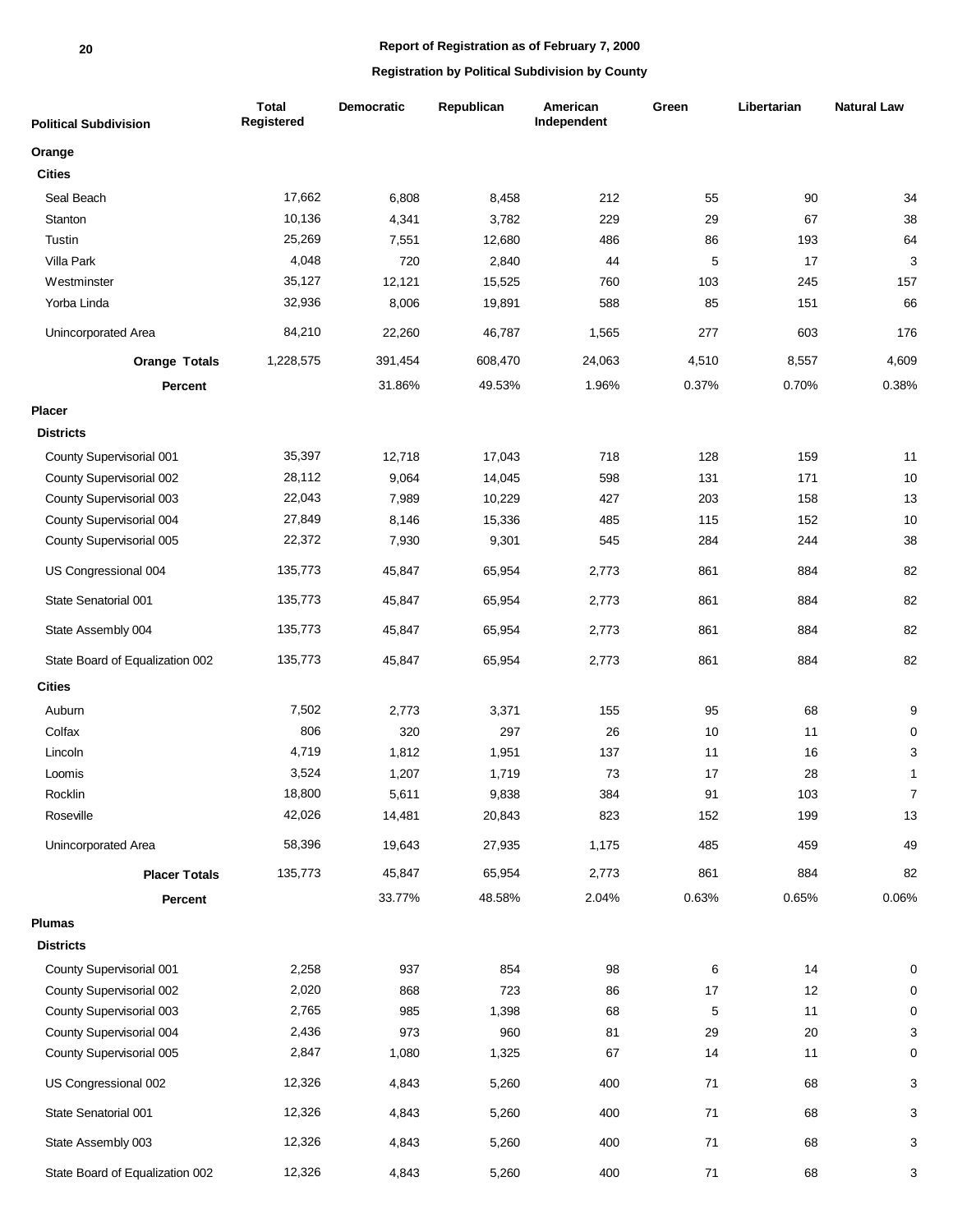| Reform | <b>Miscellaneous</b> | <b>Declined to</b><br><b>State</b> |  |  |  |
|--------|----------------------|------------------------------------|--|--|--|
|        |                      |                                    |  |  |  |
| 86     | 36                   | 1,883                              |  |  |  |
| 99     | 79                   | 1,472                              |  |  |  |
| 211    | 124                  | 3,874                              |  |  |  |
| 17     | 4                    | 398                                |  |  |  |
| 262    | 264                  | 5,690                              |  |  |  |
| 245    | 87                   | 3,817                              |  |  |  |
| 574    | 306                  | 11,662                             |  |  |  |
| 8,981  | 5,890                | 172,041                            |  |  |  |
| 0.73%  | 0.48%                | 14.00%                             |  |  |  |
|        |                      |                                    |  |  |  |
| 160    | 91                   | 4,369                              |  |  |  |
| 149    | 78                   | 3,866                              |  |  |  |
| 271    | 77                   | 2,676                              |  |  |  |
| 145    | 70                   | 3,390                              |  |  |  |
| 200    | 119                  | 3,711                              |  |  |  |
| 925    | 435                  | 18,012                             |  |  |  |
| 925    | 435                  | 18,012                             |  |  |  |
| 925    | 435                  | 18,012                             |  |  |  |
| 925    | 435                  | 18,012                             |  |  |  |
|        |                      |                                    |  |  |  |
| 72     | 30                   | 929                                |  |  |  |
| 7      | 6                    | 129                                |  |  |  |
| 20     | 15                   | 754                                |  |  |  |
| 19     | 11                   | 449                                |  |  |  |
| 91     | 58                   | 2,617                              |  |  |  |
| 185    | 110                  | 5,220                              |  |  |  |
| 531    | 205                  | 7,914                              |  |  |  |
| 925    | 435                  | 18,012                             |  |  |  |
| 0.68%  | 0.32%                | 13.27%                             |  |  |  |
|        |                      |                                    |  |  |  |
| 6      | 18                   | 325                                |  |  |  |
| 15     | 19                   | 280                                |  |  |  |
| 16     | 18                   | 264                                |  |  |  |
| 10     | 25                   | 335                                |  |  |  |
| 7      | 23                   | 320                                |  |  |  |

| 7  | 23  | 320   |
|----|-----|-------|
| 54 | 103 | 1,524 |
| 54 | 103 | 1,524 |
| 54 | 103 | 1,524 |
| 54 | 103 | 1,524 |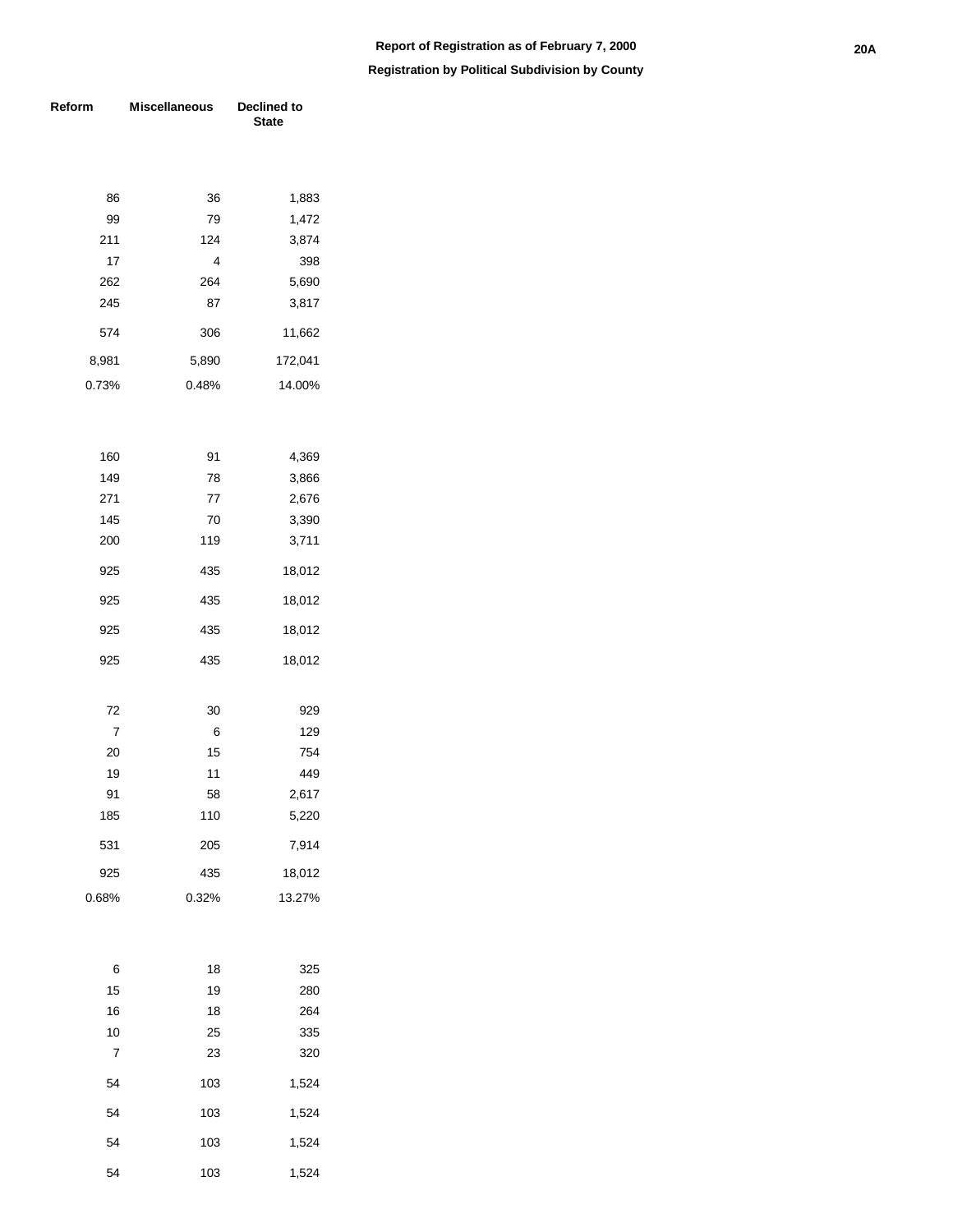| <b>Political Subdivision</b>    | <b>Total</b><br>Registered | <b>Democratic</b> | Republican | American<br>Independent | Green          | Libertarian    | <b>Natural Law</b> |
|---------------------------------|----------------------------|-------------------|------------|-------------------------|----------------|----------------|--------------------|
| <b>Plumas</b>                   |                            |                   |            |                         |                |                |                    |
| <b>Cities</b>                   |                            |                   |            |                         |                |                |                    |
| Portola                         | 1,089                      | 502               | 324        | 54                      | 4              | 5              | $\mathbf 0$        |
| Unincorporated Area             | 11,237                     | 4,341             | 4,936      | 346                     | 67             | 63             | 3                  |
| <b>Plumas Totals</b>            | 12,326                     | 4,843             | 5,260      | 400                     | 71             | 68             | 3                  |
| Percent                         |                            | 39.29%            | 42.67%     | 3.25%                   | 0.58%          | 0.55%          | 0.02%              |
| <b>Riverside</b>                |                            |                   |            |                         |                |                |                    |
| <b>Districts</b>                |                            |                   |            |                         |                |                |                    |
| County Supervisorial 001        | 130,017                    | 41,360            | 66,939     | 3,039                   | 299            | 846            | 352                |
| County Supervisorial 002        | 105,505                    | 39,650            | 48,945     | 2,378                   | 281            | 645            | 328                |
| County Supervisorial 003        | 132,357                    | 47,580            | 64,806     | 3,216                   | 363            | 624            | 190                |
| County Supervisorial 004        | 110,082                    | 43,936            | 48,178     | 2,212                   | 196            | 409            | 226                |
| County Supervisorial 005        | 107,580                    | 44,291            | 46,247     | 2,339                   | 421            | 855            | 452                |
| US Congressional 043            | 279,327                    | 100,046           | 134,323    | 6,244                   | 866            | 1,870          | 922                |
| US Congressional 044            | 279,368                    | 110,131           | 125,283    | 6,280                   | 635            | 1,372          | 594                |
| US Congressional 048            | 26,846                     | 6,640             | 15,509     | 660                     | 59             | 137            | 32                 |
| State Senatorial 031            | 112,895                    | 45,601            | 49,757     | 2,673                   | 264            | 732            | 282                |
| State Senatorial 036            | 347,690                    | 121,717           | 170,378    | 7,917                   | 1,005          | 2,155          | 1,010              |
| State Senatorial 037            | 124,956                    | 49,499            | 54,980     | 2,594                   | 291            | 492            | 256                |
| State Assembly 064              | 158,158                    | 60,610            | 72,866     | 3,376                   | 542            | 1,046          | 671                |
| State Assembly 065              | 112,895                    | 45,601            | 49,757     | 2,673                   | 264            | 732            | 282                |
| State Assembly 066              | 189,532                    | 61,107            | 97,512     | 4,541                   | 463            | 1,109          | 339                |
| State Assembly 080              | 124,956                    | 49,499            | 54,980     | 2,594                   | 291            | 492            | 256                |
| State Board of Equalization 003 | 585,541                    | 216,817           | 275,115    | 13,184                  | 1,560          | 3,379          | 1,548              |
| <b>Cities</b>                   |                            |                   |            |                         |                |                |                    |
| Banning                         | 10,832                     | 4,590             | 4,742      | 250                     | 12             | 33             | 17                 |
| Beaumont                        | 4,025                      | 1,611             | 1,600      | 159                     | 8              | 28             | 5                  |
| <b>Blythe</b>                   | 4,094                      | 2,076             | 1,362      | 99                      | 7              | 21             | $\Delta$           |
| Calimesa                        | 3,844                      | 1,357             | 1,954      | 83                      | 9              | $16\,$         | 0                  |
| Canyon Lake                     | 5,432                      | 1,300             | 3,392      | 101                     | 9              | 31             | 5                  |
| Cathedral City                  | 12,367                     | 5,344             | 4,695      | 295                     | 33             | 43             | $35\,$             |
| Coachella                       | 3,655                      | 2,706             | 336        | 63                      | 5              | 9              | 28                 |
| Corona                          | 42,980                     | 14,170            | 21,876     | 894                     | 110            | 224            | 78                 |
| Desert Hot Springs              | 5,092                      | 2,077             | 2,001      | 169                     | 9              | 32             | 11                 |
| Hemet                           | 27,630                     | 10,444            | 13,522     | 627                     | 64             | 102            | 43                 |
| Indian Wells                    | 2,449                      | 410               | 1,785      | 16                      | $\overline{2}$ | $\overline{7}$ | 0                  |
| Indio                           | 10,876                     | 5,868             | 3,283      | 228                     | 12             | 39             | 39                 |
| La Quinta                       | 9,158                      | 2,745             | 4,923      | 191                     | 15             | 25             | 11                 |
| Lake Elsinore                   | 9,919                      | 3,368             | 4,556      | 307                     | 28             | 94             | 15                 |
| Moreno Valley                   | 49,034                     | 20,968            | 20,267     | 1,113                   | 89             | 448            | 172                |
| Murieta                         | 20,493                     | 5,143             | 11,872     | 486                     | 25             | 111            | 34                 |
| Norco                           | 9,470                      | 2,982             | 5,083      | 212                     | 22             | 68             | 16                 |
| Palm Desert                     | 19,929                     | 5,835             | 11,016     | 381                     | 28             | $71$           | 29                 |
| Palm Springs                    | 21,034                     | 8,856             | 8,345      | 432                     | 49             | 94             | 44                 |
| Perris                          | 10,004                     | 4,992             | 3,233      | 296                     | 27             | 49             | 49                 |
| Rancho Mirage                   | 7,129                      | 2,098             | 4,003      | 85                      | 12             | 22             | 4                  |
| Riverside                       | 98,699                     | 38,682            | 44,865     | 1,967                   | 437            | 709            | 484                |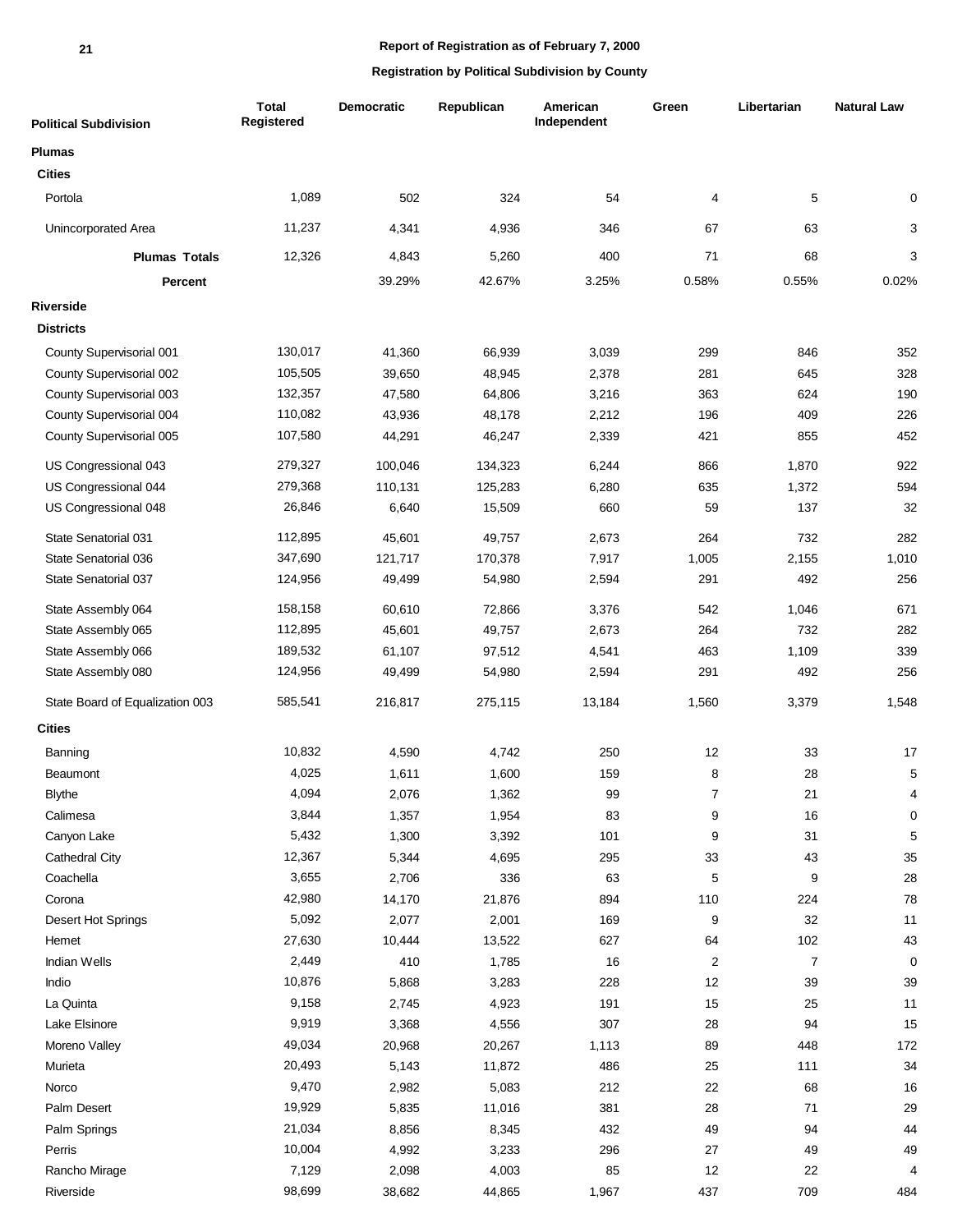| Reform | <b>Miscellaneous</b> | <b>Declined to</b><br><b>State</b> |
|--------|----------------------|------------------------------------|
|        |                      |                                    |
| 4      | 10                   | 186                                |
|        |                      |                                    |
| 50     | 93                   | 1,338                              |
| 54     | 103                  | 1,524                              |
| 0.44%  | 0.84%                | 12.36%                             |
|        |                      |                                    |
| 950    | 1,423                | 14,809                             |
| 594    | 1,164                | 11,520                             |
| 1,050  | 1,477                | 13,051                             |
| 1,052  | 1,413                | 12,460                             |
| 511    | 1,289                | 11,175                             |
| 1,778  | 3,084                | 30,194                             |
| 2,217  | 3,400                | 29,456                             |
| 162    | 282                  | 3,365                              |
| 676    | 1,343                | 11,567                             |
| 2,301  | 3,828                | 37,379                             |
| 1,180  | 1,595                | 14,069                             |
| 889    | 1,808                | 16,350                             |
| 676    | 1,343                | 11,567                             |
| 1,412  | 2,020                | 21,029                             |
| 1,180  | 1,595                | 14,069                             |
| 4,157  | 6,766                | 63,015                             |
| 60     | 122                  | 1,006                              |
| 29     | 69                   | 516                                |
| 9      | 42                   | 474                                |
| 28     | 45                   | 352                                |
| 55     | 42                   | 497                                |
| 140    | 165                  | 1,617                              |
| 16     | 72                   | 420                                |
| 221    | 388                  | 5,019                              |
| 53     | 86                   | 654                                |
| 252    | 260                  | 2,316                              |
| 10     | 25                   | 194                                |
| 114    | 129                  | 1,164                              |
| 86     | 105                  | 1,057                              |
| 98     | 128                  | 1,325                              |
| 195    | 599                  | 5,183                              |
| 134    | 185                  | 2,503                              |
| 62     | 98                   | 927                                |
| 223    | 221                  | 2,125                              |
| 191    | 322                  | 2,701                              |
| 99     | 142                  | 1,117                              |
| 75     | 83                   | 747                                |
| 513    | 1,144                | 9,898                              |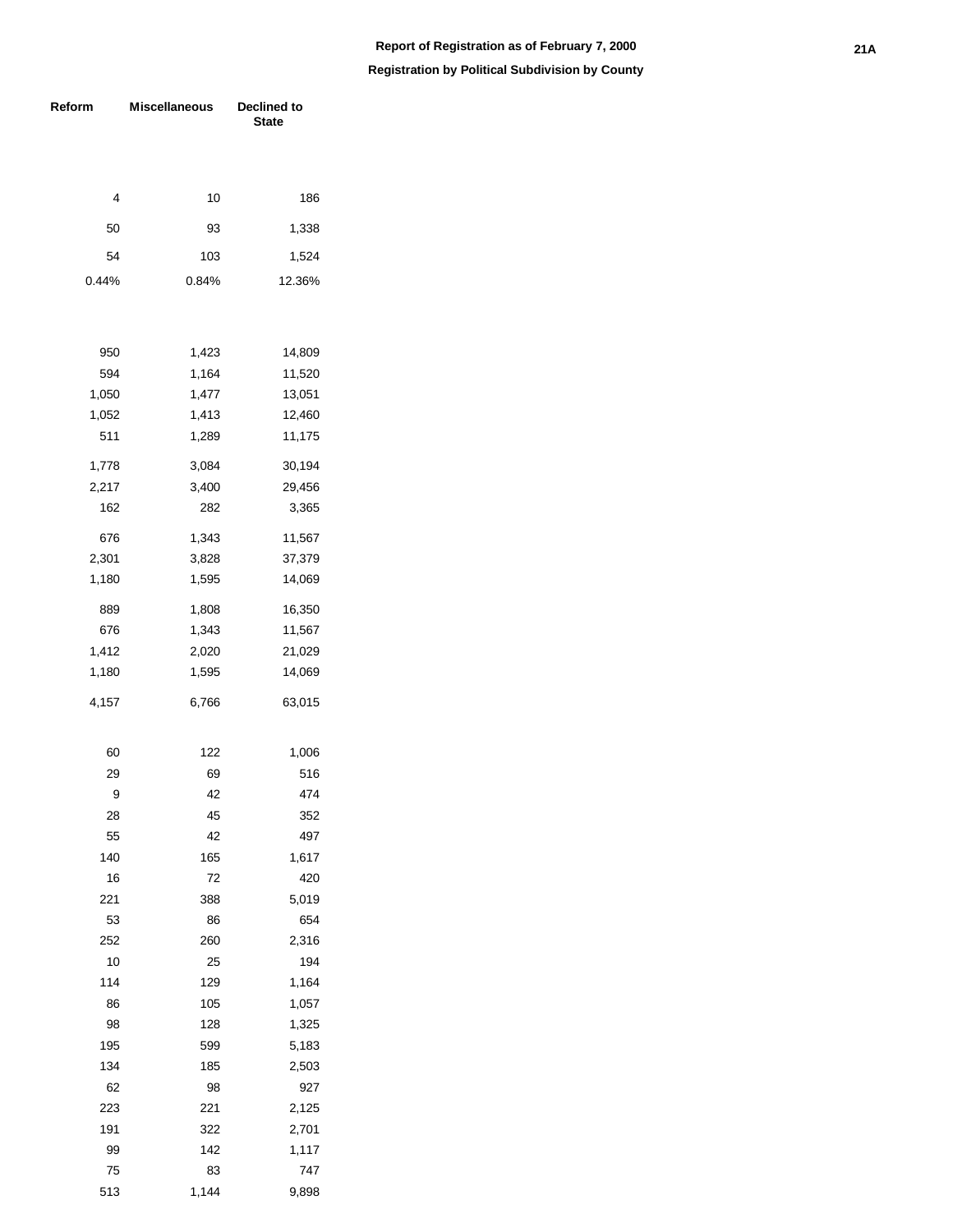| <b>Political Subdivision</b>    | <b>Total</b><br>Registered | <b>Democratic</b> | Republican | American<br>Independent | Green | Libertarian | <b>Natural Law</b> |
|---------------------------------|----------------------------|-------------------|------------|-------------------------|-------|-------------|--------------------|
| <b>Riverside</b>                |                            |                   |            |                         |       |             |                    |
| <b>Cities</b>                   |                            |                   |            |                         |       |             |                    |
| San Jacinto                     | 8,825                      | 3,382             | 4,108      | 215                     | 21    | 39          | 16                 |
| Temecula                        | 23,322                     | 5,849             | 13,409     | 576                     | 49    | 119         | 25                 |
| Unincorporated Area             | 165,249                    | 59,964            | 78,887     | 3,939                   | 478   | 945         | 384                |
| <b>Riverside Totals</b>         | 585,541                    | 216,817           | 275,115    | 13,184                  | 1,560 | 3,379       | 1,548              |
| Percent                         |                            | 37.03%            | 46.98%     | 2.25%                   | 0.27% | 0.58%       | 0.26%              |
| <b>Sacramento</b>               |                            |                   |            |                         |       |             |                    |
| <b>Districts</b>                |                            |                   |            |                         |       |             |                    |
| County Supervisorial 001        | 94,908                     | 52,399            | 22,196     | 2,580                   | 1,160 | 622         | 448                |
| County Supervisorial 002        | 95,537                     | 57,341            | 22,806     | 1,805                   | 570   | 389         | 271                |
| County Supervisorial 003        | 122,325                    | 54,813            | 47,540     | 2,415                   | 943   | 673         | 187                |
| County Supervisorial 004        | 130,781                    | 47,692            | 60,860     | 2,755                   | 636   | 736         | 106                |
| County Supervisorial 005        | 132,417                    | 59,010            | 51,032     | 2,915                   | 523   | 600         | 202                |
| US Congressional 003            | 116,082                    | 49,300            | 46,210     | 2,759                   | 643   | 665         | 187                |
| US Congressional 004            | 90,529                     | 32,140            | 43,157     | 1,884                   | 474   | 523         | 70                 |
| US Congressional 005            | 305,248                    | 163,626           | 87,490     | 6,444                   | 2,459 | 1,534       | 852                |
| US Congressional 011            | 64,109                     | 26,189            | 27,577     | 1,383                   | 256   | 298         | 105                |
| State Senatorial 004            | 5,360                      | 2,375             | 2,195      | 94                      | 12    | 29          | $\overline{2}$     |
| State Senatorial 005            | 182,951                    | 80,993            | 71,721     | 3,806                   | 998   | 852         | 270                |
| State Senatorial 006            | 387,657                    | 187,887           | 130,518    | 8,570                   | 2,822 | 2,139       | 942                |
| State Assembly 005              | 214,975                    | 84,998            | 92,775     | 4,807                   | 1,155 | 1,243       | 265                |
| State Assembly 008              | 5,360                      | 2,375             | 2,195      | 94                      | 12    | 29          | $\overline{2}$     |
| State Assembly 009              | 172,682                    | 102,889           | 37,743     | 3,763                   | 1,667 | 896         | 677                |
| State Assembly 010              | 182,951                    | 80,993            | 71,721     | 3,806                   | 998   | 852         | 270                |
| State Board of Equalization 002 | 575,968                    | 271,255           | 204,434    | 12,470                  | 3,832 | 3,020       | 1,214              |
| <b>Cities</b>                   |                            |                   |            |                         |       |             |                    |
| Citrus Heights                  | 42,126                     | 16,421            | 18,212     | 1.025                   | 234   | 269         | 43                 |
| Folsom                          | 23,779                     | 7,445             | 12,492     | 402                     | 83    | 122         | 12                 |
| Galt                            | 7,542                      | 3,042             | 3,206      | 232                     | 24    | 38          | 21                 |
| Isleton                         | 452                        | 265               | 105        | 15                      | 0     | 3           | $\mathbf 0$        |
| Sacramento                      | 183,806                    | 106,197           | 43,879     | 3,878                   | 1,882 | 953         | 634                |
| Unincorporated Area             | 318,263                    | 137,885           | 126,540    | 6,918                   | 1,609 | 1,635       | 504                |
| <b>Sacramento Totals</b>        | 575,968                    | 271,255           | 204,434    | 12,470                  | 3,832 | 3,020       | 1,214              |
| Percent                         |                            | 47.10%            | 35.49%     | 2.17%                   | 0.67% | 0.52%       | 0.21%              |
| San Benito                      |                            |                   |            |                         |       |             |                    |
| <b>Districts</b>                |                            |                   |            |                         |       |             |                    |
| County Supervisorial 001        | 5,441                      | 2,219             | 2,217      | 145                     | 20    | 43          | 5                  |
| County Supervisorial 002        | 4,836                      | 2,342             | 1,604      | 107                     | 42    | 37          | 2                  |
| County Supervisorial 003        | 4,276                      | 2,472             | 1,045      | 97                      | 15    | 19          | 1                  |
| County Supervisorial 004        | 5,725                      | 2,048             | 2,704      | 131                     | 21    | 65          | 4                  |
| County Supervisorial 005        | 4,180                      | 2,260             | 1,114      | 109                     | 10    | 28          | 3                  |
| US Congressional 017            | 24,458                     | 11,341            | 8,684      | 589                     | 108   | 192         | 15                 |
| State Senatorial 015            | 24,458                     | 11,341            | 8,684      | 589                     | 108   | 192         | 15                 |
|                                 |                            |                   |            |                         |       |             |                    |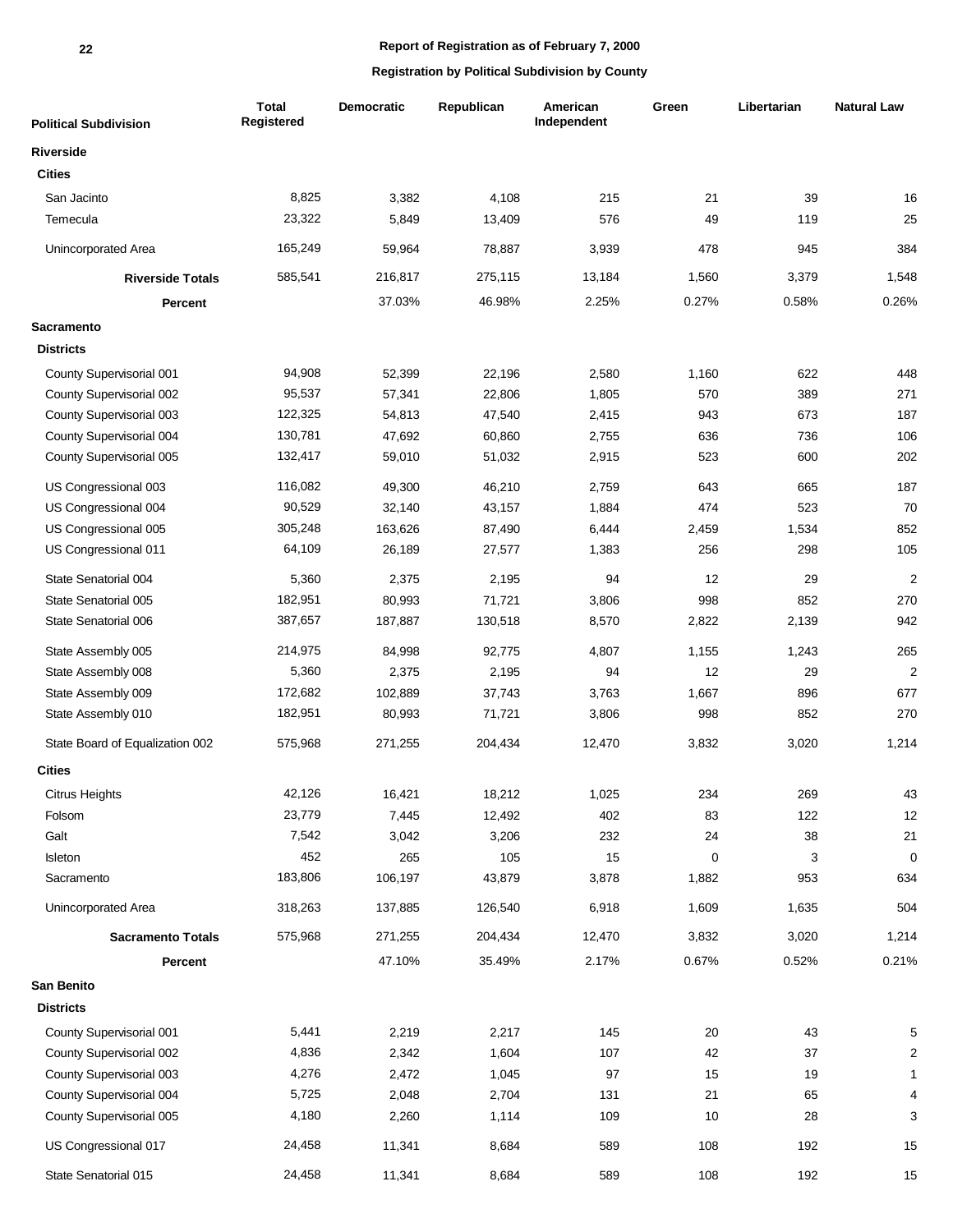#### **Registration by Political Subdivision by County**

| Reform | <b>Miscellaneous</b> | Declined to<br><b>State</b> |  |  |  |
|--------|----------------------|-----------------------------|--|--|--|
|        |                      |                             |  |  |  |
|        |                      |                             |  |  |  |
| 72     | 91                   | 881                         |  |  |  |
| 134    | 240                  | 2,921                       |  |  |  |
| 1,288  | 1,963                | 17,401                      |  |  |  |
| 4,157  | 6,766                | 63,015                      |  |  |  |
| 0.71%  | 1.16%                | 10.76%                      |  |  |  |
|        |                      |                             |  |  |  |
| 1,033  | 938                  | 13,532                      |  |  |  |
| 575    | 682                  | 11,098                      |  |  |  |
| 681    | 585                  | 14,488                      |  |  |  |
| 931    | 506                  | 16,559                      |  |  |  |
| 749    | 611                  | 16,775                      |  |  |  |
| 859    | 585                  | 14,874                      |  |  |  |
| 607    | 356                  | 11,318                      |  |  |  |
| 2,114  | 2,131                | 38,598                      |  |  |  |
| 389    | 250                  | 7,662                       |  |  |  |
| 30     | 15                   | 608                         |  |  |  |
| 1,009  | 806                  | 22,496                      |  |  |  |
| 2,930  | 2,501                | 49,348                      |  |  |  |
| 1,526  | 972                  | 27,234                      |  |  |  |
| 30     | 15                   | 608                         |  |  |  |
| 1,404  | 1,529                | 22,114                      |  |  |  |
| 1,009  | 806                  | 22,496                      |  |  |  |
| 3,969  | 3,322                | 72,452                      |  |  |  |
| 397    | 206                  | 5,319                       |  |  |  |
| 85     | 51                   | 3,087                       |  |  |  |
| 30     | 31                   | 918                         |  |  |  |
| 2      | 3                    | 59                          |  |  |  |
| 1,411  | 1,472                | 23,500                      |  |  |  |
| 2,044  | 1,559                | 39,569                      |  |  |  |
| 3,969  | 3,322                | 72,452                      |  |  |  |
| 0.69%  | 0.58%                | 12.58%                      |  |  |  |
|        |                      |                             |  |  |  |
| 40     | 23                   | 729                         |  |  |  |
| 22     | 24                   | 656                         |  |  |  |
| 22     | 39                   | 566                         |  |  |  |
| 31     | 26                   | 695                         |  |  |  |
| 20     | 50                   | 586                         |  |  |  |

135 162 3,232 135 162 3,232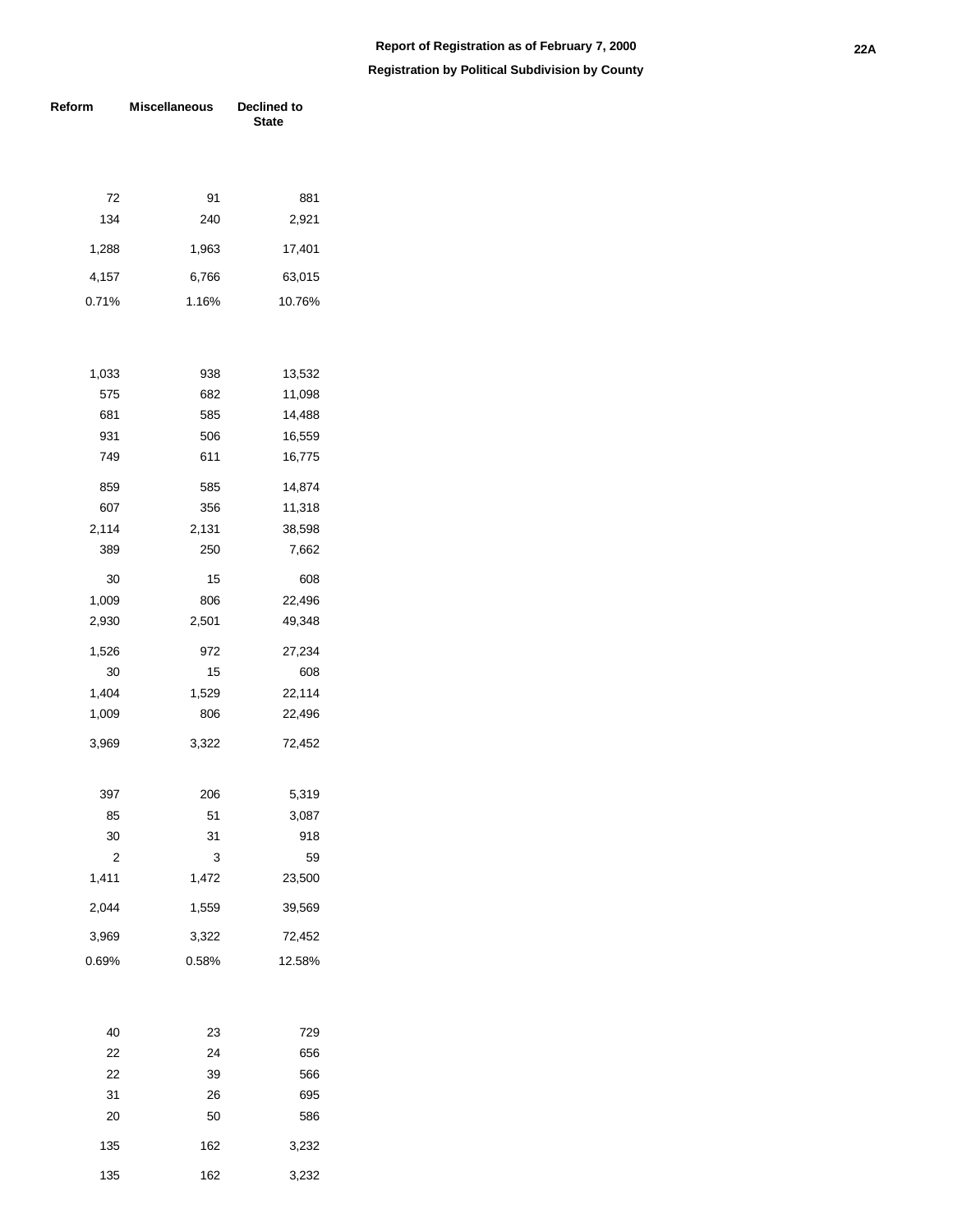**23**

## **Report of Registration as of February 7, 2000**

| <b>Political Subdivision</b>    | <b>Total</b><br>Registered | <b>Democratic</b> | Republican | American<br>Independent | Green | Libertarian | <b>Natural Law</b>      |
|---------------------------------|----------------------------|-------------------|------------|-------------------------|-------|-------------|-------------------------|
| <b>San Benito</b>               |                            |                   |            |                         |       |             |                         |
| <b>Districts</b>                |                            |                   |            |                         |       |             |                         |
| State Assembly 028              | 24,458                     | 11,341            | 8,684      | 589                     | 108   | 192         | 15                      |
| State Board of Equalization 001 | 24,458                     | 11,341            | 8,684      | 589                     | 108   | 192         | 15                      |
| <b>Cities</b>                   |                            |                   |            |                         |       |             |                         |
| Hollister                       | 14,155                     | 7,204             | 4,286      | 346                     | 45    | 86          | 6                       |
| San Juan Bautista               | 982                        | 557               | 250        | 14                      | 10    | 9           | 0                       |
| Unincorporated Area             | 9,321                      | 3,580             | 4,148      | 229                     | 53    | 97          | 9                       |
| <b>San Benito Totals</b>        | 24,458                     | 11,341            | 8,684      | 589                     | 108   | 192         | 15                      |
| <b>Percent</b>                  |                            | 46.37%            | 35.51%     | 2.41%                   | 0.44% | 0.79%       | 0.06%                   |
| San Bernardino                  |                            |                   |            |                         |       |             |                         |
| <b>Districts</b>                |                            |                   |            |                         |       |             |                         |
| County Supervisorial 001        | 133,183                    | 49,449            | 58,786     | 4,711                   | 280   | 839         | 117                     |
| County Supervisorial 002        | 140,352                    | 55,544            | 62,077     | 3,147                   | 517   | 645         | 340                     |
| County Supervisorial 003        | 149,578                    | 56,131            | 69,002     | 3,820                   | 479   | 812         | 314                     |
| County Supervisorial 004        | 109,097                    | 46,866            | 43,623     | 2,458                   | 323   | 477         | 456                     |
| County Supervisorial 005        | 104,713                    | 64,352            | 25,604     | 2,339                   | 176   | 347         | 313                     |
| US Congressional 040            | 276,918                    | 102,145           | 125,687    | 8,480                   | 820   | 1,681       | 435                     |
| US Congressional 041            | 123,139                    | 48,572            | 53,972     | 2,664                   | 403   | 529         | 475                     |
| US Congressional 042            | 236,866                    | 121,625           | 79,433     | 5,331                   | 552   | 910         | 630                     |
| State Senatorial 017            | 123,401                    | 46,108            | 54,485     | 4,342                   | 245   | 772         | 105                     |
| State Senatorial 031            | 266,148                    | 100,809           | 122,393    | 6,534                   | 916   | 1,320       | 589                     |
| State Senatorial 032            | 247,374                    | 125,425           | 82,214     | 5,599                   | 614   | 1,028       | 846                     |
| State Assembly 034              | 123,401                    | 46,108            | 54,485     | 4,342                   | 245   | 772         | 105                     |
| State Assembly 061              | 114,436                    | 49,084            | 45,718     | 2,593                   | 347   | 521         | 462                     |
| State Assembly 062              | 132,938                    | 76,341            | 36,496     | 3,006                   | 267   | 507         | 384                     |
| State Assembly 063              | 200,850                    | 79,583            | 89,958     | 4,531                   | 654   | 877         | 512                     |
| State Assembly 065              | 65,298                     | 21,226            | 32,435     | 2,003                   | 262   | 443         | $77\,$                  |
| State Board of Equalization 002 | 636,923                    | 272,342           | 259,092    | 16,475                  | 1,775 | 3,120       | 1,540                   |
| <b>Cities</b>                   |                            |                   |            |                         |       |             |                         |
| Adelanto                        | 4,542                      | 1,959             | 1,534      | 188                     | 9     | 36          | $\overline{\mathbf{c}}$ |
| Apple Valley                    | 25,545                     | 8,449             | 12,709     | 801                     | 42    | 158         | $16$                    |
| Barstow                         | 7,991                      | 3,864             | 2,462      | 350                     | 8     | 29          | 8                       |
| <b>Big Bear Lake</b>            | 3,508                      | 929               | 1,945      | 98                      | 13    | 30          | $\mathbf 0$             |
| Chino                           | 22,867                     | 9,548             | 9,493      | 515                     | 83    | 111         | 125                     |
| Chino Hills                     | 26,037                     | 8,759             | 12,533     | 507                     | 57    | 117         | 161                     |
| Colton                          | 15,655                     | 9,544             | 3,854      | 338                     | 26    | 50          | 39                      |
| Fontana                         | 36,811                     | 19,241            | 11,544     | 855                     | 94    | 140         | 110                     |
| <b>Grand Terrace</b>            | 5,545                      | 2,138             | 2,589      | 136                     | 4     | 31          | 12                      |
| Hesperia                        | 24,867                     | 9,144             | 11,199     | 902                     | 56    | 136         | 17                      |
| Highland                        | 17,424                     | 8,258             | 6,471      | 418                     | 28    | 66          | 35                      |
| Loma Linda                      | 7,632                      | 2,315             | 3,728      | 156                     | 23    | 35          | 18                      |
| Montclair                       | 9,390                      | 4,724             | 2,976      | 246                     | 25    | 34          | 27                      |
| Needles                         | 2,097                      | 1,068             | 620        | 83                      | 3     | 8           | $\mathbf 0$             |
| Ontario                         | 44,166                     | 20,849            | 16,083     | 1,030                   | 143   | 180         | 114                     |
| Rancho Cucamonga                | 56,650                     | 20,243            | 27,309     | 1,223                   | 184   | 256         | 117                     |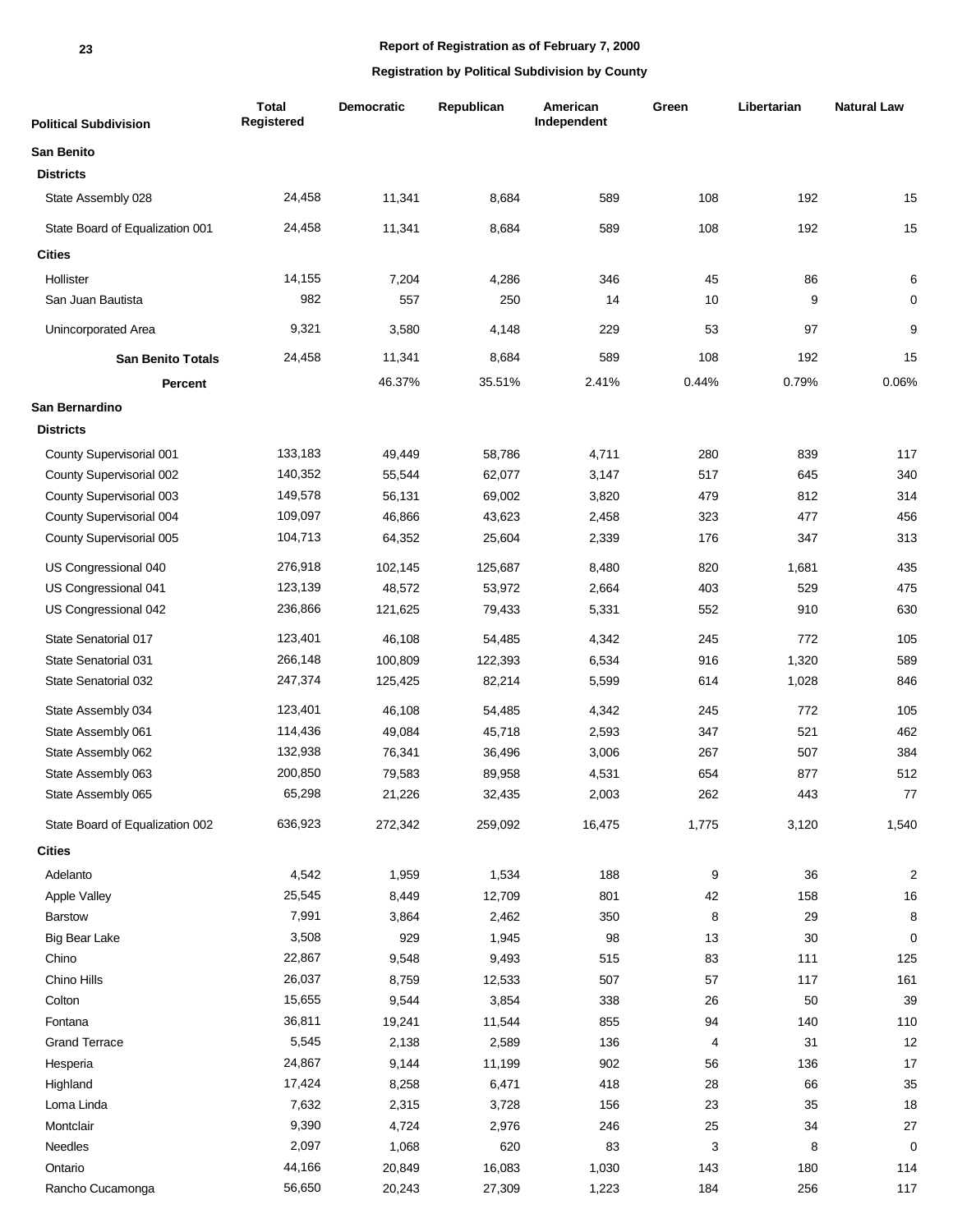| Reform       | <b>Miscellaneous</b> | <b>Declined to</b><br><b>State</b> |
|--------------|----------------------|------------------------------------|
|              |                      |                                    |
| 135          | 162                  | 3,232                              |
| 135          | 162                  | 3,232                              |
| 99           | 115                  | 1,968                              |
| 4            | 2                    | 136                                |
| 32           | 45                   | 1,128                              |
| 135          | 162                  | 3,232                              |
| 0.55%        | 0.66%                | 13.21%                             |
|              |                      |                                    |
| 1,037        | 1,349                | 16,615                             |
| 902<br>1,251 | 1,218<br>1,266       | 15,962<br>16,503                   |
| 395          | 1,065                | 13,434                             |
| 742          | 1,042                | 9,798                              |
|              |                      |                                    |
| 2,279        | 2,619                | 32,772                             |
| 462          | 1,126                | 14,936                             |
| 1,586        | 2,195                | 24,604                             |
| 956          | 1,232                | 15,156                             |
| 2,006        | 2,187                | 29,394                             |
| 1,365        | 2,521                | 27,762                             |
| 956          | 1,232                | 15,156                             |
| 418          | 1,131                | 14,162                             |
| 947          | 1,390                | 13,600                             |
| 1,419        | 1,581                | 21,735                             |
| 587          | 606                  | 7,659                              |
| 4,327        | 5,940                | 72,312                             |
| 42           | 67                   | 705                                |
| 147          | 242                  | 2,981                              |
| 26           | 94                   | 1,150                              |
| 33           | 36                   | 424                                |
| 84<br>85     | 217<br>203           | 2,691<br>3,615                     |
| 69           | 165                  | 1,570                              |
| 269          | 359                  | 4,199                              |
| 25           | 41                   | 569                                |
| 245          | 245                  | 2,923                              |
| 176          | 146                  | 1,826                              |
| 84           | 72                   | 1,201                              |
| 31           | 111                  | 1,216                              |
| 9            | 19                   | 287                                |
| 163          | 474                  | 5,130                              |
| 332          | 453                  | 6,533                              |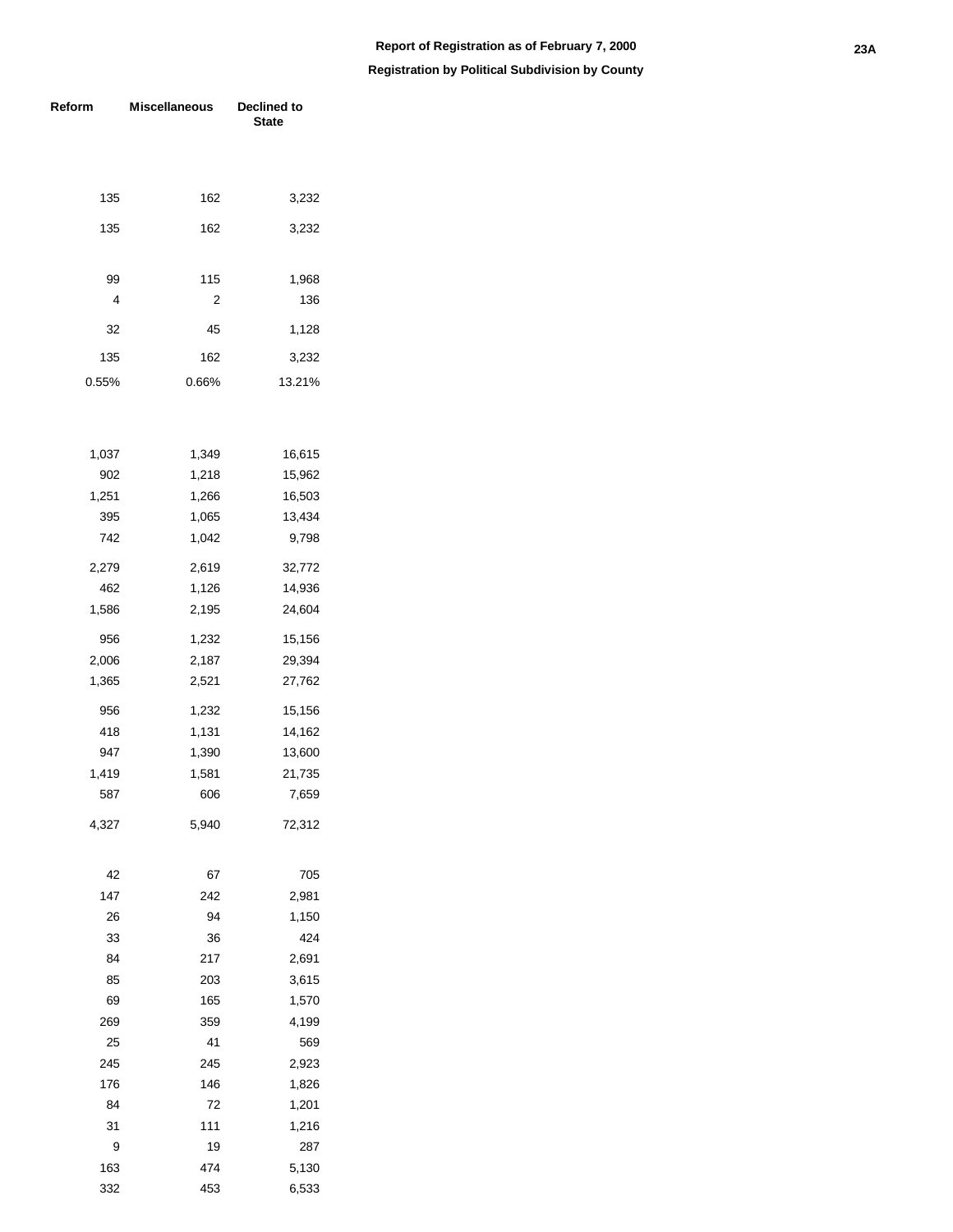| <b>Political Subdivision</b>    | <b>Total</b><br>Registered | Democratic | Republican | American<br>Independent | Green | Libertarian | <b>Natural Law</b> |
|---------------------------------|----------------------------|------------|------------|-------------------------|-------|-------------|--------------------|
| San Bernardino                  |                            |            |            |                         |       |             |                    |
| <b>Cities</b>                   |                            |            |            |                         |       |             |                    |
| Redlands                        | 32,488                     | 11,768     | 15,472     | 708                     | 131   | 161         | 101                |
| Rialto                          | 29,713                     | 17,489     | 8,063      | 638                     | 41    | 104         | 93                 |
| San Bernardino                  | 65,955                     | 37,823     | 18,920     | 1,470                   | 115   | 250         | 201                |
| Twenty-nine Palms               | 4,419                      | 1,384      | 2,040      | 159                     | 12    | 30          | 6                  |
| Upland                          | 31,116                     | 10,790     | 15,505     | 615                     | 140   | 125         | 64                 |
| Victorville                     | 24,893                     | 10,272     | 10,202     | 761                     | 42    | 130         | 25                 |
| Yucaipa                         | 19,643                     | 6,615      | 9,952      | 536                     | 61    | 112         | 27                 |
| <b>Yucca Valley</b>             | 8,005                      | 2,709      | 3,918      | 275                     | 25    | 44          | $\sqrt{5}$         |
| Unincorporated Area             | 109,964                    | 42,460     | 47,971     | 3,467                   | 410   | 747         | 217                |
| <b>San Bernardino Totals</b>    | 636,923                    | 272,342    | 259,092    | 16,475                  | 1,775 | 3,120       | 1,540              |
| <b>Percent</b>                  |                            | 42.76%     | 40.68%     | 2.59%                   | 0.28% | 0.49%       | 0.24%              |
| San Diego                       |                            |            |            |                         |       |             |                    |
| <b>Districts</b>                |                            |            |            |                         |       |             |                    |
| County Supervisorial 001        | 197,960                    | 85,835     | 68,316     | 4,332                   | 1,120 | 1,370       | 3,626              |
| County Supervisorial 002        | 285,749                    | 93,503     | 131,737    | 7,151                   | 1,140 | 2,419       | 2,440              |
| County Supervisorial 003        | 335,960                    | 107,100    | 150,450    | 7,066                   | 2,026 | 2,664       | 2,052              |
| County Supervisorial 004        | 223,081                    | 104,167    | 65,357     | 5,242                   | 1,591 | 1,962       | 4,978              |
| County Supervisorial 005        | 261,561                    | 77,833     | 128,000    | 6,572                   | 991   | 2,110       | 1,135              |
| US Congressional 048            | 149,277                    | 45,098     | 71,988     | 3,924                   | 603   | 1,191       | 653                |
| US Congressional 049            | 319,252                    | 123,416    | 118,536    | 7,576                   | 2,806 | 3,133       | 3,377              |
| US Congressional 050            | 225,476                    | 109,644    | 66,545     | 4,636                   | 832   | 1,351       | 5,923              |
| US Congressional 051            | 355,268                    | 104,567    | 171,641    | 7,657                   | 1,618 | 2,700       | 1,818              |
| US Congressional 052            | 255,038                    | 85,713     | 115,150    | 6,570                   | 1,009 | 2,150       | 2,460              |
| State Senatorial 036            | 45,468                     | 11,368     | 25,526     | 1,044                   | 156   | 349         | 147                |
| State Senatorial 037            | 232,155                    | 67,129     | 114,532    | 5,403                   | 777   | 1,873       | 1,409              |
| State Senatorial 038            | 299,035                    | 92,501     | 139,843    | 7,273                   | 1,577 | 2,398       | 1,514              |
| State Senatorial 039            | 407,767                    | 156,936    | 152,936    | 9,575                   | 3,226 | 3,835       | 4,455              |
| State Senatorial 040            | 319,886                    | 140,504    | 111,023    | 7,068                   | 1,132 | 2,070       | 6,706              |
| State Assembly 066              | 45,468                     | 11,368     | 25,526     | 1,044                   | 156   | 349         | 147                |
| State Assembly 073              | 84,584                     | 27,818     | 37,607     | 2,289                   | 372   | 718         | 391                |
| State Assembly 074              | 214,451                    | 64,683     | 102,236    | 4,984                   | 1,205 | 1,680       | 1,123              |
| State Assembly 075              | 232,155                    | 67,129     | 114,532    | 5,403                   | 777   | 1,873       | 1,409              |
| State Assembly 076              | 198,997                    | 79,636     | 72,833     | 4,536                   | 1,228 | 1,704       | 2,331              |
| State Assembly 077              | 193,493                    | 73,471     | 79,449     | 4,559                   | 686   | 1,354       | 2,433              |
| State Assembly 078              | 208,770                    | 77,300     | 80,103     | 5,039                   | 1,998 | 2,131       | 2,124              |
| State Assembly 079              | 126,393                    | 67,033     | 31,574     | 2,509                   | 446   | 716         | 4,273              |
| State Board of Equalization 003 | 1,304,311                  | 468,438    | 543,860    | 30,363                  | 6,868 | 10,525      | 14,231             |
| <b>Cities</b>                   |                            |            |            |                         |       |             |                    |
| Carlsbad                        | 43,686                     | 12,693     | 21,619     | 945                     | 225   | 336         | 185                |
| Chula Vista                     | 71,383                     | 31,244     | 25,633     | 1,420                   | 233   | 382         | 1,023              |
| Coronado                        | 10,969                     | 2,632      | 6,273      | 202                     | 49    | 52          | 63                 |
| Del Mar                         | 3,311                      | 1,120      | 1,367      | 72                      | 36    | 22          | $30\,$             |
| El Cajon                        | 41,891                     | 14,104     | 18,518     | 1,260                   | 143   | 316         | 491                |
| Encinitas                       | 33,091                     | 11,290     | 13,433     | 773                     | 432   | 298         | 268                |
| Escondido                       | 51,379                     | 14,891     | 25,076     | 1,304                   | 156   | 432         | 238                |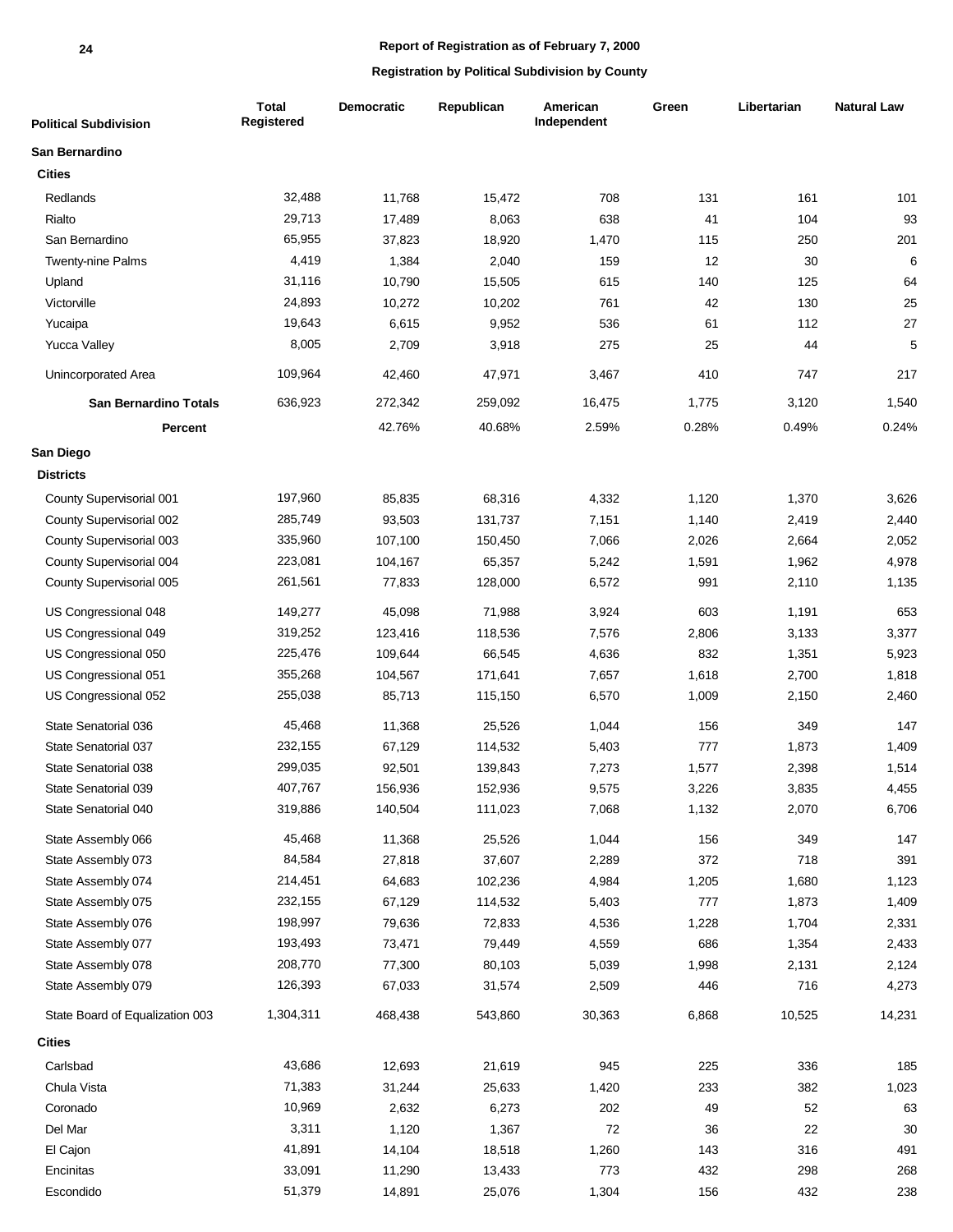| Reform     | <b>Miscellaneous</b> | Declined to<br><b>State</b> |  |  |  |  |
|------------|----------------------|-----------------------------|--|--|--|--|
|            |                      |                             |  |  |  |  |
|            |                      |                             |  |  |  |  |
| 233        | 271                  | 3,643                       |  |  |  |  |
| 181        | 291                  | 2,813                       |  |  |  |  |
| 580        | 590                  | 6,006                       |  |  |  |  |
| 25         | 55                   | 708                         |  |  |  |  |
| 129        | 249                  | 3,499                       |  |  |  |  |
| 219        | 239                  | 3,003                       |  |  |  |  |
| 199        | 154                  | 1,987                       |  |  |  |  |
| 65         | 62                   | 902                         |  |  |  |  |
| 876        | 1,085                | 12,731                      |  |  |  |  |
| 4,327      | 5,940                | 72,312                      |  |  |  |  |
| 0.68%      | 0.93%                | 11.35%                      |  |  |  |  |
|            |                      |                             |  |  |  |  |
|            |                      |                             |  |  |  |  |
| 1,776      | 1,510                | 30,075                      |  |  |  |  |
| 3,463      | 1,272                | 42,624                      |  |  |  |  |
| 3,403      | 1,313                | 59,886                      |  |  |  |  |
| 2,598      | 1,648                | 35,538                      |  |  |  |  |
| 2,986      | 1,369                | 40,565                      |  |  |  |  |
| 1,564      | 843                  | 23,413                      |  |  |  |  |
| 3,812      | 1,974                | 54,622                      |  |  |  |  |
| 1,982      | 1,721                | 32,842                      |  |  |  |  |
| 3,708      | 1,378                | 60,181                      |  |  |  |  |
| 3,160      | 1,196                | 37,630                      |  |  |  |  |
| 403        | 206                  | 6,269                       |  |  |  |  |
| 2,667      | 786                  | 37,579                      |  |  |  |  |
| 3,322      | 1,494                | 49,113                      |  |  |  |  |
| 4,651      | 2,502                | 69,651                      |  |  |  |  |
| 3,183      | 2,124                | 46,076                      |  |  |  |  |
| 403        | 206                  | 6,269                       |  |  |  |  |
| 901        | 526                  | 13,962                      |  |  |  |  |
| 2,421      | 968                  | 35,151                      |  |  |  |  |
| 2,667      | 786                  | 37,579                      |  |  |  |  |
| 2,121      | 1,161                | 33,447                      |  |  |  |  |
| 2,131      | 981                  | 28,429                      |  |  |  |  |
| 2,530      | 1,341                | 36,204                      |  |  |  |  |
| 1,052      | 1,143                | 17,647                      |  |  |  |  |
| 14,226     | 7,112                | 208,688                     |  |  |  |  |
|            |                      |                             |  |  |  |  |
| 430<br>616 | 165<br>416           | 7,088<br>10,416             |  |  |  |  |
|            |                      |                             |  |  |  |  |
| 78         | 30                   | 1,590                       |  |  |  |  |
| 23<br>505  | 14<br>236            | 627<br>6,318                |  |  |  |  |
| 388        | 187                  | 6,022                       |  |  |  |  |
| 764        | 275                  | 8,243                       |  |  |  |  |
|            |                      |                             |  |  |  |  |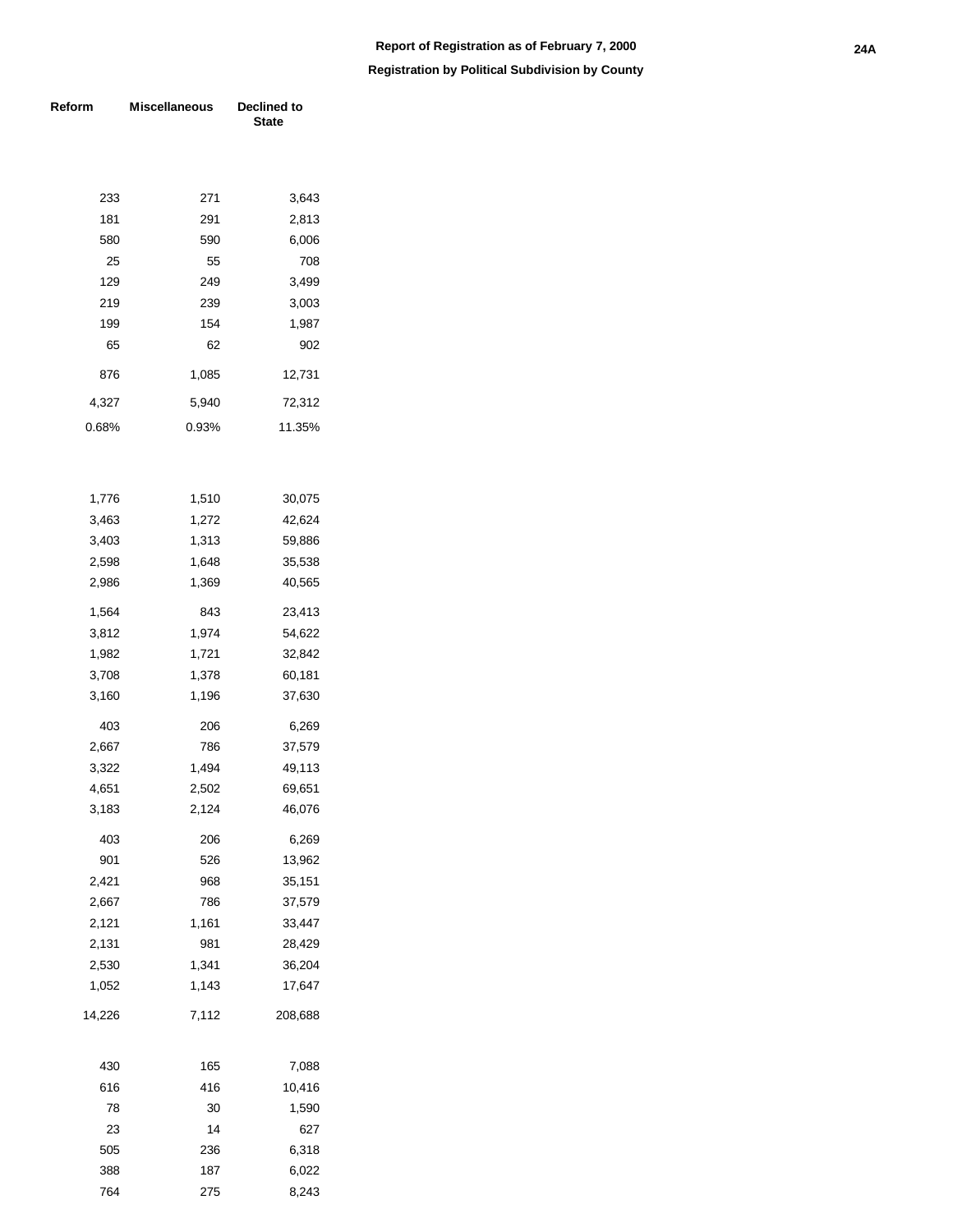| <b>Political Subdivision</b>    | <b>Total</b><br>Registered | <b>Democratic</b> | Republican | American<br>Independent | Green  | Libertarian | <b>Natural Law</b>      |
|---------------------------------|----------------------------|-------------------|------------|-------------------------|--------|-------------|-------------------------|
| San Diego                       |                            |                   |            |                         |        |             |                         |
| <b>Cities</b>                   |                            |                   |            |                         |        |             |                         |
| <b>Imperial Beach</b>           | 9,969                      | 3,873             | 3,628      | 312                     | 62     | 88          | 164                     |
| La Mesa                         | 31,409                     | 11,649            | 13,341     | 765                     | 167    | 248         | 256                     |
| Lemon Grove                     | 11,876                     | 5,316             | 4,022      | 253                     | 57     | 117         | 181                     |
| <b>National City</b>            | 16,083                     | 8,504             | 4,209      | 332                     | 41     | 78          | 393                     |
| Oceanside                       | 68,962                     | 23,194            | 30,705     | 1,776                   | 272    | 550         | 259                     |
| Poway                           | 25,608                     | 6,809             | 13,054     | 550                     | 73     | 202         | 97                      |
| San Diego                       | 578,057                    | 230,007           | 211,147    | 12,843                  | 3,762  | 4,859       | 8,511                   |
| San Marcos                      | 22,560                     | 6,904             | 10,837     | 536                     | 88     | 175         | 103                     |
| Santee                          | 28,625                     | 9,182             | 12,976     | 762                     | 84     | 263         | 233                     |
| Solana Beach                    | 8,340                      | 2,540             | 3,948      | 161                     | 73     | 71          | 49                      |
| Vista                           | 33,166                     | 10,148            | 15,388     | 956                     | 145    | 273         | 171                     |
| Unincorporated Area             | 213,946                    | 62,338            | 108,686    | 5,141                   | 770    | 1,763       | 1,516                   |
| San Diego Totals                | 1,304,311                  | 468,438           | 543,860    | 30,363                  | 6,868  | 10,525      | 14,231                  |
| <b>Percent</b>                  |                            | 35.91%            | 41.70%     | 2.33%                   | 0.53%  | 0.81%       | 1.09%                   |
| San Francisco                   |                            |                   |            |                         |        |             |                         |
| <b>Districts</b>                |                            |                   |            |                         |        |             |                         |
| County Supervisorial 000        | 468,198                    | 267,875           | 65,224     | 8,254                   | 11,261 | 3,085       | 1,525                   |
| US Congressional 008            | 372,355                    | 215,880           | 48,024     | 6,764                   | 9,326  | 2,545       | 1,259                   |
| US Congressional 012            | 95,843                     | 51,995            | 17,200     | 1,490                   | 1,935  | 540         | 266                     |
| State Senatorial 003            | 259,431                    | 151,099           | 32,419     | 4,827                   | 7,530  | 1,967       | 880                     |
| State Senatorial 008            | 208,767                    | 116,776           | 32,805     | 3,427                   | 3,731  | 1,118       | 645                     |
| State Assembly 012              | 208,767                    | 116,776           | 32,805     | 3,427                   | 3,731  | 1,118       | 645                     |
| State Assembly 013              | 259,431                    | 151,099           | 32,419     | 4,827                   | 7,530  | 1,967       | 880                     |
| State Board of Equalization 001 | 468,198                    | 267,875           | 65,224     | 8,254                   | 11,261 | 3,085       | 1,525                   |
| <b>Cities</b>                   |                            |                   |            |                         |        |             |                         |
| San Francisco                   | 468,198                    | 267,875           | 65,224     | 8,254                   | 11,261 | 3,085       | 1,525                   |
| <b>San Francisco Totals</b>     | 468,198                    | 267,875           | 65,224     | 8,254                   | 11,261 | 3,085       | 1,525                   |
| Percent                         |                            | 57.21%            | 13.93%     | 1.76%                   | 2.41%  | 0.66%       | 0.33%                   |
| San Joaquin                     |                            |                   |            |                         |        |             |                         |
| <b>Districts</b>                |                            |                   |            |                         |        |             |                         |
| County Supervisorial 001        | 32,842                     | 18,174            | 11,402     | 475                     | 71     | 122         | $32\,$                  |
| County Supervisorial 002        | 39,138                     | 18,191            | 16,947     | 514                     | 147    | 171         | 41                      |
| County Supervisorial 003        | 39,799                     | 17,769            | 17,230     | 640                     | 103    | 166         | 39                      |
| County Supervisorial 004        | 42,985                     | 14,871            | 23,366     | 752                     | 100    | 245         | 23                      |
| County Supervisorial 005        | 46,999                     | 18,980            | 21,508     | 939                     | 92     | 243         | 18                      |
| US Congressional 011            | 196,897                    | 86,430            | 87,679     | 3,236                   | 502    | 924         | 152                     |
| US Congressional 018            | 4,866                      | 1,555             | 2,774      | 84                      | 11     | 23          | $\mathbf{1}$            |
| State Senatorial 005            | 196,754                    | 85,990            | 88,138     | 3,201                   | 505    | 913         | 151                     |
| State Senatorial 012            | 5,009                      | 1,995             | 2,315      | 119                     | 8      | 34          | $\overline{c}$          |
| State Assembly 010              | 42,133                     | 14,736            | 22,742     | 725                     | 88     | 240         | 23                      |
| State Assembly 017              | 154,621                    | 71,254            | 65,396     | 2,476                   | 417    | 673         | 128                     |
| State Assembly 026              | 5,009                      | 1,995             | 2,315      | 119                     | 8      | 34          | $\overline{\mathbf{c}}$ |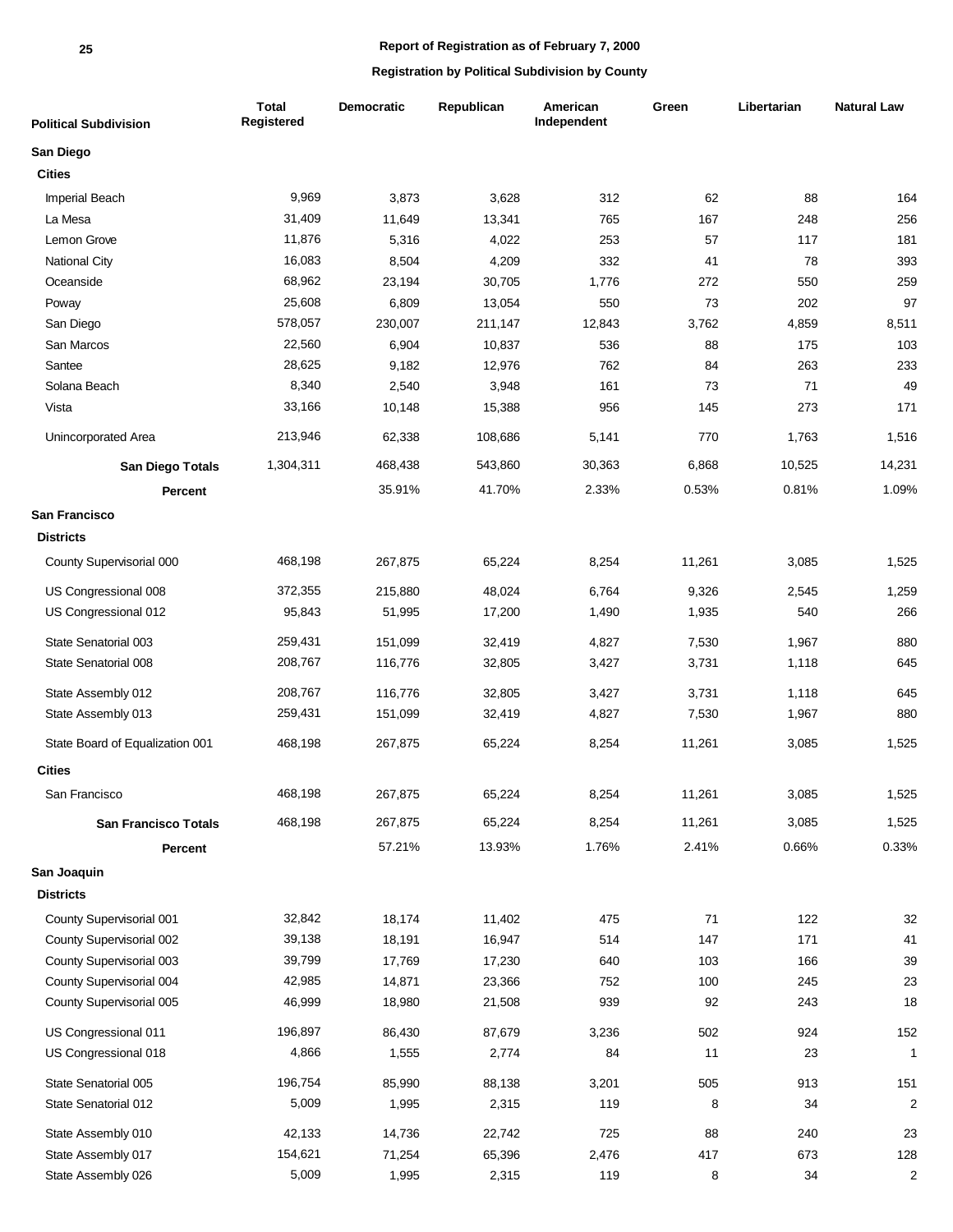**Registration by Political Subdivision by County**

| Reform | <b>Miscellaneous</b> | Declined to<br><b>State</b> |
|--------|----------------------|-----------------------------|
|        |                      |                             |
| 87     | 105                  | 1,650                       |
| 366    | 158                  | 4,459                       |
| 159    | 70                   | 1,701                       |
| 117    | 179                  | 2,230                       |
| 733    | 395                  | 11,078                      |
| 341    | 70                   | 4,412                       |
| 6,114  | 3,448                | 97,366                      |
| 211    | 122                  | 3,584                       |
| 415    | 124                  | 4,586                       |
| 71     | 26                   | 1,401                       |
| 397    | 172                  | 5,516                       |
| 2,411  | 920                  | 30,401                      |
| 14,226 | 7,112                | 208,688                     |
| 1.09%  | 0.55%                | 16.00%                      |
|        |                      |                             |
| 1,556  | 3,910                | 105,508                     |
| 1,282  | 3,320                | 83,955                      |
| 274    | 590                  | 21,553                      |
| 1,006  | 2,440                | 57,263                      |
| 550    | 1,470                | 48,245                      |
| 550    | 1,470                | 48,245                      |
| 1,006  | 2,440                | 57,263                      |
| 1,556  | 3,910                | 105,508                     |
|        |                      |                             |
| 1,556  | 3,910                | 105,508                     |
| 1,556  | 3,910                | 105,508                     |
| 0.33%  | 0.84%                | 22.53%                      |
|        |                      |                             |
| 75     | 877                  | 1,614                       |
| 89     | 757                  | 2,281                       |
| 104    | 823                  | 2,925                       |
| 112    | 662                  | 2,854                       |
| 155    | 929                  | 4,135                       |
| 516    | 3,980                | 13,478                      |
| 19     | 68                   | 331                         |
| 522    | 3,942                | 13,392                      |
| 13     | 106                  | 417                         |
| 107    | 656                  | 2,816                       |
| 415    | 3,286                | 10,576                      |

13 106 417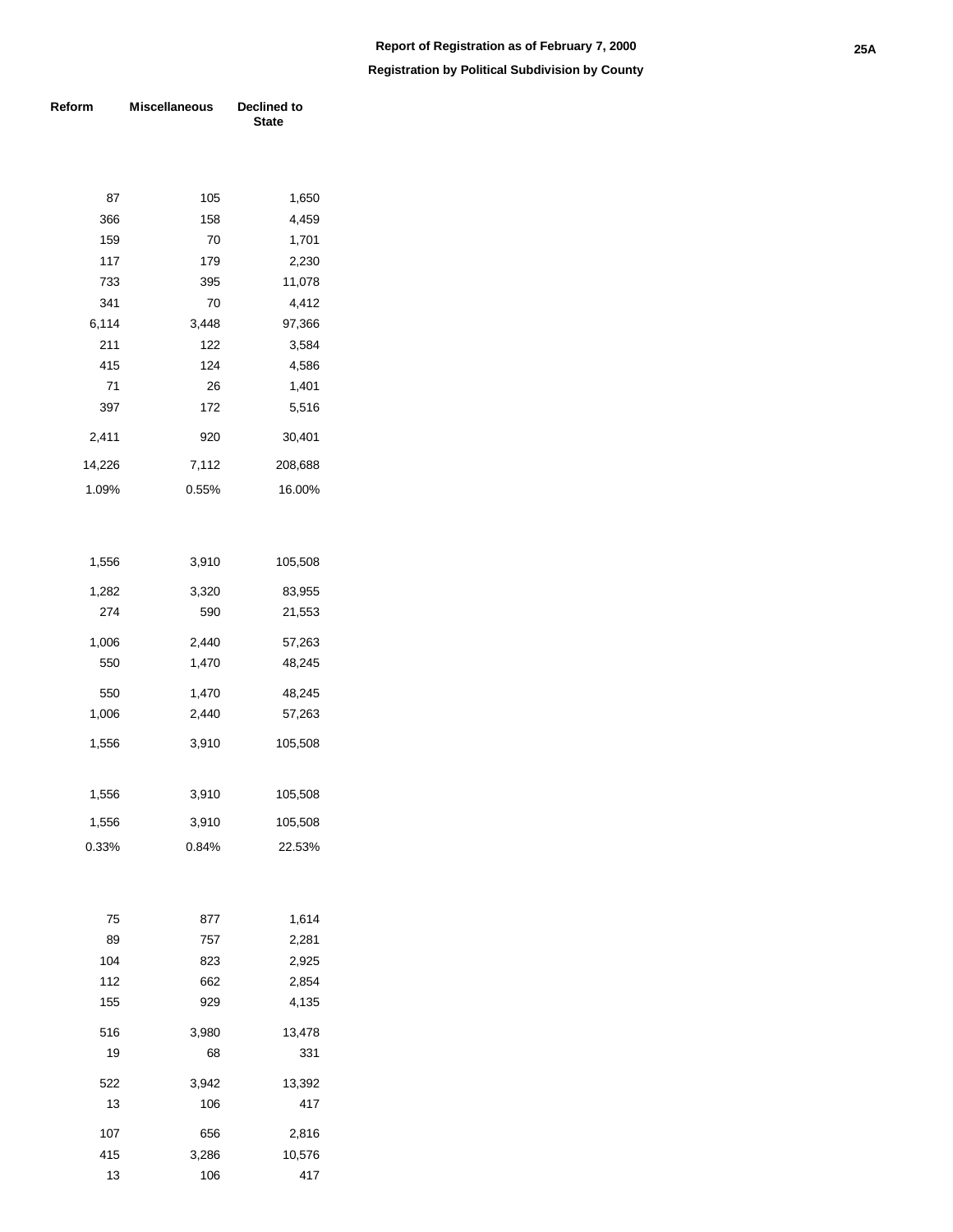| <b>Political Subdivision</b>    | <b>Total</b><br>Registered | <b>Democratic</b> | Republican | American<br>Independent | Green          | Libertarian | <b>Natural Law</b> |
|---------------------------------|----------------------------|-------------------|------------|-------------------------|----------------|-------------|--------------------|
| San Joaquin                     |                            |                   |            |                         |                |             |                    |
| <b>Districts</b>                |                            |                   |            |                         |                |             |                    |
| State Board of Equalization 002 | 201,763                    | 87,985            | 90,453     | 3,320                   | 513            | 947         | 153                |
| <b>Cities</b>                   |                            |                   |            |                         |                |             |                    |
| Escalon                         | 2,539                      | 1,010             | 1,201      | 49                      | 4              | 15          | $\pmb{0}$          |
| Lathrop                         | 3,308                      | 1,721             | 1,106      | 73                      | $\overline{2}$ | 6           | $\overline{2}$     |
| Lodi                            | 22,543                     | 7,672             | 12,277     | 390                     | 54             | 151         | 10                 |
| Manteca                         | 18,948                     | 8,204             | 8,176      | 393                     | 37             | 92          | 11                 |
| Ripon                           | 4,550                      | 1,271             | 2,708      | 81                      | 6              | 17          | $\mathbf{1}$       |
| Stockton                        | 81,089                     | 39,375            | 33,255     | 1,108                   | 243            | 328         | 88                 |
| Tracy                           | 19,667                     | 8,492             | 8,017      | 410                     | 48             | 114         | 8                  |
| Unincorporated Area             | 49,119                     | 20,240            | 23,713     | 816                     | 119            | 224         | 33                 |
| <b>San Joaquin Totals</b>       | 201,763                    | 87,985            | 90,453     | 3,320                   | 513            | 947         | 153                |
| Percent                         |                            | 43.61%            | 44.83%     | 1.65%                   | 0.25%          | 0.47%       | 0.08%              |
| San Luis Obispo                 |                            |                   |            |                         |                |             |                    |
| <b>Districts</b>                |                            |                   |            |                         |                |             |                    |
| County Supervisorial 001        | 28,105                     | 8,622             | 14,642     | 646                     | 177            | 157         | 31                 |
| County Supervisorial 002        | 24,530                     | 9,864             | 9,706      | 507                     | 430            | 186         | 60                 |
| County Supervisorial 003        | 26,482                     | 10,913            | 10,313     | 600                     | 374            | 220         | 61                 |
| County Supervisorial 004        | 29,741                     | 11,052            | 13,647     | 613                     | 210            | 185         | 37                 |
| County Supervisorial 005        | 21,970                     | 8,005             | 9,376      | 530                     | 323            | 197         | 64                 |
| US Congressional 022            | 130,828                    | 48,456            | 57,684     | 2,896                   | 1,514          | 945         | 253                |
| State Senatorial 018            | 130,828                    | 48,456            | 57,684     | 2,896                   | 1,514          | 945         | 253                |
| State Assembly 033              | 130,828                    | 48,456            | 57,684     | 2,896                   | 1,514          | 945         | 253                |
| State Board of Equalization 002 | 130,828                    | 48,456            | 57,684     | 2,896                   | 1,514          | 945         | 253                |
| <b>Cities</b>                   |                            |                   |            |                         |                |             |                    |
| Arroyo Grande                   | 9,800                      | 3,594             | 4,610      | 193                     | 57             | 52          | 12                 |
| Atascadero                      | 14,259                     | 4,826             | 6,848      | 293                     | 123            | 87          | 36                 |
| El Paso de Robles               | 10,737                     | 3,613             | 5,278      | 260                     | 63             | 59          | 14                 |
| GroverCity                      | 6,295                      | 2,725             | 2,299      | 171                     | 52             | 45          | 19                 |
| Morro Bay                       | 6,501                      | 2,646             | 2,493      | 144                     | 119            | 48          | 16                 |
| Pismo Beach                     | 5,524                      | 1,945             | 2,619      | 147                     | 37             | 40          | 6                  |
| San Luis Obispo                 | 22,864                     | 9,770             | 8,280      | 486                     | 438            | 216         | 65                 |
| Unincorporated Area             | 54,848                     | 19,337            | 25,257     | 1,202                   | 625            | 398         | 85                 |
| San Luis Obispo Totals          | 130,828                    | 48,456            | 57,684     | 2,896                   | 1,514          | 945         | 253                |
| Percent                         |                            | 37.04%            | 44.09%     | 2.21%                   | 1.16%          | 0.72%       | 0.19%              |
| San Mateo                       |                            |                   |            |                         |                |             |                    |
| <b>Districts</b>                |                            |                   |            |                         |                |             |                    |
| County Supervisorial 001        | 62,597                     | 31,925            | 18,924     | 1,094                   | 352            | 274         | 150                |
| County Supervisorial 002        | 66,155                     | 32,390            | 20,630     | 1,107                   | 362            | 365         | 159                |
| County Supervisorial 003        | 77,194                     | 36,492            | 24,386     | 1,395                   | 957            | 549         | 126                |
| County Supervisorial 004        | 57,430                     | 29,967            | 15,792     | 975                     | 548            | 379         | 106                |
| County Supervisorial 005        | 51,812                     | 30,028            | 9,977      | 905                     | 252            | 150         | 172                |
| US Congressional 012            | 199,487                    | 104,642           | 53,390     | 3,508                   | 1,247          | 921         | 524                |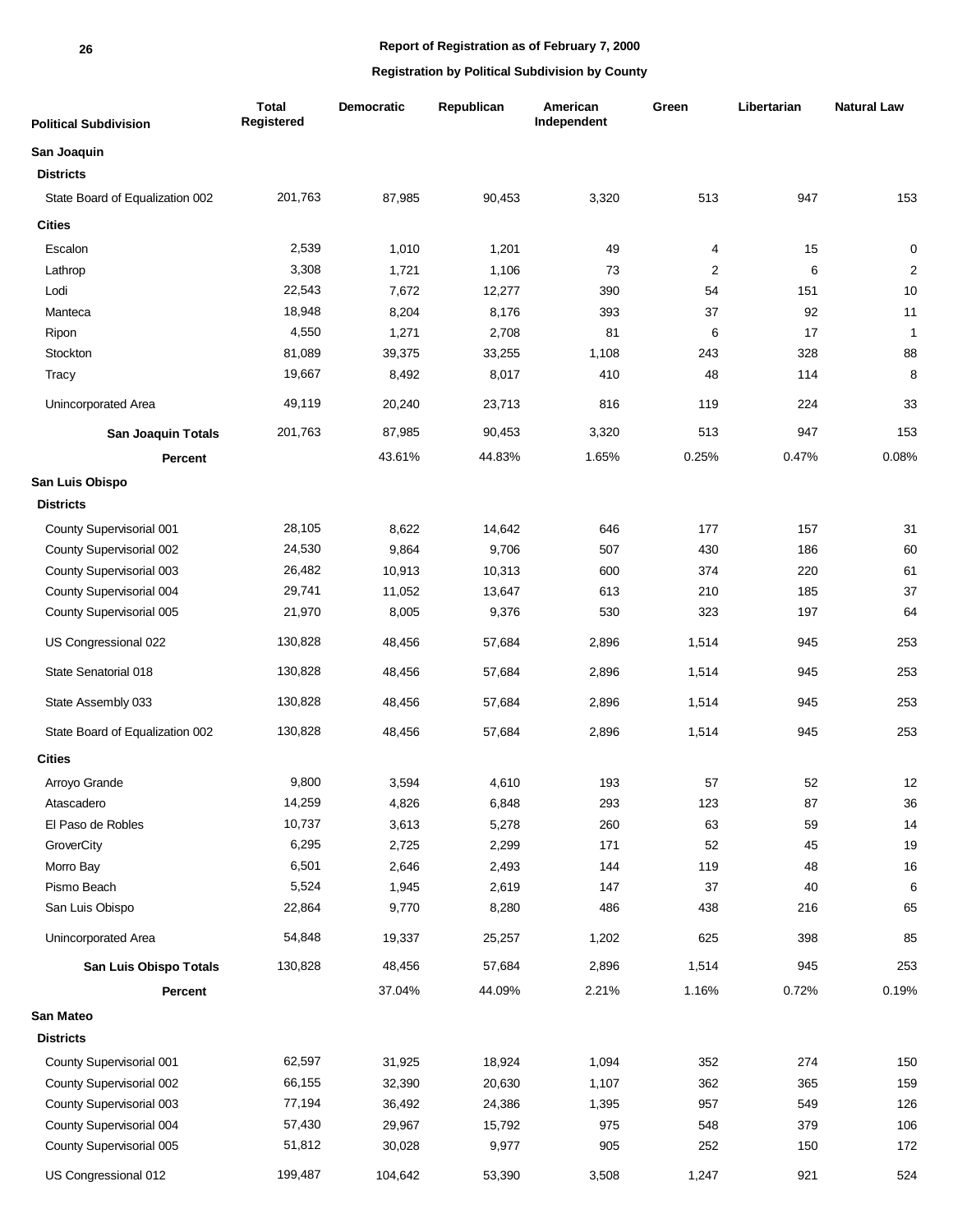| Reform | <b>Miscellaneous</b> | Declined to<br><b>State</b> |  |  |  |
|--------|----------------------|-----------------------------|--|--|--|
|        |                      |                             |  |  |  |
|        |                      |                             |  |  |  |
| 535    | 4,048                | 13,809                      |  |  |  |
| 21     | 37                   | 202                         |  |  |  |
| 13     | 94                   | 291                         |  |  |  |
| 57     | 365                  | 1,567                       |  |  |  |
| 54     | 389                  | 1,592                       |  |  |  |
| 16     | 90                   | 360                         |  |  |  |
| 177    | 1,807                | 4,708                       |  |  |  |
| 56     | 454                  | 2,068                       |  |  |  |
| 141    | 812                  | 3,021                       |  |  |  |
| 535    | 4,048                | 13,809                      |  |  |  |
| 0.27%  | 2.01%                | 6.84%                       |  |  |  |
|        |                      |                             |  |  |  |
| 136    | 423                  | 3,271                       |  |  |  |
| 142    | 425                  | 3,210                       |  |  |  |
| 115    | 399                  | 3,487                       |  |  |  |
| 168    | 441                  | 3,388                       |  |  |  |
| 97     | 338                  | 3,040                       |  |  |  |
| 658    | 2,026                | 16,396                      |  |  |  |
| 658    | 2,026                | 16,396                      |  |  |  |
| 658    | 2,026                | 16,396                      |  |  |  |
| 658    | 2,026                | 16,396                      |  |  |  |
| 49     | 141                  | 1,092                       |  |  |  |
| 73     | 243                  | 1,730                       |  |  |  |
| 46     | 166                  | 1,238                       |  |  |  |
| 29     | 88                   | 867                         |  |  |  |
| 34     | 127                  | 874                         |  |  |  |
| 22     | 91                   | 617                         |  |  |  |
| 85     | 316                  | 3,208                       |  |  |  |
| 320    | 854                  | 6,770                       |  |  |  |
| 658    | 2,026                | 16,396                      |  |  |  |
| 0.50%  | 1.55%                | 12.53%                      |  |  |  |
|        |                      |                             |  |  |  |
| 203    | 254                  | 9,421                       |  |  |  |
| 265    | 217                  | 10,660                      |  |  |  |
| 553    | 287                  | 12,449                      |  |  |  |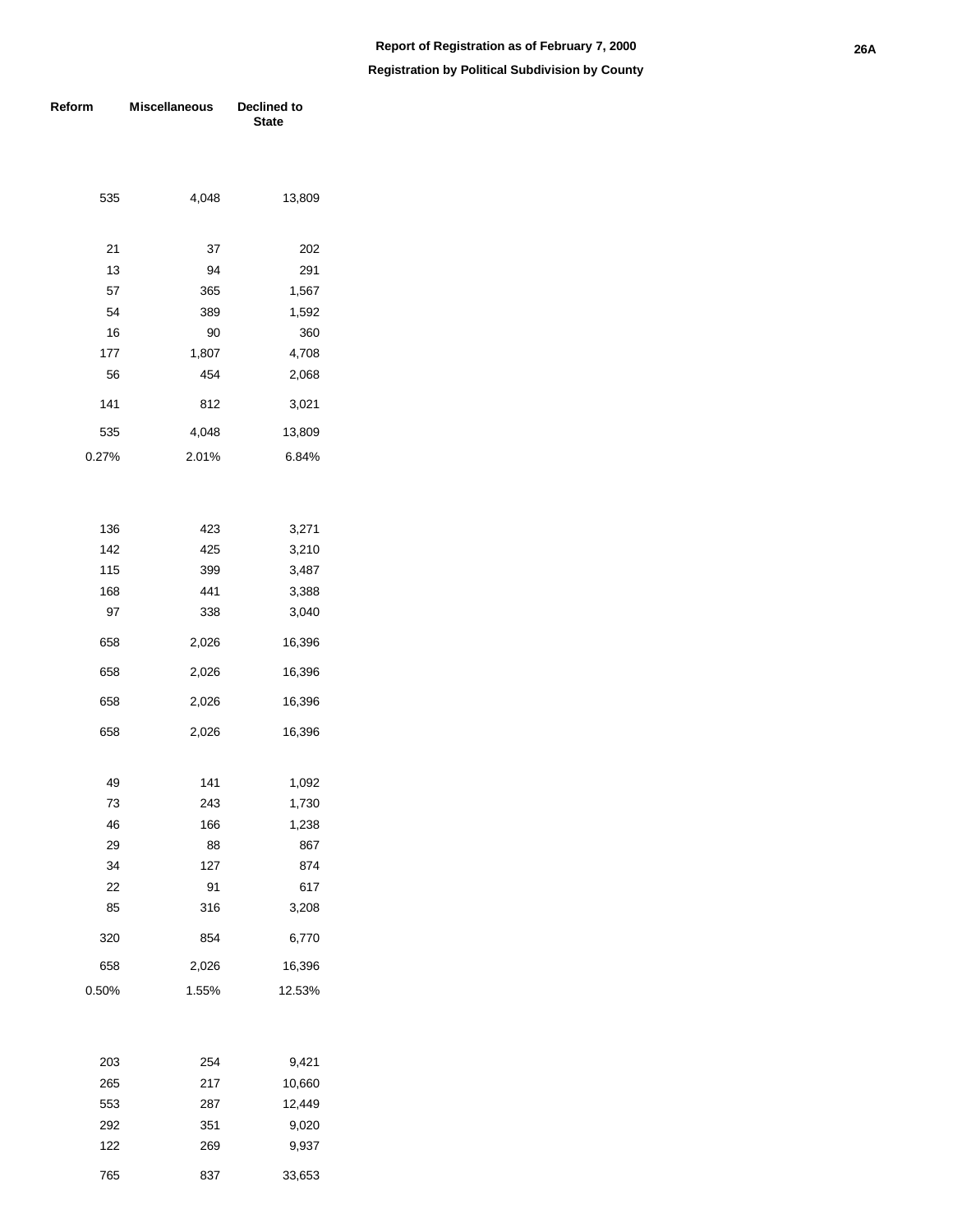#### **27**

## **Report of Registration as of February 7, 2000**

| <b>Political Subdivision</b>    | <b>Total</b><br>Registered | Democratic | Republican | American<br>Independent | Green | Libertarian | <b>Natural Law</b> |
|---------------------------------|----------------------------|------------|------------|-------------------------|-------|-------------|--------------------|
| <b>San Mateo</b>                |                            |            |            |                         |       |             |                    |
| <b>Districts</b>                |                            |            |            |                         |       |             |                    |
| US Congressional 014            | 115,701                    | 56,160     | 36,319     | 1,968                   | 1,224 | 796         | 189                |
| State Senatorial 008            | 184,911                    | 98,515     | 48,210     | 3,289                   | 1,194 | 852         | 505                |
| State Senatorial 011            | 130,277                    | 62,287     | 41,499     | 2,187                   | 1,277 | 865         | 208                |
| State Assembly 012              | 9,486                      | 5,513      | 1,707      | 164                     | 61    | 29          | 41                 |
| State Assembly 019              | 175,425                    | 93,002     | 46,503     | 3,125                   | 1,133 | 823         | 464                |
| State Assembly 021              | 130,277                    | 62,287     | 41,499     | 2,187                   | 1,277 | 865         | 208                |
| State Board of Equalization 001 | 315,188                    | 160,802    | 89,709     | 5,476                   | 2,471 | 1,717       | 713                |
| <b>Cities</b>                   |                            |            |            |                         |       |             |                    |
| Atherton                        | 4,765                      | 1,291      | 2,720      | 50                      | 24    | 34          | 2                  |
| <b>Belmont</b>                  | 13,433                     | 6,506      | 4,213      | 249                     | 94    | 85          | 22                 |
| <b>Brisbane</b>                 | 1,916                      | 1,113      | 315        | 46                      | 42    | 15          | 8                  |
| Burlingame                      | 14,754                     | 7,008      | 4,955      | 261                     | 104   | 80          | 32                 |
| Colma                           | 494                        | 280        | 85         | 12                      | 2     | 1           | 0                  |
| Daly City                       | 34,512                     | 19,851     | 6,462      | 584                     | 155   | 88          | 117                |
| East Palo Alto                  | 6,360                      | 4,623      | 436        | 130                     | 56    | 40          | 30                 |
| <b>Foster City</b>              | 13,915                     | 6,141      | 4,730      | 185                     | 50    | 60          | 23                 |
| Half Moon Bay                   | 5,826                      | 2,639      | 1,815      | 110                     | 97    | 47          | 12                 |
| Hillsborough                    | 6,582                      | 1,789      | 3,679      | 69                      | 17    | 25          | 12                 |
| Menlo Park                      | 16,037                     | 7,511      | 5,463      | 189                     | 193   | 101         | 23                 |
| Millbrae                        | 10,080                     | 5,057      | 3,247      | 155                     | 49    | 30          | 23                 |
| Pacifica                        | 19,495                     | 11,101     | 3,975      | 426                     | 233   | 134         | 37                 |
| Portola Valley                  | 3,058                      | 1,139      | 1,396      | 41                      | 22    | 33          | $\pmb{0}$          |
| <b>Redwood City</b>             | 30,856                     | 15,421     | 9,062      | 576                     | 253   | 207         | 45                 |
| San Bruno                       | 17,515                     | 10,062     | 4,005      | 364                     | 105   | 86          | 38                 |
| San Carlos                      | 16,078                     | 7,471      | 5,653      | 280                     | 100   | 87          | 19                 |
| San Mateo                       | 43,278                     | 21,780     | 13,187     | 751                     | 250   | 241         | 122                |
| South San Francisco             | 23,141                     | 14,061     | 4,510      | 408                     | 90    | 79          | 79                 |
| Woodside                        | 3,566                      | 1,168      | 1,686      | 59                      | 35    | $27\,$      | 5                  |
| Unincorporated Area             | 29,527                     | 14,790     | 8,115      | 531                     | 500   | 217         | 64                 |
| <b>San Mateo Totals</b>         | 315,188                    | 160,802    | 89,709     | 5,476                   | 2,471 | 1,717       | 713                |
| Percent                         |                            | 51.02%     | 28.46%     | 1.74%                   | 0.78% | 0.54%       | 0.23%              |
| Santa Barbara                   |                            |            |            |                         |       |             |                    |
| <b>Districts</b>                |                            |            |            |                         |       |             |                    |
| County Supervisorial 001        | 40,307                     | 18,625     | 12,683     | 815                     | 749   | 287         | 93                 |
| County Supervisorial 002        | 47,574                     | 20,869     | 16,842     | 835                     | 775   | 313         | 102                |
| County Supervisorial 003        | 47,008                     | 17,726     | 16,734     | 1,053                   | 739   | 410         | 135                |
| County Supervisorial 004        | 37,510                     | 13,420     | 17,752     | 824                     | 117   | 156         | 26                 |
| County Supervisorial 005        | 31,183                     | 14,190     | 12,104     | 622                     | 66    | 150         | 33                 |
| US Congressional 022            | 196,809                    | 81,754     | 73,819     | 3,987                   | 2,375 | 1,271       | 379                |
| US Congressional 023            | 6,773                      | 3,076      | 2,296      | 162                     | 71    | 45          | 10                 |
| State Senatorial 018            | 203,582                    | 84,830     | 76,115     | 4,149                   | 2,446 | 1,316       | 389                |
| State Assembly 033              | 70,581                     | 28,292     | 30,719     | 1,483                   | 189   | 322         | 60                 |
| State Assembly 035              | 133,001                    | 56,538     | 45,396     | 2,666                   | 2,257 | 994         | 329                |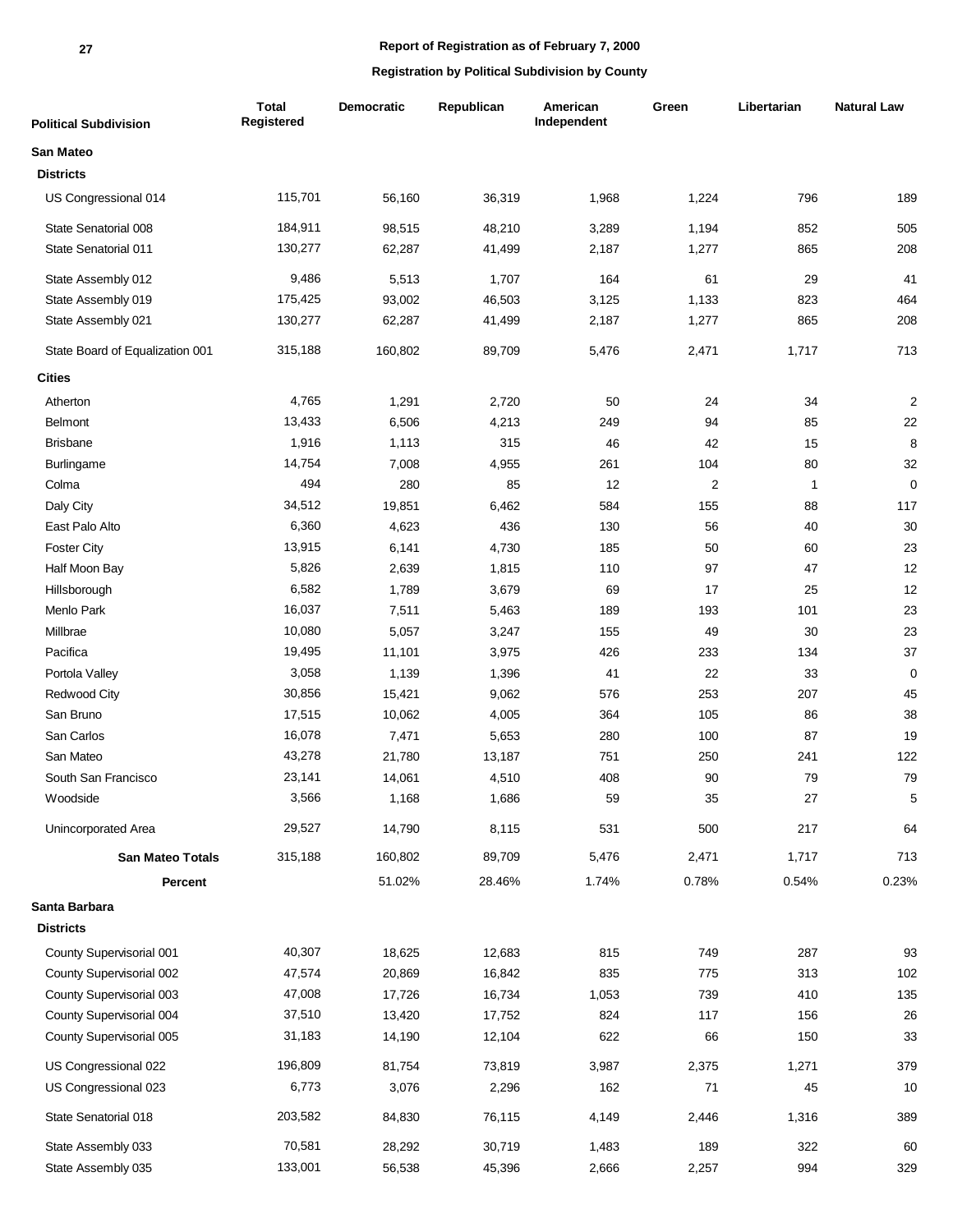| Reform | <b>Miscellaneous</b> | Declined to<br><b>State</b> |  |  |  |
|--------|----------------------|-----------------------------|--|--|--|
|        |                      |                             |  |  |  |
| 670    | 541                  | 17,834                      |  |  |  |
| 700    | 809                  | 30,837                      |  |  |  |
| 735    | 569                  | 20,650                      |  |  |  |
| 18     | 65                   | 1,888                       |  |  |  |
| 682    | 744                  | 28,949                      |  |  |  |
| 735    | 569                  | 20,650                      |  |  |  |
| 1,435  | 1,378                | 51,487                      |  |  |  |
| 13     | 8                    | 623                         |  |  |  |
| 50     | 35                   | 2,179                       |  |  |  |
| 14     | 6                    | 357                         |  |  |  |
| 55     | 35                   | 2,224                       |  |  |  |
| 0      | 7                    | 107                         |  |  |  |
| 75     | 197                  | 6,983                       |  |  |  |
| 20     | 104                  | 921                         |  |  |  |
| 67     | 29                   | 2,630                       |  |  |  |
| 72     | 30                   | 1,004                       |  |  |  |
| 13     | 6                    | 972                         |  |  |  |
| 69     | 76                   | 2,412                       |  |  |  |
| 33     | 30                   | 1,456                       |  |  |  |
| 118    | 94                   | 3,377                       |  |  |  |
| 9      | 9                    | 409                         |  |  |  |
| 180    | 131                  | 4,981                       |  |  |  |
| 62     | 88                   | 2,705                       |  |  |  |
| 85     | 41                   | 2,342                       |  |  |  |
| 170    | 164                  | 6,613                       |  |  |  |
| 58     | 134                  | 3,722                       |  |  |  |
| 17     | 9                    | 560                         |  |  |  |
| 255    | 145                  | 4,910                       |  |  |  |
| 1,435  | 1,378                | 51,487                      |  |  |  |
| 0.46%  | 0.44%                | 16.34%                      |  |  |  |
|        |                      |                             |  |  |  |
| 159    | 680                  | 6,216                       |  |  |  |
| 196    | 670                  | 6,972                       |  |  |  |
| 158    | 734                  | 9,319                       |  |  |  |
| 165    | 398                  | 4,652                       |  |  |  |
| 218    | 332                  | 3,468                       |  |  |  |
| 878    | 2,736                | 29,610                      |  |  |  |
| 18     | 78                   | 1,017                       |  |  |  |
| 896    | 2,814                | 30,627                      |  |  |  |
| 395    | 749                  | 8,372                       |  |  |  |
| 501    | 2,065                | 22,255                      |  |  |  |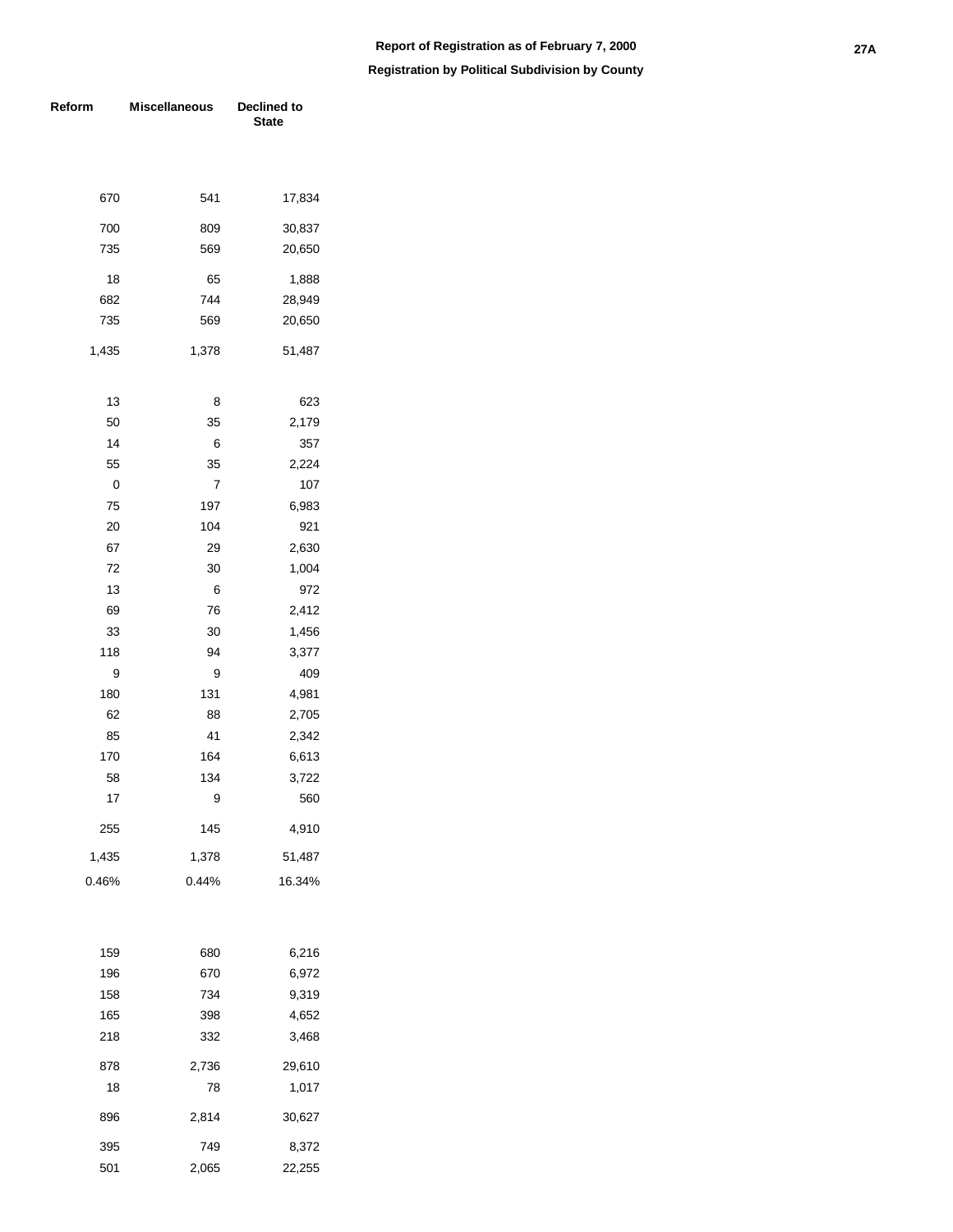| <b>Political Subdivision</b>    | <b>Total</b><br>Registered | Democratic | Republican | American<br>Independent | Green | Libertarian | <b>Natural Law</b>      |
|---------------------------------|----------------------------|------------|------------|-------------------------|-------|-------------|-------------------------|
| Santa Barbara                   |                            |            |            |                         |       |             |                         |
| <b>Districts</b>                |                            |            |            |                         |       |             |                         |
| State Board of Equalization 002 | 203,582                    | 84,830     | 76,115     | 4,149                   | 2,446 | 1,316       | 389                     |
| <b>Cities</b>                   |                            |            |            |                         |       |             |                         |
| <b>Buellton</b>                 | 1,992                      | 714        | 899        | 52                      | 4     | 7           | $\overline{\mathbf{c}}$ |
| Carpinteria                     | 6,755                      | 3,108      | 2,253      | 162                     | 70    | 44          | 10                      |
| Guadalupe                       | 1,719                      | 1,148      | 316        | 26                      | 3     | 8           | $\mathbf{1}$            |
| Lompoc                          | 15,992                     | 6,843      | 6,176      | 413                     | 54    | 69          | 11                      |
| Santa Barbara                   | 49,435                     | 24,106     | 13,878     | 986                     | 1,052 | 370         | 135                     |
| Santa Maria                     | 25,438                     | 11,548     | 9,836      | 524                     | 48    | 129         | 31                      |
| Solvang                         | 3,204                      | 880        | 1,823      | 65                      | 13    | 18          | 4                       |
| Unincorporated Area             | 99,047                     | 36,483     | 40,934     | 1,921                   | 1,202 | 671         | 195                     |
| Santa Barbara Totals            | 203,582                    | 84,830     | 76,115     | 4,149                   | 2,446 | 1,316       | 389                     |
| <b>Percent</b>                  |                            | 41.67%     | 37.39%     | 2.04%                   | 1.20% | 0.65%       | 0.19%                   |
| Santa Clara                     |                            |            |            |                         |       |             |                         |
| <b>Districts</b>                |                            |            |            |                         |       |             |                         |
| County Supervisorial 001        | 157,961                    | 68,132     | 58,019     | 3,291                   | 768   | 1,102       | 287                     |
| County Supervisorial 002        | 104,727                    | 58,503     | 22,721     | 2,222                   | 691   | 731         | 305                     |
| County Supervisorial 003        | 142,855                    | 64,570     | 43,267     | 2,705                   | 642   | 944         | 278                     |
| County Supervisorial 004        | 144,849                    | 68,178     | 46,028     | 2,885                   | 977   | 1,272       | 313                     |
| County Supervisorial 005        | 167,607                    | 72,427     | 57,051     | 2,126                   | 1,641 | 1,299       | 308                     |
| US Congressional 013            | 27,553                     | 12,022     | 8,064      | 554                     | 101   | 157         | 48                      |
| US Congressional 014            | 178,785                    | 80,638     | 56,741     | 2,490                   | 1,795 | 1,486       | 333                     |
| US Congressional 015            | 276,682                    | 121,273    | 98,941     | 5,120                   | 1,612 | 2,089       | 524                     |
| US Congressional 016            | 234,979                    | 117,877    | 63,340     | 5,065                   | 1,211 | 1,616       | 586                     |
| State Senatorial 010            | 66,763                     | 29,416     | 19,728     | 1,359                   | 262   | 430         | 134                     |
| State Senatorial 011            | 280,270                    | 119,849    | 102,845    | 4,549                   | 2,042 | 2,022       | 507                     |
| State Senatorial 013            | 303,366                    | 152,535    | 80,327     | 5,999                   | 2,186 | 2,459       | 740                     |
| State Senatorial 015            | 67,600                     | 30,010     | 24,186     | 1,322                   | 229   | 437         | 110                     |
| State Assembly 020              | 66,763                     | 29,416     | 19,728     | 1,359                   | 262   | 430         | 134                     |
| State Assembly 021              | 69,662                     | 32,081     | 22,770     | 768                     | 876   | 525         | 147                     |
| State Assembly 022              | 173,470                    | 81,115     | 52,270     | 3,079                   | 1,337 | 1,511       | 356                     |
| State Assembly 023              | 129,896                    | 71,420     | 28,057     | 2,920                   | 849   | 948         | 384                     |
| State Assembly 024              | 210,608                    | 87,768     | 80,075     | 3,781                   | 1,166 | 1,497       | 360                     |
| State Assembly 028              | 67,600                     | 30,010     | 24,186     | 1,322                   | 229   | 437         | 110                     |
| State Board of Equalization 001 | 717,999                    | 331,810    | 227,086    | 13,229                  | 4,719 | 5,348       | 1,491                   |
| <b>Cities</b>                   |                            |            |            |                         |       |             |                         |
| Campbell                        | 18,870                     | 8,590      | 6,134      | 400                     | 146   | 187         | 40                      |
| Cupertino                       | 23,541                     | 9,137      | 8,519      | 317                     | 139   | 167         | $25\,$                  |
| Gilroy                          | 14,750                     | 7,521      | 4,469      | 305                     | 64    | 98          | 21                      |
| Los Altos                       | 18,447                     | 6,946      | 8,208      | 210                     | 116   | 114         | 25                      |
| Los Altos Hills                 | 5,383                      | 1,681      | 2,603      | 66                      | 44    | 34          | 12                      |
| Los Gatos                       | 18,016                     | 7,020      | 7,586      | 312                     | 108   | 136         | $21$                    |
| Milpitas                        | 21,429                     | 9,289      | 6,346      | 408                     | 63    | 128         | 39                      |
| Monte Sereno                    | 2,298                      | 792        | 1,149      | 33                      | 13    | 13          | $\overline{\mathbf{c}}$ |
| Morgan Hill                     | 15,357                     | 6,310      | 6,039      | 331                     | 46    | 99          | $20\,$                  |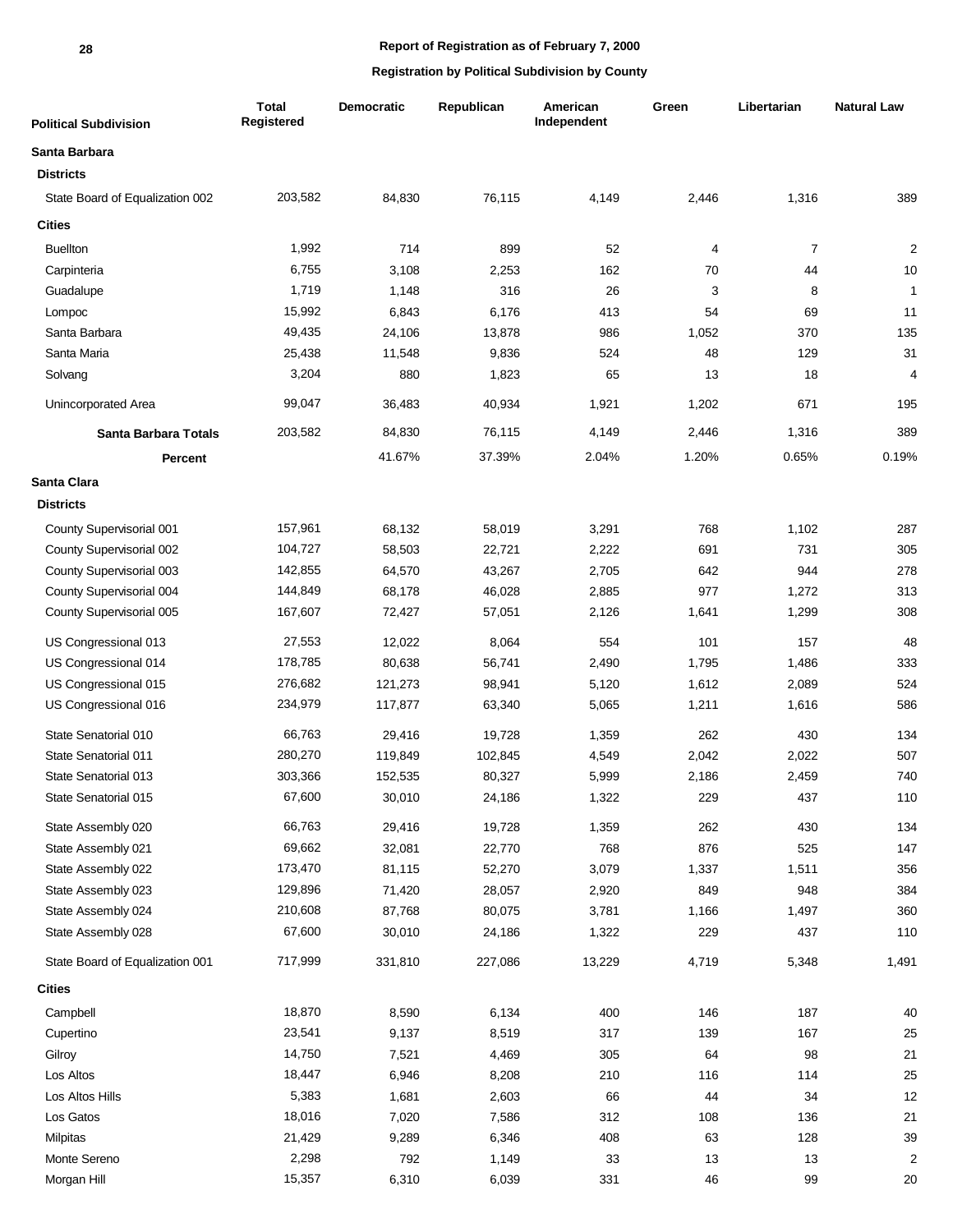| Reform       | <b>Miscellaneous</b> | Declined to<br><b>State</b> |  |  |  |
|--------------|----------------------|-----------------------------|--|--|--|
|              |                      |                             |  |  |  |
| 896          | 2,814                | 30,627                      |  |  |  |
| 10           | 25                   | 279                         |  |  |  |
| 19           | 79                   | 1,010                       |  |  |  |
| 11           | 15                   | 191                         |  |  |  |
| 55           | 209                  | 2,162                       |  |  |  |
| 227          | 891                  | 7,790                       |  |  |  |
| 173          | 284                  | 2,865                       |  |  |  |
| 12           | 32                   | 357                         |  |  |  |
| 389          | 1,279                | 15,973                      |  |  |  |
| 896          | 2,814                | 30,627                      |  |  |  |
| 0.44%        | 1.38%                | 15.04%                      |  |  |  |
|              |                      |                             |  |  |  |
| 867          | 572                  | 24,923                      |  |  |  |
| 754          | 999                  | 17,801                      |  |  |  |
| 982          | 764                  | 28,703                      |  |  |  |
| 1,129        | 627                  | 23,440                      |  |  |  |
| 1,020        | 452                  | 31,283                      |  |  |  |
| 206          | 161                  | 6,240                       |  |  |  |
| 1,153        | 555                  | 33,594                      |  |  |  |
| 1,835        | 957                  | 44,331                      |  |  |  |
| 1,558        | 1,741                | 41,985                      |  |  |  |
| 469          | 383                  | 14,582                      |  |  |  |
| 1,684        | 801                  | 45,971                      |  |  |  |
| 2,258        | 1,939                | 54,923                      |  |  |  |
| 341          | 291                  | 10,674                      |  |  |  |
| 469          | 383                  | 14,582                      |  |  |  |
| 391          | 178                  | 11,926                      |  |  |  |
| 1,293        | 712                  | 31,797                      |  |  |  |
| 965          | 1,227                | 23,126                      |  |  |  |
| 1,293<br>341 | 623                  | 34,045                      |  |  |  |
|              | 291                  | 10,674                      |  |  |  |
| 4,752        | 3,414                | 126,150                     |  |  |  |
| 200          | 62                   | 3,111                       |  |  |  |
| 152          | 52                   | 5,033                       |  |  |  |
| 42           | 82                   | 2,148                       |  |  |  |
| 163          | 31                   | 2,634                       |  |  |  |
| 33           | 6                    | 904                         |  |  |  |
| 102          | 46                   | 2,685                       |  |  |  |
| 134          | 133                  | 4,889                       |  |  |  |
| 10           | 11                   | 275                         |  |  |  |
| 97           | 52                   | 2,363                       |  |  |  |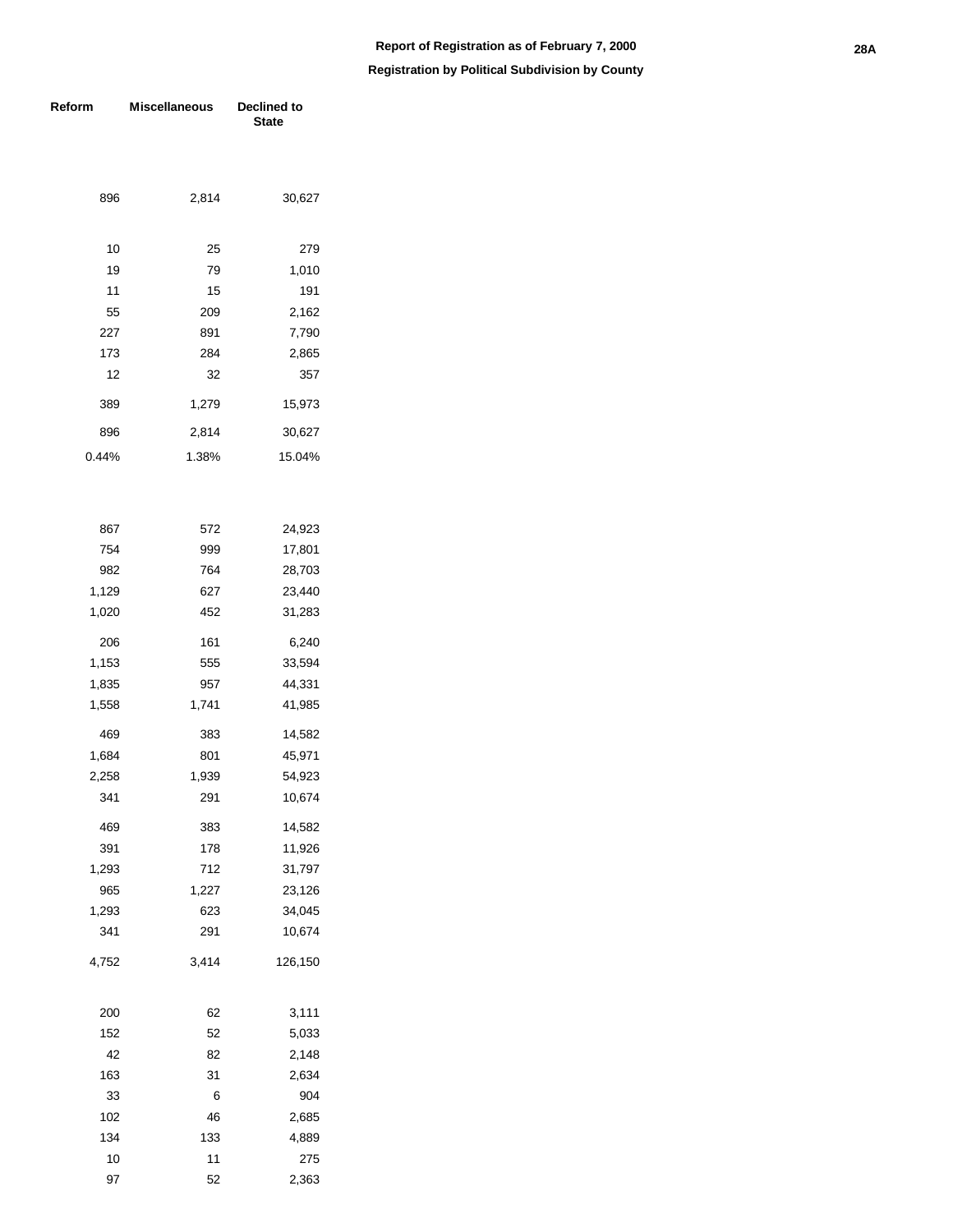| <b>Political Subdivision</b>    | <b>Total</b><br>Registered | <b>Democratic</b> | Republican | American<br>Independent | Green | Libertarian | <b>Natural Law</b> |
|---------------------------------|----------------------------|-------------------|------------|-------------------------|-------|-------------|--------------------|
| Santa Clara                     |                            |                   |            |                         |       |             |                    |
| <b>Cities</b>                   |                            |                   |            |                         |       |             |                    |
| <b>Mountain View</b>            | 32,330                     | 15,689            | 8,549      | 506                     | 422   | 356         | 74                 |
| Palo Alto                       | 35,935                     | 18,806            | 9,217      | 380                     | 608   | 304         | $90\,$             |
| San Jose                        | 346,386                    | 165,418           | 103,646    | 7,101                   | 1,868 | 2,396       | 822                |
| Santa Clara                     | 42,844                     | 20,902            | 12,522     | 861                     | 279   | 347         | 110                |
| Saratoga                        | 18,658                     | 5,869             | 9,009      | 195                     | 78    | 102         | 22                 |
| Sunnyvale                       | 55,446                     | 24,974            | 17,637     | 914                     | 343   | 455         | 91                 |
| Unincorporated Area             | 48,309                     | 22,866            | 15,453     | 890                     | 382   | 412         | 77                 |
| <b>Santa Clara Totals</b>       | 717,999                    | 331,810           | 227,086    | 13,229                  | 4,719 | 5,348       | 1,491              |
| Percent                         |                            | 46.21%            | 31.63%     | 1.84%                   | 0.66% | 0.74%       | 0.21%              |
| <b>Santa Cruz</b>               |                            |                   |            |                         |       |             |                    |
| <b>Districts</b>                |                            |                   |            |                         |       |             |                    |
| County Supervisorial 001        | 28,103                     | 14,301            | 7,348      | 523                     | 885   | 303         | 49                 |
| County Supervisorial 002        | 27,740                     | 13,872            | 8,236      | 446                     | 611   | 258         | 61                 |
| County Supervisorial 003        | 32,713                     | 18,448            | 4,579      | 464                     | 2,148 | 366         | 120                |
| County Supervisorial 004        | 15,668                     | 9,257             | 3,645      | 218                     | 104   | 59          | 16                 |
| County Supervisorial 005        | 30,773                     | 14,168            | 8,740      | 617                     | 1,100 | 519         | 62                 |
| US Congressional 015            | 33,706                     | 15,109            | 10,406     | 635                     | 1,059 | 549         | 62                 |
| US Congressional 017            | 101,291                    | 54,937            | 22,142     | 1,633                   | 3,789 | 956         | 246                |
| State Senatorial 015            | 134,997                    | 70,046            | 32,548     | 2,268                   | 4,848 | 1,505       | 308                |
| State Assembly 027              | 118,390                    | 60,034            | 28,848     | 2,028                   | 4,758 | 1,446       | 289                |
| State Assembly 028              | 16,607                     | 10,012            | 3,700      | 240                     | 90    | 59          | 19                 |
| State Board of Equalization 001 | 134,997                    | 70,046            | 32,548     | 2,268                   | 4,848 | 1,505       | 308                |
| <b>Cities</b>                   |                            |                   |            |                         |       |             |                    |
| Capitola                        | 5,808                      | 3,070             | 1,459      | 111                     | 117   | 54          | 14                 |
| Santa Cruz                      | 36,358                     | 20,372            | 5,233      | 573                     | 2,332 | 424         | 135                |
| Scotts Valley                   | 6,532                      | 2,467             | 2,752      | 126                     | 73    | 56          | 8                  |
| Watsonville                     | 11,156                     | 6,818             | 2,409      | 155                     | 47    | 36          | 11                 |
| Unincorporated Area             | 75,143                     | 37,319            | 20,695     | 1,303                   | 2,279 | 935         | 140                |
| <b>Santa Cruz Totals</b>        | 134,997                    | 70,046            | 32,548     | 2,268                   | 4,848 | 1,505       | 308                |
| Percent                         |                            | 51.89%            | 24.11%     | 1.68%                   | 3.59% | 1.11%       | 0.23%              |
| <b>Shasta</b>                   |                            |                   |            |                         |       |             |                    |
| <b>Districts</b>                |                            |                   |            |                         |       |             |                    |
| County Supervisorial 001        | 16,603                     | 6,023             | 7,659      | 467                     | 80    | 147         | $10$               |
| County Supervisorial 002        | 16,464                     | 6,163             | 7,390      | 521                     | 59    | 129         | $10$               |
| County Supervisorial 003        | 16,060                     | 5,537             | 7,811      | 455                     | 54    | 100         | 8                  |
| County Supervisorial 004        | 17,513                     | 6,110             | 8,056      | 573                     | 54    | 135         | 15                 |
| County Supervisorial 005        | 16,270                     | 5,885             | 7,703      | 477                     | 28    | 111         | 6                  |
| US Congressional 002            | 82,910                     | 29,718            | 38,619     | 2,493                   | 275   | 622         | 49                 |
| State Senatorial 004            | 82,910                     | 29,718            | 38,619     | 2,493                   | 275   | 622         | 49                 |
| State Assembly 002              | 82,910                     | 29,718            | 38,619     | 2,493                   | 275   | 622         | 49                 |
| State Board of Equalization 001 | 82,910                     | 29,718            | 38,619     | 2,493                   | 275   | 622         | 49                 |
|                                 |                            |                   |            |                         |       |             |                    |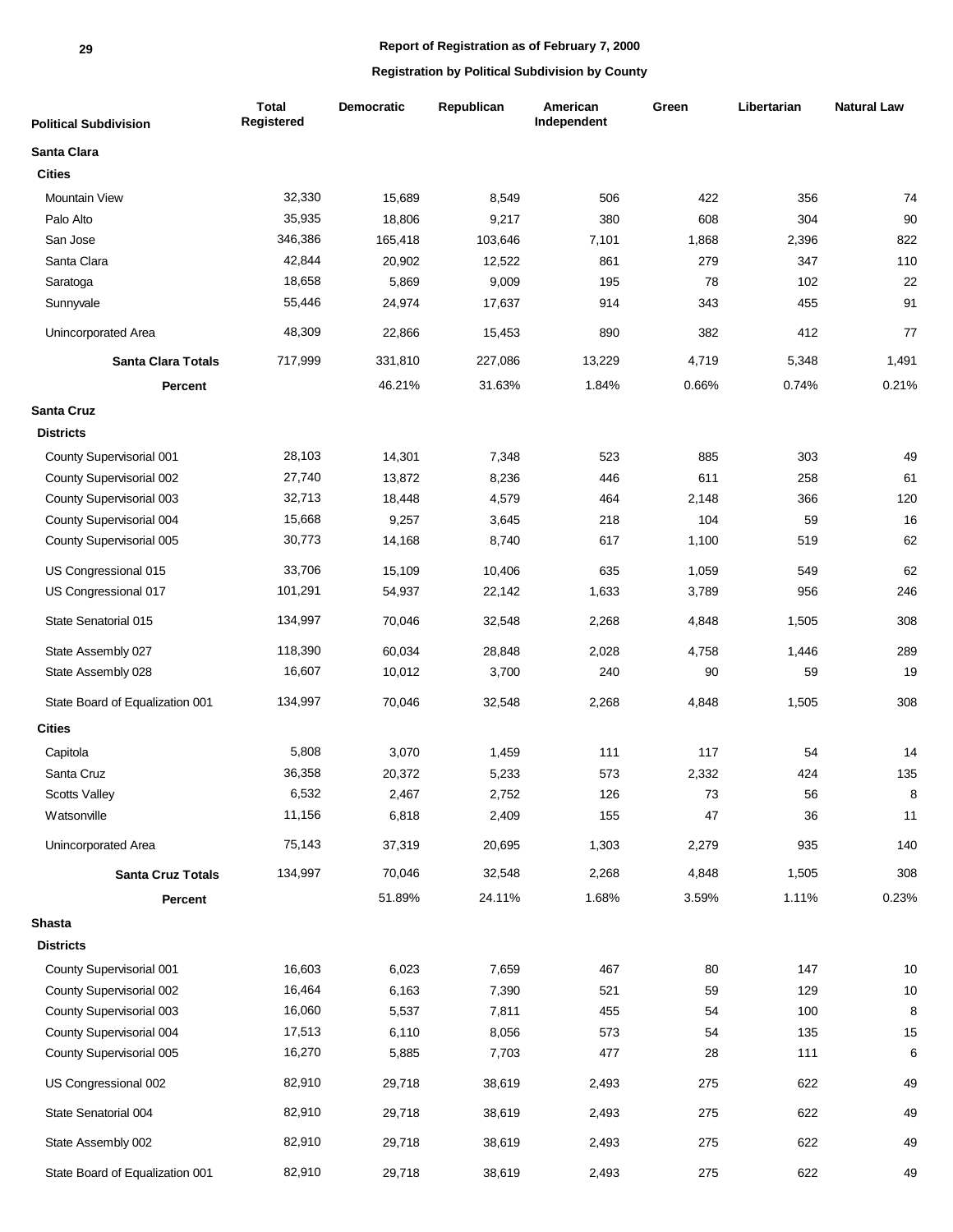#### **Registration by Political Subdivision by County**

| Reform | <b>Miscellaneous</b> | Declined to<br><b>State</b> |
|--------|----------------------|-----------------------------|
|        |                      |                             |
| 205    | 126                  | 6,403                       |
| 167    | 113                  | 6,250                       |
| 2,316  | 2,041                | 60,778                      |
| 313    | 207                  | 7,303                       |
| 110    | 39                   | 3,234                       |
| 421    | 205                  | 10,406                      |
| 287    | 208                  | 7,734                       |
| 4,752  | 3,414                | 126,150                     |
| 0.66%  | 0.48%                | 17.57%                      |
|        |                      |                             |
| 258    | 204                  | 4,232                       |
| 190    | 190                  | 3,876                       |
| 194    | 463                  | 5,931                       |
| 68     | 144                  | 2,157                       |
| 249    | 291                  | 5,027                       |
| 300    | 241                  | 5,345                       |
| 659    | 1,051                | 15,878                      |
| 959    | 1,292                | 21,223                      |
| 883    | 1,141                | 18,963                      |
| 76     | 151                  | 2,260                       |
| 959    | 1,292                | 21,223                      |
| 53     | 42                   | 888                         |
| 202    | 536                  | 6,551                       |
| 52     | 20                   | 978                         |
| 44     | 100                  | 1,536                       |
| 608    | 594                  | 11,270                      |
| 959    | 1,292                | 21,223                      |
| 0.71%  | 0.96%                | 15.72%                      |
|        |                      |                             |
| 56     | 123                  | 2,038                       |
| 58     | 132                  | 2,002                       |
| 62     | 110                  | 1,923                       |
| 51     | 133                  | 2,386                       |
| 50     | 96                   | 1,914                       |
| 277    | 594                  | 10,263                      |

 594 10,263 594 10,263 594 10,263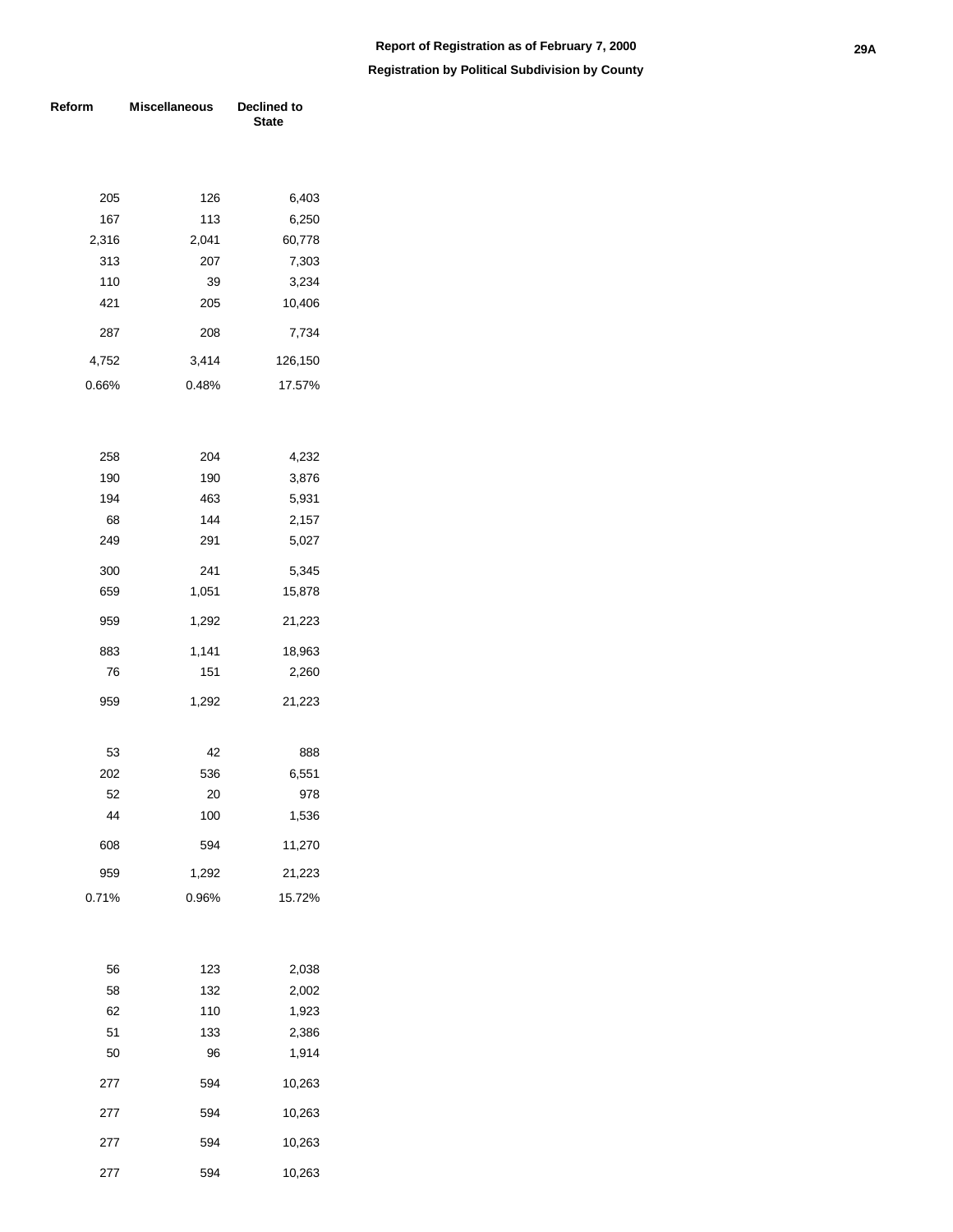| <b>Political Subdivision</b>    | <b>Total</b><br>Registered | Democratic | Republican | American<br>Independent | Green          | Libertarian    | <b>Natural Law</b> |
|---------------------------------|----------------------------|------------|------------|-------------------------|----------------|----------------|--------------------|
| <b>Shasta</b>                   |                            |            |            |                         |                |                |                    |
| <b>Cities</b>                   |                            |            |            |                         |                |                |                    |
| Anderson                        | 3,472                      | 1,527      | 1,304      | 129                     | $\overline{7}$ | 20             | $\mathbf{1}$       |
| Redding                         | 39,353                     | 13,505     | 19,006     | 1,074                   | 154            | 291            | 24                 |
| Shasta Lake                     | 4,308                      | 1,873      | 1,480      | 178                     | 18             | 31             | 6                  |
| Unincorporated Area             | 35,777                     | 12,813     | 16,829     | 1,112                   | 96             | 280            | 18                 |
| <b>Shasta Totals</b>            | 82,910                     | 29,718     | 38,619     | 2,493                   | 275            | 622            | 49                 |
| Percent                         |                            | 35.84%     | 46.58%     | 3.01%                   | 0.33%          | 0.75%          | 0.06%              |
| <b>Sierra</b>                   |                            |            |            |                         |                |                |                    |
| <b>Districts</b>                |                            |            |            |                         |                |                |                    |
| County Supervisorial 001        | 379                        | 133        | 177        | 9                       | 6              | $\mathbf{1}$   | 0                  |
| County Supervisorial 002        | 435                        | 162        | 178        | 10                      | 6              | 8              | 0                  |
| County Supervisorial 003        | 488                        | 158        | 221        | 12                      | 4              | 13             | 0                  |
| County Supervisorial 004        | 408                        | 186        | 155        | 6                       | 0              | $\overline{2}$ | 0                  |
| County Supervisorial 005        | 456                        | 175        | 174        | 21                      | 2              | 9              | 0                  |
| US Congressional 002            | 2,166                      | 814        | 905        | 58                      | 18             | 33             | 0                  |
| State Senatorial 001            | 2,166                      | 814        | 905        | 58                      | 18             | 33             | 0                  |
| State Assembly 003              | 2,166                      | 814        | 905        | 58                      | 18             | 33             | 0                  |
| State Board of Equalization 002 | 2,166                      | 814        | 905        | 58                      | 18             | 33             | 0                  |
| <b>Cities</b>                   |                            |            |            |                         |                |                |                    |
| Loyalton                        | 485                        | 228        | 169        | 11                      | 0              | 4              | 0                  |
| Unincorporated Area             | 1,681                      | 586        | 736        | 47                      | 18             | 29             | 0                  |
| <b>Sierra Totals</b>            | 2,166                      | 814        | 905        | 58                      | 18             | 33             | $\mathbf 0$        |
| Percent                         |                            | 37.58%     | 41.78%     | 2.68%                   | 0.83%          | 1.52%          | 0.00%              |
| Siskiyou                        |                            |            |            |                         |                |                |                    |
| <b>Districts</b>                |                            |            |            |                         |                |                |                    |
| County Supervisorial 001        | 4,354                      | 1,768      | 1,854      | 148                     | 11             | 41             | 5                  |
| County Supervisorial 002        | 5,123                      | 2,330      | 1,765      | 120                     | 49             | 52             | 65                 |
| County Supervisorial 003        | 5,263                      | 2,360      | 1,976      | 127                     | 37             | 50             | 24                 |
| County Supervisorial 004        | 4,754                      | 1,879      | 2,095      | 141                     | 22             | 40             | $\boldsymbol{2}$   |
| County Supervisorial 005        | 4,512                      | 1,649      | 2,008      | 144                     | 32             | 75             | $\mathbf{1}$       |
| US Congressional 002            | 24,006                     | 9,986      | 9,698      | 680                     | 151            | 258            | 97                 |
| State Senatorial 004            | 24,006                     | 9,986      | 9,698      | 680                     | 151            | 258            | 97                 |
| State Assembly 002              | 24,006                     | 9,986      | 9,698      | 680                     | 151            | 258            | 97                 |
| State Board of Equalization 001 | 24,006                     | 9,986      | 9,698      | 680                     | 151            | 258            | 97                 |
| <b>Cities</b>                   |                            |            |            |                         |                |                |                    |
| Dorris                          | 417                        | 177        | 161        | 16                      | 0              | $\overline{2}$ | 0                  |
| Dunsmuir                        | 1,015                      | 536        | 286        | 15                      | 9              | 9              | 2                  |
| Etna                            | 433                        | 185        | 176        | 14                      | $\overline{c}$ | 4              | 0                  |
| Fort Jones                      | 367                        | 150        | 151        | $10$                    | 1              | 8              | 0                  |
| Montague                        | 636                        | 260        | 227        | 28                      | $\mathbf{1}$   | 8              | 0                  |
| Mt. Shasta                      | 1,969                      | 925        | 587        | 47                      | $25\,$         | 22             | 34                 |
| Tulelake                        | 346                        | 112        | 184        | 17                      | 0              | $\mathbf{1}$   | 0                  |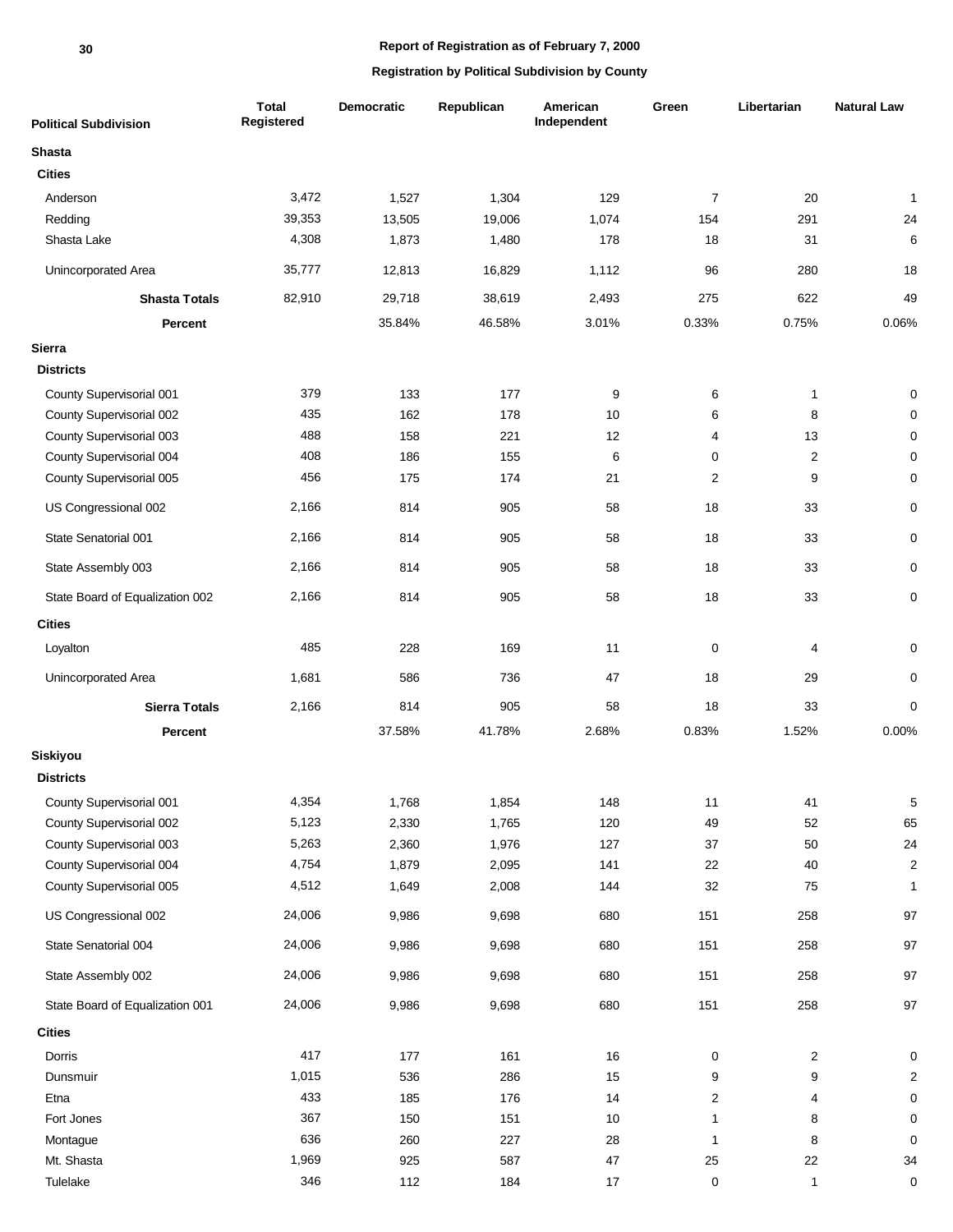| Reform         | <b>Miscellaneous</b>    | Declined to<br><b>State</b> |  |  |
|----------------|-------------------------|-----------------------------|--|--|
|                |                         |                             |  |  |
| 13             | 29                      | 442                         |  |  |
| 131            | 301                     | 4,867                       |  |  |
| 14             | 42                      | 666                         |  |  |
| 119            | 222                     | 4,288                       |  |  |
| 277            | 594                     | 10,263                      |  |  |
| 0.33%          | 0.72%                   | 12.38%                      |  |  |
|                |                         |                             |  |  |
| 2              | 3                       | 48                          |  |  |
| $\overline{c}$ | 10                      | 59                          |  |  |
| 3              | 13                      | 64                          |  |  |
| 1              | $\overline{\mathbf{c}}$ | 56                          |  |  |
| 1              | 5                       | 69                          |  |  |
| 9              | 33                      | 296                         |  |  |
| 9              | 33                      | 296                         |  |  |
| 9              | 33                      | 296                         |  |  |
| 9              | 33                      | 296                         |  |  |
|                |                         |                             |  |  |
| 1              | 3                       | 69                          |  |  |
| 8              | 30                      | 227                         |  |  |
| 9              | 33                      | 296                         |  |  |
| 0.42%          | 1.52%                   | 13.67%                      |  |  |
|                |                         |                             |  |  |
| 13             | 18                      | 496                         |  |  |
| 14             | 28                      | 700                         |  |  |
| 17             | 18                      | 654                         |  |  |
| 13             | 20                      | 542                         |  |  |
| 12             | 27                      | 564                         |  |  |
| 69             | 111                     | 2,956                       |  |  |
| 69             | 111                     | 2,956                       |  |  |
| 69             | 111                     | 2,956                       |  |  |
| 69             | 111                     | 2,956                       |  |  |
| 0              | 0                       | 61                          |  |  |
| 5              | 5                       | 148                         |  |  |
| 0              | 3                       | 49                          |  |  |
| 0              | 4                       | 43                          |  |  |
| 3              | 3                       | 106                         |  |  |
| 5              | 11                      | 313                         |  |  |
| 4              | 4                       | 24                          |  |  |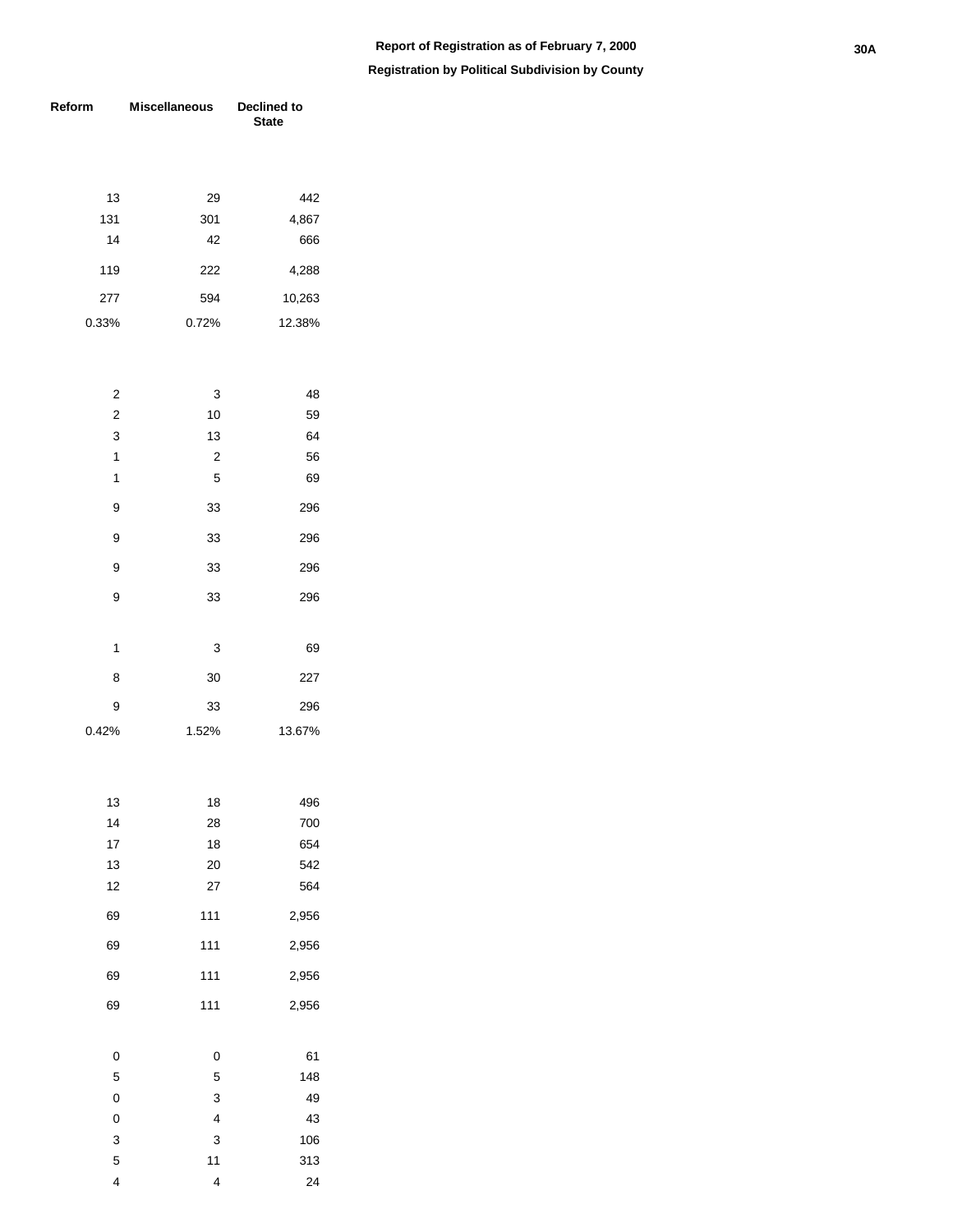| <b>Political Subdivision</b>    | <b>Total</b><br>Registered | <b>Democratic</b> | Republican | American<br>Independent | Green | Libertarian    | <b>Natural Law</b> |
|---------------------------------|----------------------------|-------------------|------------|-------------------------|-------|----------------|--------------------|
| Siskiyou                        |                            |                   |            |                         |       |                |                    |
| <b>Cities</b>                   |                            |                   |            |                         |       |                |                    |
| Weed                            | 1,338                      | 771               | 311        | 40                      | 5     | $\overline{7}$ | 3                  |
| Yreka                           | 3,828                      | 1,560             | 1,649      | 114                     | 17    | 33             | $\overline{2}$     |
| Unincorporated Area             | 13,657                     | 5,310             | 5,966      | 379                     | 91    | 164            | 56                 |
| <b>Siskiyou Totals</b>          | 24,006                     | 9,986             | 9,698      | 680                     | 151   | 258            | 97                 |
| Percent                         |                            | 41.60%            | 40.40%     | 2.83%                   | 0.63% | 1.07%          | 0.40%              |
| Solano                          |                            |                   |            |                         |       |                |                    |
| <b>Districts</b>                |                            |                   |            |                         |       |                |                    |
| County Supervisorial 001        | 35,748                     | 23,312            | 6,560      | 567                     | 108   | 113            | 60                 |
| County Supervisorial 002        | 37,546                     | 21,424            | 9,306      | 725                     | 242   | 195            | 68                 |
| County Supervisorial 003        | 34,055                     | 16,257            | 10,646     | 771                     | 138   | 158            | 36                 |
| County Supervisorial 004        | 34,169                     | 15,618            | 11,999     | 783                     | 137   | 155            | 36                 |
| County Supervisorial 005        | 40,592                     | 18,165            | 14,444     | 940                     | 137   | 214            | 12                 |
| US Congressional 001            | 68,248                     | 32,416            | 21,930     | 1,610                   | 269   | 326            | 69                 |
| US Congressional 003            | 34,979                     | 14,817            | 13,577     | 780                     | 116   | 166            | 12                 |
| US Congressional 007            | 78,883                     | 47,543            | 17,448     | 1,396                   | 377   | 343            | 131                |
| State Senatorial 002            | 59,917                     | 37,620            | 12,268     | 1,017                   | 220   | 228            | 91                 |
| State Senatorial 004            | 122,193                    | 57,156            | 40,687     | 2,769                   | 542   | 607            | 121                |
| State Assembly 007              | 59,917                     | 37,620            | 12,268     | 1,017                   | 220   | 228            | 91                 |
| State Assembly 008              | 122,193                    | 57,156            | 40,687     | 2,769                   | 542   | 607            | 121                |
| State Board of Equalization 001 | 182,110                    | 94,776            | 52,955     | 3,786                   | 762   | 835            | 212                |
| <b>Cities</b>                   |                            |                   |            |                         |       |                |                    |
| Benicia                         | 16,119                     | 7,764             | 5,182      | 345                     | 154   | 106            | 35                 |
| Dixon                           | 7,040                      | 3,038             | 2,770      | 147                     | 26    | 40             | $\mathbf 2$        |
| Fairfield                       | 40,016                     | 19,639            | 12,095     | 936                     | 154   | 168            | 56                 |
| Rio Vista                       | 2,370                      | 1,016             | 976        | 62                      | 9     | 16             | 0                  |
| Suisun City                     | 11,746                     | 6,093             | 3,056      | 274                     | 43    | 69             | $\Delta$           |
| Vacaville                       | 38,292                     | 16,668            | 14,042     | 901                     | 112   | 179            | 18                 |
| Vallejo                         | 55,679                     | 35,976            | 10,431     | 917                     | 186   | 195            | 92                 |
| Unincorporated Area             | 10,848                     | 4,582             | 4,403      | 204                     | 78    | 62             | 5                  |
| <b>Solano Totals</b>            | 182,110                    | 94,776            | 52,955     | 3,786                   | 762   | 835            | 212                |
| <b>Percent</b>                  |                            | 52.04%            | 29.08%     | 2.08%                   | 0.42% | 0.46%          | 0.12%              |
| Sonoma                          |                            |                   |            |                         |       |                |                    |
| <b>Districts</b>                |                            |                   |            |                         |       |                |                    |
| County Supervisorial 001        | 51,956                     | 25,101            | 18,062     | 900                     | 673   | 319            | 49                 |
| County Supervisorial 002        | 48,884                     | 24,909            | 14,011     | 953                     | 916   | 380            | 40                 |
| County Supervisorial 003        | 45,628                     | 23,925            | 12,629     | 927                     | 826   | 311            | 67                 |
| County Supervisorial 004        | 48,446                     | 23,998            | 15,737     | 974                     | 566   | 326            | 64                 |
| County Supervisorial 005        | 47,594                     | 26,518            | 11,083     | 834                     | 1,598 | 377            | 114                |
| US Congressional 001            |                            |                   |            | 606                     | 411   | 229            | 38                 |
|                                 | 32,434                     | 15,600            | 11,085     |                         |       |                |                    |
| US Congressional 006            | 210,074                    | 108,851           | 60,437     | 3,982                   | 4,168 | 1,484          | 296                |
| State Senatorial 002            | 156,826                    | 80,760            | 46,905     | 2,851                   | 3,085 | 1,081          | 241                |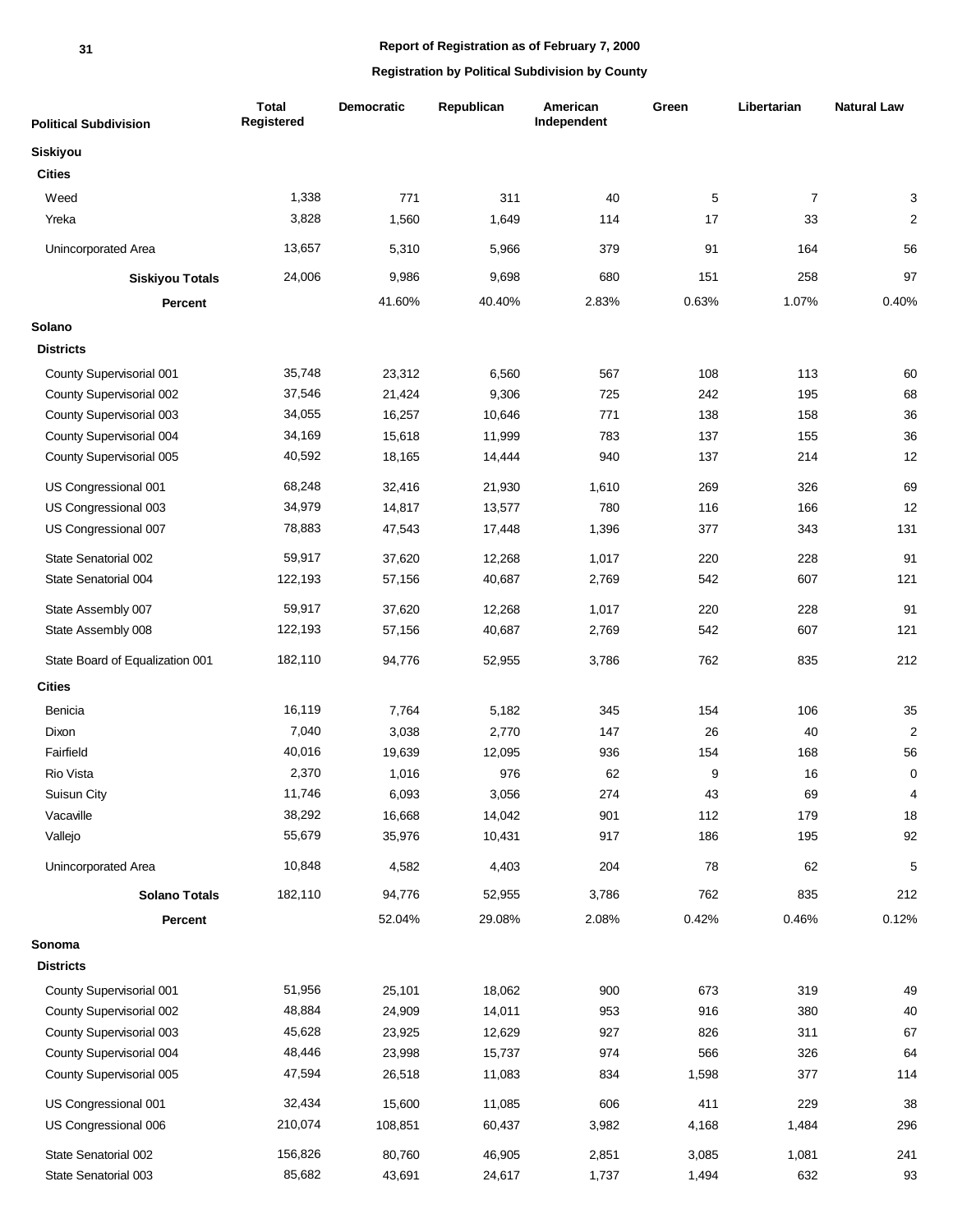#### **Registration by Political Subdivision by County**

| Reform | <b>Miscellaneous</b> | Declined to<br><b>State</b> |
|--------|----------------------|-----------------------------|
|        |                      |                             |
| 3      | 8                    | 190                         |
| 8      | 17                   | 428                         |
| 41     | 56                   | 1,594                       |
| 69     | 111                  | 2,956                       |
| 0.29%  | 0.46%                | 12.31%                      |
|        |                      |                             |
| 189    | 211                  | 4,628                       |
| 201    | 249                  | 5,136                       |
| 218    | 224                  | 5,607                       |
| 129    | 188                  | 5,124                       |
| 185    | 224                  | 6,271                       |
| 369    | 422                  | 10,837                      |
| 124    | 182                  | 5,205                       |
| 429    | 492                  | 10,724                      |
| 333    | 360                  | 7,780                       |
| 589    | 736                  | 18,986                      |
| 333    | 360                  | 7,780                       |
| 589    | 736                  | 18,986                      |
| 922    | 1,096                | 26,766                      |
| 88     | 103                  | 2,342                       |
| 26     | 51                   | 940                         |
| 214    | 255                  | 6,499                       |
| 5      | 9                    | 277                         |
| 102    | 81                   | 2,024                       |
| 126    | 187                  | 6,059                       |
| 297    | 340                  | 7,245                       |
| 64     | 70                   | 1,380                       |
| 922    | 1,096                | 26,766                      |
| 0.51%  | 0.60%                | 14.70%                      |
|        |                      |                             |
| 300    | 454                  | 6,098                       |
| 317    | 484                  | 6,874                       |
| 299    | 509                  | 6,135                       |
| 244    | 424                  | 6,113                       |
| 342    | 582                  | 6,146                       |
| 158    | 273                  | 4,034                       |
| 1,344  | 2,180                | 27,332                      |
| 899    | 1,611                | 19,393                      |

842 11,973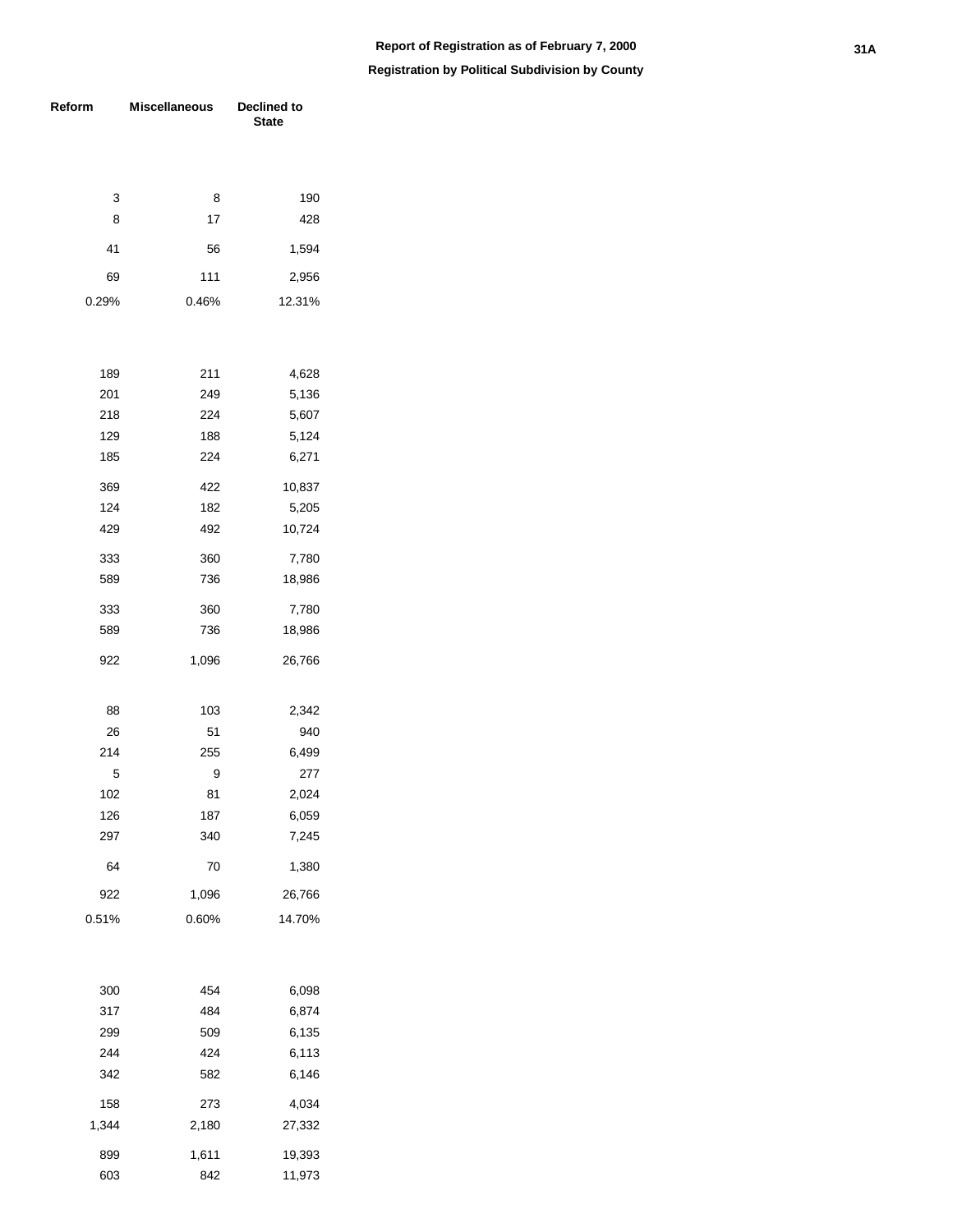| <b>Political Subdivision</b>    | <b>Total</b><br>Registered | Democratic | Republican | American<br>Independent | Green                   | Libertarian    | <b>Natural Law</b>      |
|---------------------------------|----------------------------|------------|------------|-------------------------|-------------------------|----------------|-------------------------|
| Sonoma                          |                            |            |            |                         |                         |                |                         |
| <b>Districts</b>                |                            |            |            |                         |                         |                |                         |
| State Assembly 001              | 66,975                     | 35,029     | 18,879     | 1,198                   | 1,711                   | 508            | 124                     |
| State Assembly 006              | 85,682                     | 43,691     | 24,617     | 1,737                   | 1,494                   | 632            | 93                      |
| State Assembly 007              | 89,851                     | 45,731     | 28,026     | 1,653                   | 1,374                   | 573            | 117                     |
| State Board of Equalization 001 | 242,508                    | 124,451    | 71,522     | 4,588                   | 4,579                   | 1,713          | 334                     |
| <b>Cities</b>                   |                            |            |            |                         |                         |                |                         |
| Cloverdale                      | 3,065                      | 1,551      | 951        | 66                      | 33                      | 20             | $\overline{\mathbf{c}}$ |
| Cotati                          | 3,564                      | 1,954      | 831        | 67                      | 82                      | 44             | 8                       |
| Healdsburg                      | 5,628                      | 2,902      | 1,733      | 88                      | 90                      | 41             | $\sqrt{5}$              |
| Petaluma                        | 28,050                     | 14,403     | 8,071      | 555                     | 426                     | 195            | 18                      |
| <b>Rhonert Park</b>             | 20,082                     | 10,037     | 5,849      | 437                     | 263                     | 140            | 18                      |
| Santa Rosa                      | 76,502                     | 39,032     | 23,705     | 1,426                   | 1,125                   | 494            | 121                     |
| Sebastopol                      | 4,783                      | 2,784      | 1,004      | 74                      | 207                     | 34             | 14                      |
| Sonoma                          | 5,888                      | 2,993      | 1,850      | 114                     | 76                      | 35             | 3                       |
| Windsor                         | 11,396                     | 5,412      | 3,970      | 245                     | 60                      | 74             | 15                      |
| Unincorporated Area             | 83,550                     | 43,383     | 23,558     | 1,516                   | 2,217                   | 636            | 130                     |
| <b>Sonoma Totals</b>            | 242,508                    | 124,451    | 71,522     | 4,588                   | 4,579                   | 1,713          | 334                     |
| <b>Percent</b>                  |                            | 51.32%     | 29.49%     | 1.89%                   | 1.89%                   | 0.71%          | 0.14%                   |
| <b>Stanislaus</b>               |                            |            |            |                         |                         |                |                         |
| <b>Districts</b>                |                            |            |            |                         |                         |                |                         |
| County Supervisorial 001        | 43,614                     | 19,165     | 17,548     | 1,093                   | 94                      | 189            | 25                      |
| County Supervisorial 002        | 39,447                     | 17,944     | 15,998     | 863                     | 101                     | 160            | 23                      |
| County Supervisorial 003        | 34,732                     | 15,839     | 13,361     | 820                     | 86                      | 150            | 62                      |
| County Supervisorial 004        | 36,804                     | 16,635     | 14,796     | 813                     | 152                     | 189            | 21                      |
| County Supervisorial 005        | 30,959                     | 16,549     | 9,671      | 773                     | 55                      | 186            | 29                      |
| US Congressional 018            | 185,556                    | 86,132     | 71,374     | 4,362                   | 488                     | 874            | 160                     |
| State Senatorial 012            | 185,556                    | 86,132     | 71,374     | 4,362                   | 488                     | 874            | 160                     |
| State Assembly 025              | 100,726                    | 44,332     | 41,176     | 2,349                   | 285                     | 457            | 81                      |
| State Assembly 026              | 84,830                     | 41,800     | 30,198     | 2,013                   | 203                     | 417            | 79                      |
| State Board of Equalization 002 | 185,556                    | 86,132     | 71,374     | 4,362                   | 488                     | 874            | 160                     |
| <b>Cities</b>                   |                            |            |            |                         |                         |                |                         |
| Ceres                           | 13,891                     | 6,979      | 4,906      | 341                     | $17$                    | 55             | 11                      |
| Hughson                         | 1,783                      | 830        | 689        | 40                      | $\overline{\mathbf{c}}$ | $\overline{7}$ | $\sqrt{2}$              |
| Modesto                         | 79,768                     | 36,543     | 30,793     | 1,819                   | 257                     | 389            | 83                      |
| Newman                          | 2,399                      | 1,313      | 670        | 72                      | $\overline{\mathbf{4}}$ | 14             | $\mathbf 0$             |
| Oakdale                         | 6,678                      | 2,929      | 2,656      | 200                     | 14                      | 36             | 5                       |
| Patterson                       | 3,699                      | 2,009      | 1,084      | 84                      | 10                      | 24             | 3                       |
| Riverbank                       | 6,102                      | 2,987      | 2,078      | 170                     | 10                      | 27             | 5                       |
| Turlock                         | 24,161                     | 10,928     | 9,794      | 507                     | 65                      | 94             | 16                      |
| Waterford                       | 2,581                      | 1,183      | 918        | 94                      | $\overline{7}$          | 9              | $\mathbf{1}$            |
| Unincorporated Area             | 44,494                     | 20,431     | 17,786     | 1,035                   | 102                     | 219            | 34                      |
| <b>Stanislaus Totals</b>        | 185,556                    | 86,132     | 71,374     | 4,362                   | 488                     | 874            | 160                     |
| Percent                         |                            | 46.42%     | 38.46%     | 2.35%                   | 0.26%                   | 0.47%          | 0.09%                   |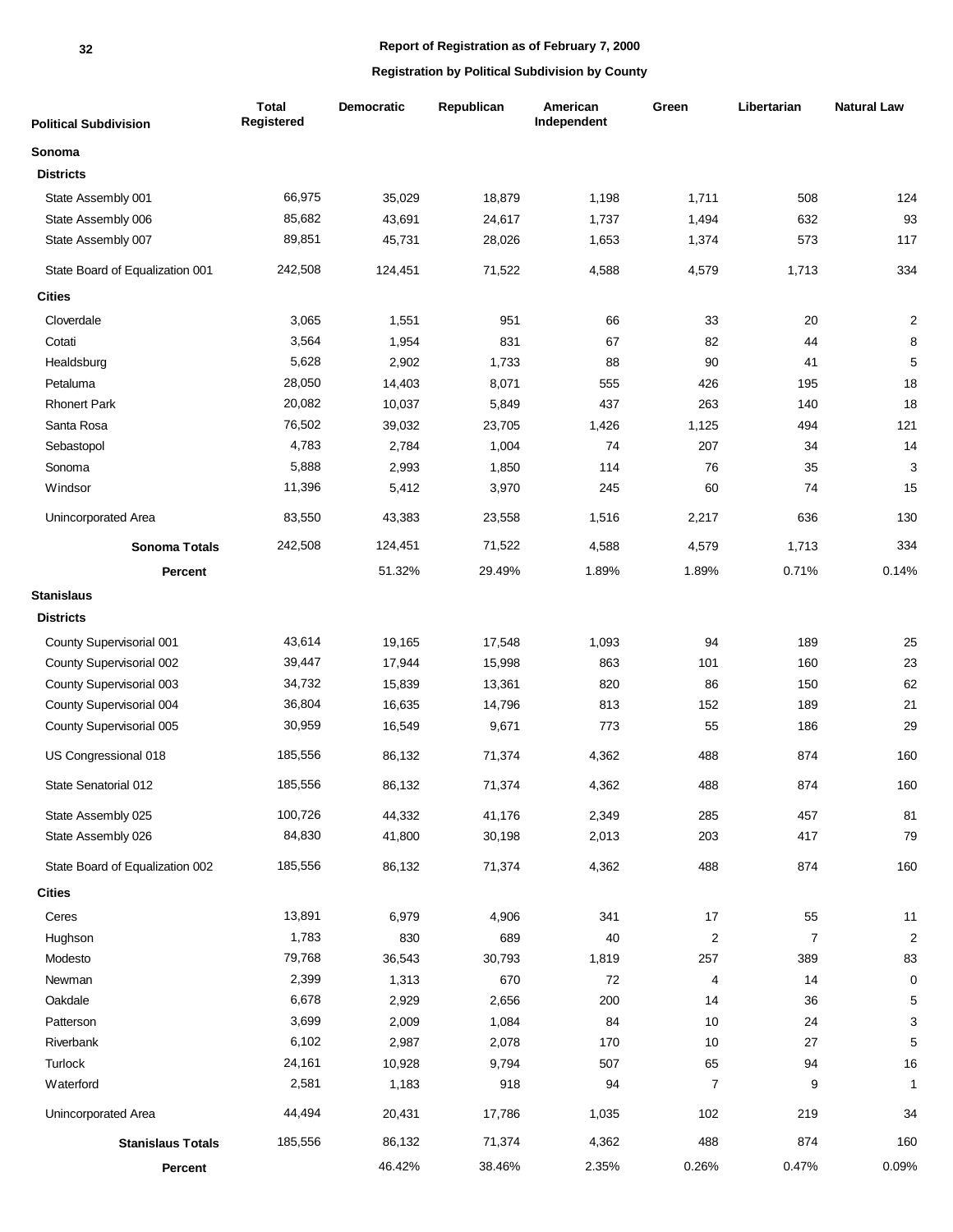| Reform | <b>Miscellaneous</b> | Declined to<br><b>State</b> |  |  |
|--------|----------------------|-----------------------------|--|--|
|        |                      |                             |  |  |
| 393    | 719                  | 8,414                       |  |  |
| 603    | 842                  | 11,973                      |  |  |
| 506    | 892                  | 10,979                      |  |  |
| 1,502  | 2,453                | 31,366                      |  |  |
| 8      | 22                   | 412                         |  |  |
| 31     | 45                   | 502                         |  |  |
| 32     | 60                   | 677                         |  |  |
| 170    | 264                  | 3,948                       |  |  |
| 169    | 198                  | 2,971                       |  |  |
| 459    | 771                  | 9,369                       |  |  |
| 37     | 54                   | 575                         |  |  |
| 26     | 38                   | 753                         |  |  |
| 56     | 94                   | 1,470                       |  |  |
| 514    | 907                  | 10,689                      |  |  |
| 1,502  | 2,453                | 31,366                      |  |  |
| 0.62%  | 1.01%                | 12.93%                      |  |  |
|        |                      |                             |  |  |
| 275    | 411                  | 4,814                       |  |  |
| 134    | 374                  | 3,850                       |  |  |
| 230    | 367                  | 3,817                       |  |  |
| 260    | 351                  | 3,587                       |  |  |
| 134    | 332                  | 3,230                       |  |  |
| 1,033  | 1,835                | 19,298                      |  |  |
| 1,033  | 1,835                | 19,298                      |  |  |
| 641    | 934                  | 10,471                      |  |  |
| 392    | 901                  | 8,827                       |  |  |
| 1,033  | 1,835                | 19,298                      |  |  |
| 74     | 132                  | 1,376                       |  |  |
| 7      | 11                   | 195                         |  |  |
| 544    | 814                  | 8,526                       |  |  |
| 6      | 25                   | 295                         |  |  |
| 49     | 61                   | 728                         |  |  |
| 15     | 46                   | 424                         |  |  |
| 41     | 67                   | 717                         |  |  |
| 72     | 245                  | 2,440                       |  |  |
| 12     | 35                   | 322                         |  |  |
| 213    | 399                  | 4,275                       |  |  |
| 1,033  | 1,835                | 19,298                      |  |  |
| 0.56%  | 0.99%                | 10.40%                      |  |  |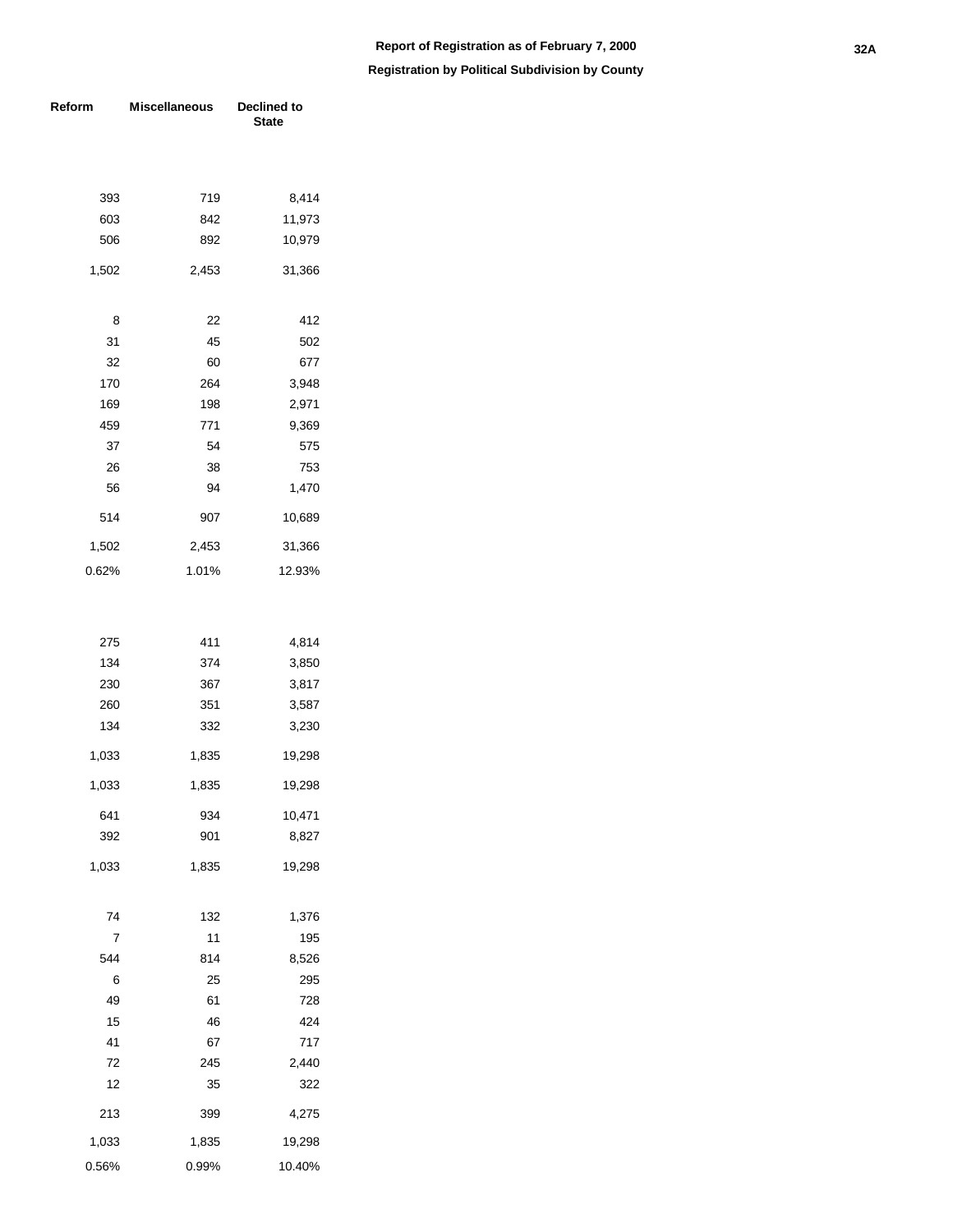| <b>Political Subdivision</b>    | Total<br>Registered | <b>Democratic</b> | Republican | American<br>Independent | Green          | Libertarian    | <b>Natural Law</b>        |
|---------------------------------|---------------------|-------------------|------------|-------------------------|----------------|----------------|---------------------------|
| <b>Sutter</b>                   |                     |                   |            |                         |                |                |                           |
| <b>Districts</b>                |                     |                   |            |                         |                |                |                           |
| County Supervisorial 001        | 6,060               | 2,529             | 2,634      | 161                     | 10             | 25             | $\mathbf{1}$              |
| County Supervisorial 002        | 4,566               | 1,900             | 1,862      | 115                     | 16             | 48             | $\overline{4}$            |
| County Supervisorial 003        | 8,235               | 2,800             | 4,280      | 183                     | 17             | 38             | $\mathbf 0$               |
| County Supervisorial 004        | 8,537               | 2,866             | 4,431      | 202                     | 18             | 31             | $\,6$                     |
| County Supervisorial 005        | 7,808               | 2,641             | 4,041      | 154                     | 14             | 45             | $\ensuremath{\mathsf{3}}$ |
| US Congressional 003            | 35,206              | 12,736            | 17,248     | 815                     | 75             | 187            | 14                        |
| State Senatorial 004            | 35,206              | 12,736            | 17,248     | 815                     | 75             | 187            | 14                        |
| State Assembly 002              | 35,206              | 12,736            | 17,248     | 815                     | 75             | 187            | 14                        |
| State Board of Equalization 001 | 35,206              | 12,736            | 17,248     | 815                     | 75             | 187            | 14                        |
| <b>Cities</b>                   |                     |                   |            |                         |                |                |                           |
| Live Oak                        | 1,990               | 1,056             | 592        | 64                      | 5              | 12             | $\mathbf{1}$              |
| Yuba City                       | 14,304              | 5,285             | 6,753      | 333                     | 28             | 96             | $\bf8$                    |
| Unincorporated Area             | 18,912              | 6,395             | 9,903      | 418                     | 42             | 79             | $\sqrt{5}$                |
| <b>Sutter Totals</b>            | 35,206              | 12,736            | 17,248     | 815                     | 75             | 187            | 14                        |
| <b>Percent</b>                  |                     | 36.18%            | 48.99%     | 2.31%                   | 0.21%          | 0.53%          | 0.04%                     |
| <b>Tehama</b>                   |                     |                   |            |                         |                |                |                           |
| <b>Districts</b>                |                     |                   |            |                         |                |                |                           |
| County Supervisorial 001        | 6,093               | 2,354             | 2,741      | 183                     | 12             | 44             | $\overline{\mathbf{c}}$   |
| County Supervisorial 002        | 5,241               | 2,218             | 2,142      | 220                     | 13             | 57             | $\mathbf{1}$              |
| County Supervisorial 003        | 5,382               | 2,126             | 2,414      | 181                     | 13             | 44             | $\overline{\mathbf{4}}$   |
| County Supervisorial 004        | 4,741               | 1,986             | 1,922      | 191                     | 11             | 31             | $\sqrt{2}$                |
| County Supervisorial 005        | 5,381               | 2,280             | 2,187      | 191                     | 13             | 30             | $\sqrt{2}$                |
| US Congressional 003            | 26,838              | 10,964            | 11,406     | 966                     | 62             | 206            | 11                        |
| State Senatorial 004            | 26,838              | 10,964            | 11,406     | 966                     | 62             | 206            | 11                        |
| State Assembly 002              | 26,838              | 10,964            | 11,406     | 966                     | 62             | 206            | 11                        |
| State Board of Equalization 001 | 26,838              | 10,964            | 11,406     | 966                     | 62             | 206            | 11                        |
| <b>Cities</b>                   |                     |                   |            |                         |                |                |                           |
| Corning                         | 2,462               | 1,056             | 914        | 112                     | $\overline{7}$ | 15             | $\mathbf 2$               |
| Red Bluff                       | 5,538               | 2,470             | 2,065      | 222                     | 14             | 51             | $\sqrt{2}$                |
| Tehama                          | 227                 | 94                | 87         | 9                       | $\pmb{0}$      | $\overline{c}$ | $\mathbf 0$               |
| Unincorporated Area             | 18,611              | 7,344             | 8,340      | 623                     | 41             | 138            | $\overline{7}$            |
| <b>Tehama Totals</b>            | 26,838              | 10,964            | 11,406     | 966                     | 62             | 206            | 11                        |
| Percent                         |                     | 40.85%            | 42.50%     | 3.60%                   | 0.23%          | 0.77%          | 0.04%                     |
| <b>Trinity</b>                  |                     |                   |            |                         |                |                |                           |
| <b>Districts</b>                |                     |                   |            |                         |                |                |                           |
| County Supervisorial 001        | 1,628               | 667               | 703        | 46                      | 12             | 11             | 1                         |
| County Supervisorial 002        | 1,788               | 645               | 777        | 62                      | 20             | 14             | 4                         |
| County Supervisorial 003        | 1,274               | 540               | 487        | 42                      | 15             | 14             | $\mathbf 0$               |
| County Supervisorial 004        | 1,470               | 648               | 521        | 39                      | 18             | 17             | 1                         |
| County Supervisorial 005        | 1,340               | 595               | 451        | 39                      | 34             | $27\,$         | 1                         |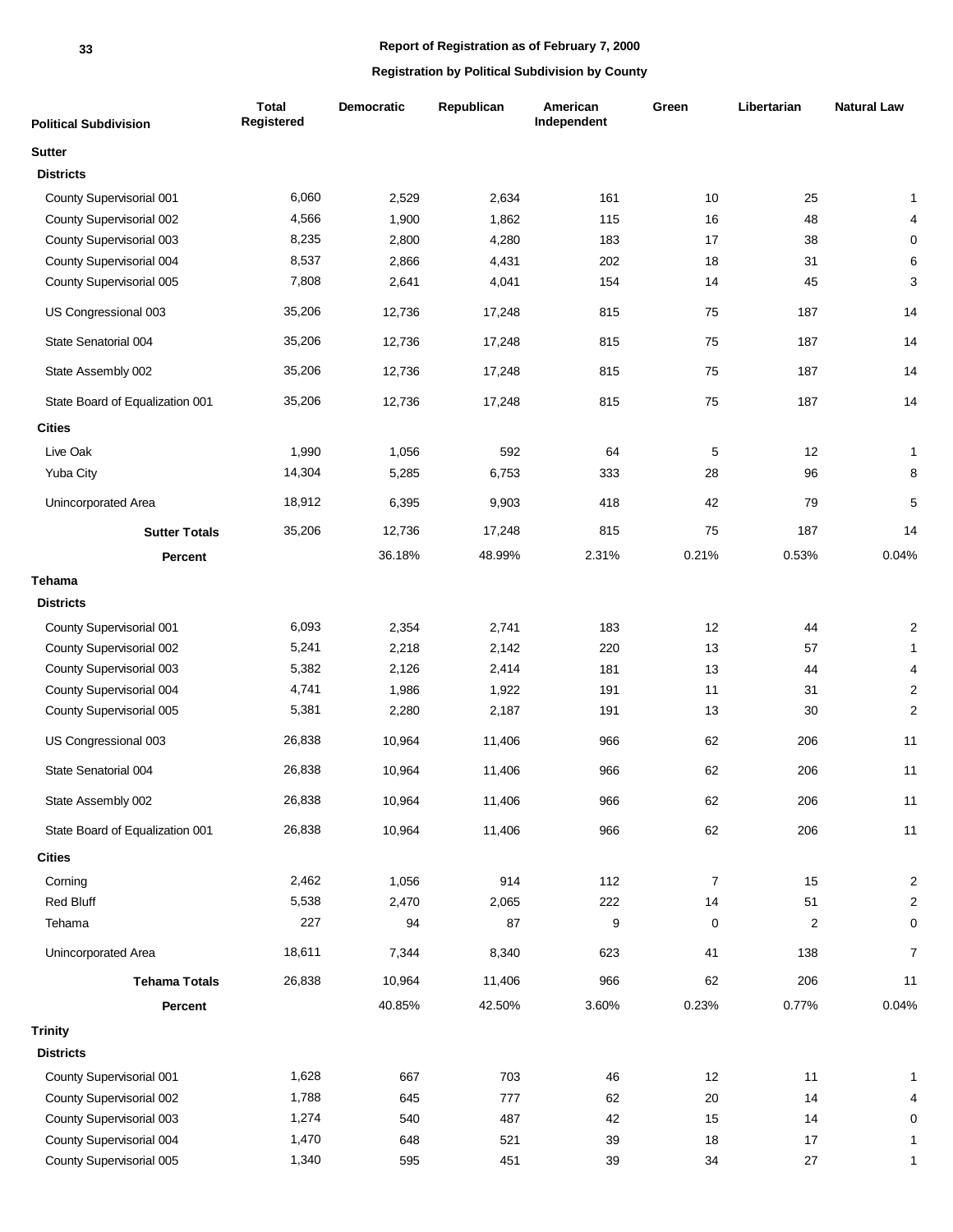| Reform         | <b>Miscellaneous</b> | <b>Declined to</b><br><b>State</b> |
|----------------|----------------------|------------------------------------|
|                |                      |                                    |
|                |                      |                                    |
| 8              | 218                  | 474                                |
| 13             | 197                  | 411                                |
| 20             | 240                  | 657                                |
| 22             | 263                  | 698                                |
| 18             | 222                  | 670                                |
| 81             | 1,140                | 2,910                              |
| 81             | 1,140                | 2,910                              |
| 81             | 1,140                | 2,910                              |
| 81             | 1,140                | 2,910                              |
|                |                      |                                    |
| $\overline{2}$ | 81                   | 177                                |
| 36             | 499                  | 1,266                              |
| 43             | 560                  | 1,467                              |
| 81             | 1,140                | 2,910                              |
| 0.23%          | 3.24%                | 8.27%                              |
|                |                      |                                    |
|                |                      |                                    |
| 16             | 51                   | 690                                |
| 12             | 62                   | 516                                |
| 18             | 55                   | 527                                |
| 13             | 49                   | 536                                |
| 24             | 60                   | 594                                |
| 83             | 277                  | 2,863                              |
| 83             | 277                  | 2,863                              |
| 83             | 277                  | 2,863                              |
| 83             | 277                  | 2,863                              |
|                |                      |                                    |
| 10             | 29                   | 317                                |

| 317    | 29    | 10    |
|--------|-------|-------|
| 640    | 58    | 16    |
| 28     | 5     | 2     |
| 1,878  | 185   | 55    |
| 2,863  | 277   | 83    |
| 10.67% | 1.03% | 0.31% |
|        |       |       |

| 7 | 31 | 150 |
|---|----|-----|
| 6 | 27 | 233 |
| 4 | 26 | 146 |
| 8 | 45 | 173 |
| 1 | 34 | 158 |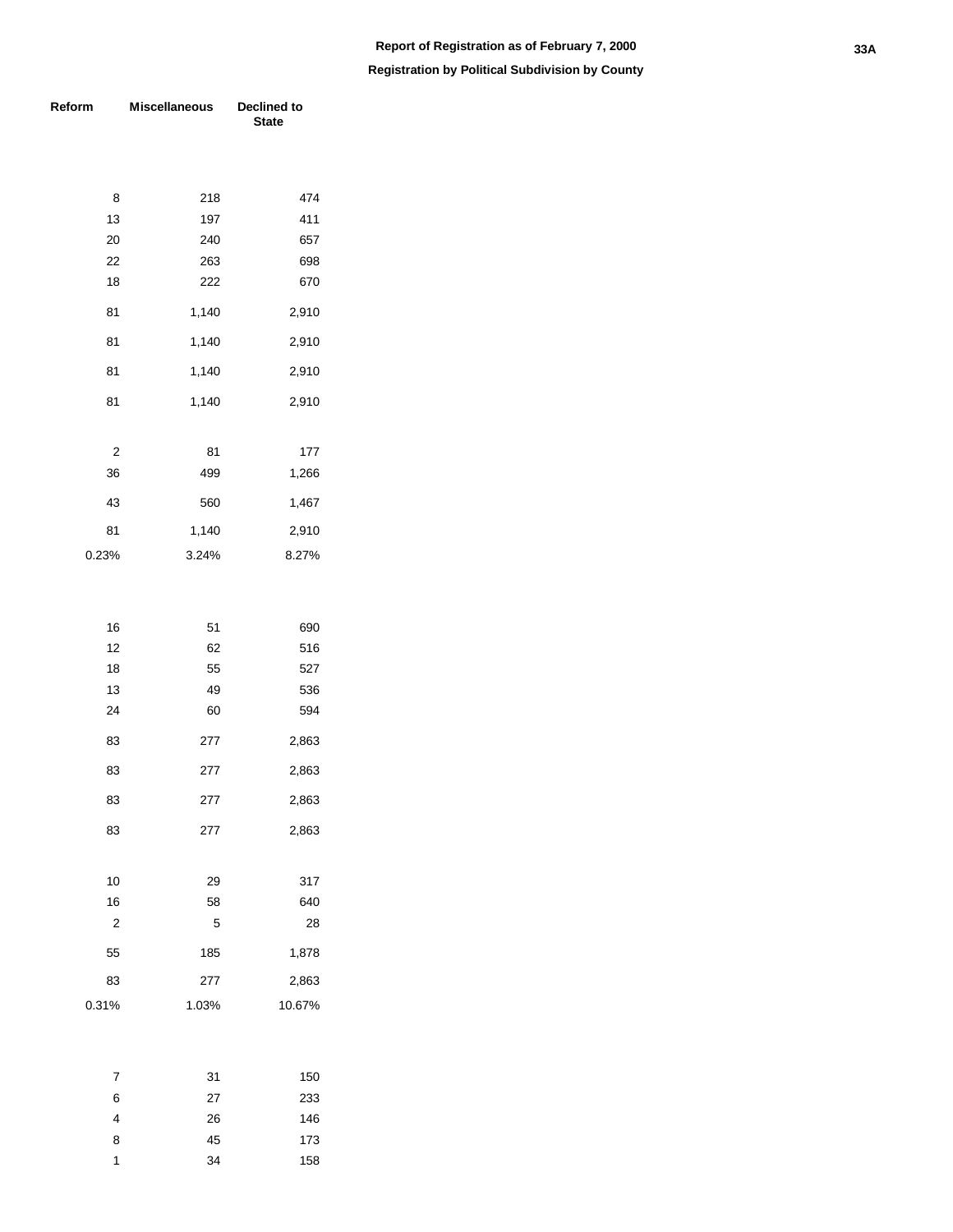#### **34**

## **Report of Registration as of February 7, 2000**

| <b>Political Subdivision</b>    | <b>Total</b><br>Registered | Democratic | Republican | American<br>Independent | Green | Libertarian | <b>Natural Law</b> |
|---------------------------------|----------------------------|------------|------------|-------------------------|-------|-------------|--------------------|
| <b>Trinity</b>                  |                            |            |            |                         |       |             |                    |
| <b>Districts</b>                |                            |            |            |                         |       |             |                    |
| US Congressional 002            | 7,500                      | 3,095      | 2,939      | 228                     | 99    | 83          | $\overline{7}$     |
| State Senatorial 004            | 7,500                      | 3,095      | 2,939      | 228                     | 99    | 83          | $\overline{7}$     |
| State Assembly 002              | 7,500                      | 3,095      | 2,939      | 228                     | 99    | 83          | $\overline{7}$     |
| State Board of Equalization 001 | 7,500                      | 3,095      | 2,939      | 228                     | 99    | 83          | $\boldsymbol{7}$   |
| <b>Cities</b>                   |                            |            |            |                         |       |             |                    |
| Unincorporated Area             | 7,500                      | 3,095      | 2,939      | 228                     | 99    | 83          | $\boldsymbol{7}$   |
| <b>Trinity Totals</b>           | 7,500                      | 3,095      | 2,939      | 228                     | 99    | 83          | $\overline{7}$     |
| Percent                         |                            | 41.27%     | 39.19%     | 3.04%                   | 1.32% | 1.11%       | 0.09%              |
| <b>Tulare</b>                   |                            |            |            |                         |       |             |                    |
| <b>Districts</b>                |                            |            |            |                         |       |             |                    |
| County Supervisorial 001        | 26,971                     | 9,837      | 12,902     | 687                     | 87    | 114         | 31                 |
| County Supervisorial 002        | 21,400                     | 10,108     | 8,184      | 495                     | 35    | 54          | 25                 |
| County Supervisorial 003        | 29,816                     | 10,155     | 15,130     | 647                     | 85    | 138         | 50                 |
| County Supervisorial 004        | 17,540                     | 8,193      | 6,810      | 327                     | 27    | 66          | 25                 |
| County Supervisorial 005        | 22,197                     | 9,281      | 9,397      | 673                     | 46    | 110         | 31                 |
| US Congressional 019            | 25,011                     | 8,438      | 12,812     | 589                     | 82    | 103         | 31                 |
| US Congressional 020            | 22,218                     | 10,765     | 8,246      | 443                     | 38    | 73          | 30                 |
| US Congressional 021            | 70,695                     | 28,371     | 31,365     | 1,797                   | 160   | 306         | 101                |
| State Senatorial 014            | 90,400                     | 34,087     | 42,595     | 2,209                   | 230   | 378         | 117                |
| State Senatorial 016            | 27,524                     | 13,487     | 9,828      | 620                     | 50    | 104         | 45                 |
| State Assembly 029              | 47,961                     | 16,614     | 23,989     | 1,123                   | 147   | 218         | 67                 |
| State Assembly 031              | 27,524                     | 13,487     | 9,828      | 620                     | 50    | 104         | 45                 |
| State Assembly 032              | 42,439                     | 17,473     | 18,606     | 1,086                   | 83    | 160         | 50                 |
| State Board of Equalization 002 | 117,924                    | 47,574     | 52,423     | 2,829                   | 280   | 482         | 162                |
| <b>Cities</b>                   |                            |            |            |                         |       |             |                    |
| Dinuba                          | 4,216                      | 2,064      | 1,577      | 72                      | 2     | 13          | 4                  |
| Exeter                          | 3,100                      | 1,127      | 1,518      | 87                      | 6     | 17          | $\mathbf{1}$       |
| Farmersville                    | 2,087                      | 1,178      | 489        | 96                      | 5     | 11          | $\mathbf{1}$       |
| Lindsay                         | 2,099                      | 1,118      | 632        | 46                      | 4     | 11          | $\overline{4}$     |
| Porterville                     | 10,765                     | 4,550      | 4,526      | 334                     | 19    | 46          | 13                 |
| Tulare                          | 13,107                     | 5,932      | 5,200      | 304                     | 25    | 40          | 15                 |
| Visalia                         | 38,658                     | 13,445     | 19,187     | 866                     | 109   | 171         | 74                 |
| Woodlake                        | 1,232                      | 759        | 287        | 20                      | 1     | 3           | $\mathbf{1}$       |
| Unincorporated Area             | 42,660                     | 17,401     | 19,007     | 1,004                   | 109   | 170         | 49                 |
| <b>Tulare Totals</b>            | 117,924                    | 47,574     | 52,423     | 2,829                   | 280   | 482         | 162                |
| Percent                         |                            | 40.34%     | 44.45%     | 2.40%                   | 0.24% | 0.41%       | 0.14%              |
| <b>Tuolumne</b>                 |                            |            |            |                         |       |             |                    |
| <b>Districts</b>                |                            |            |            |                         |       |             |                    |
| County Supervisorial 001        | 5,767                      | 2,521      | 2,297      | 133                     | 62    | 38          | $\overline{7}$     |
| County Supervisorial 002        | 5,513                      | 2,218      | 2,406      | 172                     | 34    | 32          | $\overline{c}$     |
| County Supervisorial 003        | 6,136                      | 2,473      | 2,687      | 146                     | 43    | 38          | $\boldsymbol{2}$   |
| County Supervisorial 004        | 6,628                      | 2,656      | 2,999      | 147                     | 35    | 38          | 4                  |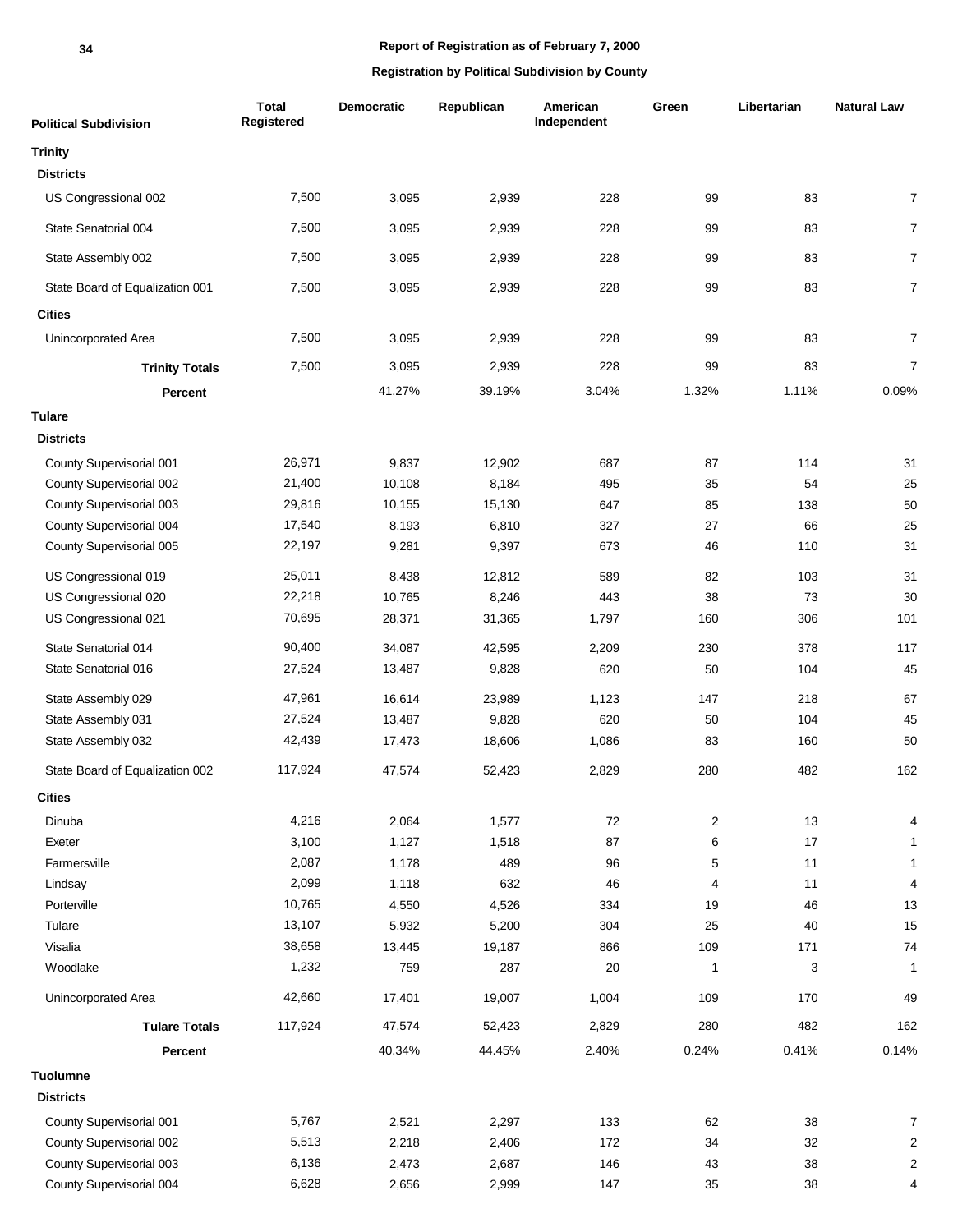| Reform | <b>Miscellaneous</b> | Declined to<br><b>State</b> |
|--------|----------------------|-----------------------------|
|        |                      |                             |
| 26     | 163                  | 860                         |
| 26     | 163                  | 860                         |
| 26     | 163                  | 860                         |
| 26     | 163                  | 860                         |
|        |                      |                             |
| 26     | 163                  | 860                         |
| 26     | 163                  | 860                         |
| 0.35%  | 2.17%                | 11.47%                      |
|        |                      |                             |
| 76     | 114                  | 3,123                       |
| 52     | 98                   | 2,349                       |
| 62     | 100                  | 3,449                       |
| 46     | 97                   | 1,949                       |
| 83     | 142                  | 2,434                       |
| 57     | 111                  | 2,788                       |
| 60     | 133                  | 2,430                       |
| 202    | 307                  | 8,086                       |
| 237    | 382                  | 10,165                      |
| 82     | 169                  | 3,139                       |
| 108    | 181                  | 5,514                       |
| 82     | 169                  | 3,139                       |
| 129    | 201                  | 4,651                       |
| 319    | 551                  | 13,304                      |
|        |                      |                             |
| 20     | 15                   | 449                         |
| 11     | 11                   | 322                         |
| 6      | 13                   | 288                         |
| 6      | 13                   | 265                         |
| 26     | 69                   | 1,182                       |
| 31     | 50                   | 1,510                       |
| 86     | 135                  | 4,585                       |
| 3      | 9                    | 149                         |
| 130    | 236                  | 4,554                       |
| 319    | 551                  | 13,304                      |
| 0.27%  | 0.47%                | 11.28%                      |
|        |                      |                             |

| 48 | 23 | 638 |
|----|----|-----|
| 49 | 31 | 569 |
| 47 | 24 | 676 |
| 59 | 31 | 659 |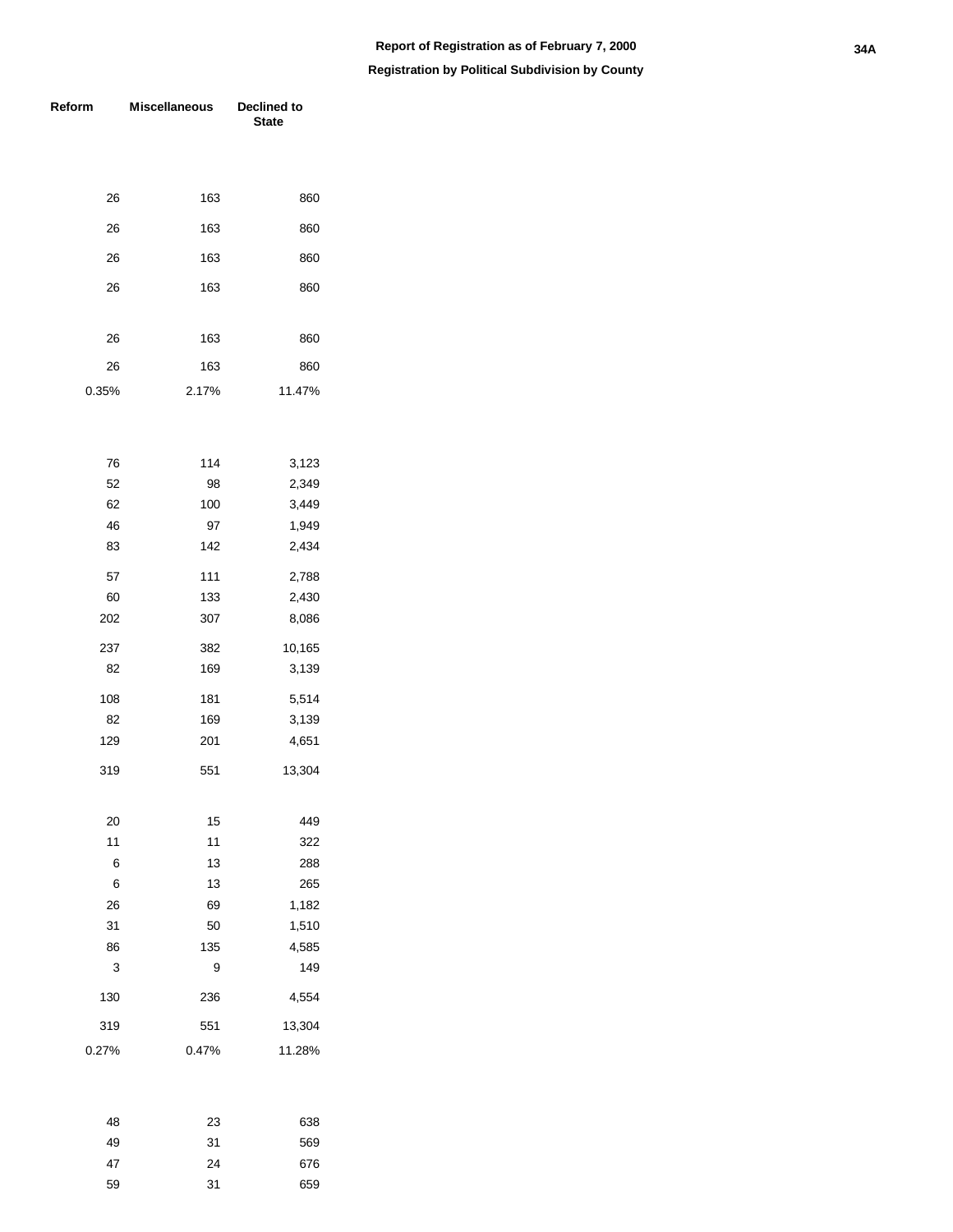| <b>Political Subdivision</b>    | <b>Total</b><br>Registered | <b>Democratic</b> | Republican | American<br>Independent | Green | Libertarian | <b>Natural Law</b> |
|---------------------------------|----------------------------|-------------------|------------|-------------------------|-------|-------------|--------------------|
| <b>Tuolumne</b>                 |                            |                   |            |                         |       |             |                    |
| <b>Districts</b>                |                            |                   |            |                         |       |             |                    |
| County Supervisorial 005        | 6,392                      | 2,841             | 2,551      | 174                     | 37    | 39          | 9                  |
| US Congressional 004            | 30,436                     | 12,709            | 12,940     | 772                     | 211   | 185         | 24                 |
| State Senatorial 012            | 30,436                     | 12,709            | 12,940     | 772                     | 211   | 185         | 24                 |
| State Assembly 025              | 30,436                     | 12,709            | 12,940     | 772                     | 211   | 185         | 24                 |
| State Board of Equalization 002 | 30,436                     | 12,709            | 12,940     | 772                     | 211   | 185         | 24                 |
| <b>Cities</b>                   |                            |                   |            |                         |       |             |                    |
| Sonora                          | 2,437                      | 1,149             | 846        | 58                      | 34    | 12          | 6                  |
| Unincorporated Area             | 27,999                     | 11,560            | 12,094     | 714                     | 177   | 173         | 18                 |
| <b>Tuolumne Totals</b>          | 30,436                     | 12,709            | 12,940     | 772                     | 211   | 185         | 24                 |
| Percent                         |                            | 41.76%            | 42.52%     | 2.54%                   | 0.69% | 0.61%       | 0.08%              |
| Ventura                         |                            |                   |            |                         |       |             |                    |
| <b>Districts</b>                |                            |                   |            |                         |       |             |                    |
| County Supervisorial 001        | 80,003                     | 32,654            | 30,967     | 1,913                   | 1,052 | 580         | 276                |
| County Supervisorial 002        | 81,797                     | 28,095            | 37,714     | 1,676                   | 394   | 496         | 159                |
| County Supervisorial 003        | 76,430                     | 28,751            | 34,179     | 1,610                   | 415   | 422         | 208                |
| County Supervisorial 004        | 78,824                     | 24,996            | 38,601     | 1,982                   | 343   | 495         | 188                |
| County Supervisorial 005        | 50,042                     | 27,208            | 12,700     | 1,175                   | 200   | 250         | 246                |
| US Congressional 023            | 294,999                    | 118,789           | 118,922    | 6,944                   | 2,060 | 1,784       | 968                |
| US Congressional 024            | 72,097                     | 22,915            | 35,239     | 1,412                   | 344   | 459         | 109                |
| State Senatorial 018            | 89,762                     | 38,282            | 33,500     | 2,093                   | 1,180 | 640         | 308                |
| State Senatorial 019            | 277,334                    | 103,422           | 120,661    | 6,263                   | 1,224 | 1,603       | 769                |
| State Assembly 035              | 89,762                     | 38,282            | 33,500     | 2,093                   | 1,180 | 640         | 308                |
| State Assembly 037              | 191,439                    | 74,691            | 79,830     | 4,181                   | 869   | 1,075       | 566                |
| State Assembly 038              | 85,895                     | 28,731            | 40,831     | 2,082                   | 355   | 528         | 203                |
| State Board of Equalization 002 | 367,096                    | 141,704           | 154,161    | 8,356                   | 2,404 | 2,243       | 1,077              |
| <b>Cities</b>                   |                            |                   |            |                         |       |             |                    |
| Camarillo                       | 34,334                     | 11,434            | 17,084     | 734                     | 133   | 172         | 68                 |
| Fillmore                        | 5,191                      | 2,590             | 1,662      | 115                     | 21    | 23          | 35                 |
| Moorpark                        | 15,251                     | 5,072             | 7,187      | 315                     | 59    | 91          | 48                 |
| Ojai                            | 4,669                      | 1,928             | 1,762      | 104                     | 102   | 29          | 13                 |
| Oxnard                          | 56,345                     | 29,723            | 15,344     | 1,305                   | 200   | 268         | 263                |
| Port Hueneme                    | 9,129                      | 4,077             | 3,125      | 249                     | 59    | 56          | 38                 |
| San Buenaventura                | 58,203                     | 23,907            | 22,521     | 1,376                   | 728   | 385         | 198                |
| Santa Paula                     | 10,176                     | 5,762             | 2,828      | 193                     | 39    | 52          | 31                 |
| Simi Valley                     | 57,800                     | 18,340            | 28,252     | 1,550                   | 251   | 370         | 127                |
| Thousand Oaks                   | 67,685                     | 21,053            | 33,391     | 1,326                   | 317   | 408         | 104                |
| Unincorporated Area             | 48,313                     | 17,818            | 21,005     | 1,089                   | 495   | 389         | 152                |
| <b>Ventura Totals</b>           | 367,096                    | 141,704           | 154,161    | 8,356                   | 2,404 | 2,243       | 1,077              |
| Percent                         |                            | 38.60%            | 41.99%     | 2.28%                   | 0.65% | 0.61%       | 0.29%              |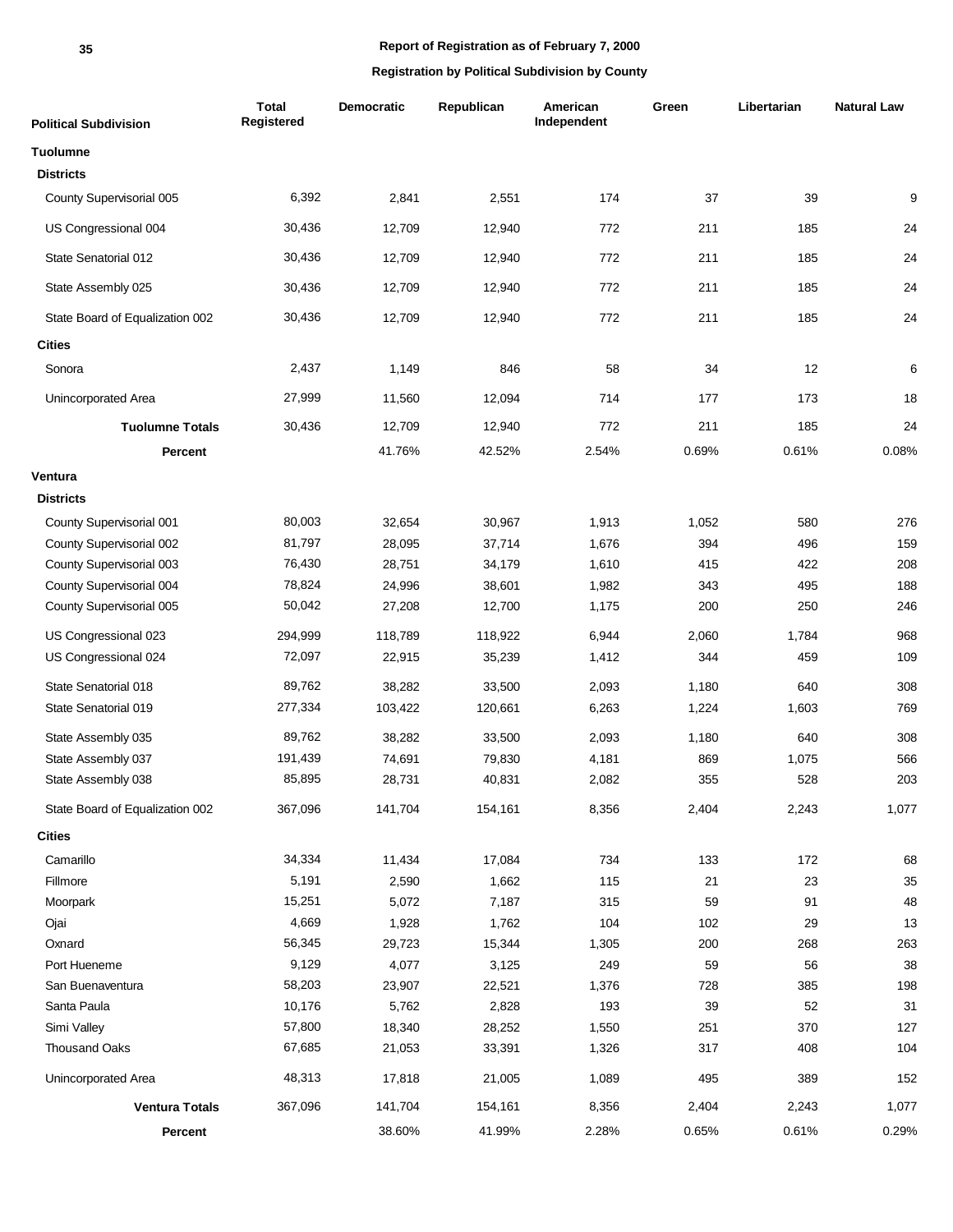| Reform | <b>Miscellaneous</b> | Declined to<br><b>State</b> |  |  |
|--------|----------------------|-----------------------------|--|--|
|        |                      |                             |  |  |
| 54     | 31                   | 656                         |  |  |
| 257    | 140                  | 3,198                       |  |  |
| 257    | 140                  | 3,198                       |  |  |
| 257    | 140                  | 3,198                       |  |  |
| 257    | 140                  | 3,198                       |  |  |
|        |                      |                             |  |  |
| 20     | 10                   | 302                         |  |  |
| 237    | 130                  | 2,896                       |  |  |
| 257    | 140                  | 3,198                       |  |  |
| 0.84%  | 0.46%                | 10.51%                      |  |  |
|        |                      |                             |  |  |
| 698    | 839                  | 11,024                      |  |  |
| 701    | 759                  | 11,803                      |  |  |
| 528    | 675                  | 9,642                       |  |  |
| 413    | 763                  | 11,043                      |  |  |
| 272    | 723                  | 7,268                       |  |  |
| 1,939  | 3,123                | 40,470                      |  |  |
| 673    | 636                  | 10,310                      |  |  |
| 766    | 961                  | 12,032                      |  |  |
| 1,846  | 2,798                | 38,748                      |  |  |
| 766    | 961                  | 12,032                      |  |  |
| 1,356  | 2,015                | 26,856                      |  |  |
| 490    | 783                  | 11,892                      |  |  |
| 2,612  | 3,759                | 50,780                      |  |  |
| 206    | 266                  | 4,237                       |  |  |
| 22     | 60                   | 663                         |  |  |
| 44     | 162                  | 2,273                       |  |  |
| 53     | 50                   | 628                         |  |  |
| 322    | 761                  | 8,159                       |  |  |
| 65     | 108                  | 1,352                       |  |  |
| 503    | 599                  | 7,986                       |  |  |
| 56     | 120                  | 1,095                       |  |  |
| 328    | 552                  | 8,030                       |  |  |
| 635    | 623                  | 9,828                       |  |  |
| 378    | 458                  | 6,529                       |  |  |
| 2,612  | 3,759                | 50,780                      |  |  |
| 0.71%  | 1.02%                | 13.83%                      |  |  |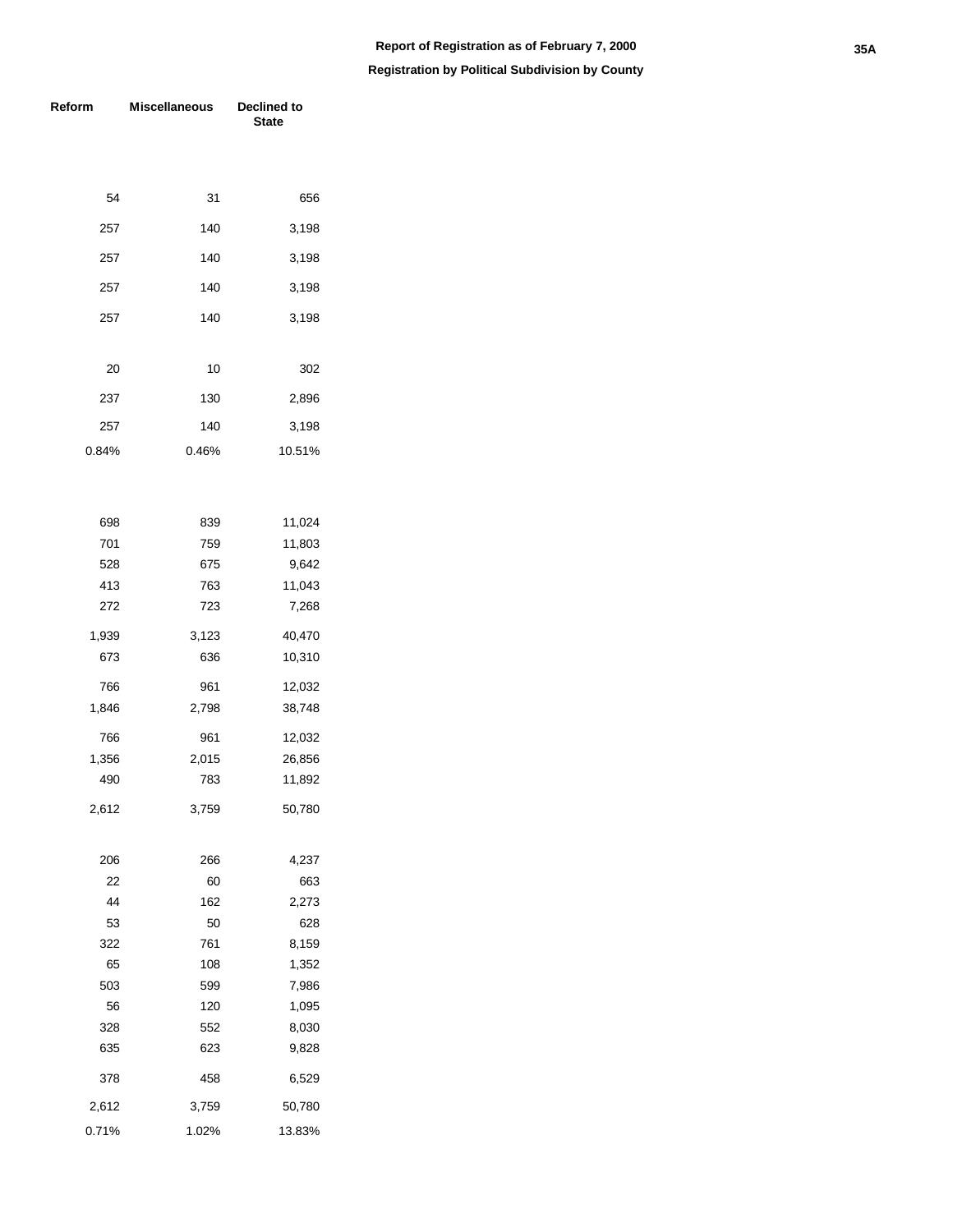#### **36**

#### **Report of Registration as of February 7, 2000**

| <b>Political Subdivision</b>    | <b>Total</b><br>Registered | <b>Democratic</b> | Republican | American<br>Independent | Green          | Libertarian | <b>Natural Law</b> |
|---------------------------------|----------------------------|-------------------|------------|-------------------------|----------------|-------------|--------------------|
| Yolo                            |                            |                   |            |                         |                |             |                    |
| <b>Districts</b>                |                            |                   |            |                         |                |             |                    |
| County Supervisorial 001        | 12,948                     | 7,079             | 3,485      | 338                     | 71             | 64          | 25                 |
| County Supervisorial 002        | 14,368                     | 7,955             | 3,047      | 205                     | 424            | 88          | 29                 |
| County Supervisorial 003        | 12,079                     | 5,854             | 4,231      | 256                     | 77             | 59          | 17                 |
| County Supervisorial 004        | 21,596                     | 11,152            | 5,838      | 303                     | 442            | 116         | 37                 |
| County Supervisorial 005        | 14,209                     | 6,332             | 5,626      | 322                     | 84             | 69          | 10                 |
| US Congressional 003            | 75,200                     | 38,372            | 22,227     | 1,424                   | 1,098          | 396         | 118                |
| State Senatorial 004            | 75,200                     | 38,372            | 22,227     | 1,424                   | 1,098          | 396         | 118                |
| State Assembly 002              | 1,483                      | 714               | 535        | 29                      | 5              | 11          | $\overline{4}$     |
| State Assembly 008              | 73,717                     | 37,658            | 21,692     | 1,395                   | 1,093          | 385         | 114                |
| State Board of Equalization 001 | 75,200                     | 38,372            | 22,227     | 1,424                   | 1,098          | 396         | 118                |
| <b>Cities</b>                   |                            |                   |            |                         |                |             |                    |
| Davis                           | 30,102                     | 16,515            | 6,829      | 410                     | 777            | 180         | 58                 |
| West Sacramento                 | 13,085                     | 7,273             | 3,316      | 342                     | 75             | 62          | 31                 |
| Winters                         | 2,526                      | 1,189             | 854        | 72                      | 20             | 12          | $\overline{2}$     |
| Woodland                        | 20,309                     | 9,402             | 7,672      | 427                     | 114            | 89          | 17                 |
| Unincorporated Area             | 9,178                      | 3,993             | 3,556      | 173                     | 112            | 53          | $10$               |
| <b>Yolo Totals</b>              | 75,200                     | 38,372            | 22,227     | 1,424                   | 1,098          | 396         | 118                |
| Percent                         |                            | 51.03%            | 29.56%     | 1.89%                   | 1.46%          | 0.53%       | 0.16%              |
| Yuba                            |                            |                   |            |                         |                |             |                    |
| <b>Districts</b>                |                            |                   |            |                         |                |             |                    |
| County Supervisorial 001        | 3,468                      | 1,524             | 1,234      | 148                     | 11             | 17          | $\overline{2}$     |
| County Supervisorial 002        | 4,937                      | 2,147             | 2,008      | 144                     | 15             | 34          | 6                  |
| County Supervisorial 003        | 4,876                      | 2,349             | 1,588      | 200                     | 8              | 29          | $\sqrt{5}$         |
| County Supervisorial 004        | 2,451                      | 848               | 1,183      | 76                      | 9              | 13          | $\mathbf{1}$       |
| County Supervisorial 005        | 7,481                      | 2,645             | 3,430      | 237                     | 43             | 69          | 5                  |
| US Congressional 002            | 23,213                     | 9,513             | 9,443      | 805                     | 86             | 162         | 19                 |
| State Senatorial 001            | 23,213                     | 9,513             | 9,443      | 805                     | 86             | 162         | 19                 |
| State Assembly 003              | 23,213                     | 9,513             | 9,443      | 805                     | 86             | 162         | 19                 |
| State Board of Equalization 002 | 23,213                     | 9,513             | 9,443      | 805                     | 86             | 162         | 19                 |
| <b>Cities</b>                   |                            |                   |            |                         |                |             |                    |
| Marysville                      | 4,937                      | 2,147             | 2,008      | 144                     | 15             | 34          | 6                  |
| Wheatland                       | 1,037                      | 425               | 409        | 37                      | $\overline{2}$ | 8           | $\overline{c}$     |
| Unincorporated Area             | 17,239                     | 6,941             | 7,026      | 624                     | 69             | 120         | 11                 |
| <b>Yuba Totals</b>              | 23,213                     | 9,513             | 9,443      | 805                     | 86             | 162         | 19                 |
| Percent                         |                            | 40.98%            | 40.68%     | 3.47%                   | 0.37%          | 0.70%       | 0.08%              |
| <b>Incorporated Total</b>       | 11,683,724                 | 5,452,300         | 3,951,208  | 230,110                 | 85,002         | 68,284      | 53,764             |
| <b>Unincorporated Total</b>     | 2,948,081                  | 1,232,368         | 1,189,743  | 65,277                  | 23,902         | 18,899      | 8,419              |
| <b>State Total</b>              | 14,631,805                 | 6,684,668         | 5,140,951  | 295,387                 | 108,904        | 87,183      | 62,183             |